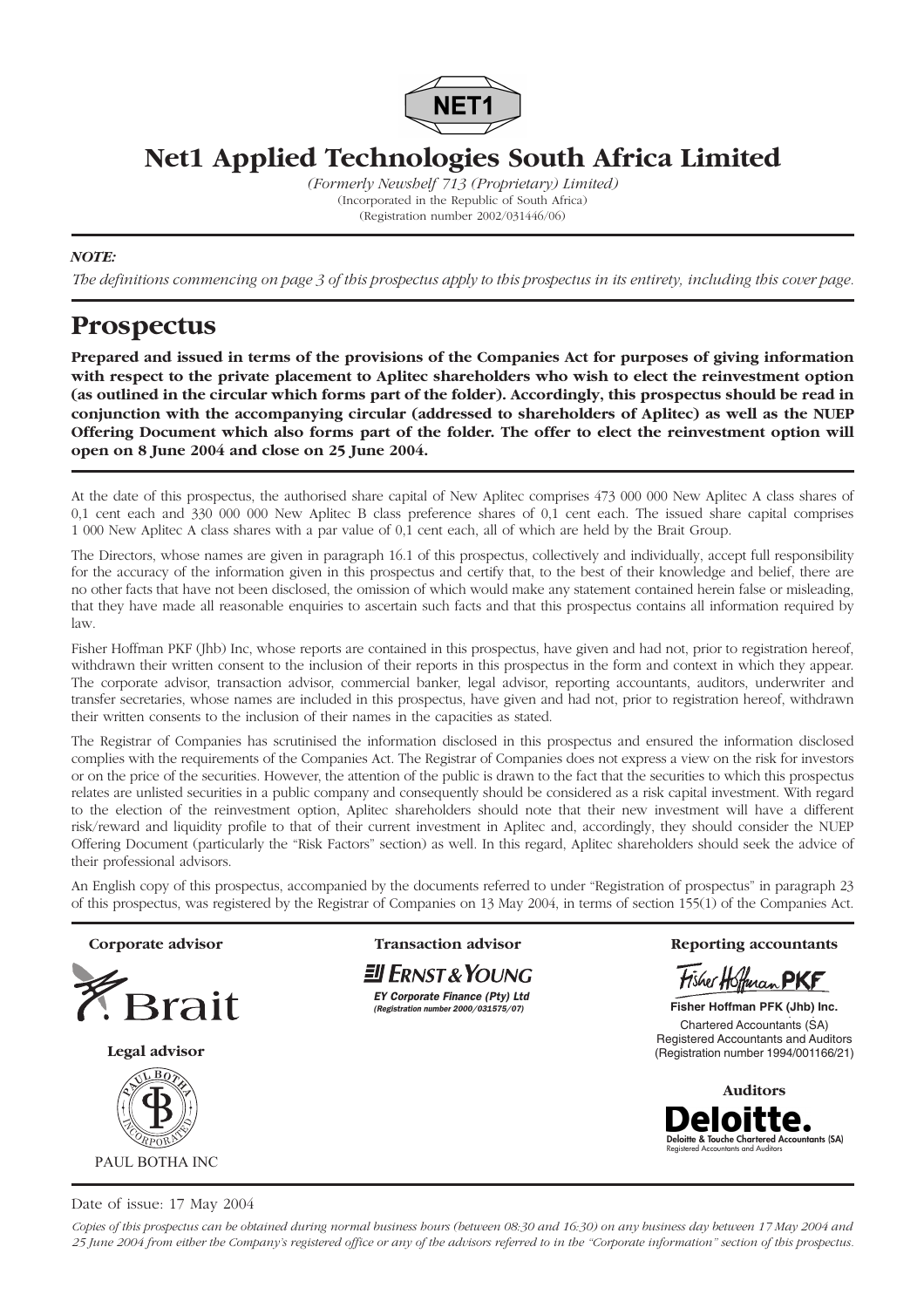#### **Registered office** [1(a)]

2nd Floor 9 Fricker Road Illovo Boulevard Illovo, Sandton, 2196 (Private Bag X1, Northlands, 2116)

#### **Legal advisor** [4]

Paul Botha Inc. (Registration number 1998/002350/21) 23 Lystanwold Drive Saxonwold Johannesburg, 2196 (PO Box 411761, Craighall, 2024)

#### **Transfer secretaries** [1(a)]

Ultra Registrars (Proprietary) Limited (Registration number 2000/007239/07) 11 Diagonal Street Johannesburg, 2001 (PO Box 4844, Johannesburg, 2000)

#### **Commercial banker** [4]

Nedbank Corporate a division of Nedbank Limited 2nd Floor Corporate Place Nedcor Sandton 135 Rivonia Road Sandown, 2196 (PO Box 1144, Johannesburg, 2000)

#### **Reporting accountants** [4]

Fisher Hoffman PKF (Jhb) Inc. (Registration number 1994/001166/21) FHS House 15 Girton Road Parktown, 2193 (Private Bag X30500, Houghton, 2041)

#### **Secretary** [1(a)]

Herman Gideon Kotze 4th Floor, President Place Corner Jan Smuts Avenue and Bolton Road Rosebank, 2128 (PO Box 2424, Parklands, 2121)

#### **Corporate advisor**

Brait Corporate Finance, a division of Brait South Africa Limited (Registration number 1960/003893/06) 2nd Floor 9 Fricker Road Illovo Boulevard Illovo, Sandton, 2196 (Private Bag X1, Northlands, 2116)

#### **Transaction advisor**

Ernst & Young Corporate Finance (Proprietary) Limited (Registration number 2000/031575/07) Wanderers Office Park 52 Corlett Drive Illovo, Sandton, 2196 (PO Box 2322, Johannesburg, 2000)

#### **Underwriter** [4]

Brait Group c/o Brait S.A. (Registration number B-13861) 180 rue de Aubépines Luxembourg L-1145 (Postal address: L-1145, Luxembourg)

#### **Auditors** [3]

Deloitte & Touche Chartered Accountants (SA) The Woodlands Woodlands Drive Woodmead Sandton, 2196 (Private Bag X6, Gallo Manor, 2052)

This prospectus is issued in compliance with the Companies Act. The relevant number of each applicable paragraph of Schedule 3 to the Companies Act is given in parentheses after the appropriate heading of this prospectus.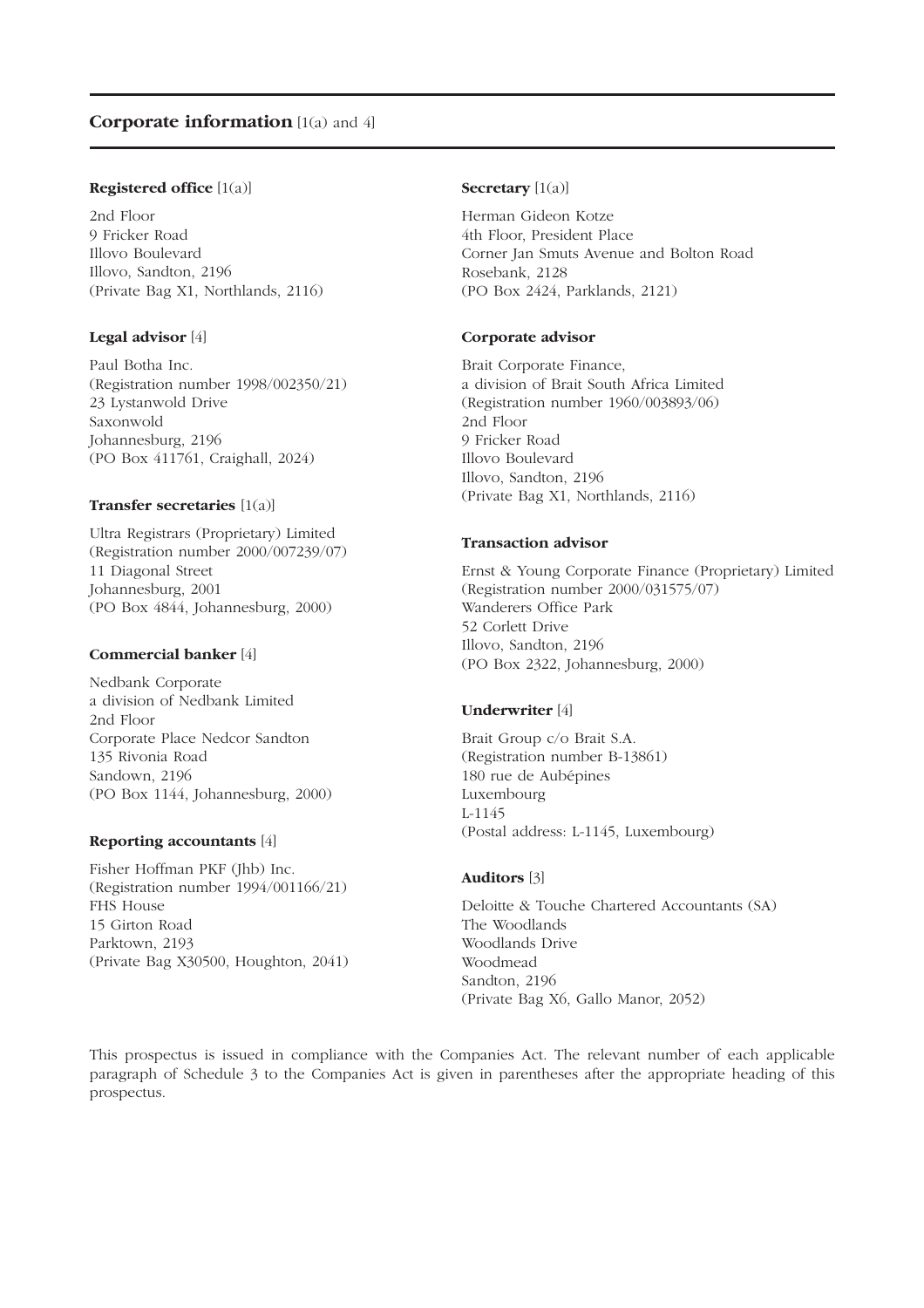# **Table of contents**

| Corporate information                                                           | Inside front cover |
|---------------------------------------------------------------------------------|--------------------|
| <b>Definitions</b>                                                              | 3                  |
| The business of New Aplitec and the acquisition of Aplitec                      | 9                  |
| 1. Background                                                                   | 9                  |
| 2. Incorporation and history                                                    | 9                  |
| 3. Nature of business                                                           | 9                  |
| 4. Major shareholders                                                           | 13                 |
| Share and loan capital                                                          | 14                 |
| 5. Authorised and issued share capital                                          | 14                 |
| 6. Alterations to share capital                                                 | 16                 |
| 7. Options or preferential rights in respect of shares                          | 16                 |
| 8. Adequacy of capital                                                          | 16                 |
| 9. Loans and inter-Group finance                                                | 17                 |
| 10. Summary of the capital structure of New Aplitec                             | 18                 |
| <b>Financial information</b>                                                    | 19                 |
| 11. Profit history                                                              | 19                 |
| 12. Dividends                                                                   | 19                 |
| 13. Material changes                                                            | 20                 |
| 14. Commitments, contingent liabilities and taxation considerations             | 20                 |
| 15. Subsidiary companies and immovable property leased, acquired or disposed of | 20                 |
| Directors and senior management                                                 | 22                 |
| 16. Directors and senior management                                             | 22                 |
| 17. Service agreements and restraints of trade                                  | 24                 |
| 18. Interests of promoters and directors                                        | 25                 |
| 19. Qualification, remuneration, borrowing powers and appointment of directors  | 25                 |
| 20. Amounts paid or payable to promoters and the underwriter                    | 25                 |
| <b>General information</b>                                                      | 26                 |
| 21. Material contracts                                                          | 26                 |
| 22. Litigation statement                                                        | 26                 |
| 23. Registration of prospectus                                                  | 27                 |
| 24. Code of Corporate Practice and Conduct                                      | 27                 |
| 25. Documents available for inspection                                          | 27                 |
| 26. Paragraphs of Schedule 3 to the Companies Act which are not applicable      | 28                 |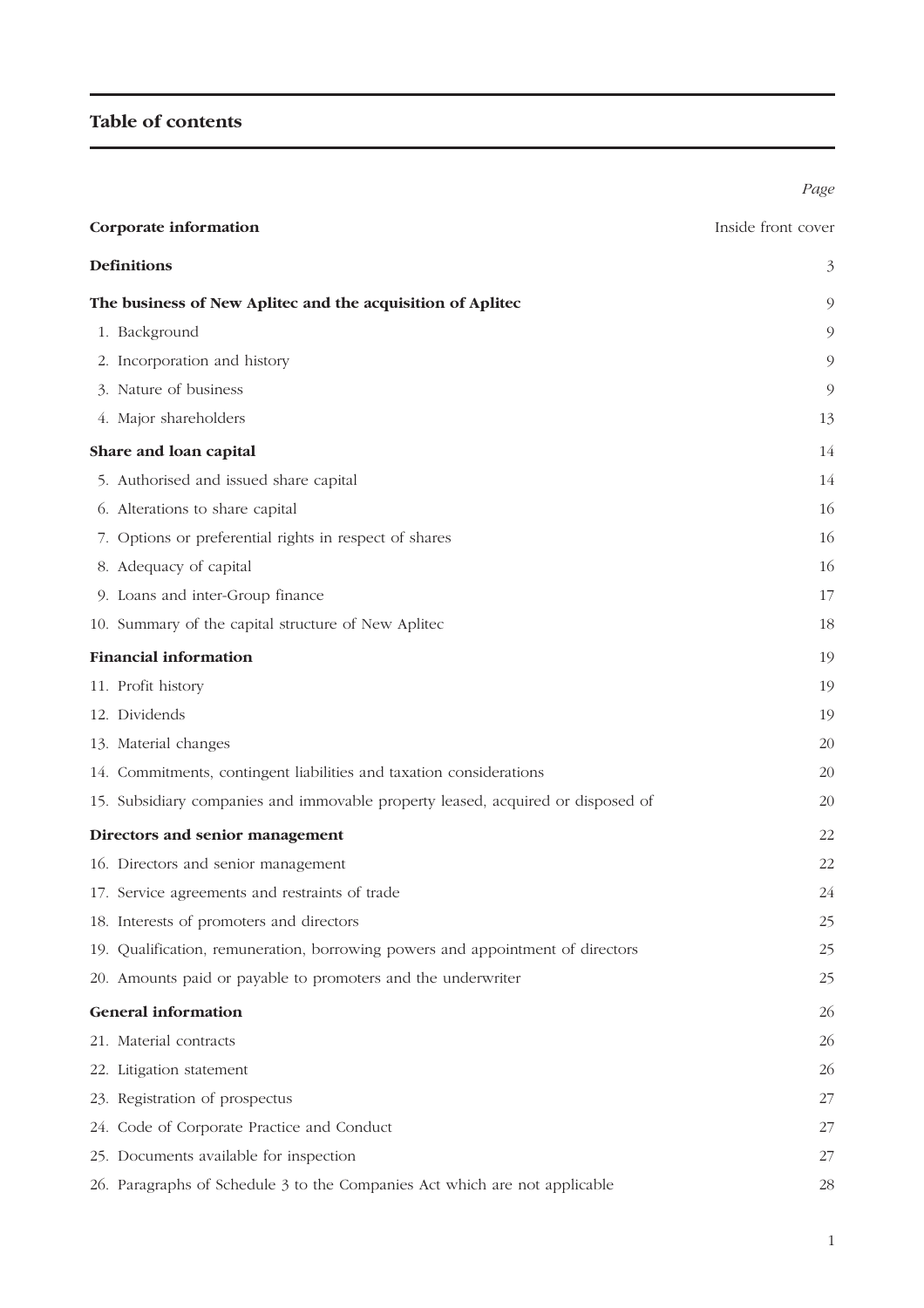# *Page*

| <b>Annexure 1</b> | Qualification, remuneration, borrowing powers and appointment of Directors                                                   | 29 |
|-------------------|------------------------------------------------------------------------------------------------------------------------------|----|
| <b>Annexure 2</b> | Prospects of the combined group following the implementation of<br>the active transactions                                   | 31 |
| Annexure 3        | Historical interim financial information relating to the Aplitec Group<br>for the six months ended 31 December 2003          | 35 |
| Annexure 4        | Historical financial information relating to the Aplitec Group for the<br>two years ended 30 June 2003                       | 40 |
| <b>Annexure 5</b> | Historical financial information relating to the Aplitec Group for the<br>three years ended 30 June 2001                     | 57 |
| Annexure 6        | Independent reporting accountants' report on the historical financial<br>information of the Aplitec Group                    | 73 |
| <b>Annexure 7</b> | Pro forma consolidated historical financial information in respect of<br>New Aplitec assuming reverse acquisition accounting | 75 |
| <b>Annexure 8</b> | Pro forma consolidated historical financial information in respect of<br>New Aplitec assuming fair value accounting          | 79 |
| Annexure 9        | Independent reporting accountants' report on the pro forma<br>consolidated historical financial information of New Aplitec   | 83 |
|                   | <b>Annexure 10</b> Salient features of the New Aplitec Participation Trust                                                   | 85 |
|                   | <b>Annexure 11</b> Salient features of the Aplitec Holdings Participation Trust                                              | 88 |
|                   | <b>Annexure 12</b> Principal immovable property owned and leased                                                             | 90 |
|                   | <b>Annexure 13</b> The reinvestment option                                                                                   | 97 |
|                   | <b>Annexure 14</b> Details of New Aplitec's subsidiary companies                                                             | 99 |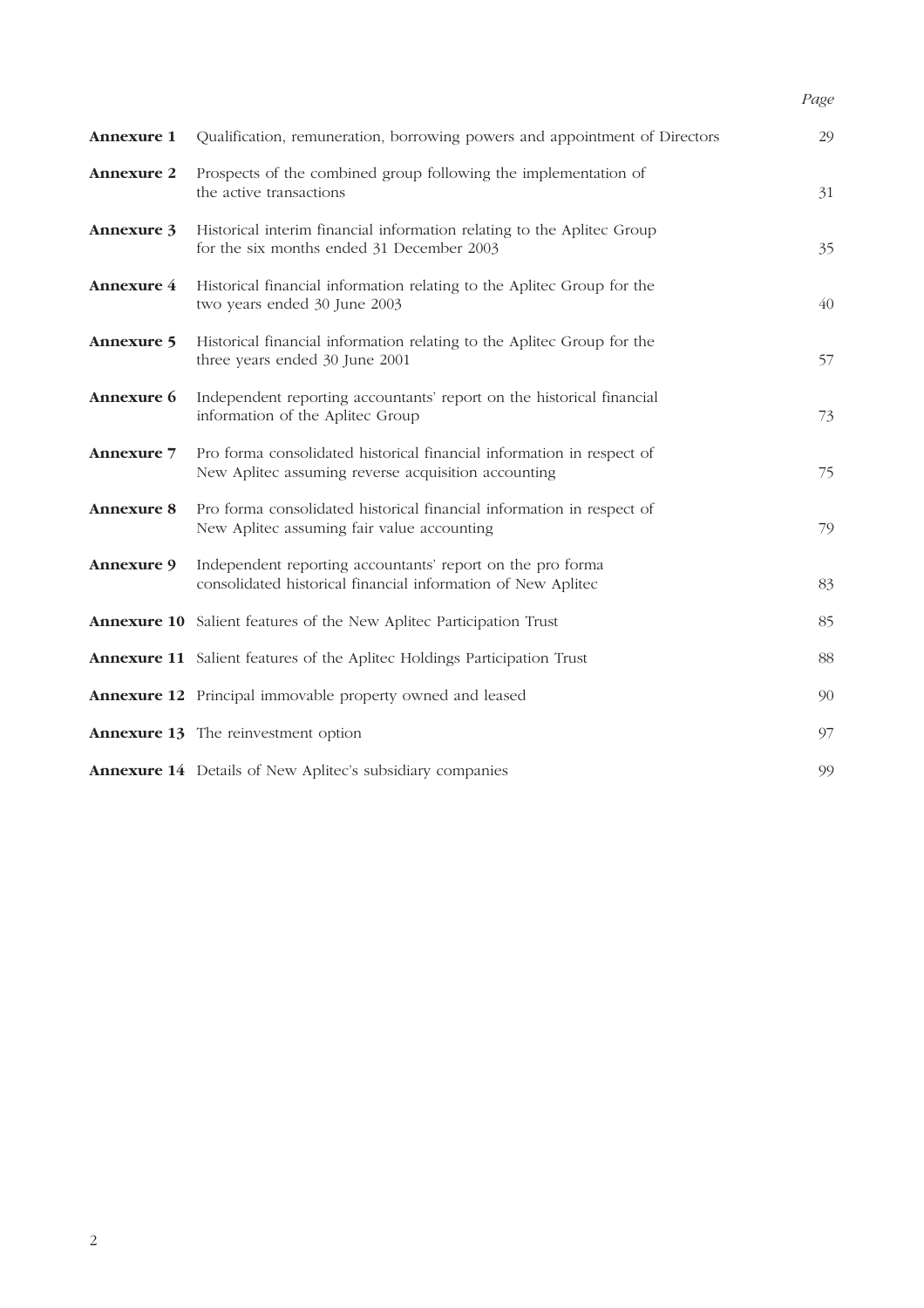## **Definitions**

In this prospectus, unless otherwise stated or the context otherwise requires, a reference to the singular includes the plural and *vice versa*, words denoting one gender include the other, words denoting natural persons include legal persons and associations of persons and *vice versa* and the words in the first column shall have the meaning stated opposite them in the second column:

| "A class loans"                             | A class loans owing by New Aplitec to NUEP;                                                                                                                                                                                                                                                                                                     |
|---------------------------------------------|-------------------------------------------------------------------------------------------------------------------------------------------------------------------------------------------------------------------------------------------------------------------------------------------------------------------------------------------------|
| "active transactions"                       | collectively, the acquisition, the advance distribution, the delisting and the<br>voluntary winding-up, all of which were approved by Aplitec shareholders<br>at the general meeting;                                                                                                                                                           |
| "acquisition"                               | the acquisition by New Aplitec from Aplitec of the entire undertaking of<br>Aplitec, which acquisition comprises:                                                                                                                                                                                                                               |
|                                             | - all of the assets and liabilities of Net1 Investment;                                                                                                                                                                                                                                                                                         |
|                                             | - all of the assets and liabilities of Net1 Support, excluding dormant<br>subsidiaries;                                                                                                                                                                                                                                                         |
|                                             | - all of the shares in and claims on loan account against Cash Paymaster;                                                                                                                                                                                                                                                                       |
|                                             | - all of the shares in and claims on loan account against Net1 Finance;                                                                                                                                                                                                                                                                         |
|                                             | - all of the shares in and claims on loan account against Net1 Southern<br>Africa;                                                                                                                                                                                                                                                              |
|                                             | - all of the assets and liabilities of Aplitec not acquired above, excluding<br>any dormant subsidiaries of Aplitec and ZAR300 million in cash plus so<br>much extra cash of Aplitec as is equal to 25 cents for each Aplitec<br>ordinary share in respect of which Aplitec shareholders elect the cash<br>option;                              |
| "acquisition agreement"                     | agreement concluded between New Aplitec, Aplitec, Net1 Investment and<br>Net1 Support on 31 October 2003, containing the terms and conditions of<br>the acquisition;                                                                                                                                                                            |
| "advance distribution" or<br>"distribution" | cash option or that portion of the reinvestment option to be distributed as<br>an advance liquidation dividend and which will be the only distributions<br>made by Aplitec as further outlined in the circular which accompanies this<br>prospectus as part of the folder;                                                                      |
| "Aplitec"                                   | Net1 Applied Technology Holdings Limited (Registration number<br>1997/007207/06), a public company incorporated in South Africa on 14 May<br>1997 under the name Javelin Housing (Proprietary) Limited, whose name<br>and status as a private company was changed on 12 September 1997, the<br>shares of which are currently listed on the JSE; |
| "Aplitec Group"                             | Aplitec and all its subsidiaries;                                                                                                                                                                                                                                                                                                               |
| "Aplitec Holdings Participation<br>Trust"   | Aplitec Holdings Participation Trust, a "STAR" or purpose trust created<br>under Part VIII of the Trust Law (2001 Revision) of the Cayman Islands, the<br>salient features of which are set out in Annexure 11 to this prospectus;                                                                                                              |
| "Aplitec ordinary shares"                   | ordinary shares of 0,1 cent each in the share capital of Aplitec;                                                                                                                                                                                                                                                                               |
| "Aplitec shareholders"                      | registered holders of Aplitec ordinary shares;                                                                                                                                                                                                                                                                                                  |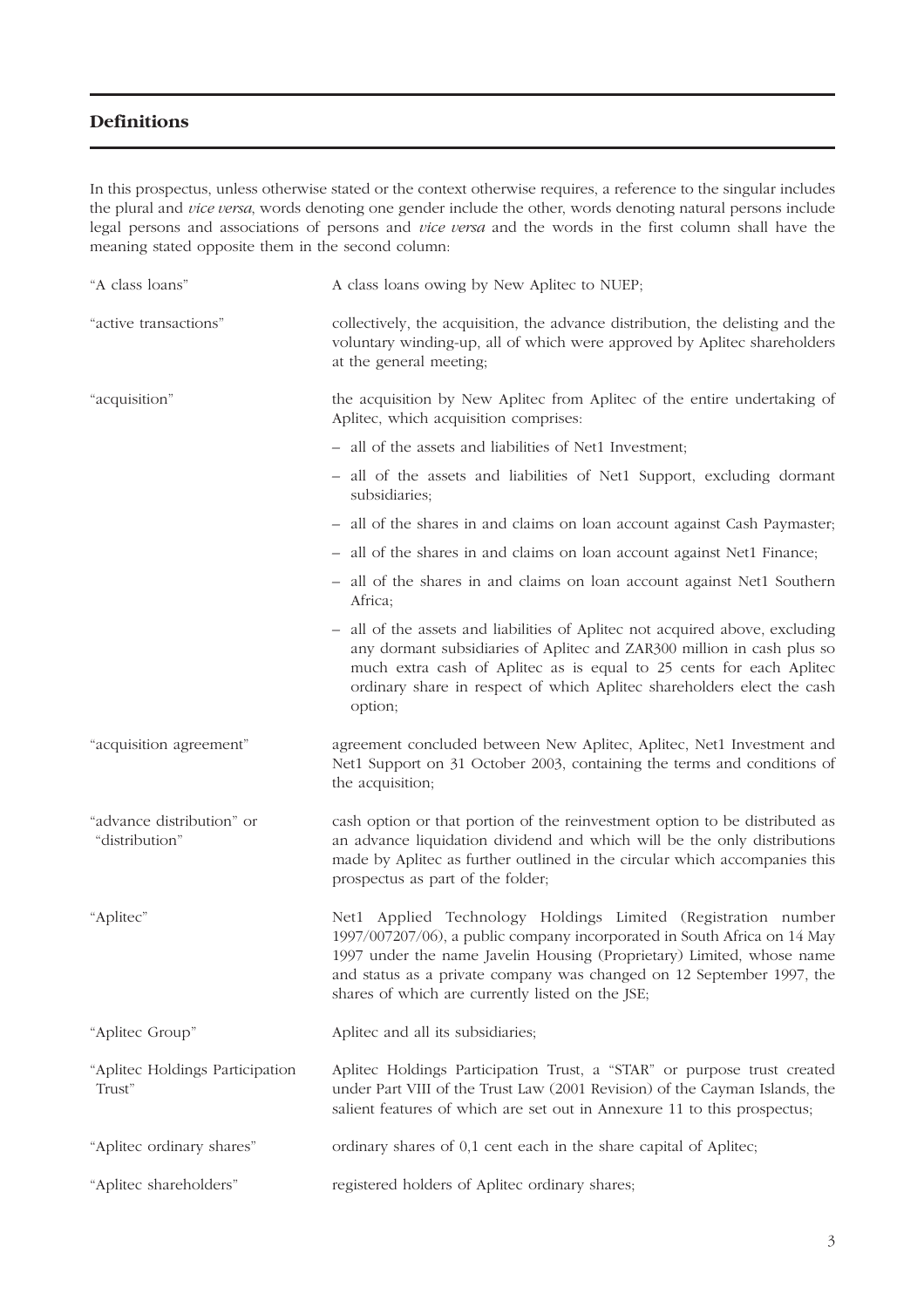| "B class loans"            | B class loans owing by New Aplitec to the New Aplitec Participation Trust;                                                                                                                                                                                                                                                                                                                                                                                                                                                                              |  |  |
|----------------------------|---------------------------------------------------------------------------------------------------------------------------------------------------------------------------------------------------------------------------------------------------------------------------------------------------------------------------------------------------------------------------------------------------------------------------------------------------------------------------------------------------------------------------------------------------------|--|--|
| "Board" or "the Directors" | board of directors of New Aplitec, initially being Messrs Chad Leonard<br>Smart (Identity number: 721025 5080 085) and Anthony Charles Ball<br>(Identity number: 581104 5083 081);                                                                                                                                                                                                                                                                                                                                                                      |  |  |
| "Brait"                    | Brait S.A., a company incorporated in Luxembourg whose shares are<br>quoted on the Luxembourg and London stock exchanges and the JSE;                                                                                                                                                                                                                                                                                                                                                                                                                   |  |  |
| "Brait Consortium"         | Brait Group and funds under the management of Southern Cross Capital<br>Limited and FF&P Asset Management Limited;                                                                                                                                                                                                                                                                                                                                                                                                                                      |  |  |
| "Brait Group"              | Brait and its subsidiary, affiliate and associate companies and/or funds<br>under its management which are funded by South African and USA<br>institutional investors;                                                                                                                                                                                                                                                                                                                                                                                  |  |  |
| "business hours"           | between 08:30 and 16:30, on any business day (excluding Saturdays,<br>Sundays and official South African public holidays);                                                                                                                                                                                                                                                                                                                                                                                                                              |  |  |
| "cash option"              | an advance liquidation dividend comprising a cash payment of 500 cents<br>per Aplitec ordinary share to be made to Aplitec shareholders recorded as<br>such in the shareholders' register of Aplitec on the record date;                                                                                                                                                                                                                                                                                                                                |  |  |
| "Cash Paymaster"           | Cash Paymaster Services (Proprietary) Limited (Registration number<br>1971/007195/07), a private company incorporated in South Africa and a<br>wholly-owned subsidiary of Aplitec prior to the acquisition;                                                                                                                                                                                                                                                                                                                                             |  |  |
| "cents" or "SA cents"      | South African cents;                                                                                                                                                                                                                                                                                                                                                                                                                                                                                                                                    |  |  |
| "CGT"                      | Capital Gains Tax levied in terms of the Income Tax Act;                                                                                                                                                                                                                                                                                                                                                                                                                                                                                                |  |  |
| "circular"                 | the circular to Aplitec shareholders dated 17 May 2004, detailing the<br>advance distribution options available to Aplitec shareholders, a copy of<br>which is included in the folder;                                                                                                                                                                                                                                                                                                                                                                  |  |  |
| "closing date"             | the closing date or date for delivery in terms of the relevant agreements<br>but, in any event, no later than Wednesday, 30 June 2004;                                                                                                                                                                                                                                                                                                                                                                                                                  |  |  |
| "combined group"           | NUEP and its subsidiaries (including New Aplitec) which will, following the<br>completion of the active transactions combine all of the FTS patents and<br>the world-wide rights to the UEPS technology into a single group;                                                                                                                                                                                                                                                                                                                            |  |  |
| "common monetary area"     | South Africa; the Republic of Namibia and the Kingdoms of Lesotho and<br>Swaziland;                                                                                                                                                                                                                                                                                                                                                                                                                                                                     |  |  |
| "Companies Act"            | Companies Act, 1973 (Act 61 of 1973), as amended;                                                                                                                                                                                                                                                                                                                                                                                                                                                                                                       |  |  |
| "delisting"                | the delisting of the Aplitec ordinary shares from the JSE;                                                                                                                                                                                                                                                                                                                                                                                                                                                                                              |  |  |
| "distribution ratio"       | the ratio in which the NUEP special convertible preference shares will be<br>distributed on the occurrence of a trigger event, being 0,814286 NUEP<br>special convertible preference shares for every one New Aplitec B class<br>preference share and one New Aplitec B class loan. If, after the closing<br>date, NUEP consolidates or sub-divides the NUEP common stock, the NUEP<br>special convertible preference shares will be consolidated or sub-divided in<br>the same proportion and the distribution ratio shall be adjusted<br>accordingly; |  |  |
| "effective date"           | first business day after the date of fulfilment or waiver of the last of the<br>suspensive conditions;                                                                                                                                                                                                                                                                                                                                                                                                                                                  |  |  |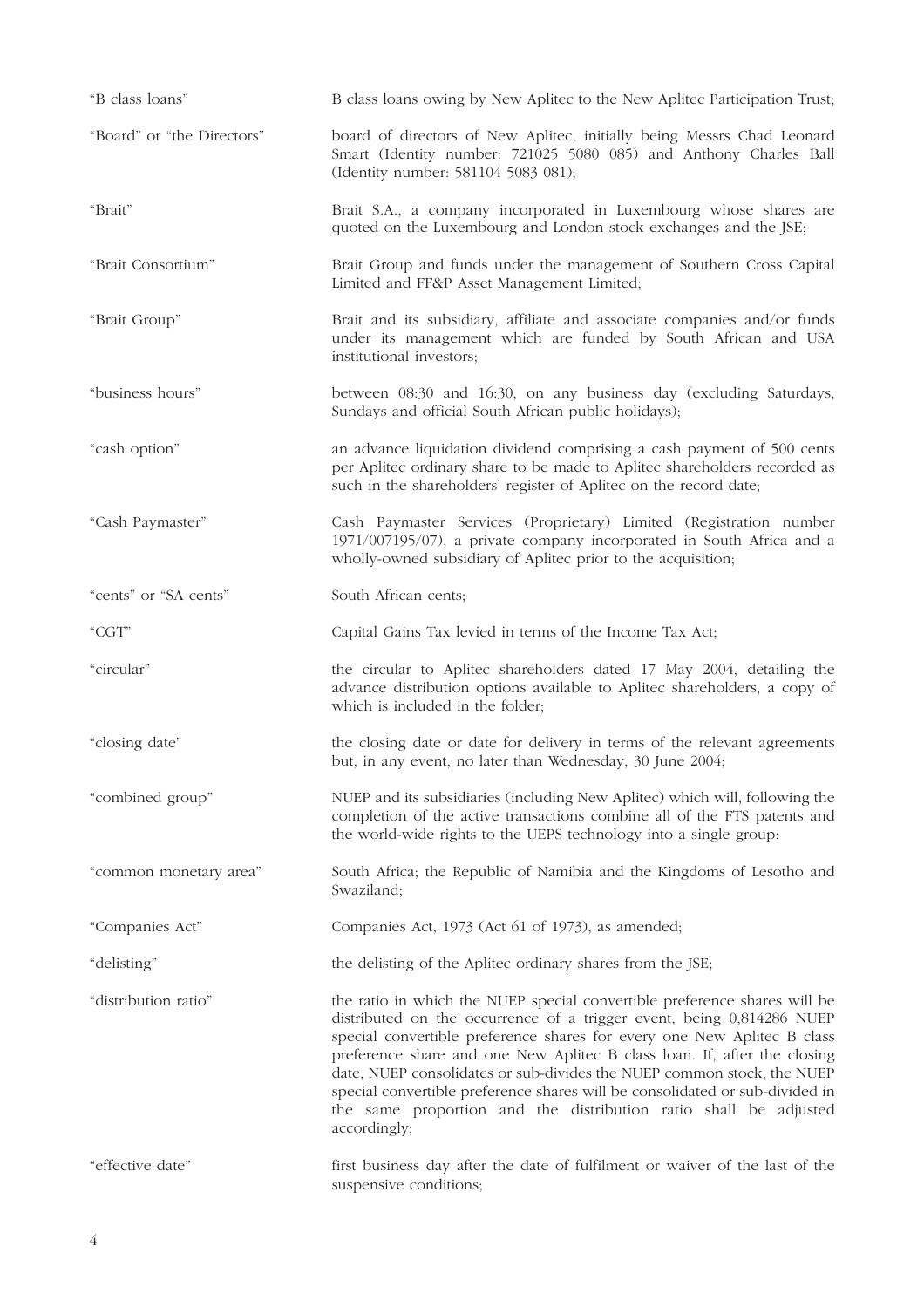| "enforcer"              | an individual who or entity which oversees the actions of the trustees of a<br>Cayman trust to ensure compliance with the terms of the trust deed;                                                                                                                                                                                                                                                                                                                                                                                                                                                                                                                                                                                                                                                                                                                                                                                                                                                                     |  |  |
|-------------------------|------------------------------------------------------------------------------------------------------------------------------------------------------------------------------------------------------------------------------------------------------------------------------------------------------------------------------------------------------------------------------------------------------------------------------------------------------------------------------------------------------------------------------------------------------------------------------------------------------------------------------------------------------------------------------------------------------------------------------------------------------------------------------------------------------------------------------------------------------------------------------------------------------------------------------------------------------------------------------------------------------------------------|--|--|
| "fair value accounting" | where the existing Aplitec shareholders are not deemed to control New<br>Aplitec after the completion of the active transactions through holding<br>neither a majority of voting rights in New Aplitec nor holding the largest<br>block of votes in New Aplitec relative to other parties to the active<br>transactions, fair value accounting applies in terms of SA GAAP, AC 131. In<br>order for the existing Aplitec shareholders not to be deemed to control<br>New Aplitec, less than 77,4% of the Aplitec shareholders would have<br>exercised the reinvestment option. Under fair value accounting, the assets<br>and liabilities of Aplitec that are acquired by New Aplitec are fair valued on<br>acquisition, goodwill arises on the difference between the gross purchase<br>price and the fair value of those assets and liabilities and is recognised as<br>an asset in the balance sheet. The accounting policy adopted by New<br>Aplitec, in line with SA GAAP, is to amortise goodwill over 10 years; |  |  |
| "FTS"                   | Funds Transfer System technology which:                                                                                                                                                                                                                                                                                                                                                                                                                                                                                                                                                                                                                                                                                                                                                                                                                                                                                                                                                                                |  |  |
|                         | - specifies a method by which funds can be transferred from one smart<br>card to another in a secure off-line manner;                                                                                                                                                                                                                                                                                                                                                                                                                                                                                                                                                                                                                                                                                                                                                                                                                                                                                                  |  |  |
|                         | - manages how cards are loaded and reloaded with funds; and                                                                                                                                                                                                                                                                                                                                                                                                                                                                                                                                                                                                                                                                                                                                                                                                                                                                                                                                                            |  |  |
|                         | - manages how funds can be redeemed for value in a banking or non-<br>banking environment;                                                                                                                                                                                                                                                                                                                                                                                                                                                                                                                                                                                                                                                                                                                                                                                                                                                                                                                             |  |  |
| "folder"                | the folder which encloses and incorporates the circular, this prospectus and<br>the NUEP Offering Document;                                                                                                                                                                                                                                                                                                                                                                                                                                                                                                                                                                                                                                                                                                                                                                                                                                                                                                            |  |  |
| "GAAP"                  | Statements of Generally Accepted Accounting Practice;                                                                                                                                                                                                                                                                                                                                                                                                                                                                                                                                                                                                                                                                                                                                                                                                                                                                                                                                                                  |  |  |
| "general meeting"       | the general meeting of Aplitec shareholders which was held in the<br>boardroom at 4th Floor, North Wing, President Place, Corner Jan Smuts<br>Avenue and Bolton Road, Rosebank at 10:00 on Tuesday, 9 December<br>2003;                                                                                                                                                                                                                                                                                                                                                                                                                                                                                                                                                                                                                                                                                                                                                                                                |  |  |
| "Investment Business"   | the business of Net1 Investment, the assets and liabilities of which will be<br>purchased by New Aplitec from Aplitec in terms of the acquisition<br>agreement;                                                                                                                                                                                                                                                                                                                                                                                                                                                                                                                                                                                                                                                                                                                                                                                                                                                        |  |  |
| "Income Tax Act"        | Income Tax Act, 1962 (Act 58 of 1962), as amended;                                                                                                                                                                                                                                                                                                                                                                                                                                                                                                                                                                                                                                                                                                                                                                                                                                                                                                                                                                     |  |  |
| "JSE"                   | JSE Securities Exchange South Africa;                                                                                                                                                                                                                                                                                                                                                                                                                                                                                                                                                                                                                                                                                                                                                                                                                                                                                                                                                                                  |  |  |
| "last practicable date" | Tuesday, 11 May 2004, being the last practicable date prior to the<br>finalisation of this prospectus;                                                                                                                                                                                                                                                                                                                                                                                                                                                                                                                                                                                                                                                                                                                                                                                                                                                                                                                 |  |  |
| "Lux Newco SARL"        | NUEP Holdings SARL, a Luxembourg company which name changed from<br>Tabula Holdings Ten SARL on 30 January 2004. NUEP Holdings SARL will<br>be held 100% by NUEP and will hold the intellectual property and contracts<br>acquired in terms of the asset purchase agreement dated 30 January 2004;                                                                                                                                                                                                                                                                                                                                                                                                                                                                                                                                                                                                                                                                                                                     |  |  |
| "Net1 Finance"          | Net1 Finance Holdings (Proprietary) Limited (Registration number<br>1998/020801/07), a private company incorporated in South Africa and a<br>wholly-owned subsidiary of Aplitec prior to the acquisition;                                                                                                                                                                                                                                                                                                                                                                                                                                                                                                                                                                                                                                                                                                                                                                                                              |  |  |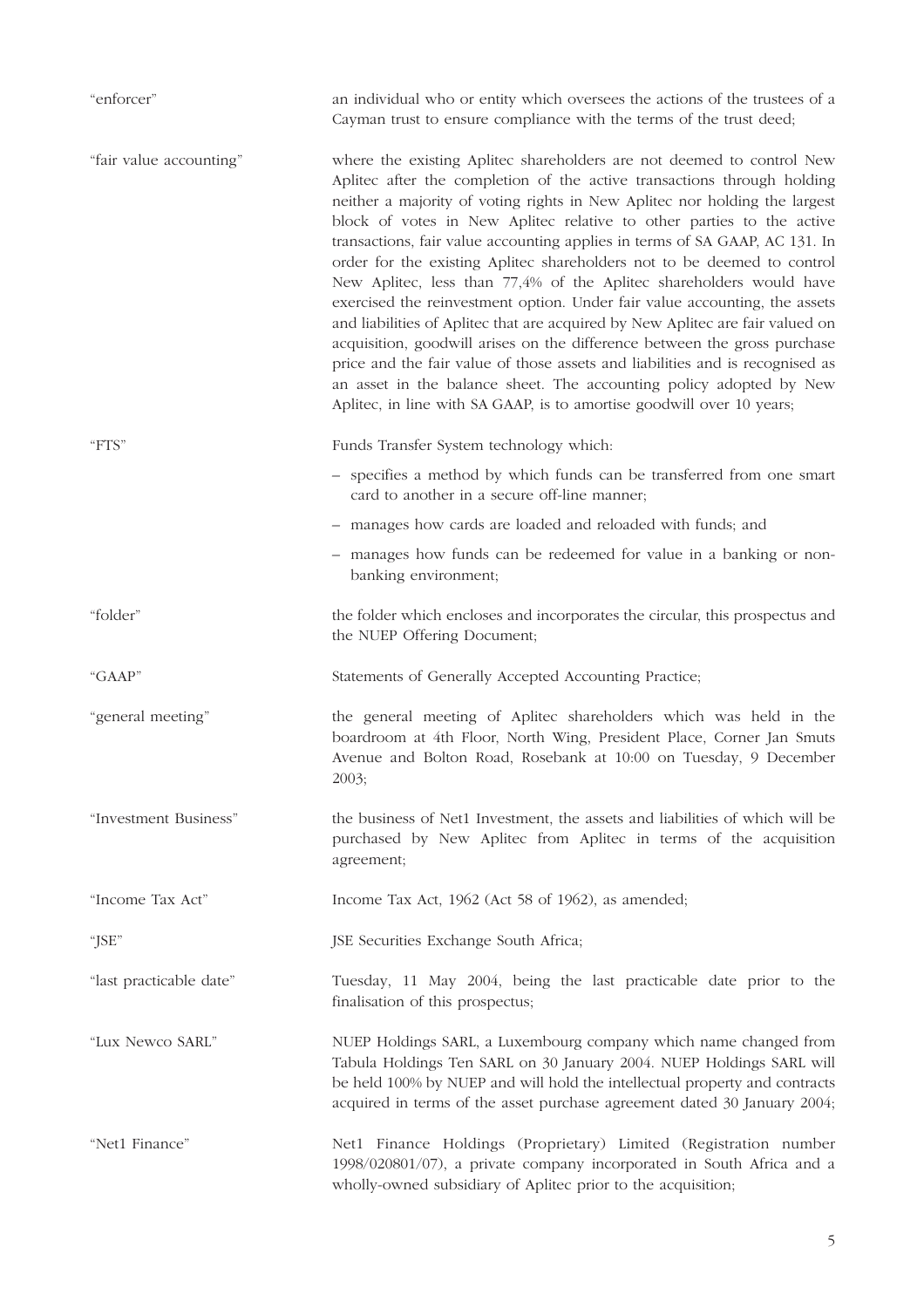| "Net1 Holdings"                                 | Net1 Holdings SARL (Registration number 14933), a 1929 company<br>incorporated in Luxembourg;                                                                                                                                                                                                      |  |  |  |  |
|-------------------------------------------------|----------------------------------------------------------------------------------------------------------------------------------------------------------------------------------------------------------------------------------------------------------------------------------------------------|--|--|--|--|
| "Net1 Investment"                               | Net1 Investment Holdings (Proprietary) Limited (Registration number<br>1995/003030/07), a private company incorporated in South Africa and a<br>wholly-owned subsidiary of Aplitec;                                                                                                                |  |  |  |  |
| "Net1 Southern Africa"                          | Net1 Southern Africa (Proprietary) Limited (Registration number<br>1989/006037/07), a private company incorporated in South Africa and a<br>wholly-owned subsidiary of Aplitec prior to the acquisition;                                                                                           |  |  |  |  |
| "Net1 Support"                                  | Net1 Support Services (Proprietary) Limited (Registration number<br>1997/009292/07), a private company incorporated in South Africa and a<br>wholly-owned subsidiary of Aplitec;                                                                                                                   |  |  |  |  |
| "New Aplitec" or "the Company"                  | Net1 Applied Technologies South Africa Limited (Registration number<br>2002/031446/06), a public company initially incorporated in South Africa as<br>a private company under the name Newshelf 713 (Proprietary) Limited,<br>which company was converted to a public company on 13 February 2004; |  |  |  |  |
| "New Aplitec A class shares"                    | ordinary shares of 0,1 cent each in the share capital of New Aplitec;                                                                                                                                                                                                                              |  |  |  |  |
| "New Aplitec B class preference<br>shares"      | preference shares of 0,1 cent each in the share capital of New Aplitec;                                                                                                                                                                                                                            |  |  |  |  |
| "New Aplitec Participation Trust"               | New Aplitec Participation Trust (Masters reference number IT8094/03), a<br>South African bewind trust;                                                                                                                                                                                             |  |  |  |  |
|                                                 |                                                                                                                                                                                                                                                                                                    |  |  |  |  |
| "NUEP"                                          | Net1 UEPS Technologies, Inc. (IRS Employer Identification No. 65-0903895),<br>a company incorporated in the State of Florida, USA and quoted on the<br>OTC Bulletin Board;                                                                                                                         |  |  |  |  |
| "NUEP common stock"                             | common stock of 0,1 US cent each in the share capital of NUEP. Common<br>stock is equivalent to ordinary shares in the South African context;                                                                                                                                                      |  |  |  |  |
| "NUEP Offering Document"                        | the collective reference to:                                                                                                                                                                                                                                                                       |  |  |  |  |
|                                                 | (i) the NUEP proxy statement complying with the US Securities Exchange<br>Act of 1934 as amended, issued to NUEP common stockholders in<br>connection with the NUEP shareholder vote; and                                                                                                          |  |  |  |  |
|                                                 | (ii) the NUEP prospectus complying with the US Securities Act of 1933, as<br>amended, circulated to Aplitec shareholders in connection with the<br>reinvestment option, a copy of which is included in the folder;                                                                                 |  |  |  |  |
| "NUEP special convertible<br>preference shares" | special convertible preferred stock of 0,1 US cent each in the share capital<br>of NUEP;                                                                                                                                                                                                           |  |  |  |  |
| "OTC Bulletin Board"                            | a regulated quotation service in the USA that displays real time quotes, last<br>traded prices and volume information on participating over-the-counter<br>securities;                                                                                                                             |  |  |  |  |
| "offer"                                         | offer, or any amendment thereto, by New Aplitec to Aplitec to enter into<br>the acquisition agreement;                                                                                                                                                                                             |  |  |  |  |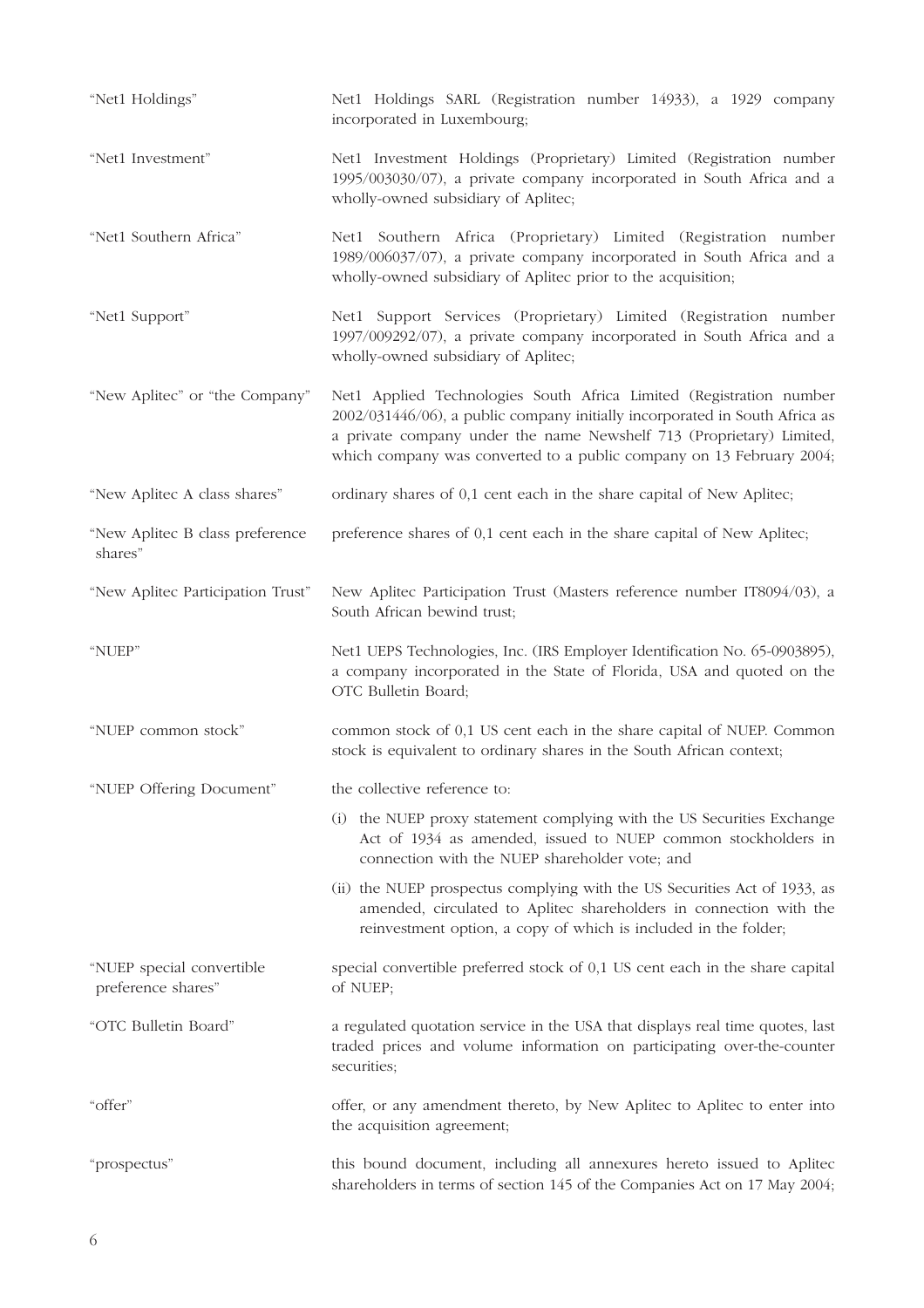| "record date"                    | close of business on Friday, 25 June 2004, being the last day for Aplitec<br>shareholders to be recorded as such in the Aplitec shareholders' register in<br>order to participate in the advance distribution;                                                                                                                                                                                                                                                                                                                                                                                                                                                                                                                                                                                                                                                                                                                                               |  |  |
|----------------------------------|--------------------------------------------------------------------------------------------------------------------------------------------------------------------------------------------------------------------------------------------------------------------------------------------------------------------------------------------------------------------------------------------------------------------------------------------------------------------------------------------------------------------------------------------------------------------------------------------------------------------------------------------------------------------------------------------------------------------------------------------------------------------------------------------------------------------------------------------------------------------------------------------------------------------------------------------------------------|--|--|
| "reinvestment option"            | an advance liquidation dividend comprising a cash payment of 190 cents<br>per Aplitec ordinary share and the crediting of a 285 cents investment in<br>New Aplitec via the New Aplitec Participation Trust to reinvesting<br>shareholders registered as such on the record date. In addition to this<br>advance liquidation dividend, reinvesting shareholders will be granted, via<br>the New Aplitec Participation Trust, a right to receive, as fully paid-up,<br>NUEP special convertible preference shares in the distribution ratio in due<br>course as more fully detailed in the circular which accompanies this<br>prospectus in the folder. The reinvestment option has been fixed at an<br>exchange rate of ZAR7 : USD1 which was the exchange rate used to<br>determine the number of NUEP special convertible preference shares to be<br>issued to the Aplitec Holdings Participation Trust;                                                    |  |  |
| "reinvesting shareholders"       | Aplitec shareholders who elect the reinvestment option and/or the Brait<br>Group, as underwriter;                                                                                                                                                                                                                                                                                                                                                                                                                                                                                                                                                                                                                                                                                                                                                                                                                                                            |  |  |
| "reverse acquisition accounting" | where the existing Aplitec shareholders are deemed to control New Aplitec<br>after the completion of the active transactions through holding either a<br>majority of voting rights in New Aplitec or holding the largest block of<br>votes in New Aplitec relative to other parties to the active transactions,<br>reverse acquisition accounting applies in terms of SA GAAP, AC 131. In<br>order for the existing Aplitec shareholders to be deemed to control New<br>Aplitec, at least 77,4% of the Aplitec shareholders would have exercised the<br>reinvestment option. Under reverse acquisition accounting, the assets and<br>liabilities of Aplitec that are acquired by New Aplitec are not fair valued on<br>acquisition, no goodwill arises and any difference between the gross<br>purchase price and the carrying value of those assets and liabilities is<br>recognised as a debit to equity which is, in essence, an advance<br>distribution. |  |  |
| "RLA"                            | nil paid renounceable letter of allocation issued by New Aplitec to Aplitec<br>and distributed in specie by Aplitec to reinvesting shareholders, which will<br>be deemed to be renounced by reinvesting shareholders in favour of the<br>New Aplitec Participation Trust;                                                                                                                                                                                                                                                                                                                                                                                                                                                                                                                                                                                                                                                                                    |  |  |
| "SA GAAP"                        | South African GAAP;                                                                                                                                                                                                                                                                                                                                                                                                                                                                                                                                                                                                                                                                                                                                                                                                                                                                                                                                          |  |  |
| "SEC"                            | The US Securities and Exchange Commission;                                                                                                                                                                                                                                                                                                                                                                                                                                                                                                                                                                                                                                                                                                                                                                                                                                                                                                                   |  |  |
| "Section 228 circular"           | explanatory circular issued to Aplitec shareholders on Monday,<br>17 November 2003, comprising the circular to Aplitec shareholders and all<br>the annexures and attachments thereto;                                                                                                                                                                                                                                                                                                                                                                                                                                                                                                                                                                                                                                                                                                                                                                        |  |  |
| "shareholders' loans"            | collectively, the A class loans and B class loans;                                                                                                                                                                                                                                                                                                                                                                                                                                                                                                                                                                                                                                                                                                                                                                                                                                                                                                           |  |  |
| "South Africa"                   | Republic of South Africa;                                                                                                                                                                                                                                                                                                                                                                                                                                                                                                                                                                                                                                                                                                                                                                                                                                                                                                                                    |  |  |
| "STC"                            | Secondary Tax on Companies levied in terms of the Income Tax Act;                                                                                                                                                                                                                                                                                                                                                                                                                                                                                                                                                                                                                                                                                                                                                                                                                                                                                            |  |  |
| "Support Business"               | the business of Net1 Support, the assets and liabilities of which will be<br>purchased by New Aplitec from Aplitec in terms of the acquisition<br>agreement;                                                                                                                                                                                                                                                                                                                                                                                                                                                                                                                                                                                                                                                                                                                                                                                                 |  |  |
| "surrounding territories"        | the common monetary area, Botswana, Mozambique and Zimbabwe;                                                                                                                                                                                                                                                                                                                                                                                                                                                                                                                                                                                                                                                                                                                                                                                                                                                                                                 |  |  |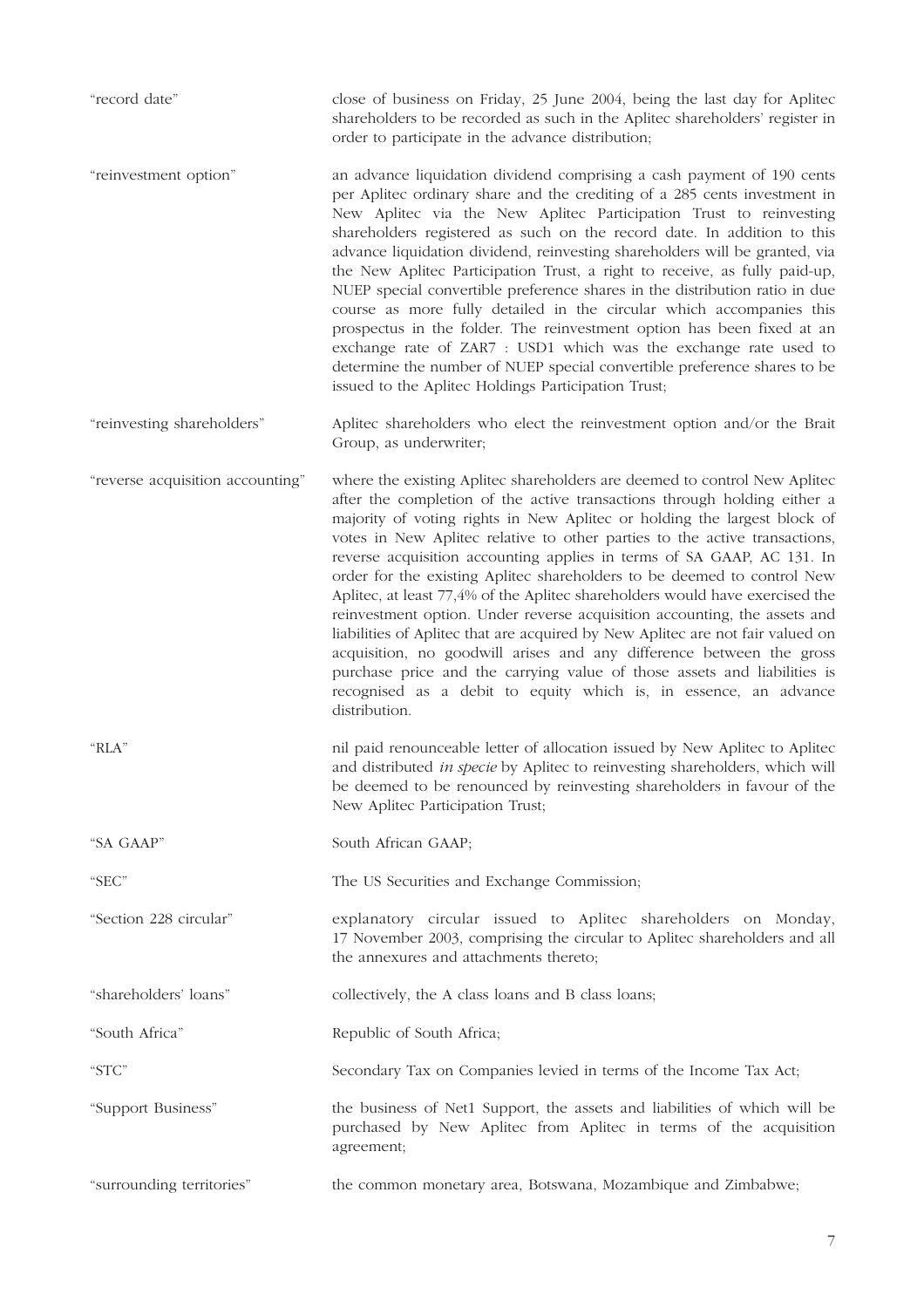| "transfer secretaries" | Ultra Registrars (Proprietary) Limited (Registration number 2000/007239/07),<br>a private company incorporated in South Africa;                                                                                                                                                                                                                                                                                                                                                                                    |  |  |  |  |  |
|------------------------|--------------------------------------------------------------------------------------------------------------------------------------------------------------------------------------------------------------------------------------------------------------------------------------------------------------------------------------------------------------------------------------------------------------------------------------------------------------------------------------------------------------------|--|--|--|--|--|
| "trigger event"        | a trigger event occurs when a unit holder gives notice to the New Aplitec<br>Participation Trust in writing of his intention to convert some or all of his<br>New Aplitec B class preference shares and B class loans attributable to him<br>held by the New Aplitec Participation Trust. A trigger event also includes:                                                                                                                                                                                           |  |  |  |  |  |
|                        | - the abolition or relaxation of Exchange Control by the South African<br>Reserve Bank to permit reinvesting shareholders to hold NUEP common<br>stock directly;                                                                                                                                                                                                                                                                                                                                                   |  |  |  |  |  |
|                        | - the winding-up or placing under judicial management, whether<br>provisionally or finally, of New Aplitec; or                                                                                                                                                                                                                                                                                                                                                                                                     |  |  |  |  |  |
|                        | - the winding-up or placing under judicial management, whether<br>provisionally or finally, of NUEP;                                                                                                                                                                                                                                                                                                                                                                                                               |  |  |  |  |  |
| "trustees"             | the trustees for the time being of the New Aplitec Participation Trust;                                                                                                                                                                                                                                                                                                                                                                                                                                            |  |  |  |  |  |
| "UEPS"                 | Universal Electronic Payment Systems (version 10 and any further releases)<br>which is a suite of computer programmes that incorporates the FTS to<br>deliver a fully integrated payment and settlement system suitable for<br>multiple applications;                                                                                                                                                                                                                                                              |  |  |  |  |  |
| "umbrella agreement"   | the agreement between the Aplitec Holdings Participation Trust, the New<br>Aplitec Participation Trust, New Aplitec, NUEP and the Brait Group, dated<br>10 November 2003, governing, <i>inter alia</i> , the constitution and the<br>mechanics of the reinvestment option;                                                                                                                                                                                                                                         |  |  |  |  |  |
| "unit"                 | a unit in the New Aplitec Participation Trust which unit will be granted to<br>reinvesting shareholders on the basis of one unit per Aplitec ordinary share<br>in respect of which the reinvestment option is elected. Each unit will<br>represent the unit holder's interest in one New Aplitec B class preference<br>share issued at 183,996 cents per share, one B class loan of 101,004 cents<br>and a right to receive NUEP special convertible preference shares in the<br>distribution ratio in due course; |  |  |  |  |  |
| "unit holder"          | an Aplitec shareholder or the Brait Group who will become a beneficiary<br>of the New Aplitec Participation Trust by virtue of his election of the<br>reinvestment option or the underwriting of the reinvestment option,<br>respectively;                                                                                                                                                                                                                                                                         |  |  |  |  |  |
| "unit statement"       | a statement to be issued by the trustees to each unit holder reflecting his<br>interest in the New Aplitec Participation Trust, which statement shall<br>initially be issued upon receipt by the trustees of all relevant completed<br>documentation required in terms of the circular and bi-annually thereafter;                                                                                                                                                                                                 |  |  |  |  |  |
| "US Securities Act"    | the USA Securities Act of 1933, as amended;                                                                                                                                                                                                                                                                                                                                                                                                                                                                        |  |  |  |  |  |
| "USA"                  | United States of America;                                                                                                                                                                                                                                                                                                                                                                                                                                                                                          |  |  |  |  |  |
| "US cents"             | USA cents;                                                                                                                                                                                                                                                                                                                                                                                                                                                                                                         |  |  |  |  |  |
| "voluntary winding-up" | the winding-up of Aplitec by way of a members' voluntary winding-up as<br>approved at the general meeting; and                                                                                                                                                                                                                                                                                                                                                                                                     |  |  |  |  |  |
| " $ZAR"$               | South African Rand.                                                                                                                                                                                                                                                                                                                                                                                                                                                                                                |  |  |  |  |  |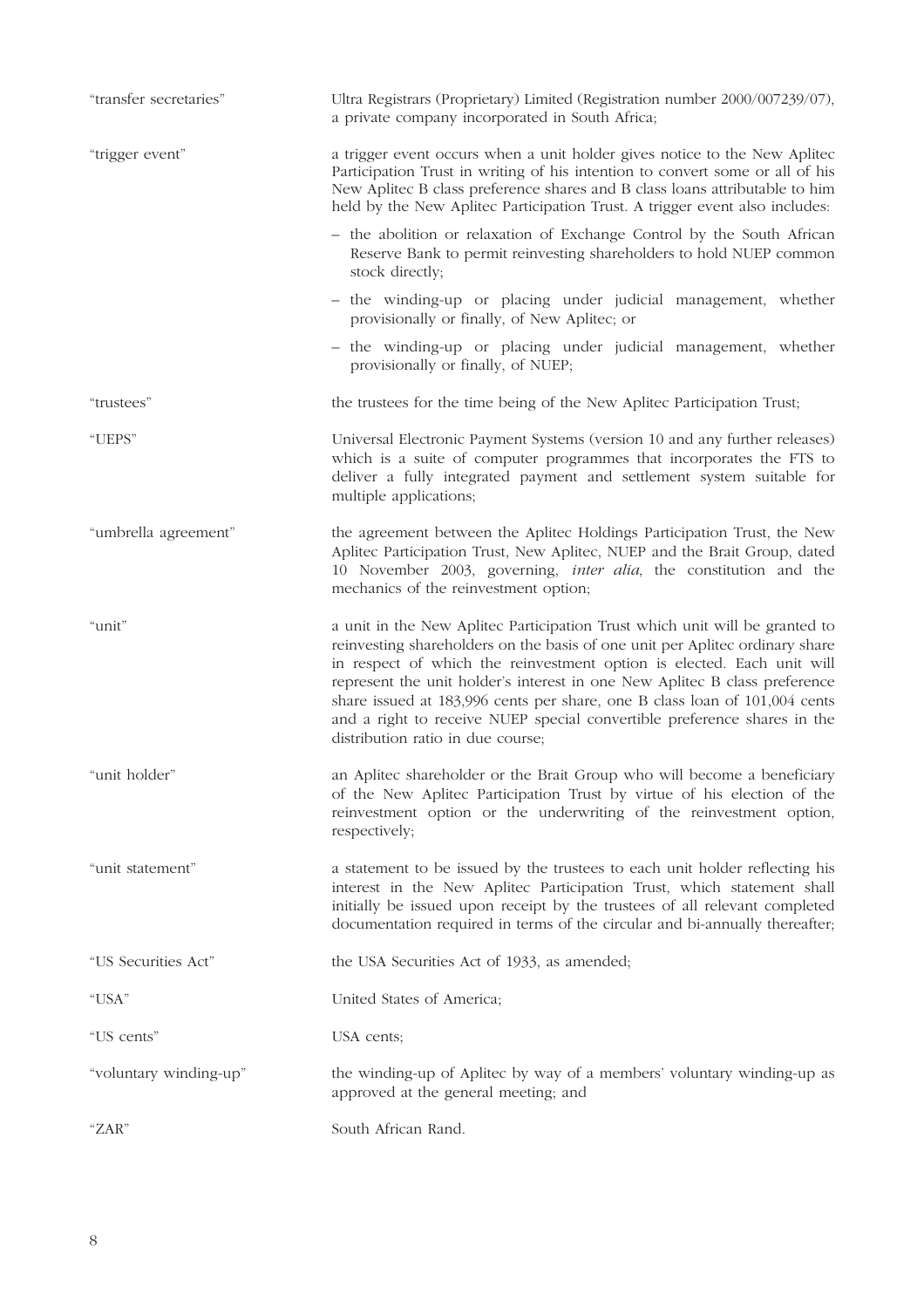## **The business of New Aplitec and the acquisition of Aplitec**

#### **1. BACKGROUND**

- **1.1** On Monday, 17 November 2003, Aplitec distributed the section 228 circular to its shareholders relating to the acquisition of the entire undertaking of Aplitec by New Aplitec in terms of section 228 of the Companies Act. On Tuesday, 9 December 2003, Aplitec convened the general meeting at which the resolutions were passed to approve and implement the active transactions.
- **1.2** The acquisition is a significant step in a series of inter-linked transactions designed to combine the businesses of NUEP and the Aplitec Group into a single group structure. A number of agreements, including the acquisition agreement, have been entered into by New Aplitec to give effect to these transactions. Upon completion of the active transactions, NUEP will hold 100% of the New Aplitec A class shares and A class loans.
- **1.3** As a condition of the acquisition, New Aplitec undertook to issue and register this prospectus with the Registrar of Companies and to issue copies of this prospectus and circulate copies of the NUEP Offering Document, included in the folder to Aplitec shareholders. In addition, New Aplitec undertook to make an offer to Aplitec shareholders of the reinvestment option.

#### **2. INCORPORATION AND HISTORY**  $[1(a), 6(a)(i), 6(a)(ii)$  and  $6(a)(iv)]$

- **2.1** New Aplitec is a shelf company, having no existing business or management.
- **2.2** The Company was incorporated on 12 December 2002 as Newshelf 713 (Proprietary) Limited with a share capital of ZAR1 000, divided into 1 000 A class par value shares of ZAR1 each.
- **2.3** On 23 October 2003, the Company changed its name to Net1 Applied Technologies South Africa (Proprietary) Limited.
- **2.4** On 13 February 2004, the Company was converted to a public company and its name was changed to Net1 Applied Technologies South Africa Limited.
- **2.5** In order to facilitate the implementation of the active transactions, the share capital of New Aplitec has been altered as follows:
	- 2.5.1 on 20 November 2003, the Company increased its share capital to ZAR803 000 by the creation of 472 000 New Aplitec A class shares having a par value of ZAR1 each and 330 000 New Aplitec B class preference shares having a par value of ZAR1 each; and
	- *2.5.2* at the same time, the authorised share capital of New Aplitec was sub-divided into 473 000 000 New Aplitec A class shares of 0,1 cent each and 330 000 000 New Aplitec B class preference shares of 0,1 cent each. The issued share capital was sub-divided into 1 000 New Aplitec A class shares.
- **2.6** Further details relating to the share capital are set out in paragraphs 5 and 6 below.

#### **3. NATURE OF BUSINESS** [6(b) and 6(d)]

#### **3.1 Aplitec acquisition**

- **3.1.1** In terms of the acquisition agreement, New Aplitec will acquire the following assets and liabilities from Aplitec with effect from the effective date:
	- all of the assets and liabilities of Net1 Investment;
	- all of the assets and liabilities of Net1 Support, excluding dormant subsidiaries;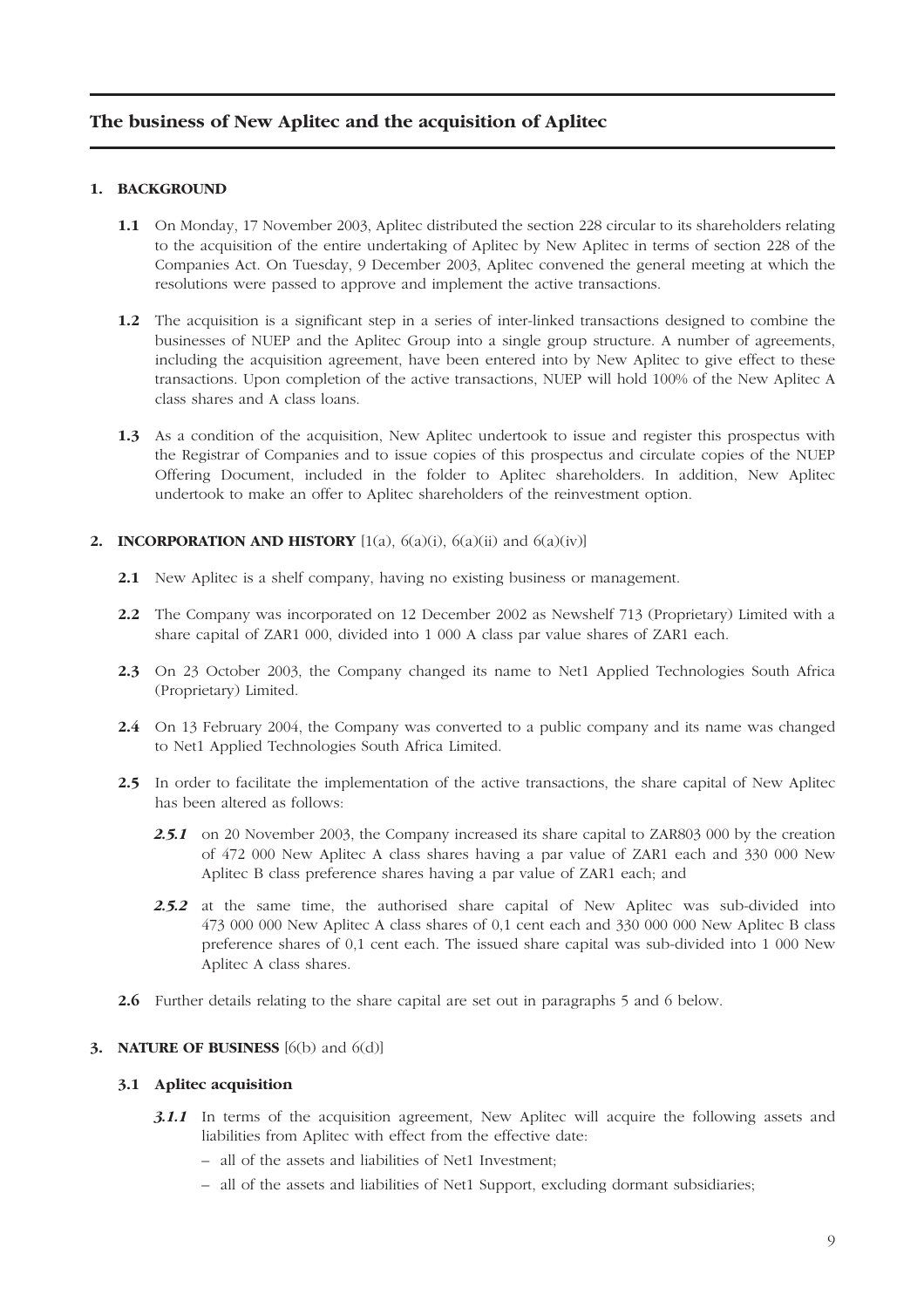- all of the shares in and claims on loan account against Cash Paymaster;
- all of the shares in and claims on loan account against Net1 Finance;
- all of the shares in and claims on loan account against Net1 Southern Africa; and
- all of the assets and liabilities of Aplitec not acquired above, excluding any dormant subsidiaries of Aplitec and ZAR300 million in cash plus so much extra cash of Aplitec as is equal to 25 cents for each Aplitec ordinary share in respect of which Aplitec shareholders elect the cash option.

#### **3.2 Rationale for the acquisition**

- **3.2.1** Aplitec owns the exclusive rights to market and sell the UEPS technology and the right to licence the FTS patent in South Africa and its surrounding territories.
- *3.2.2* NUEP owns the exclusive rights to market and sell the UEPS technology in the rest of the world excluding South Africa and its surrounding territories and the right to licence the use of the USA FTS patent.
- *3.2.3* During the last five years, Aplitec has implemented numerous UEPS systems in South Africa and its surrounding territories. As a result, Aplitec has developed the unique skills required to successfully perform UEPS implementations and to develop business plans that ensure the financial success of these initiatives. Aplitec has continued to develop the UEPS and derivative applications that meet the needs of both its customers and its own business ventures. Over the last two years, Aplitec has exported some of these applications to countries outside its designated territory under a distribution agreement with NUEP.
- *3.2.4* Since Aplitec's listing in October 1997, NUEP has been unable to raise sufficient capital to implement its business model as most potential clients or investors require, as proof of concept, at least one successful implementation. NUEP therefore entered into a distribution agreement with Net1 Investment, which appointed it as NUEP's UEPS integrator for all territories, excluding South Africa and its surrounding territories.
- **3.2.5** To address the conflict of interest between Aplitec and NUEP, Aplitec's management analysed a number of alternative solutions.
- *3.2.6* Aplitec's management concluded that the most acceptable model to all stakeholders would entail that the future potential benefit of the technology would accrue fairly between the two groups. This could only be achieved by effectively merging the two entities in a way in which all existing shareholders could participate and thus be on an equal footing.
- *3.2.7* The acquisition is a significant step in a series of inter-linked transactions as detailed in the Section 228 circular and the circular, that will have the effect of creating a global group positioned to develop the UEPS and FTS technologies on a world-wide basis by combining the rights to the technologies held by Aplitec and NUEP.
- *3.2.8* As a result, the business plans of Aplitec and NUEP will be combined into a model that will maximise short, medium and long-term profitability. Further details of the combined group business plan are set out in Annexure 2 to this prospectus.

#### **3.3 Purchase price** [11 and 15]

- *3.3.1* The net purchase price for the acquisition is ZAR825 641 638,25.
- *3.3.2* The net purchase price together with the cash retained in Aplitec as per paragraph 3.1.1 above will result in a distribution, in the form disclosed in paragraph 3.3.4 below, to Aplitec shareholders of:
	- 500 cents per Aplitec ordinary share in respect of those Aplitec shareholders who elect the cash option; or
	- 475 cents per Aplitec ordinary share in respect of those Aplitec shareholders who elect the reinvestment option.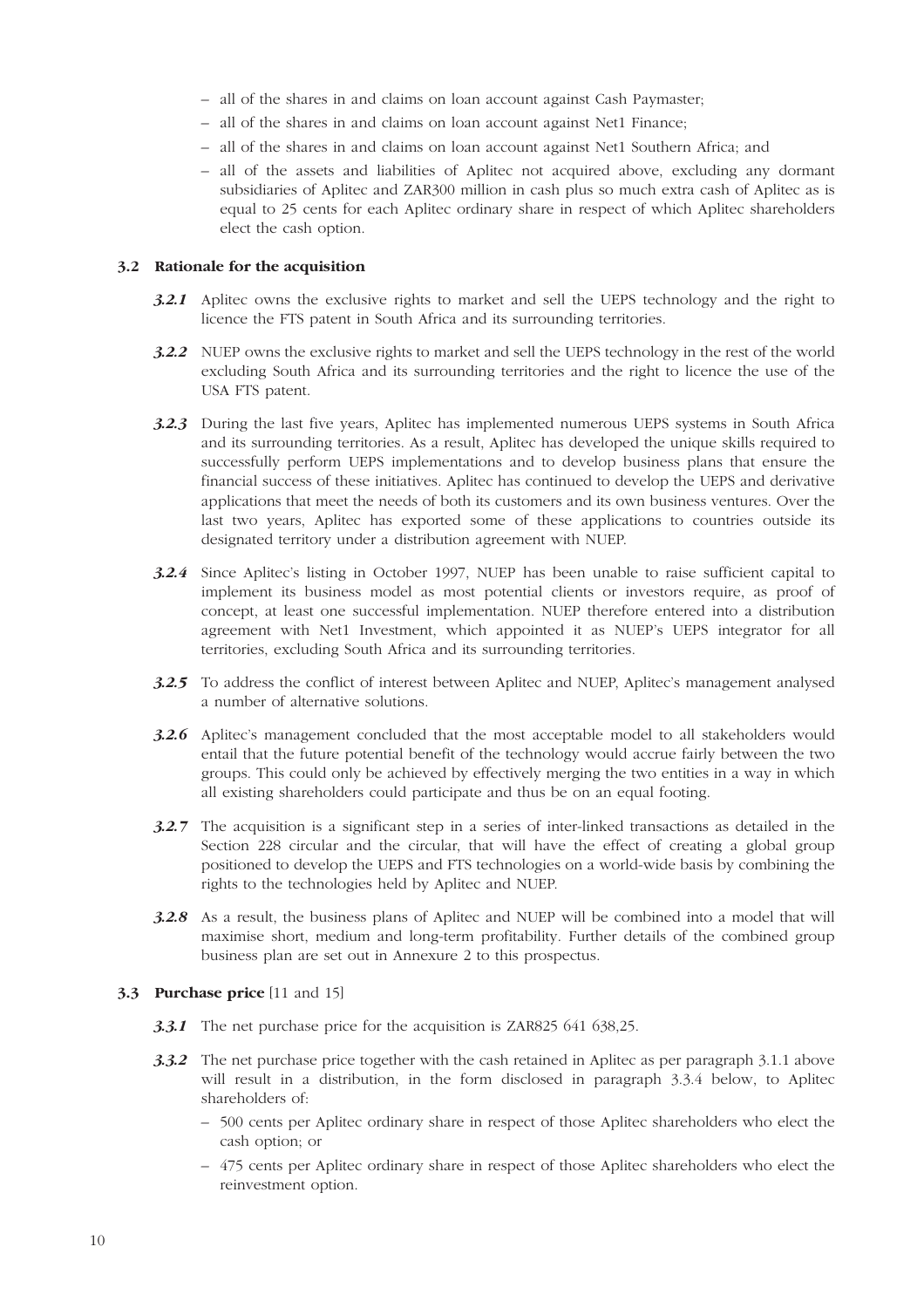- *3.3.3* In terms of the acquisition agreement, New Aplitec will assume all liabilities of the Aplitec Group and will also bear all costs of the active transactions. STC, CGT and liquidation costs of the active transactions are estimated at ZAR79,6 million. Direct costs of this prospectus are estimated at ZAR1 million, which costs relate to the preparation, printing and publication of this prospectus and all requisite payments to regulatory authorities.
- *3.3.4* The net purchase price is payable on the closing date and will be distributed to Aplitec shareholders as an advance distribution, as follows:
	- the cash option of 500 cents in cash per Aplitec ordinary share; or
	- the reinvestment option of 190 cents in cash per Aplitec ordinary share and an investment in New Aplitec in the form of an RLA representing an interest in New Aplitec B class preference shares and B class loans held by the New Aplitec Participation Trust. In addition to this advance liquidation dividend, reinvesting shareholders will be granted, via the New Aplitec Participation Trust, the right to receive, for no additional consideration, NUEP special convertible preference shares in the distribution ratio upon the occurrence of a trigger event. Further details on the reinvestment option are set out in Annexure 13 to this prospectus.

#### **3.4 New Aplitec's funding of the purchase price** [11]

#### *3.4.1* **NUEP's capitalisation of New Aplitec**

- 3.4.1.1 In order to fund the acquisition, NUEP will subscribe for 170 647 911 New Aplitec A class shares at a par value of 0,1 cent and a premium of 33,568 cents pursuant to the terms of a subscription agreement entered into between NUEP and New Aplitec.
- 3.4.1.2 In addition, NUEP will advance A class loans of 101,004 cents per New Aplitec A class share resulting in a loan to capitalisation ratio of 3 : 1.
- 3.4.1.3 This will result in NUEP capitalising New Aplitec in the amount of ZAR229,8 million split between equity of ZAR57,4 million and A class loans of ZAR172,4 million.
- 3.4.1.4 NUEP will hold 100% of the New Aplitec A class shares and A class loans issued on the closing date.

#### *3.4.2* **The New Aplitec Participation Trust's capitalisation of New Aplitec**

- 3.4.2.1 As part of the reinvestment option, the trustees have entered into a subscription agreement with New Aplitec. In terms of the agreement, the New Aplitec Participation Trust will receive one New Aplitec B class preference share and one B class loan for every Aplitec ordinary share in respect of which the Aplitec shareholders exercise the reinvestment option and/or the Brait Group underwrites the reinvestment option.
- 3.4.2.2 As a result, New Aplitec will issue 236 977 187 New Aplitec B class preference shares at a par value of 0,1 cent and a premium of 183,896 cents per New Aplitec B class preference share to the New Aplitec Participation Trust and will credit that trust with B class loans in the sum of 101,004 cents per New Aplitec B class preference share in New Aplitec's books credited as fully paid-up.
- 3.4.2.3 New Aplitec will receive a capital injection of ZAR675,4 million split between equity of ZAR436,0 million and B class loans of ZAR239,4 million.
- 3.4.2.4 The New Aplitec Participation Trust will hold 100% of the New Aplitec B class preference shares and B class loans issued on the closing date.
- *3.4.3* On the bases of the subscriptions made by NUEP and the New Aplitec Participation Trust for both equity and loan capital (as outlined in paragraphs 3.4.1 and 3.4.2 above), New Aplitec will be capitalised in the amount of ZAR905,2 million, further details of which are summarised in paragraph 10 below.

#### **3.5 New Aplitec following the acquisition**

**3.5.1** Following the implementation of the acquisition, New Aplitec will comprise a company whose subsidiaries and businesses employ specialised smart card technologies to add efficiency to a myriad of commercial activities requiring money transfers, payment systems and other electronic data applications. The various subsidiaries and businesses will comprise: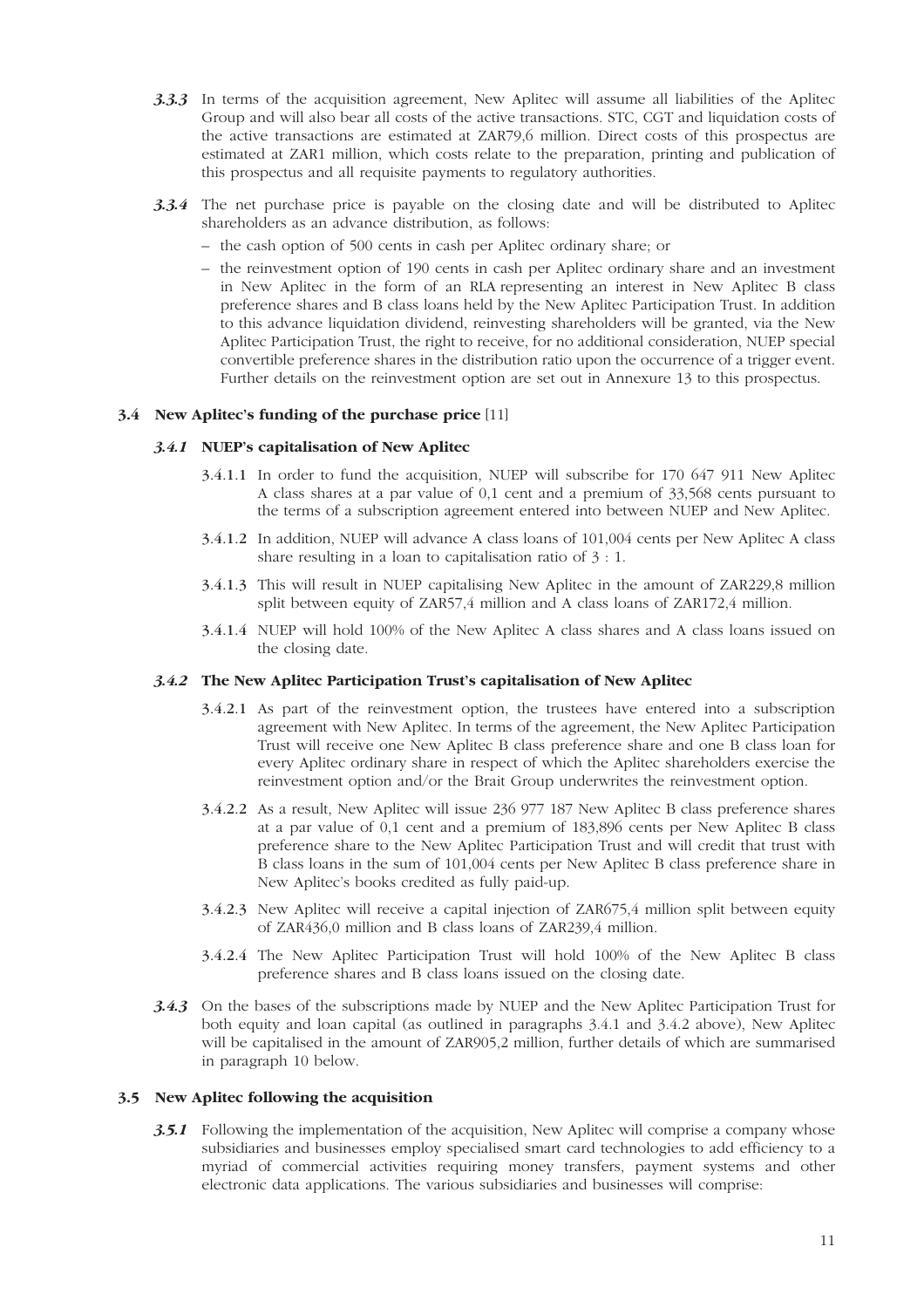- the Support Business which will provide technical, operational and general management services to the companies and businesses within New Aplitec;
- the Investment Business which will provide integrated software and hardware services;
- the transaction-based business which will be conducted through Cash Paymaster and its underlying subsidiaries which are involved in the administration, management and payment of social welfare grants and handle the payment of pensions on behalf of the Government in five of the nine provinces of South Africa;
- the financial services business which will be conducted through Net1 Finance which holds a 100% interest in Moneyline Financial Services (Proprietary) Limited and in New World Finance (Proprietary) Limited, both high-street micro-lending businesses, operating more than 100 branches nationally. Net1 Finance also holds 100% of Milpay Pay System (Proprietary) Limited and Friedland 020 Investments (Proprietary) Limited, which develop, market and licence administrative and payment solutions for the micro-finance industry. Friedland 035 Investments (Proprietary) Limited, trading as Age Secure, provides financial services to pensioners through New Aplitec's proprietary smart card platform; and
- the technology sales and outsourcing business which will be conducted through Net1 Southern Africa which provides consulting and software development and maintenance services and distributes smart cards, electronic credit card and smart card recognition devices.

#### **3.6 Group structure**

- *3.6.1* Upon completion of the active transactions, NUEP will hold 100% of the New Aplitec A class shares and A class loans.
- *3.6.2* The overall ownership structure of New Aplitec and NUEP, following the implementation of the active transactions, is presented diagrammatically below:



#### **Notes:**

- 1. Effective equity interest, post conversion of NUEP special convertible preference shares.
- 2. The reinvestment option has been fixed at an exchange rate of ZAR7 : USD1, which is the exchange rate used for determining the number of NUEP special convertible preference shares issued to the Aplitec Holdings Participation Trust.
- 3. A total of 5,25% will be allocated to management of Aplitec through a stock incentive plan, to be established in due course (see paragraph 17.3 and 17.4 below).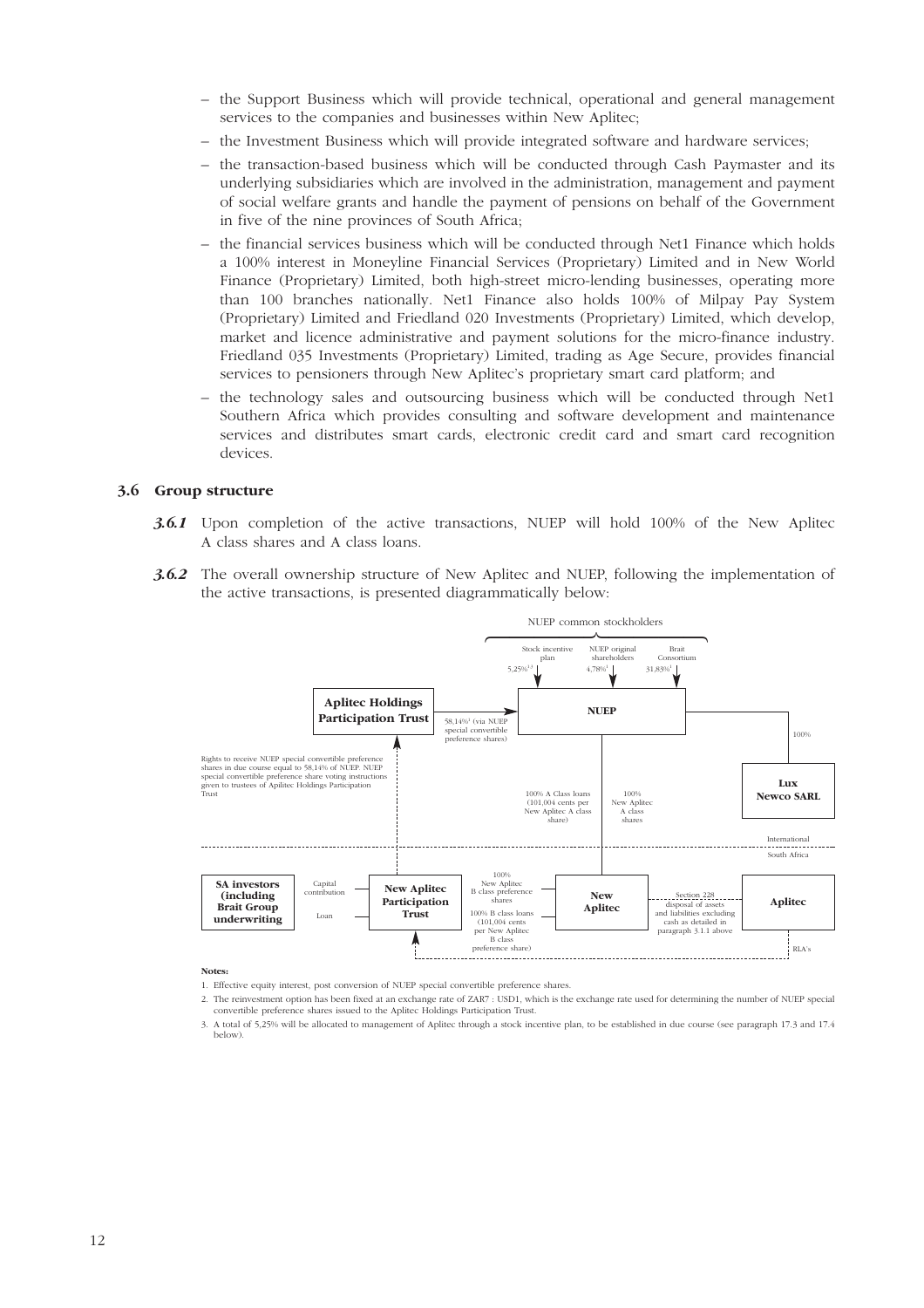*3.6.3* The underlying operating structure of New Aplitec, following the implementation of the active transactions, is presented diagrammatically below:



#### **3.7 Prospects** [6(i)]

The Board believes that the active transactions will maximise the opportunities for the technology to be utilised on a world-wide basis for the benefit of all stakeholders. Further details relating to the prospects of the combined group following the implementation of the active transactions are set out in Annexure 2 to this prospectus.

#### **4. MAJOR SHAREHOLDERS**

- **4.1** New Aplitec is presently 100% owned by the Brait Group, which will continue to hold the entire issued share capital of New Aplitec until the acquisition is implemented.
- **4.2** As part of the active transactions, the Brait Group shall transfer to NUEP all of the New Aplitec A class shares held by it in New Aplitec, in consideration for the par value thereof, and the Brait Group has undertaken to promptly do all such things and sign all such documents as may be necessary to expeditiously effect such transfer.
- **4.3** As part of the active transactions, NUEP will raise USD52,8 million from the Brait Consortium through the issue of 105 661 428 shares of NUEP common stock at a price of 50 US cents per share. NUEP will use a portion of these proceeds to capitalise New Aplitec with ZAR229,8 million through the subscription for New Aplitec A class shares and the extension of A class loans. This will result in 170 647 911 New Aplitec A class shares being issued to NUEP. NUEP will hold 100% of the New Aplitec A class shares on completion of the active transactions.
- **4.4** As part of the reinvestment option, the New Aplitec Participation Trust will subscribe for New Aplitec B class preference shares and extend B class loans to New Aplitec. As the reinvestment option is underwritten by the Brait Group, 236 977 187 New Aplitec B class preference shares will be issued. The New Aplitec Participation Trust will hold 100% of these New Aplitec B class preference shares at the closing date.
- **4.5** On the completion of the active transactions, NUEP will hold 100% of the New Aplitec A class shares and the New Aplitec Participation Trust will hold 100% of the New Aplitec B class preference shares.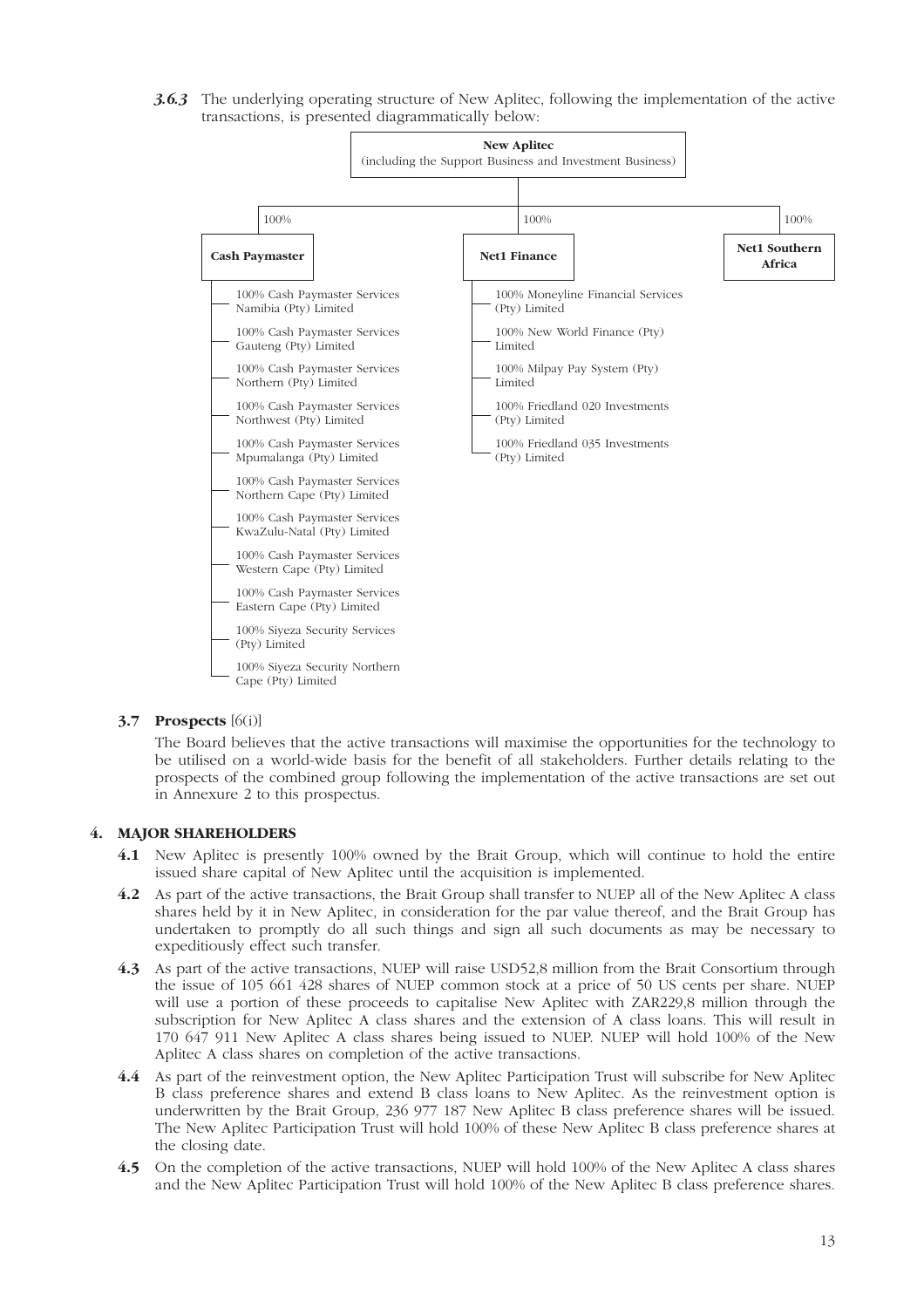## **Share and loan capital**

#### **5. AUTHORISED AND ISSUED SHARE CAPITAL** [8(a), 8(c) and 20(a)]

- **5.1** The authorised share capital of New Aplitec consists of ZAR803 000 divided into:
	- 473 000 000 New Aplitec A class shares of 0,1 cent each;
	- 330 000 000 New Aplitec B class preference shares of 0,1 cent each.
- **5.2** The issued share capital of New Aplitec, prior to the active transactions being implemented, consists of 1 000 New Aplitec A class shares of 0,1 cent each.

#### **5.3 Unissued shares under control of Directors**

New Aplitec's authorised but unissued shares are under the control of the Directors, for, *inter alia*, the purposes of allotting and issuing the same, subject to the provisions of sections 221 and 222 of the Companies Act.

#### **5.4 Salient terms of the New Aplitec A class shares and New Aplitec B class preference shares**

New Aplitec has two classes of shares:

- New Aplitec A class shares; and
- New Aplitec B class preference shares.
- **5.4.1** There is no economic implication resulting from the distinction between the above classes of shares.
- *5.4.2* The New Aplitec A class shares will, on completion of the active transactions, constitute 41,86% of the entire issued share capital of New Aplitec and will carry the usual rights attaching to ordinary shares.
- *5.4.3* The New Aplitec B class preference shares will, on completion of the active transactions, constitute 58,14% of the entire issued share capital of New Aplitec and will rank *pari passu* with the New Aplitec A class shares in respect of participation in dividends and return of capital prior to the winding-up of New Aplitec. The New Aplitec B class preference shares shall not, however, participate in dividends or a return of capital on a winding-up of New Aplitec for any reason. However, the unit holders will participate, as the New Aplitec B class preference shares will automatically convert into NUEP common stock on a winding-up of New Aplitec as described in paragraph 5.8 below.
- *5.4.4* The New Aplitec B class preference shares will carry voting rights in respect of those matters that affect the rights attaching to such preference shares and their right to receive dividends.
- *5.4.5* The New Aplitec B class preference shares cannot be sold or transferred other than to NUEP pursuant to the occurrence of a trigger event. Therefore, the New Aplitec B class preference shares, the B class loans and the rights to receive the NUEP special convertible preference shares are linked together and cannot be traded separately.

#### **5.5 Variation of rights in shares and corresponding structure of the New Aplitec Participation Trust**

- **5.5.1** Any variation of rights attaching to the Company's authorised and issued shares will require the consent of shareholders in a general meeting in accordance with the articles of association of New Aplitec.
- *5.5.2* The unit holding structure of the New Aplitec Participation Trust will at all times reflect the share capital structure of the New Aplitec B class preference shares in order to ensure that all unit holders are treated equitably.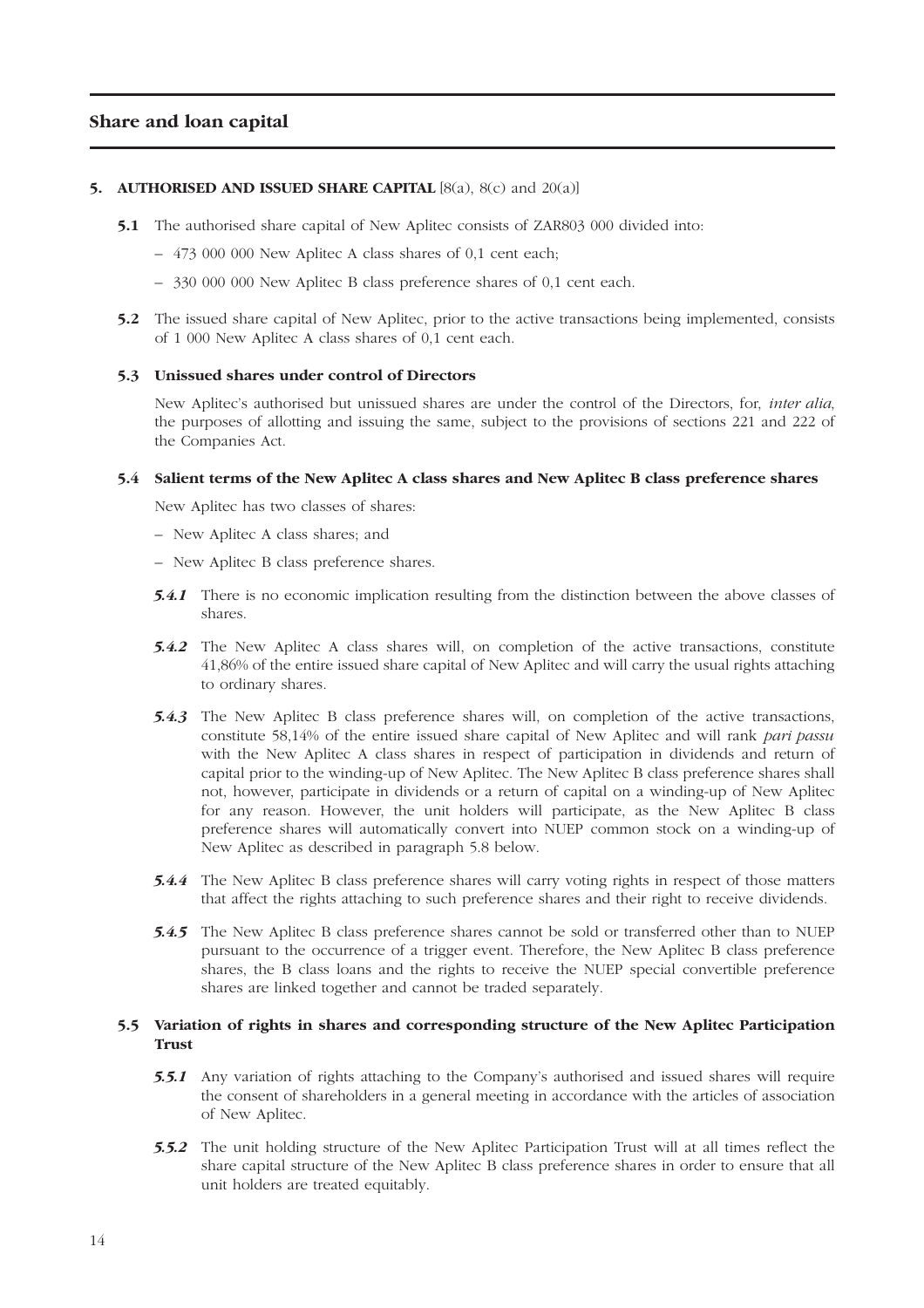*5.5.3* Salient features of the New Aplitec Participation Trust are set out in Annexure 10 to this prospectus.

## **5.6 Voting rights**

- *5.6.1* With regard to holders of New Aplitec A class shares, at any general meeting, every member present in person or by proxy (or, if a body corporate, duly represented by an authorised representative) shall have one vote on a show of hands. On a poll, every member present in person or by proxy shall have one vote for each share of the class of which he is the holder.
- *5.6.2* With regard to holders of New Aplitec B class preference shares:
	- 5.6.2.1 at any meeting of the Company, New Aplitec B class preference shareholders will only be entitled to vote on matters which directly affect the rights attaching to the New Aplitec B class preference shares, the interests of the New Aplitec B class preference shareholder (including dividend declarations on any class of shares as required by the Exchange Control Department of the South African Reserve Bank), payment of interest and capital on the B class loans, the disposal of intellectual property (as required by the Exchange Control Department of the South African Reserve Bank), the winding-up of the Company, the reduction of its share capital or share premium account, the repayment or distribution of the share premium or non-distributable reserves of the Company or the issue of capitalisation shares. The matters on which New Aplitec B class preference shareholders can vote or make an election will be communicated to unit holders by the trustees. The elections or votes of the unit holders on these matters will be collated and subsequently communicated by the trustees to the Company; and
	- 5.6.2.2 at every general meeting of the Company at which more than one class of shareholders are present and entitled to vote, unit holders of the New Aplitec Participation Trust which in turn holds the New Aplitec B class preference shares, shall be entitled, upon a poll, to that proportion of the total votes in the Company which the aggregate number of New Aplitec B class preference shares held bears to the aggregate number of all shares entitled to be voted at such meeting (provided that no resolution for the declaration of a dividend or for the disposal of any intellectual property of the Company shall be passed unless unit holders representing 50,1% of the New Aplitec B class preference shares present at the meeting in person or represented by proxy vote in favour of such resolution).
- **5.6.3** In terms of the umbrella agreement, when New Aplitec convenes a meeting of its shareholders, it will notify the New Aplitec Participation Trust in its capacity as the holder of the New Aplitec B class preference shares. The New Aplitec Participation Trust will, in turn, inform its unit holders of the meeting and the reasons thereof and will distribute forms of proxy to them. Those unit holders who wish to vote the New Aplitec B class preference shares attributable to their units will complete the forms of proxy and forward them to the trustees. The trustees will, in turn, lodge proxies at the New Aplitec meeting to vote the New Aplitec B class preference shares in the manner instructed by its unit holders.

## **5.7 Entitlement to dividends**

- *5.7.1* In accordance with the Company's articles of association, if New Aplitec declares a dividend, only such members that are registered in the Company's register on the day when the dividend is declared or such other day as may be determined by the Board as the last date for registration for the dividend, will be entitled to receive the dividend so declared.
- *5.7.2* New Aplitec's dividend policy is set out in paragraph 12 below.

#### **5.8 Conversion into NUEP common stock and realisation of NUEP common stock**

Upon the occurrence of a trigger event, the trustees of the New Aplitec Participation Trust will notify the Aplitec Holdings Participation Trust of such event. The Aplitec Holdings Participation Trust will then distribute to the New Aplitec Participation Trust that number of NUEP special convertible preference shares to which it is entitled in accordance with the distribution ratio. The New Aplitec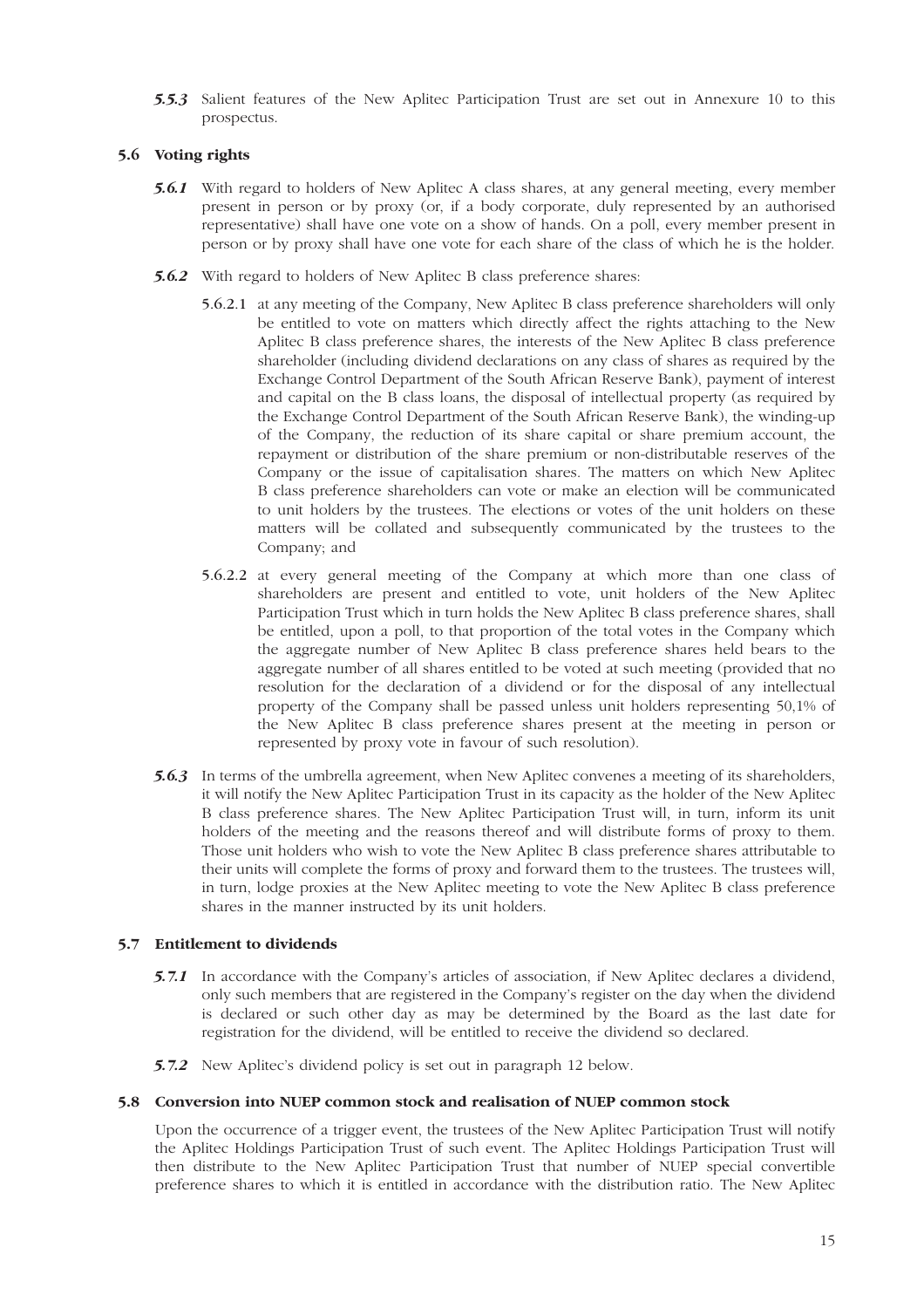Participation Trust will then transfer the NUEP special convertible preference shares and cede the proportionate number of New Aplitec B class preference shares and B class loans to NUEP in exchange for NUEP common stock. The conversion ratio for this exchange is one NUEP common stock for each NUEP special convertible preference share surrendered by the New Aplitec Participation Trust.

Following this conversion, the New Aplitec Participation Trust will hold the NUEP common stock pending sale instructions from the unit holder (i.e. the reinvesting shareholder) who must sell the NUEP common stock within 12 months after the conversion to comply with Exchange Control approval for the active transactions, if such unit holder is a South African resident. If sale instructions are not received within 12 months of the conversion date, the trustees will place the shares of NUEP common stock with a broker for sale at the best price on the 365th day or the nearest business day thereto. Upon receipt of the proceeds in South Africa, the trustees will distribute the proceeds, net of all costs including applicable brokerage costs, to the unit holder. Thereafter, the units will be cancelled. A non-resident unit holder of the New Aplitec Participation Trust is not obliged to sell his portion of the NUEP common stock within the 12-month period after conversion.

## **6. ALTERATIONS TO SHARE CAPITAL** [6(a)(ii) and 20(a)]

- **6.1** As at the date of incorporation, New Aplitec's authorised share capital comprised of 1 000 New Aplitec A class shares of ZAR1 each and New Aplitec's issued share capital comprised of 1 New Aplitec A class share of ZAR1.
- **6.2** On 20 November 2003, the authorised share capital was increased to ZAR803 000 by the creation of 472 000 New Aplitec A class shares having a par value of ZAR1 each and 330 000 New Aplitec B class preference shares having a par value of ZAR1 each.
- **6.3** On 20 November 2003, the authorised share capital was sub-divided into 473 000 000 New Aplitec A class shares of 0,1 cent each and 330 000 000 New Aplitec B class preference shares of 0,1 cent each. The issued share capital was simultaneously sub-divided into 1 000 New Aplitec A class shares.
- **6.4** Details of, *inter alia*, the capital structure of New Aplitec post implementation of the active transactions, are outlined in paragraph 10 below.

#### **7. OPTIONS OR PREFERENTIAL RIGHTS IN RESPECT OF SHARES** [10]

- **7.1** In terms of the underwriting agreement, the Brait Group will, at no cost to New Aplitec, take up the non-cash portion of the reinvestment option in place of Aplitec shareholders to the extent that Aplitec shareholders elect the cash option up to a maximum of ZAR437,0 million, which is the equivalent of 64,7% of the reinvestment option.
- **7.2** Other than the underwriting agreement, there is no contract or arrangement, either actual or proposed, whereby any option or preferential right of any kind has been or will be granted to any person to subscribe for any New Aplitec A class shares or New Aplitec B class preference shares.

In lieu of receiving a cash payment with respect to the capital raising fee of USD3.73 million and corporate finance fee of ZAR1,15 million (adjusted from ZAR0,85 million disclosed in the Section 228 circular in accordance with the mandate between NUEP and the Brait Group), the Brait Group has the option of receiving part of its fee in the form of NUEP common stock, to be issued at a price of 50 US cents per share, up to a maximum of 5 million shares with the balance to be received in cash.

#### **8. ADEQUACY OF CAPITAL [22]**

**8.1** The Directors are of the opinion that the issued share capital of New Aplitec will be adequate for the purposes of the business of New Aplitec, both prior to and after the acquisition for the foreseeable future, which has been framed to cover the 18-month period immediately following the issue of this prospectus.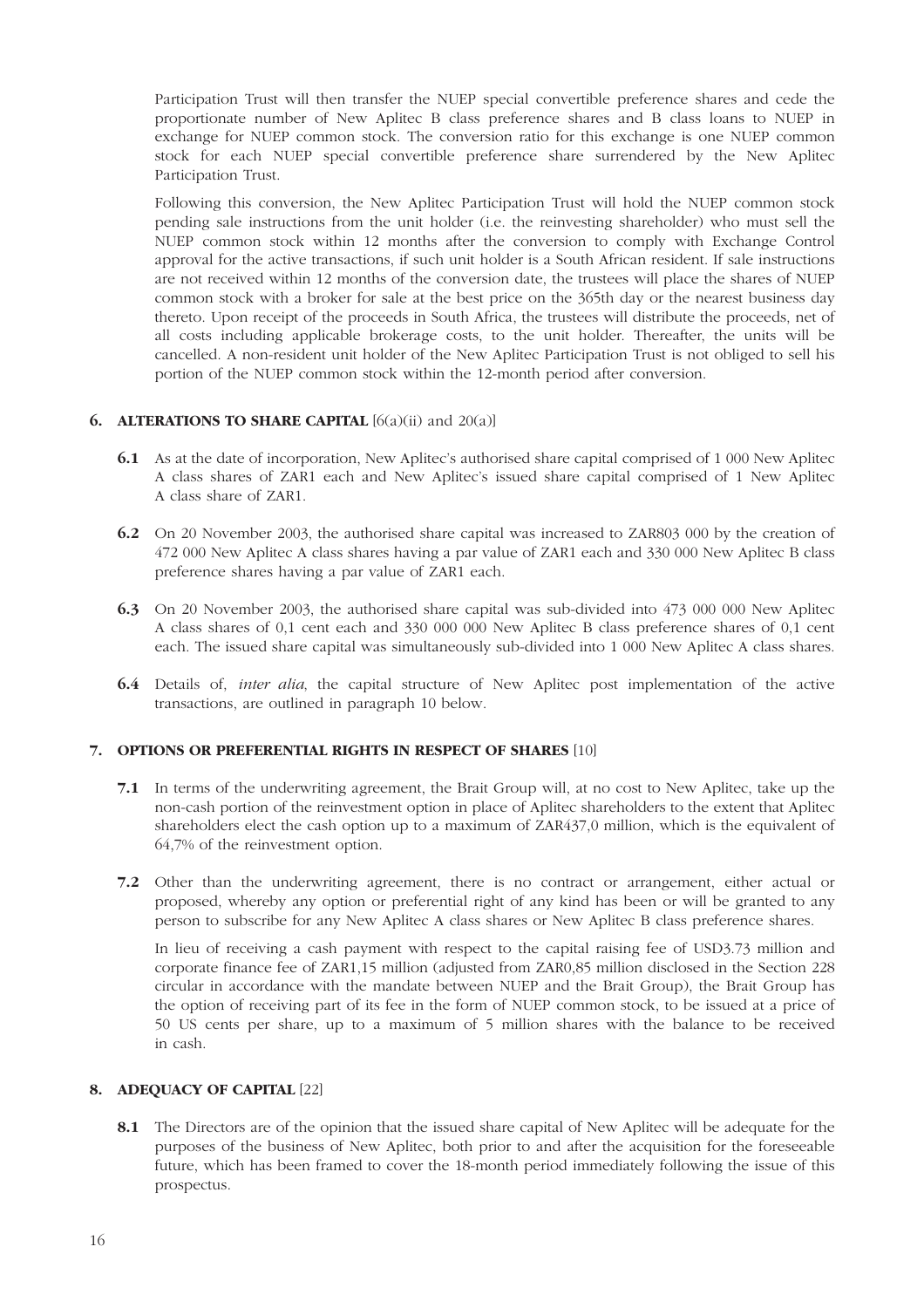**8.2** The Directors are furthermore of the opinion that New Aplitec's working capital resources will be adequate for its current and foreseeable future requirements. The Company has a working capital facility of ZAR450 million in place from Nedbank Limited, should it require working capital finance at any time.

## **9. LOANS AND INTER-GROUP FINANCE** [2(e) and 9(a)]

- **9.1** As New Aplitec is a recently incorporated company, its borrowing powers have never been exceeded. Salient details of New Aplitec's borrowing powers are outlined in Annexure 1 to this prospectus.
- **9.2** The Directors may in their discretion, from time to time, raise or borrow from the members or other persons any sums of money for the purposes of New Aplitec without limitation. The Directors may secure the payment or repayment of any sums of money borrowed or raised in terms of the aforegoing or the payment of any debt, liability or obligation whatsoever of New Aplitec or a third party, in such manner and upon such terms and conditions in all respects as they think fit, and in particular by the execution of bonds or the issue of debentures or debenture stock of New Aplitec charged upon all or part of the property and rights of New Aplitec, both present and future, including its uncalled capital but subject to the control of NUEP.
- **9.3** Save with the exception of the shareholders' loans extended to acquire the entire undertaking of Aplitec, referred to in, *inter alia*, paragraphs 3.4, 9.4 and 10 of this prospectus, none of the companies in the Aplitec Group have made or have received any material loans, other than in the ordinary course of business.
- **9.4** New Aplitec will, subject to the implementation of the active transactions, have the following material loans in place:
	- A class loans extended by NUEP of ZAR172,4 million; and
	- B class loans extended by the New Aplitec Participation Trust of ZAR239,4 million.
	- These A class loans and B class loans will:
		- be unsecured;
		- be denominated in ZAR;
		- rank *pari passu* with one another;
		- be repaid *pro rata*;
		- be repayable to NUEP and the New Aplitec Participation Trust as and when directed by the Board, provided that no capital under the loans shall be repayable until at least 30 days have elapsed from the date of drawdown of the loans. The loans can only be repaid upon receipt of the Exchange Control Department of the South African Reserve Bank's prior written approval for the repayment of the capital under the loans; and
		- bear interest at such rates as may be determined by the Board annually in advance, but which shall not be more than the prime rate as quoted by The Standard Bank of South Africa Limited from time to time.
- **9.5** New Aplitec has not entered into any off-balance sheet financing arrangements as at the date of issue of this prospectus.
- **9.6** Details of, *inter alia*, the loan structure of New Aplitec post implementation of the active transactions are outlined in paragraph 10 below.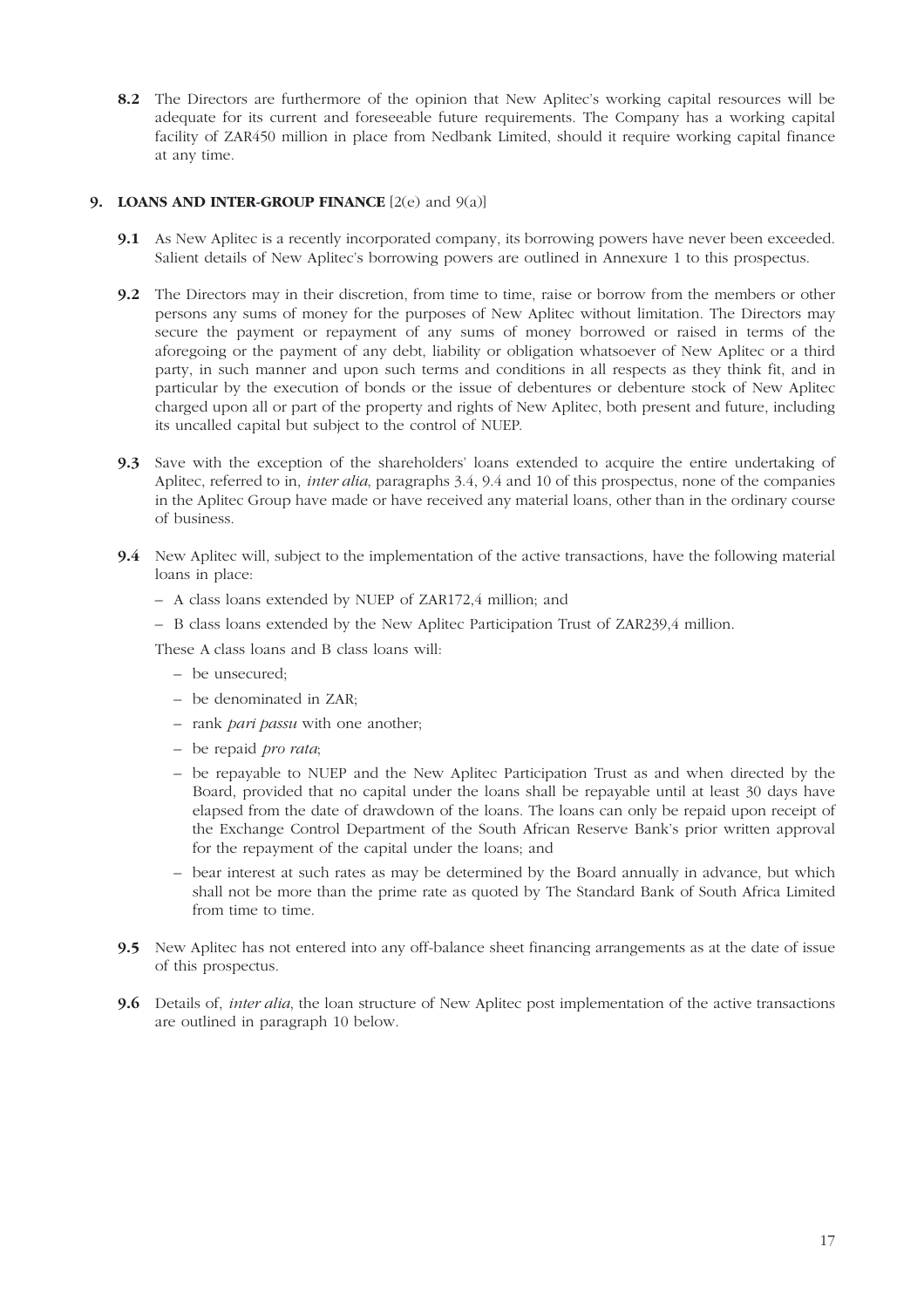## **10. SUMMARY OF THE CAPITAL STRUCTURE OF NEW APLITEC**

The capital structure of New Aplitec, which will result following implementation of the active transactions, is as follows:

|                                                                               | <b>Number</b><br>of shares<br>issued | Percentage<br>of total<br>issued share<br>capital | Par<br>value<br>(ZAR) | <b>Share</b><br>premium<br>(ZAR) | <b>Total</b><br>value<br>(ZAR) |
|-------------------------------------------------------------------------------|--------------------------------------|---------------------------------------------------|-----------------------|----------------------------------|--------------------------------|
| New Aplitec A class shares<br>(held 100% by NUEP)                             | 170 647 911                          | 41,86                                             | 170 648               | 57 283 101                       | 57 453 749                     |
| A class loans                                                                 |                                      |                                                   |                       |                                  | 172 361 248                    |
|                                                                               |                                      |                                                   |                       |                                  | 229 814 997                    |
| New Aplitec B class<br>preference shares (held<br>100% by Aplitec reinvesting |                                      |                                                   |                       |                                  |                                |
| shareholders/Brait Group)                                                     | 236 977 187                          | 58,14                                             | 236 977               | 435 791 524                      | 436 028 501                    |
| B class loans                                                                 |                                      |                                                   |                       |                                  | 239 356 482                    |
|                                                                               |                                      |                                                   |                       |                                  | 675 384 983                    |
|                                                                               | 407 625 098                          | 100,00                                            | 407 625               | 493 074 625                      | 905 199 980                    |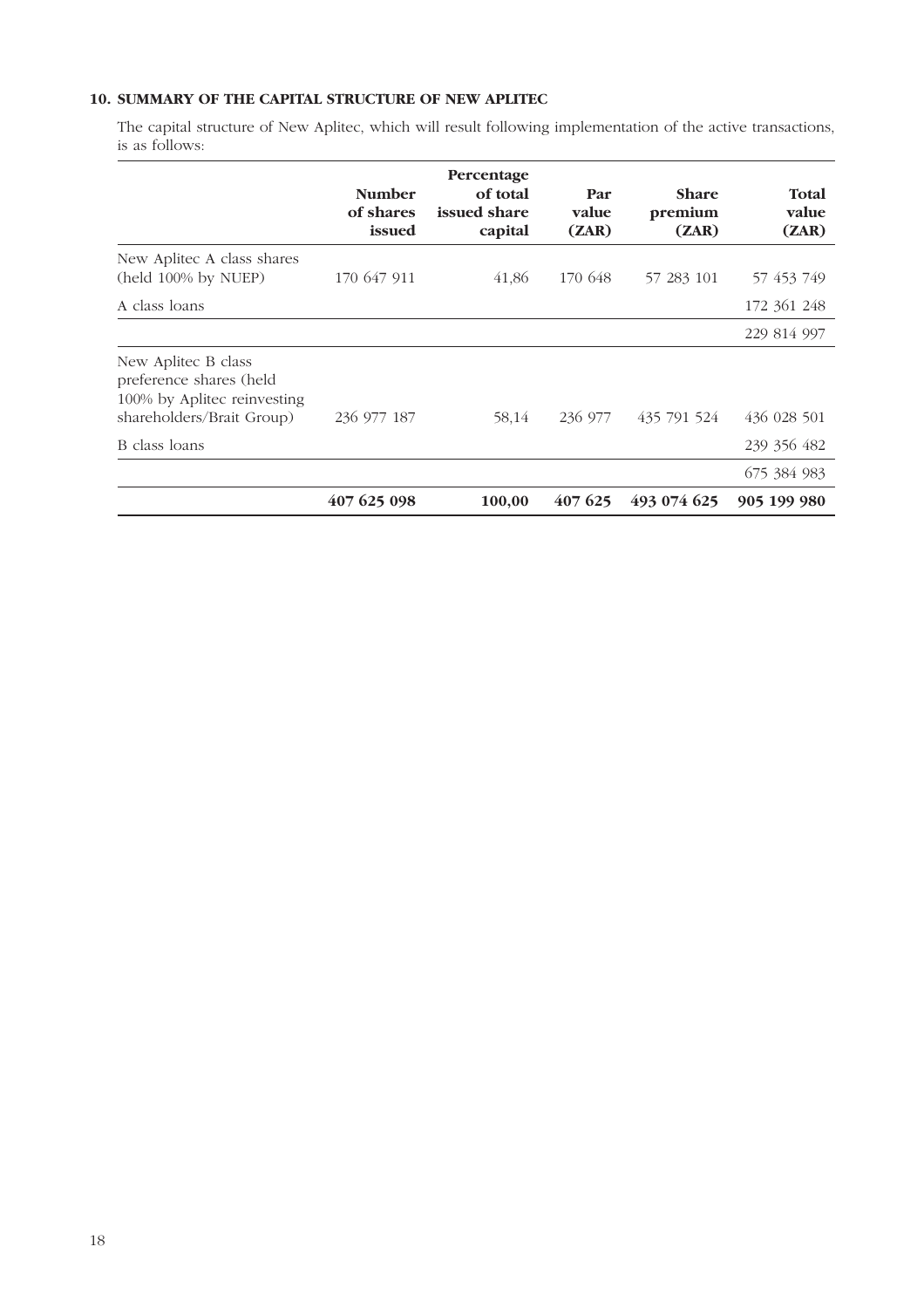## **Financial information**

#### **11. PROFIT HISTORY** [6(f), 6(g), 25, 29 and 30]

#### **11.1 Historical financial information on New Aplitec**

As New Aplitec has no operating history, there is no historical financial information relating directly to it.

However, since the business of New Aplitec will be substantially the same as that of Aplitec following the completion of the active transactions, consolidated historical financial information relating to Aplitec in respect of its interim results for the six months ended 31 December 2003 and most recent five financial years is shown in Annexures 3, 4 and 5 to this prospectus. The independent reporting accountants' report on this information is included in Annexure 6 to this prospectus.

#### **11.2 Pro forma consolidated historical financial information in respect of New Aplitec**

Pro forma consolidated historical financial information in respect of New Aplitec for the six months ended 31 December 2003 is set out in Annexures 7 and 8 to this prospectus and recognises the effect of the cash which will be retained in Aplitec in terms of the acquisition agreement.

The aforementioned pro forma consolidated historical financial information has been prepared for illustrative purposes only and sets out the financial results of the operations as well as the financial position of New Aplitec on the assumption that the acquisition took place on 1 July 2003 for income statement purposes and 31 December 2003 for balance sheet purposes.

The independent reporting accountants' report on the pro forma consolidated historical financial information of New Aplitec is set out in Annexure 9 to this prospectus.

#### **12. DIVIDENDS** [6(f)]

- **12.1** As New Aplitec has no operating history it has never declared a dividend.
- **12.2** Aplitec declared dividends in respect of its June 1999, June 2002 and June 2003 financial years, comprising 1,5 cents per Aplitec ordinary share, 11,0 cents per Aplitec ordinary share and 15,0 cents per Aplitec ordinary share, respectively. As a result of the financial structure adopted by New Aplitec (further details of which are outlined in paragraph 3.4 above) for the acquisition, no dividends will be declared until all the shareholders' loans have been repaid, as provided below.
- **12.3** Subject to paragraphs 12.4 and 12.6 below, the New Aplitec B class preference shares will receive dividends from New Aplitec on the same basis as the New Aplitec A class shares and *pro rata* to the New Aplitec A class shares. No dividend can be declared to the New Aplitec A class shareholders without New Aplitec declaring a *pro rata* dividend to the New Aplitec B class preference shareholders.
- **12.4** A *pro rata* portion of any dividends, A class loan repayments and interest thereon, declared and paid by New Aplitec will be received by NUEP (as a result of its holding of New Aplitec A class shares) which will, in turn, immediately declare and pay a dividend to its holders of common stock. As the New Aplitec Participation Trust would directly receive a share of any dividend, B class loan repayments and interest thereon paid by New Aplitec on the New Aplitec B class preference shares and B class loans, the NUEP special convertible preference shares will not participate in any dividends, loan repayments and interest from New Aplitec that are in turn declared as dividends and paid by NUEP.
- **12.5** Without the approval of holders of units representing a majority of the New Aplitec B class preference shares, New Aplitec may not declare any dividends.
- **12.6** Dividends payable by NUEP out of profits from any source, other than New Aplitec, will be paid to all the shareholders of NUEP including the holders of NUEP special convertible preference shares and holders of NUEP common stock. The Aplitec Holdings Participation Trust will receive the dividends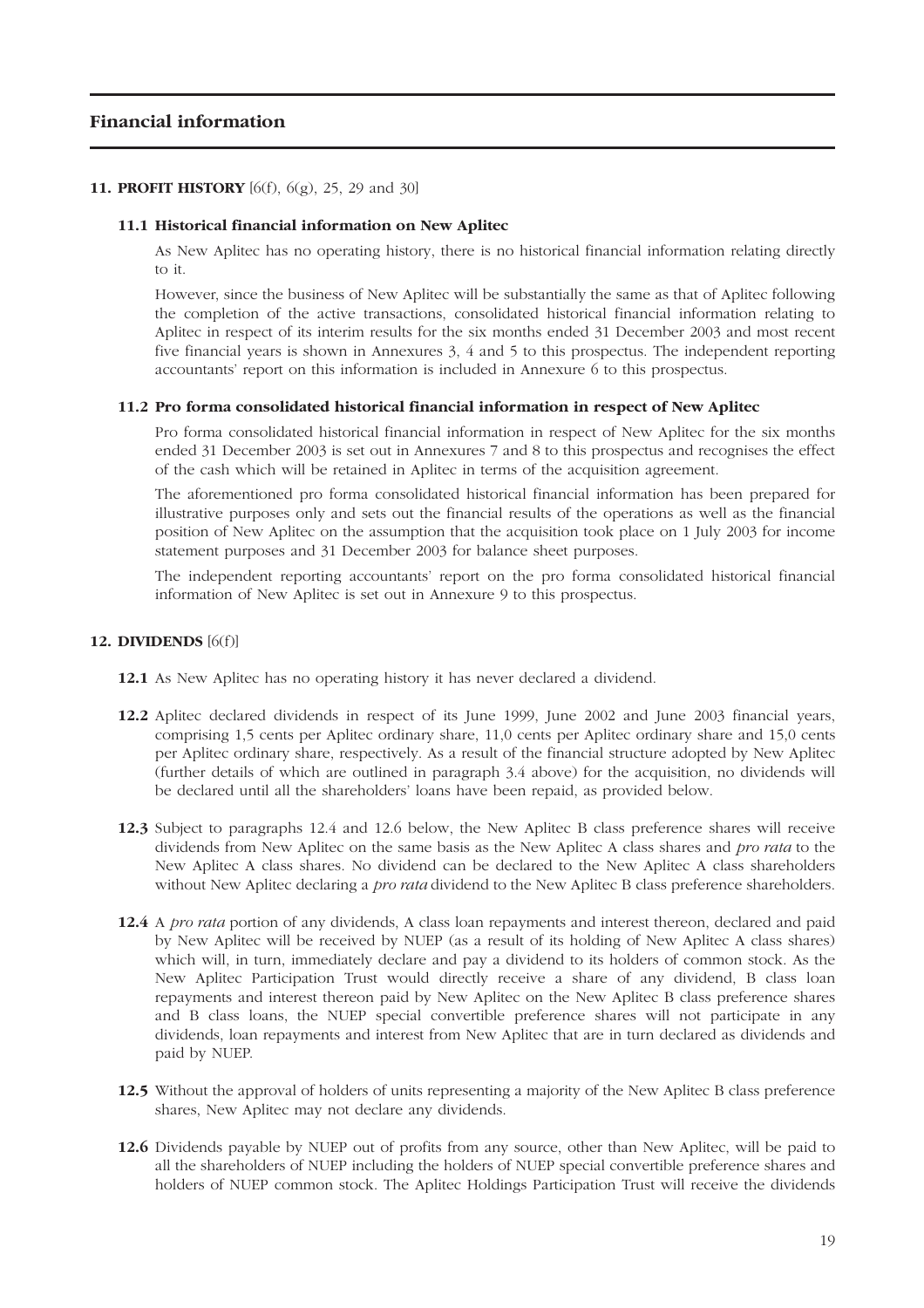payable on the NUEP special convertible preference shares and will promptly pay the amounts received to the trustees of the New Aplitec Participation Trust, on behalf of unit holders, who are beneficiaries of the New Aplitec Participation Trust which will be distributed *pro rata,* based on their respective number of units in the New Aplitec Participation Trust.

#### **13. MATERIAL CHANGES** [6(d) and 31]

As a recently incorporated shelf company there have been no material changes to the business of New Aplitec since its incorporation, other than those outlined in this prospectus.

#### **14. COMMITMENTS, CONTINGENT LIABILITIES AND TAXATION CONSIDERATIONS** [6(e) and 6(a)]

#### **14.1 Capital commitments**

New Aplitec will, following the completion of the active transactions, have purchased the entire undertaking of Aplitec, as a consequence of which New Aplitec will assume the capital commitments of the Aplitec Group which commitments comprise those pertaining to Aplitec's entire business. Details of such commitments are set out in the historical financial information on Aplitec as outlined in Annexures 3, 4 and 5 to this prospectus.

#### **14.2 Contingent liabilities**

At the date of this prospectus, the Directors are not aware of any material claims against New Aplitec which have not been provided for, other than any claim that may arise as a result of the indemnification detailed in paragraph 22.3 below.

#### **14.3 Taxation considerations**

#### *14.3.1* **Personal taxation considerations**

Shareholders are advised to consult their professional tax advisors about their personal tax position regarding the receipt of the advance distribution and reinvestment option.

#### *14.3.2* **NUEP taxation considerations**

There is no statutory, judicial or administrative authority that directly addresses the tax treatment of non-USA holders who elect to receive units in a trust representing beneficial interests in New Aplitec B class preference shares and B class loans issued by New Aplitec pursuant to the reinvestment option. NUEP believes that these interests should be treated for USA federal income tax purposes (and NUEP intends to treat them) as separate and distinct interests in New Aplitec. As such, NUEP and its affiliates do not intend to withhold any amounts for USA federal taxes in respect of such interests.

There is a risk, however, that these interests, together with the NUEP special convertible preference shares, will be treated as representing a single direct equity interest in NUEP for USA federal income tax purposes. In such case, distributions received from NUEP with respect to the New Aplitec B class preference shares and B class loans could be subject to USA federal withholding tax. Should non-USA holders fail to pay the USA federal tax associated with such distributions, NUEP may be liable for such taxes in its capacity as withholding agent. In addition, NUEP's failure to collect and remit USA federal withholding tax may also subject it to penalties.

#### **15. SUBSIDIARY COMPANIES AND IMMOVABLE PROPERTY LEASED, ACQUIRED OR DISPOSED OF**   $[6(c)$  and  $6(e)(i)]$

#### **15.1 Leases** [6(c)]

New Aplitec does not currently have any lease agreements. Following completion of the active transactions, New Aplitec's lease arrangements in respect of immovable property will be as set out in Annexure 12 to this prospectus.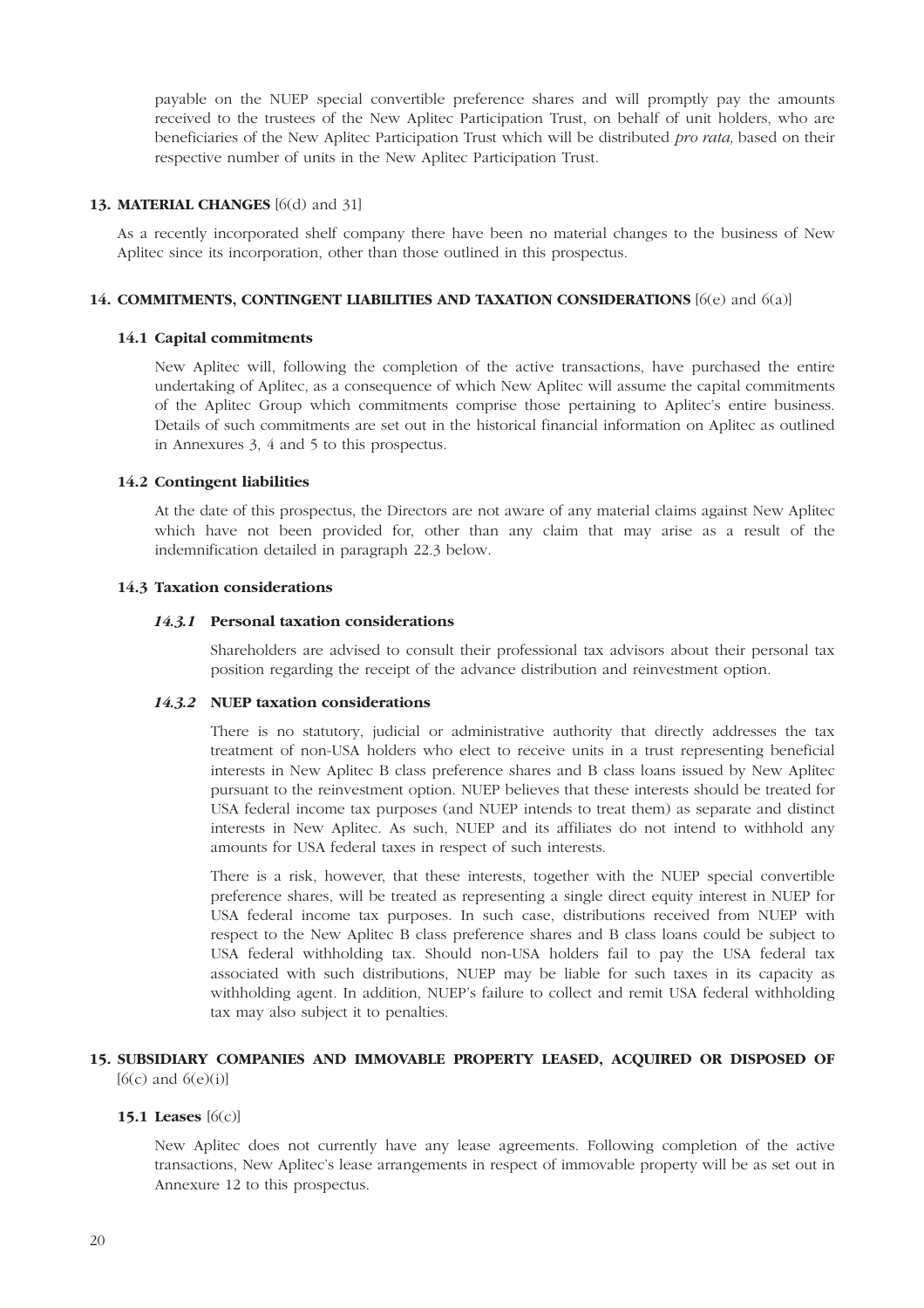## **15.2 Acquisitions and proposed acquisitions**  $[6(c)(i)$  and 12]

New Aplitec does not currently own any immovable property. In terms of the acquisition agreement, New Aplitec will, following the completion of the active transactions, have acquired the interests of Aplitec as outlined in paragraph 3 above. Details of New Aplitec's subsidiaries are included in Annexure 14 to this prospectus.

#### **15.3 Disposals and proposed disposals**

New Aplitec has not disposed of any material subsidiary and/or associated companies since its incorporation.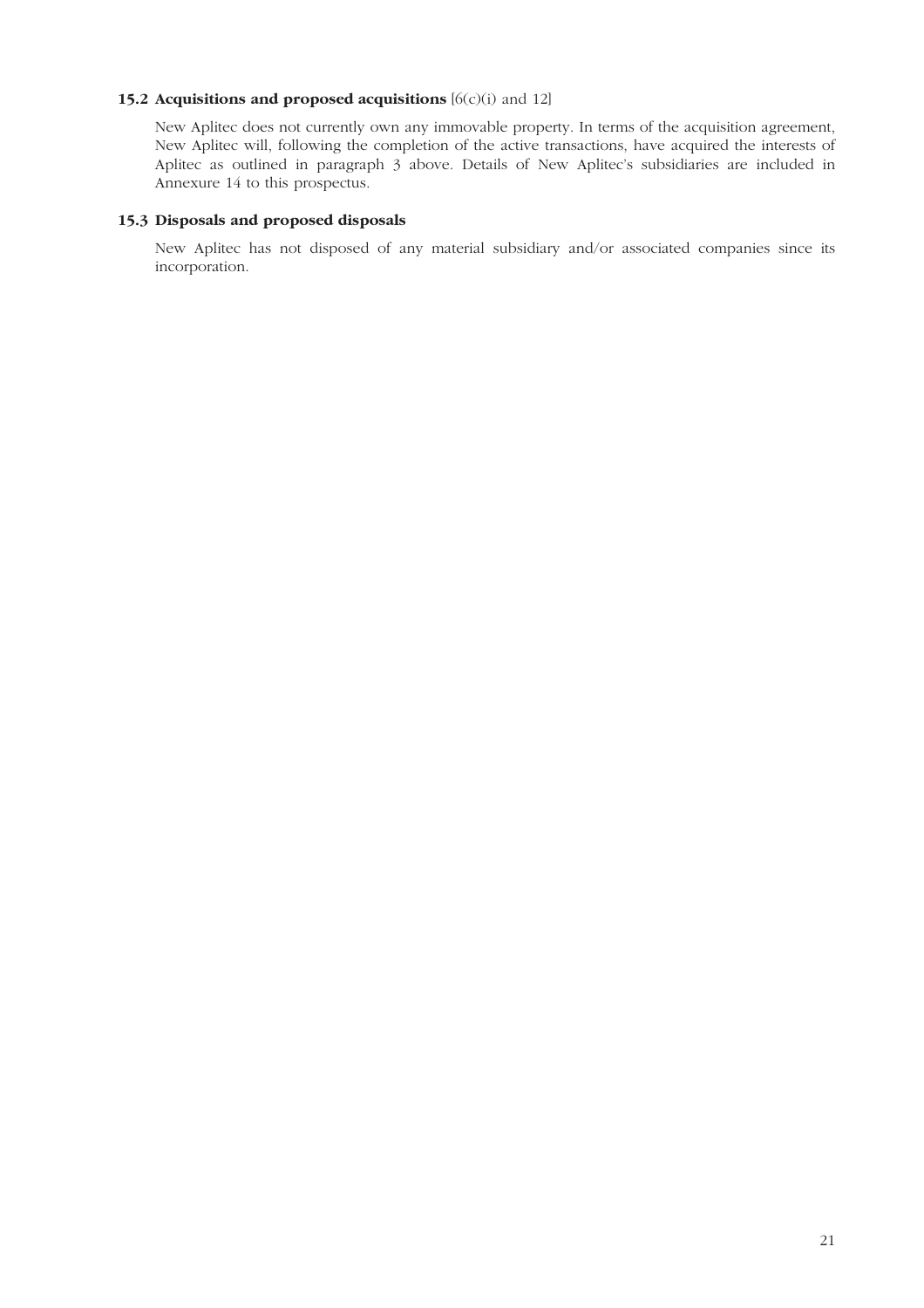## **Directors and senior management**

## **16. DIRECTORS AND SENIOR MANAGEMENT** [2(a)]

#### **16.1 Directors**

Details of the current Directors are provided below:

| <b>Full name</b>        | <b>Business</b><br>address                                                        | <b>Nationality</b> | <b>Oualifications Position</b>                               |                           | Relevant experience                                                                                                                                                                                                                                                                                                                                                                                                                                                                                                                                                  |
|-------------------------|-----------------------------------------------------------------------------------|--------------------|--------------------------------------------------------------|---------------------------|----------------------------------------------------------------------------------------------------------------------------------------------------------------------------------------------------------------------------------------------------------------------------------------------------------------------------------------------------------------------------------------------------------------------------------------------------------------------------------------------------------------------------------------------------------------------|
| Chad Leonard<br>Smart   | 9 Fricker<br>Road, Illovo<br>Boulevard<br>Illovo<br>Sandton, 2196<br>South Africa | South African      | <b>BComm</b><br><b>BAcc</b><br>CA(SA)<br><b>CFA</b>          | Non-executive<br>director | Mr Smart qualified as a Chartered<br>Accountant with<br>PricewaterhouseCoopers. Thereafter<br>he joined Pricewaterhouse Corporate<br>Finance as a manager covering the<br>full spectrum of activities within<br>mergers and acquisitions. He joined<br>Brait in 1998. He sits on the Board of<br>Brait South Africa Limited and has<br>represented Brait on the boards of a<br>number of its portfolio companies. He<br>is a principal of the Brait Group Funds<br>which are to be deployed in NUEP as<br>part of the active transactions.                           |
| Anthony<br>Charles Ball | 9 Fricker<br>Road, Illovo<br>Boulevard<br>Illovo<br>Sandton, 2196<br>South Africa | South African      | BCom (Hons)<br>CA(SA)<br>Mphil (Oxford<br>Rhodes<br>scholar) | Non-executive<br>director | In 1991 Mr Ball co-founded Capital<br>Partners, the fore-runner to Brait,<br>which pioneered the private equity<br>market in South Africa. This followed<br>a career with Deloitte & Touche<br>Consulting, where he co-founded the<br>Strategy Group, the strategic consulting<br>unit of Deloitte & Touche. He led the<br>raising and governance of the Brait<br>Group's principal private equity funds<br>and is responsible for numerous of the<br>Brait Group's private equity investments.<br>He was appointed Group chief executive<br>of Brait in March 2000. |

On completion of the active transactions, the Board will be dissolved and a new board of directors of New Aplitic will be appointed by NUEP.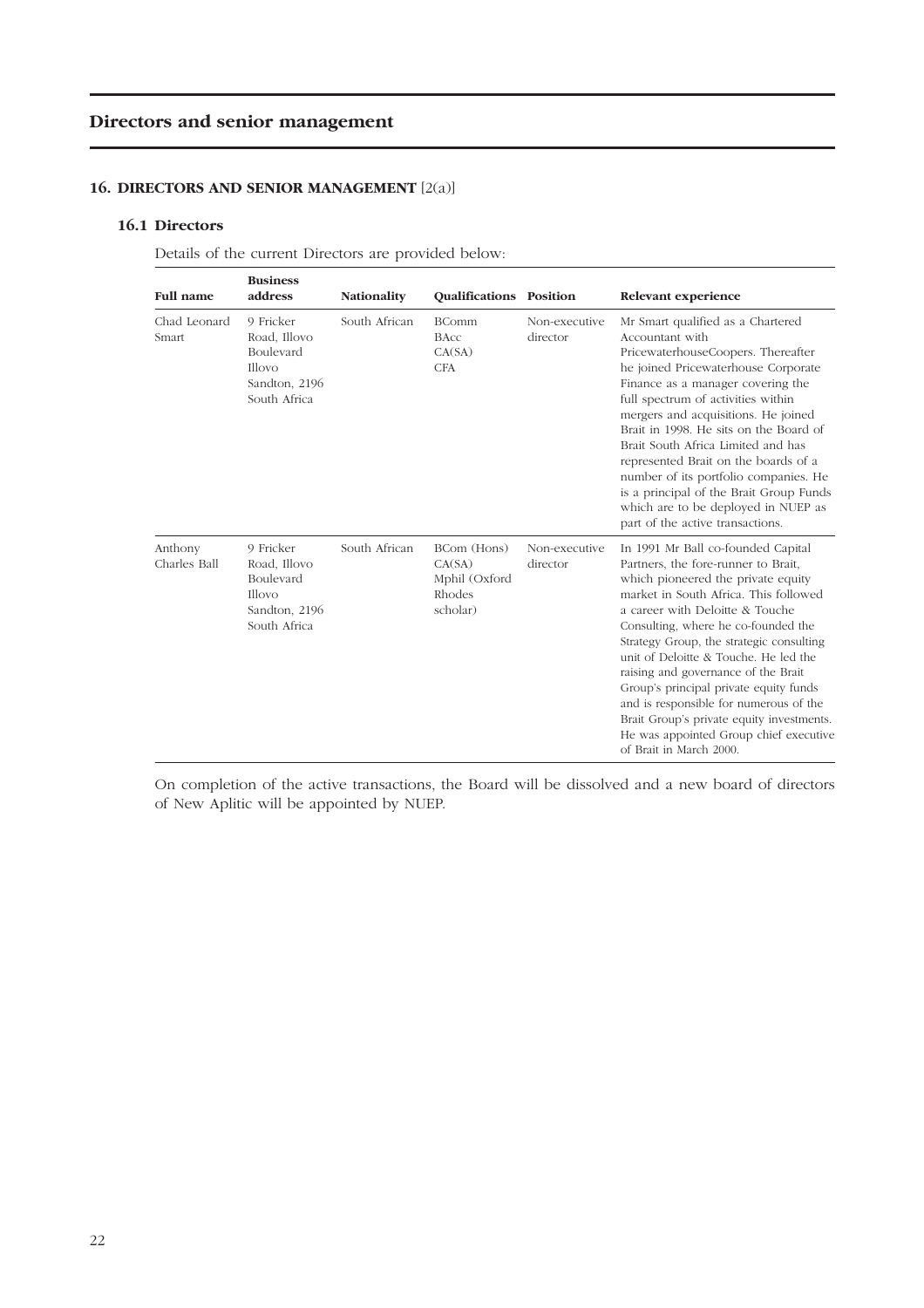## **16.2 Senior management**

NUEP will finalise the appointment of the senior management of New Aplitec in due course. Details of the proposed New Aplitec senior management are detailed below:

| <b>Full name</b>                         | <b>Business</b><br>address                                                                                                    | <b>Nationality</b> | Qualifications Position                                                                                                                                                          |               | Relevant experience                                                                                                                                                                                                                                                                                                                                                                                                                                                                                                                                                                                                                                                                                                                                                                                                                                                                                                                                                                                                                                                                                                                                                                                                                                                                                                                                                                                                                                                                                        |
|------------------------------------------|-------------------------------------------------------------------------------------------------------------------------------|--------------------|----------------------------------------------------------------------------------------------------------------------------------------------------------------------------------|---------------|------------------------------------------------------------------------------------------------------------------------------------------------------------------------------------------------------------------------------------------------------------------------------------------------------------------------------------------------------------------------------------------------------------------------------------------------------------------------------------------------------------------------------------------------------------------------------------------------------------------------------------------------------------------------------------------------------------------------------------------------------------------------------------------------------------------------------------------------------------------------------------------------------------------------------------------------------------------------------------------------------------------------------------------------------------------------------------------------------------------------------------------------------------------------------------------------------------------------------------------------------------------------------------------------------------------------------------------------------------------------------------------------------------------------------------------------------------------------------------------------------------|
| Serge<br>Christian<br>Pierre<br>Belamant | 4th Floor<br>North Wing<br>President<br>Place<br>Corner Jan<br>Smuts Avenue<br>and Bolton<br>Road<br>Rosebank<br>South Africa | French             | PhD<br>(Information<br>Technology<br>and<br>Management)                                                                                                                          | To be advised | Dr Belamant is currently the chairman<br>and chief executive officer of Aplitec<br>and the non-executive chairman of<br>NUEP. Dr Belamant served as a<br>consultant in the development of<br>COPAC (Chip Off-Line Pre-Authorised<br>Card), a product currently being<br>marketed internationally by Visa<br>International. From October 1989 to<br>September 1995, Dr Belamant served<br>as the managing director of Net1<br>Products (Pty) Limited, a privately<br>owned South African company<br>specialising in the development of<br>advanced technologies in the field of<br>transaction processing and payment<br>systems. Dr Belamant also serves on<br>the board of a number of other<br>companies that are closely related to<br>the smart card business world-wide.<br>Dr Belamant spent 10 years working as<br>a computer scientist for Control Data<br>Corporation where he won a number<br>of international awards. Later, he was<br>responsible for the design,<br>development, implementation and<br>operation of the Saswitch Automated<br>Teller Machine network in South Africa<br>that rates today as the third largest<br>ATM switching system in the world.<br>Dr Belamant has patented a number<br>of inventions ranging from biometrics<br>to gaming as well as the FTS.<br>Dr Belamant has more than 20 years'<br>experience in the fields of operations<br>research, security, biometrics, artificial<br>intelligence and on-line and off-line<br>transaction processing systems. |
| Herman<br>Gideon Kotzé                   | 4th Floor<br>North Wing<br>President<br>Place, Corner<br>Jan Smuts<br>Avenue and<br>Bolton Road<br>Rosebank<br>South Africa   | South African      | <b>BCom</b><br>(Accounting)<br>(Honours)<br>Certificate in<br>Theory of<br>Accounting<br>CA(SA)<br>Higher<br>Certificate in<br>Treasury<br>Management<br>Diploma in<br>Marketing | To be advised | Mr Kotzé is currently the financial<br>director of Aplitec and a member of<br>the Aplitec Executive Committee.<br>Mr Kotzé is a Chartered Accountant<br>who joined Aplitec in December 1998<br>as a strategic financial analyst. He was<br>appointed to the Board as Group<br>Financial Director in January 2000.<br>Mr Kotzé served his articles from 1993<br>to 1997 at KPMG in Pretoria, where<br>he was the audit manager for several<br>major corporations in the<br>manufacturing, mining, retail and<br>financial services industries. During<br>1998, he joined The Industrial<br>Development Corporation of South<br>Africa Limited ("IDC") as a business<br>analyst. His main duties at the IDC<br>were the evaluation and investigation<br>of ventures requiring funding from the<br>IDC, from small manufacturing<br>concerns to huge multi-national<br>projects, as well as the structuring and<br>implementation of loan and equity<br>products for these concerns.                                                                                                                                                                                                                                                                                                                                                                                                                                                                                                                          |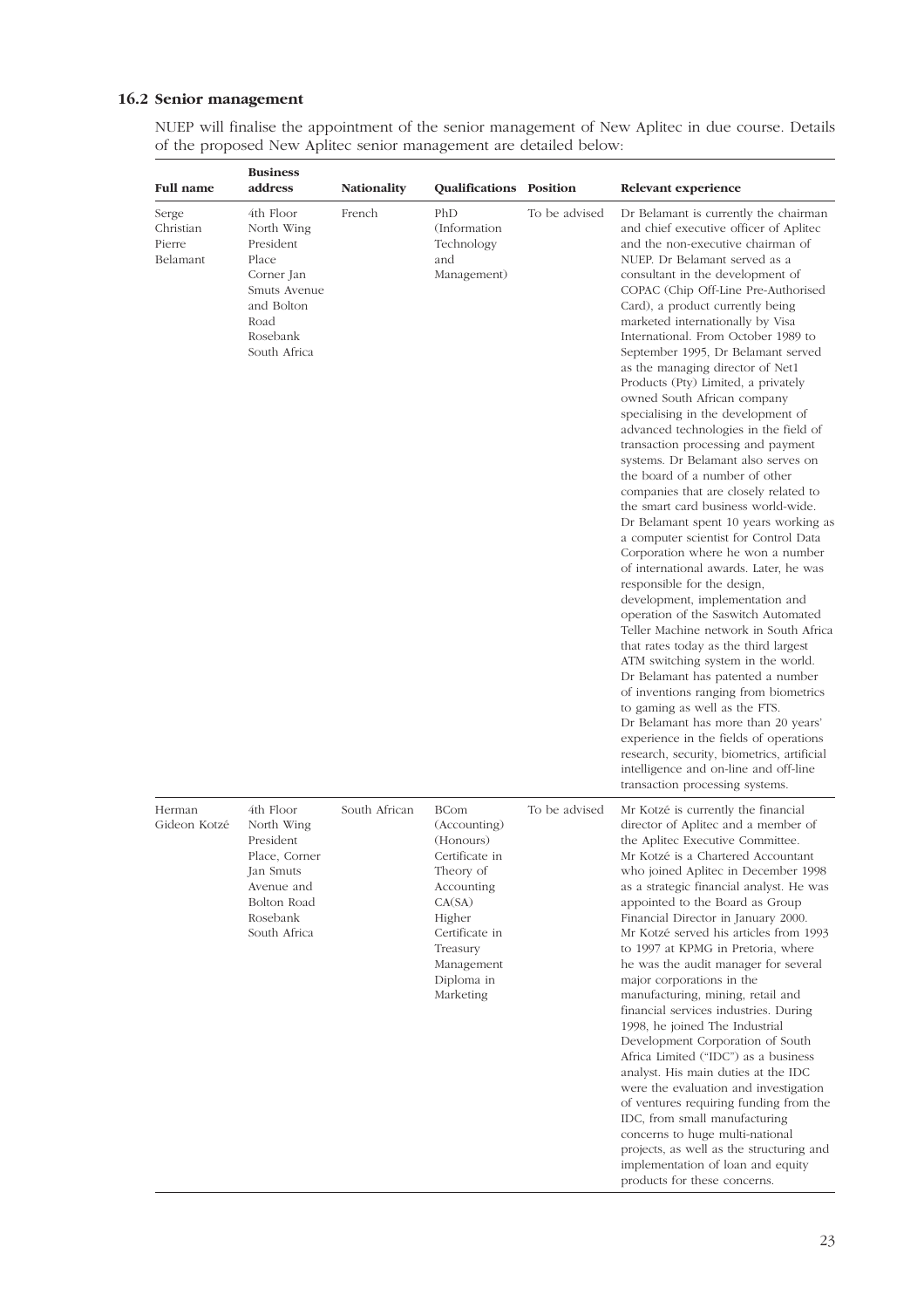| <b>Full name</b>  | <b>Business</b><br>address                                                                                                  | Nationality   | Qualifications Position                                                                  |               | Relevant experience                                                                                                                                                                                                                                                                                                                                                                                                                                                                                                                                                                                                                                                                                                                                                                                                                                                                                                                                                                                                        |
|-------------------|-----------------------------------------------------------------------------------------------------------------------------|---------------|------------------------------------------------------------------------------------------|---------------|----------------------------------------------------------------------------------------------------------------------------------------------------------------------------------------------------------------------------------------------------------------------------------------------------------------------------------------------------------------------------------------------------------------------------------------------------------------------------------------------------------------------------------------------------------------------------------------------------------------------------------------------------------------------------------------------------------------------------------------------------------------------------------------------------------------------------------------------------------------------------------------------------------------------------------------------------------------------------------------------------------------------------|
| Brenda<br>Stewart | 4th Floor<br>North Wing<br>President<br>Place, Corner<br>Jan Smuts<br>Avenue and<br>Bolton Road<br>Rosebank<br>South Africa | South African | Not applicable                                                                           | To be advised | Mrs Stewart is currently a director of<br>Net1 Investment and a director of<br>Net1 Holdings. She is also a member<br>of the Aplitec Executive Committee.<br>Mrs Stewart joined Aplitec in 1997.<br>She has gained many skills over the<br>last 20 years working with<br>Dr Belamant and his deceased partner<br>at Volkskas Industrial Bank, SASWITCH<br>and Net1 Southern Africa, Net1<br>Solutions and Net1 Investment. Her<br>primary function is to manage all<br>marketing and sales activities for the<br>Aplitec Group. Her secondary function<br>is to oversee implementation and<br>operation of specific projects such as<br>Malawi, Mozambique, etc, as well as<br>pension and welfare systems. Her skills<br>involve in-depth knowledge of<br>marketing sales, project management,<br>operations, implementation,<br>maintenance/repair, customer support,<br>financial management, administration,<br>tax and presentation material as well<br>as a vast understanding of the UEPS<br>smart card technology. |
| Nitin Soma        | 4th Floor<br>North Wing<br>President<br>Place, Corner<br>Jan Smuts<br>Avenue and<br>Bolton Road<br>Rosebank<br>South Africa | South African | Bachelor of<br>Science<br>(Computer<br>Science/<br>Applied<br>Mathematics)<br>Accounting | To be advised | Mr Soma is a member of the Aplitec<br>Executive Committee. Mr Soma joined<br>Aplitec in 1997 and has the following<br>experience:<br>- specialised in transaction switching<br>and inter-bank settlements;<br>- represented Nedcor Bank in<br>assisting with the technical<br>specifications for the South African<br>Inter-bank Standards;<br>- responsible for the ATM settlement<br>process to balance ATM's with the<br>host as well as balance the host with<br>different card users;<br>- designed the Stratus Back-End<br>System for Aplitec;<br>- responsible for the Nedbank<br>Settlement System for the Point of<br>Sales Devices:<br>$-10$ years' experience in the<br>development and design of smart<br>card payment systems (Switch and<br>MIS);<br>- successful implementation of Malawi<br>National & Smart Card Payment<br>System; and<br>- intensive credit card system<br>knowledge and implementation.                                                                                                |

## **17. SERVICE AGREEMENTS AND RESTRAINTS OF TRADE** [16(b)]

- **17.1** Dr Serge Christian Pierre Belamant, Mr Herman Gideon Kotzé, Mrs Brenda Stewart and Mr Nitin Soma have, subject to the completion of the active transactions, each agreed to enter into service contracts, the exact terms of which will be agreed at a later date.
- **17.2** They have also entered into restraint of trade agreements in favour of New Aplitec for no consideration.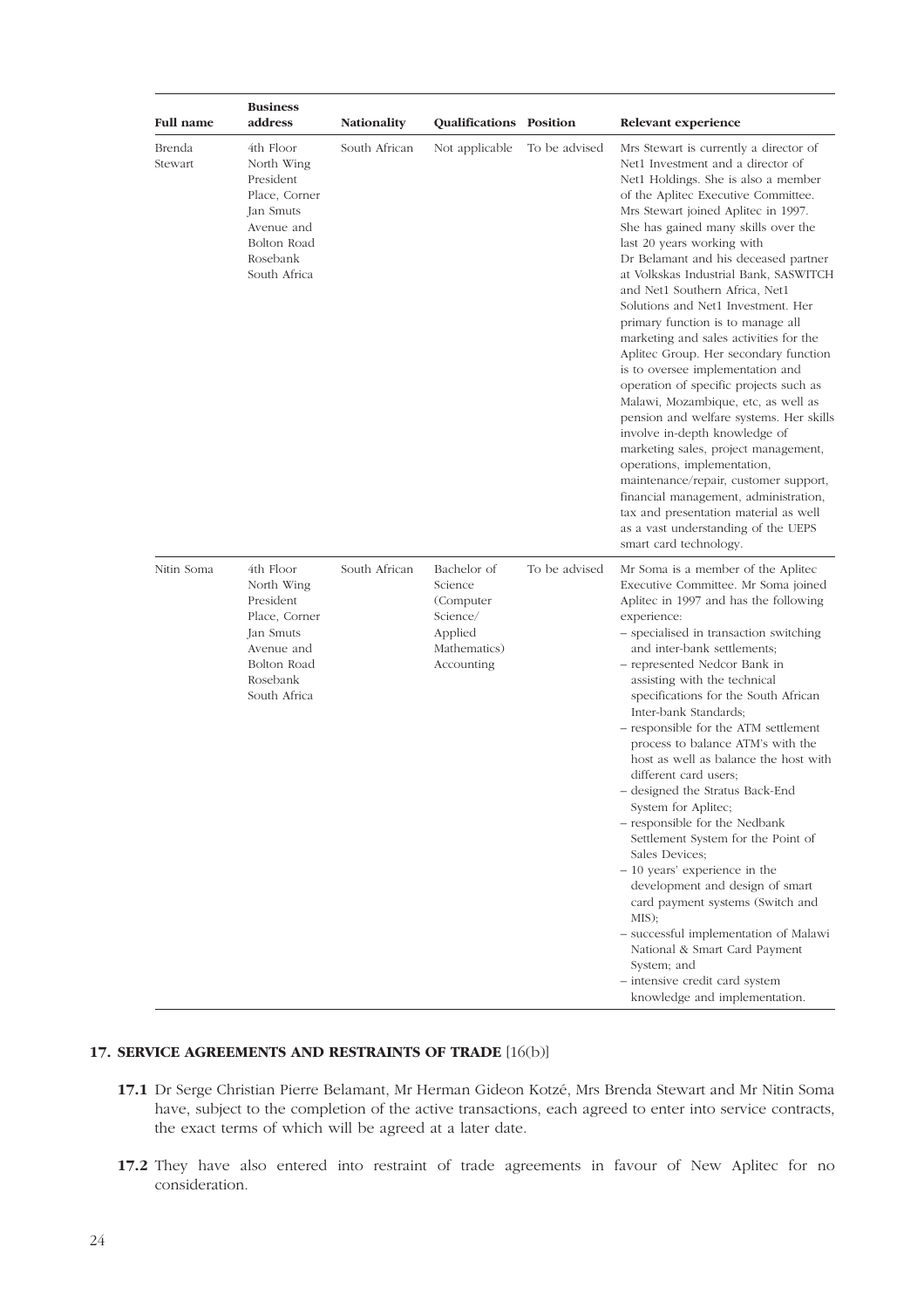- **17.3** Dr Serge Christian Pierre Belamant, Mr Herman Gideon Kotzé, Mrs Brenda Stewart and Mr Nitin Soma and other employees determined by the board of directors of NUEP (or a committee thereof) will receive a total of 8 720 936 shares of NUEP common stock, credited as fully paid-up, equivalent to 2,63% of the fully diluted shares of NUEP common stock. These shares will vest over a period of four years, commencing on the grant date, in terms of a proposed stock incentive plan.
- **17.4** A total of 2,63% of the equity of NUEP will be made available to selected members of the management team by means of a proposed stock incentive plan (the individual recipients of which have not been determined at this time with the exception of Dr Serge Christian Pierre Belamant, Mr Herman Gideon Kotze, Mrs Brenda Stewart and Mr Nitin Soma) in terms of which such equity will vest equally over a period of five years.

#### **18. INTERESTS OF PROMOTERS AND DIRECTORS** [17(a), 17(b) and 17(c)]

- **18.1** Details of fees payable to the Brait Group are set out in paragraph 7.2 above.
- **18.2** The Directors do not have any direct material interest in the promotion of the Company or in property proposed to be acquired by the Company nor did the Directors, directly or indirectly, hold any shares in the Company prior to the date of issue of this prospectus. Brait has an indirect interest in the active transactions as it is the holding company of the Brait entities comprising the Brait Group. The Directors hold shares in Brait and have economic arrangements in respect of the funds managed by Brait typical of private equity funds. Consequently, they have an indirect interest in the active transactions.
- **19. QUALIFICATION, REMUNERATION, BORROWING POWERS AND APPOINTMENT OF DIRECTORS**  $[2(b), 2(c)$  and  $2(e)]$ 
	- **19.1** The relevant provisions of the articles of association of New Aplitec concerning the qualification, remuneration, the borrowing powers exercisable by the Directors, and the appointment of the Directors, are set out in Annexure 1 to this prospectus.
	- **19.2** Future executive directors will earn salaries as determined by the Board or an appropriate subcommittee of the Board from time to time.
	- **19.3** Non-executive Directors will receive directors' fees, the quantum of which will be determined with reference to the roles and responsibilities assumed by those directors and fees paid by comparable South African companies.
	- **19.4** The current Directors of New Aplitec do not receive any remuneration for their services.

#### **20. AMOUNTS PAID OR PAYABLE TO PROMOTERS AND THE UNDERWRITER** [13 and 14]

There are no amounts payable to promoters or the underwriter by New Aplitec.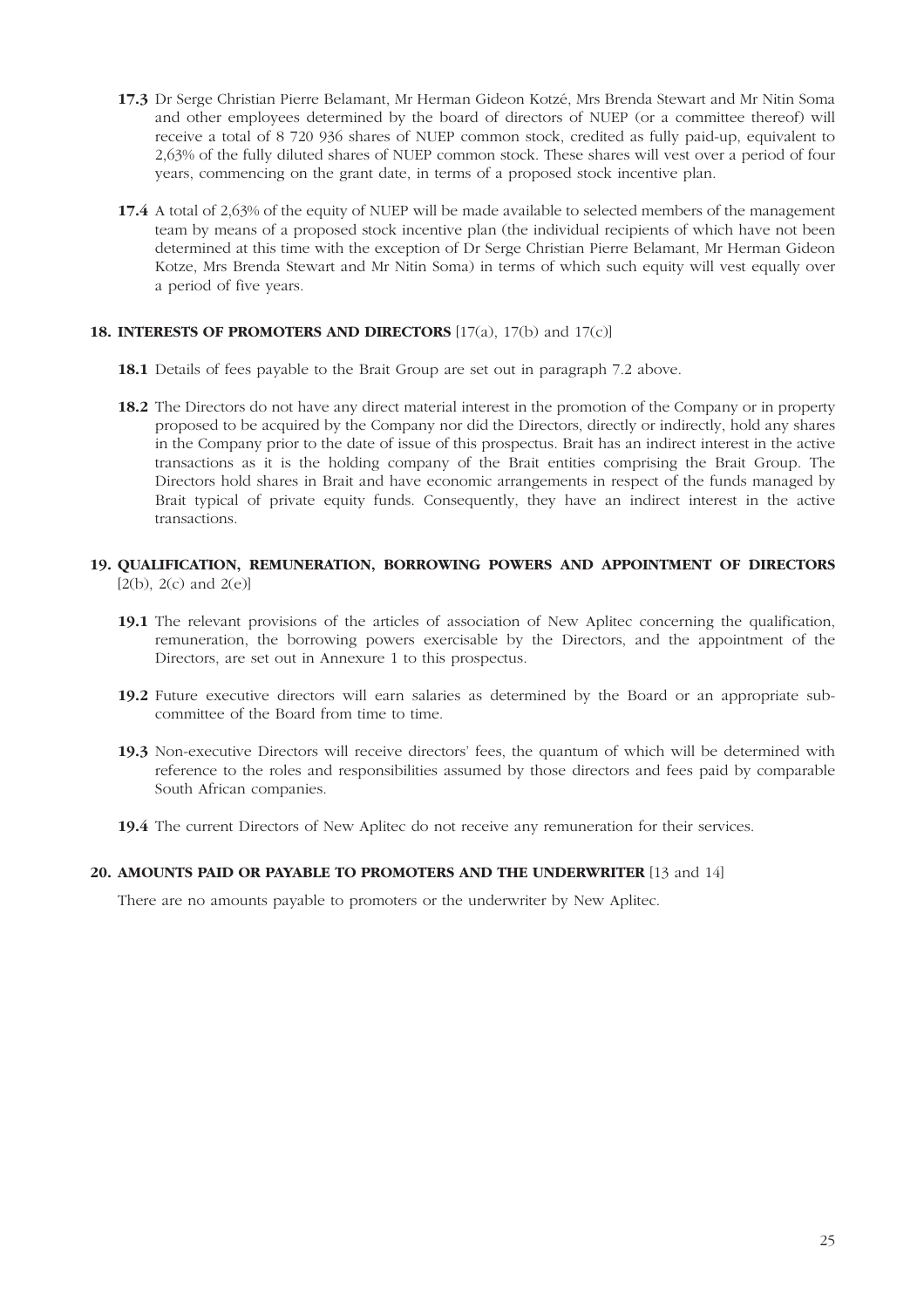## **General information**

#### 21. **MATERIAL CONTRACTS** [16(a) and 16(b)]

New Aplitec has entered into the following material contracts which will lie open for inspection from the date of issue of this prospectus from Monday, 17 May 2004 up until Friday, 25 June 2004, at the registered office of New Aplitec:

- **21.1** the offer letter from New Aplitec to Aplitec, dated 28 October 2003, outlining New Aplitec's intention to purchase the entire undertaking of Aplitec;
- **21.2** the acquisition agreement, dated 31 October 2003, between New Aplitec, Aplitec, Net1 Investment and Net1 Support outlining the terms and conditions of the acquisition, and the amendment thereto;
- **21.3** the subscription agreement, dated 31 October 2003, between NUEP and New Aplitec in terms of which NUEP will, *inter alia,* subscribe for all the New Aplitec A class shares and extend the A class loans in the sum of 101,004 cents per New Aplitec A class share in order to capitalise New Aplitec, and the amendment thereto;
- **21.4** the subscription agreement between the New Aplitec Participation Trust and New Aplitec, dated 10 November 2003, and the amendment thereto, in terms of which the New Aplitec Participation Trust will subscribe for all of the New Aplitec B class preference shares at a price of 183,996 cents per New Aplitec B class preference share and extend the B class loans. New Aplitec will issue the New Aplitec B class preference shares to the New Aplitec Participation Trust and will credit the trust with B class loans in the sum of 101,004 cents per New Aplitec B class preference share, in New Aplitec's books. The New Aplitec Participation Trust will receive one New Aplitec B class preference share and one B class loan for every Aplitec ordinary share in respect of which the Aplitec shareholders elect the reinvestment option;
- **21.5** the trust deed of the New Aplitec Participation Trust, dated 31 October 2003, the terms of which are detailed in Annexure 10 to this prospectus;
- **21.6** the umbrella agreement between the Aplitec Holdings Participation Trust, the New Aplitec Participation Trust, New Aplitec, NUEP and the Brait Group, dated 10 November 2003, governing, *inter alia*, the constitution and the mechanics of the reinvestment option, and the amendment thereto;
- **21.7** the restraint of trade agreements referred to in paragraph 17.2 above; and
- **21.8** the underwriting agreement between the Brait Group and New Aplitec, dated 5 November 2003, detailing the Brait Group's underwriting of the reinvestment option.

## **22. LITIGATION STATEMENT**

- **22.1** New Aplitec is not involved in, and none of the Directors are aware of, any legal or arbitration proceedings which are pending or threatened and which may have, or have had in the 12-month period preceding the date of issue of this prospectus, a material effect upon the financial position of New Aplitec.
- **22.2** The undertaking of Aplitec, which will be New Aplitec's sole asset following the conclusion of the active transactions, is involved in the following litigation or threatened litigation:
	- 22.2.1 Cash Paymaster Services (Northern) (Proprietary) Limited, an indirect subsidiary of Aplitec, is the plaintiff in a summons served on the Limpopo Provincial Government for damages suffered by Cash Paymaster Services (Northern) (Proprietary) Limited as a result of contract deviations committed by the Limpopo Provincial Government. The success of this action would have a material positive effect on the Aplitec Group. The failure of this action would have no material effect on the Aplitec Group.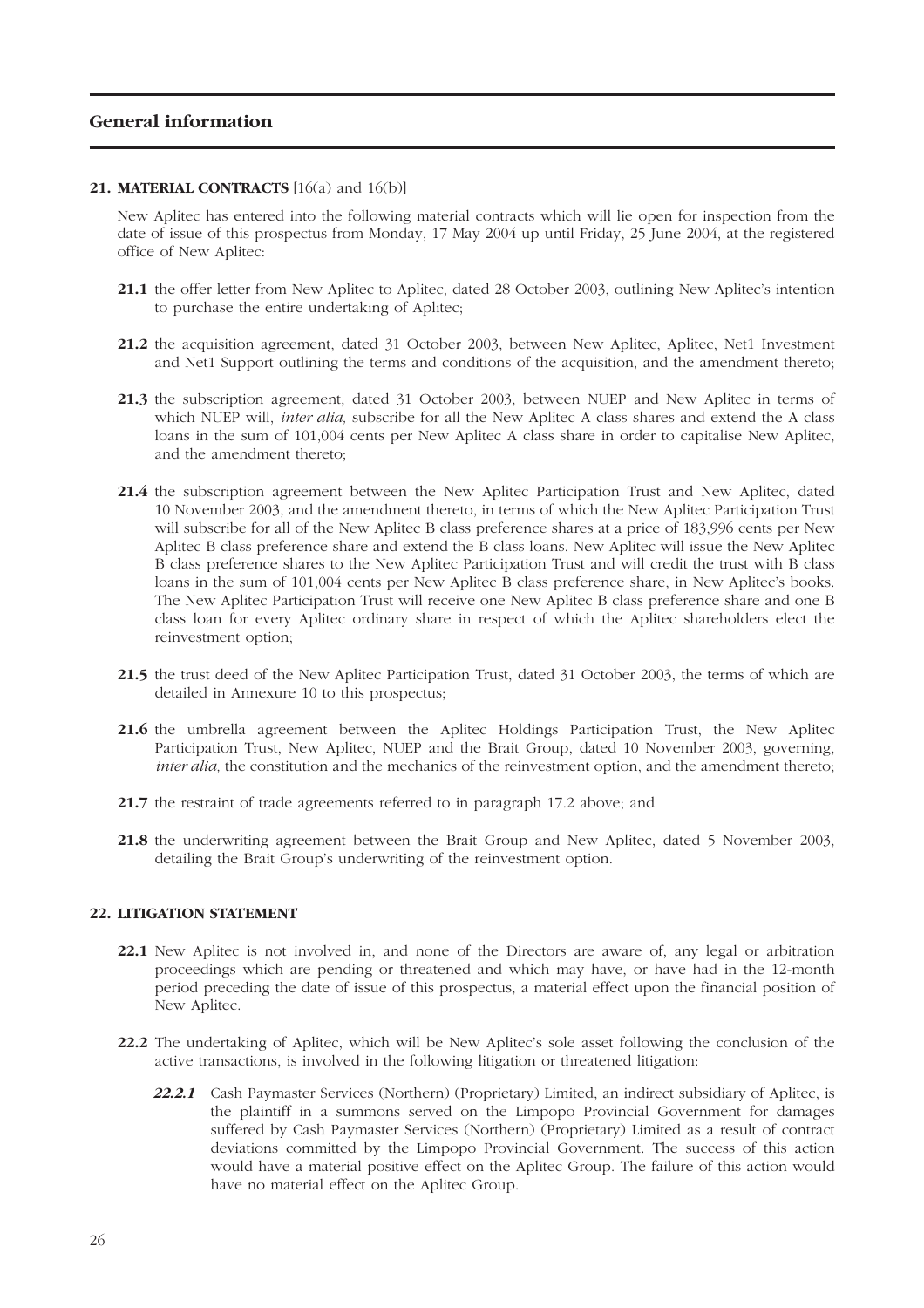22.2.2 Aplitec has been threatened with legal action by NAHORA/Marcfeb Investments (Proprietary) Limited regarding the expiry of an option allegedly granted by Aplitec to NAHORA/Marcfeb Investments (Proprietary) Limited to purchase 2 500 000 Aplitec shares at ZAR1 per share. Should NAHORA/Marcfeb Investments (Proprietary) Limited be successful in their action against Aplitec, Aplitec would have to issue 2 500 000 Aplitec shares at ZAR1 per share and would, in return, receive ZAR2,5 million in cash.

#### **22.3 Indemnification**

New Aplitec has agreed to indemnify Aplitec and all its directors against all claims which may arise as a result of any offer of NUEP securities which the staff of the SEC has indicated may be in contravention of Section 5 of the US Securities Act. The indemnity will only apply if the active transactions become unconditional. Furthermore, the indemnity will only apply to the extent that such claims exceed the amount against which Aplitec is insured in terms of its insurance arrangements.

## **23. REGISTRATION OF PROSPECTUS**

An English copy of this prospectus was registered in terms of section 155(1) of the Companies Act by the Registrar of Companies in Pretoria on 13 May 2004 together with the following documents:

- **23.1** the original written consents of the corporate and transaction advisors, reporting accountants, legal advisor, auditors, transfer secretaries, underwriter and commercial banker to act in the capacities stated and to their names being stated in this prospectus. None of these consents have been withdrawn prior to registration;
- **23.2** the necessary powers of attorney from the New Aplitec Directors authorising one or more of them to sign this prospectus on behalf of the grantors of the powers of attorney; and
- **23.3** the material contracts referred to in paragraph 21 above.

#### **24. CODE OF CORPORATE PRACTICE AND CONDUCT**

The Board has taken cognisance of the recommendations set out in the King Report on Corporate Governance 2001 (King II) and intends to establish an appropriate Corporate Governance framework for the Company.

#### **25. DOCUMENTS AVAILABLE FOR INSPECTION** [16(a)]

Copies of the following documents will be available at New Aplitec's registered office, at any time during business hours from Monday, 17 May 2004 up until Friday, 25 June 2004:

- **25.1** the memorandum and articles of association of New Aplitec;
- **25.2** the reports of Fisher Hoffman PKF (Jhb) Inc., dated 11 May 2004, which are included as Annexures 6 and 9, respectively;
- **25.3** the written consent of Fisher Hoffman PKF (Jhb) Inc. as the reporting accountants to the publication of their reports, dated 11 May 2004, and references thereto in the form and context in which they are included in this prospectus;
- **25.4** the written consents of the corporate and transaction advisors, legal advisor, auditors, commercial banker, underwriter and transfer secretaries named in this prospectus to act in those capacities; and
- **25.5** the material contracts referred to in paragraph 21 above.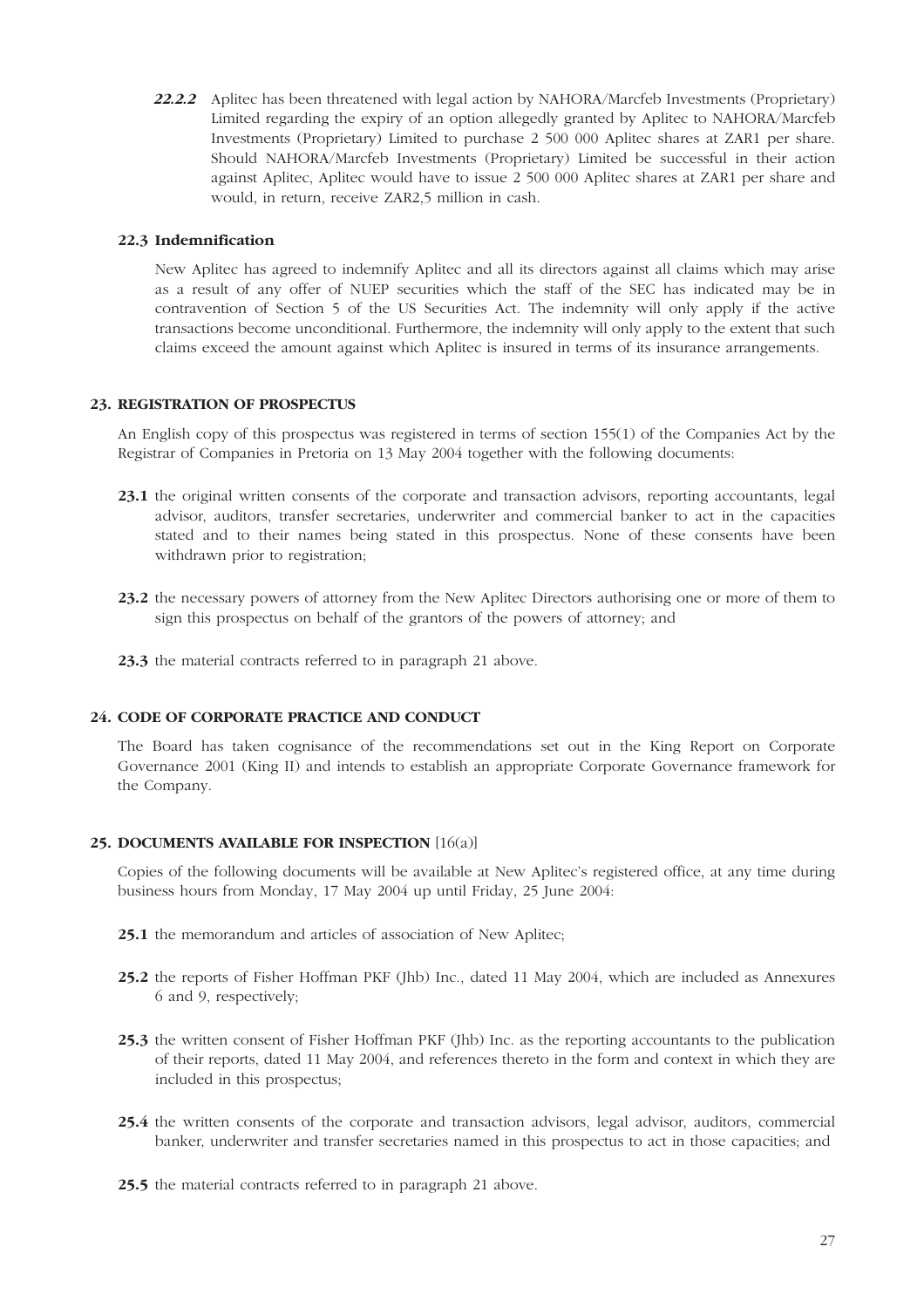## **26. PARAGRAPHS OF SCHEDULE 3 TO THE COMPANIES ACT WHICH ARE NOT APPLICABLE** [50]

The following paragraphs of Schedule 3 of the Companies Act are not applicable:

1(b), 2(d), 6(a)(iii), 6(e)(ii), 6(g), 6(h), 7, 8(b), 8(d), 9(b), 12, 18(a), 18(b), 19, 20(b), 21, 23, 24, 25(2), 27, 28, 29 and Part III.

Signed in Johannesburg by or on behalf of all the directors of New Aplitec on 13 May 2004.

#### **C Smart**

#### **A Ball**

2nd Floor Ultra Registrars (Proprietary) Limited Illovo Boulevard 11 Diagonal Street Illovo, Sandton, 2196 Johannesburg, 2001

## **Registered office** Transfer secretaries

9 Fricker Road (Registration number 2000/007239/07) (Private Bag X1, Northlands, 2116) (PO Box 4844, Johannesburg, 2000)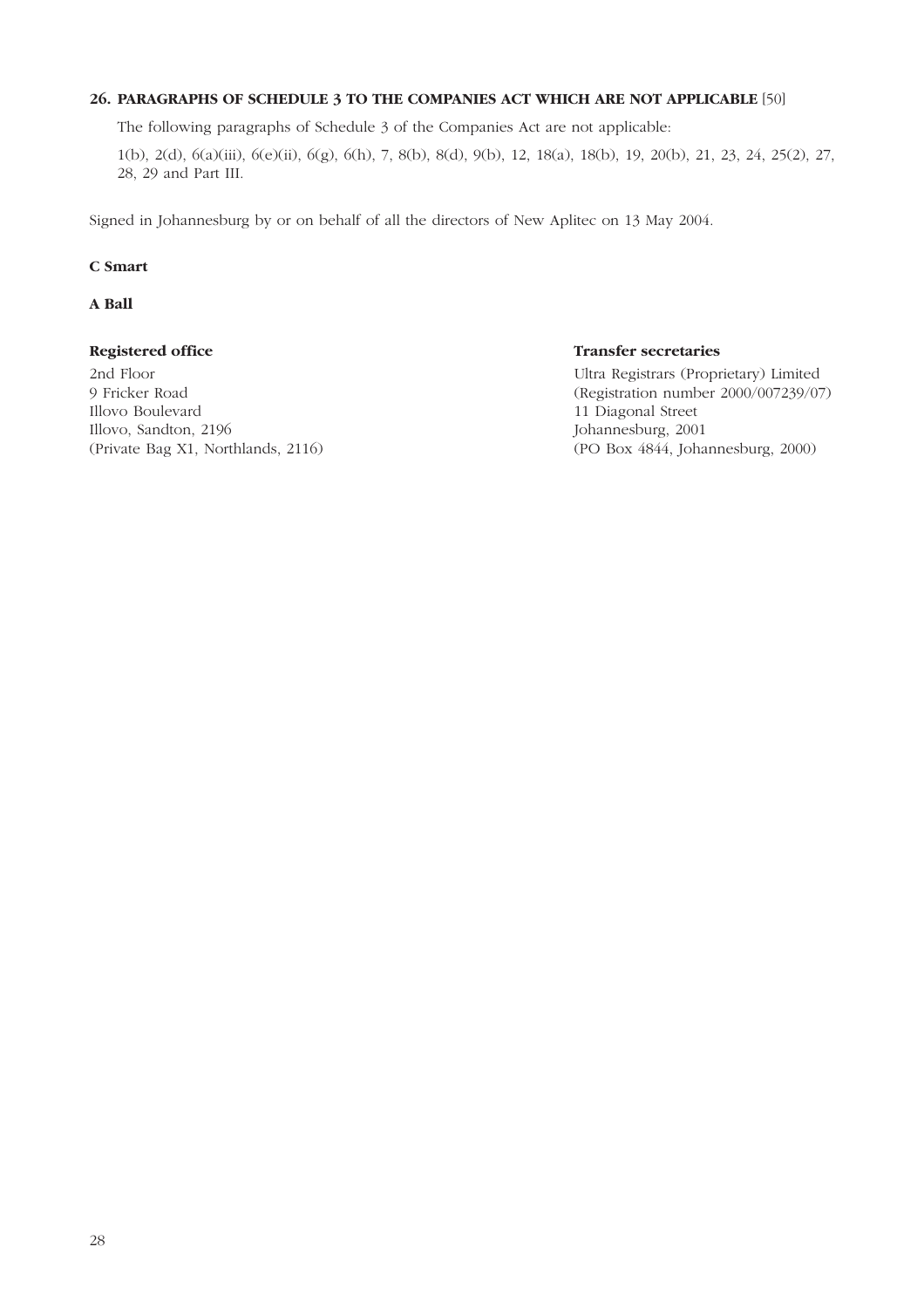## **Qualification, remuneration, borrowing powers and appointment of Directors**  $2(b)$ ,  $2(c)$  and  $2(e)$ ]

The following paragraphs are an extract from the articles of association of New Aplitec:

## **"10. DIRECTORS**

- **10.1** Until otherwise determined by a meeting of members, the number of directors shall not be less than 2 (two) nor more than 10 (ten).
- **10.2** The company may from time to time at meetings of members increase or reduce the number of directors.
- **10.3** The directors shall have power at any time and from time to time to appoint any person as a director, either to fill a casual vacancy or as an addition to the board, but so that the total number of the directors shall not at any time exceed the maximum number fixed. Subject to the provisions of these Articles, any person appointed to fill a casual vacancy or as an addition to the board shall retain office only until the next following annual meeting of the company and shall then retire and be eligible for re-election.
- **10.4** The company at a meeting of members or the directors shall have power at any time, and from time to time, to appoint any person as a director but so that the total number of directors shall not at any time exceed the maximum number fixed by or in terms of these Articles.
- **10.5** The appointment of a director shall take effect upon compliance with the requirements of the Statutes.

#### **11. QUALIFICATION OF DIRECTORS**

The shareholding qualification for directors and alternate directors may be fixed, and from time to time varied, by the company at any meeting of members and unless and until so fixed no qualification shall be required.

#### **12. REMUNERATION OF DIRECTORS**

- **12.1** The remuneration of the directors shall from time to time be determined by the company in general meeting. Such remuneration shall be deemed to accrue from day to day. The directors shall be paid all their reasonable travelling, hotel and other expenses properly and necessarily incurred by them in and about the business of the company or about the performance of their duties as directors, including those of attending and travelling to and from meetings of the directors or of committees thereof, and if any director shall be required to perform extra services or to go or to reside abroad or otherwise shall be specially occupied about the company's business, he shall be entitled to receive a remuneration to be fixed by a disinterested quorum of the directors which may be either in addition to or in substitution for the remuneration provided for in these Articles.
- **12.2** The directors may approve the payment to any director who serves on any committee or who devotes special attention to the business of the company, or otherwise performs services which in the opinion of the directors are outside the scope of the ordinary duties of a director, such extra remuneration by way of salary, commission, percentage of profits or by any or all of these modes or otherwise as they may determine."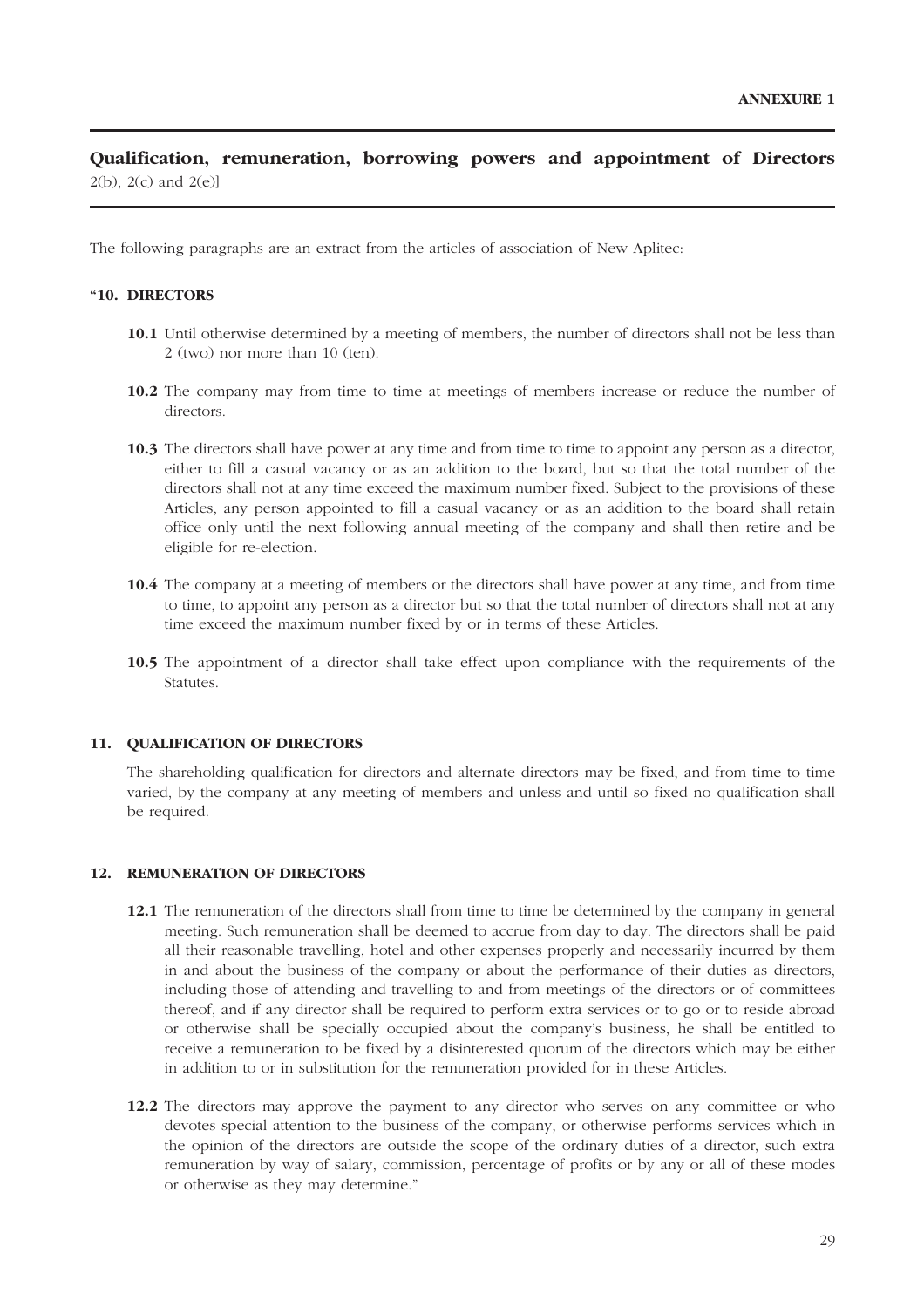## **"14. BORROWING POWERS OF DIRECTORS**

- **14.1** The directors may in their discretion, from time to time, raise or borrow from the members or other persons any sums of money for the purposes of the company, provided that the total amount owing by the company in respect of monies so raised, borrowed or secured shall not exceed the amount authorised by its listed holding company, if any.
- **14.2** The directors may secure the payment or repayment of any sums of money borrowed or raised in terms of Article 14.1 or the payment of any debt, liability or obligation whatsoever of the company or of a third party, in such manner and upon such terms and conditions in all respects as they think fit, and in particular by the execution of bonds or the issue of debentures or debenture stock of the company charged upon all or any part of the property and rights of the company, both present and future, including its uncalled capital."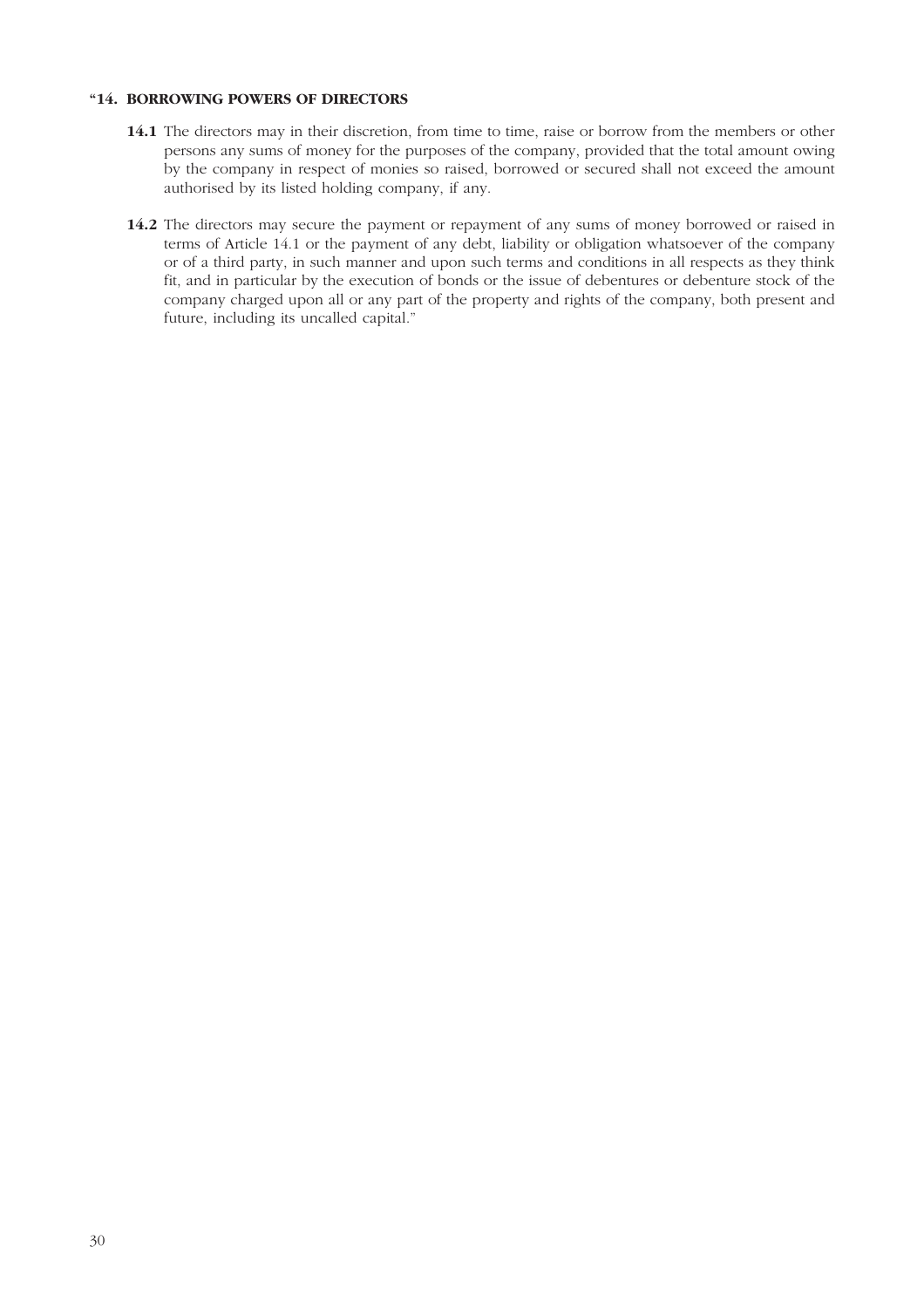## **Prospects of the combined group following the implementation of the active transactions** [6(i)]

The active transactions will combine the FTS patents and world-wide rights to the UEPS technology into a single group along with the unique implementation skills, business models and applications for UEPS systems developed by Aplitec. In addition, they will raise sufficient capital to implement NUEP's international expansion business plan.

If the active transactions are consummated, NUEP intends to focus on implementing the business plan described below. However, NUEP can give no assurance that the transactions will be consummated as planned, or that NUEP will be successful in meeting the business plan objectives in the future.

#### **1. MARKET FOCUS**

In an effort to efficiently allocate NUEP's resources, the board of NUEP has identified two distinct markets for NUEP's products, based on the benefits that cardholders, merchant cardholders and others would find desirable from the payment system. Each of these markets will require different marketing strategies:

- The first and primary set of markets for the technology is the "less developed markets", which are characterised by a lack of reliable, extensive and inexpensive telecommunications and related infrastructure systems. These markets have relatively little penetration of credit or debit cards and a large portion of the population does not have access to traditional banking services. Aplitec has substantial experience in developing and tailoring UEPS applications to meet the specific needs of potential clients in these environments. NUEP intends to leverage off Aplitec's experience to secure new contracts in other less developed markets.
- The second set of markets is the "more developed markets". These markets have reliable, extensive and inexpensive telecommunications networks, a considerable penetration of credit and debit card services and the vast majority of their populations have access to banking products.

#### **1.1 Less developed markets**

NUEP's present competition in the less developed markets is principally cash. In addition, other companies are developing smart card-based systems for these markets, some of which may become competitive. The less developed markets comprise the great majority of the world's population and there is generally no alternative to cash in these markets. Due to their lack of infrastructure, these markets have not been particularly attractive to alternative payment systems such as debit and credit cards. NUEP believes that its product is particularly well-suited for these markets, and while individual transactions may be smaller than in developed markets, the volume of these transactions is potentially much greater, representing a significant opportunity for attaining licensing fees and joint ventures.

NUEP's goal in these markets is to provide a payment system to the population as an alternative to cash. Cash is expensive to handle in terms of the costs associated with administering a cash float and is particularly prone to theft. Moreover, since people in less developed markets do not have access to traditional banking products, they therefore do not deposit their money in secure savings accounts on which they earn interest. The UEPS system can enhance the lives of the populations of these developing markets by affording them much greater security with respect to their money and making available banking products such as interest bearing savings accounts. In addition, by simplifying the administrative burden and removing the costs associated with handling cash, UEPS systems will result in significant savings to employers, governments and merchants. A significant focus of NUEP in these markets, therefore, is to identify local licensees and/or joint venture partners that it believes will be in a position to effectively market the payment system to employers and governments.

NUEP's general strategy is to market the UEPS system to those who presently transfer money to others, like employee wages or government benefits. These entities would enter into arrangements with a card issuer, who would then issue cards to their employees or beneficiaries. The wages or benefits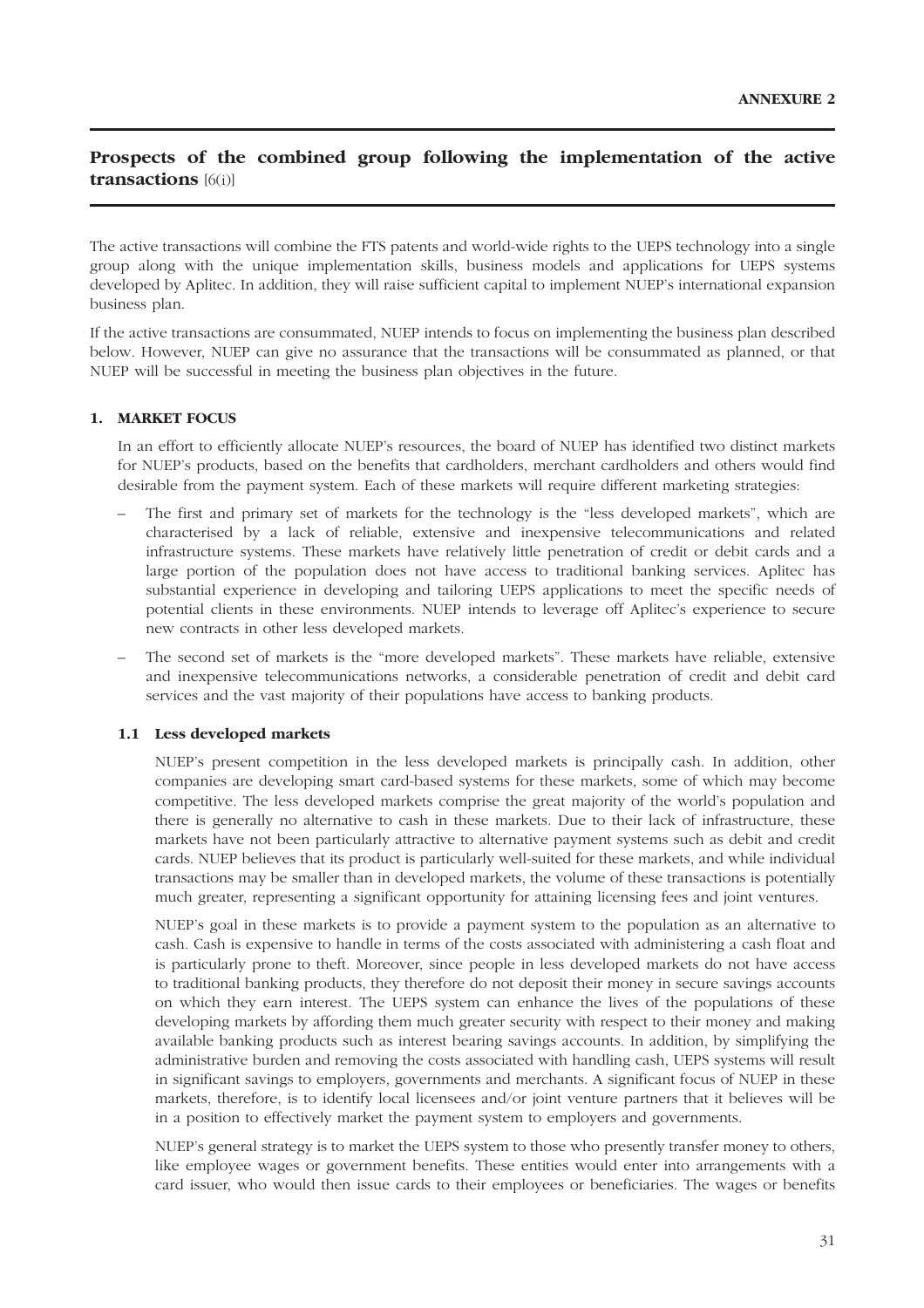for these cardholders would then be loaded onto their cards, thus avoiding the need for the distribution of cash or cheques. The funds loaded onto the cards could then be used at local merchants that accept the card for purchases of goods and services. Cash could also be obtained from the card at local banks or retail establishments. The goal is to develop a large installed cardholder base in the most efficient manner. Once a region has a sufficient number of cardholders, additional merchants can be solicited and the payment system expanded. As the cardholder base grows, additional benefits inherent in the UEPS will become recognised and the system will continue to grow. NUEP is also exploring initiatives in these markets to utilise the UEPS in connection with public transportation, taxis and pre-paid utility services, such as telephones, electricity and water.

The active transactions will allow NUEP to leverage off Aplitec's experience and skills to develop, customise and implement the UEPS in other parts of the world. Over the last five years, Aplitec has successfully implemented systems in South Africa, Malawi, Ghana, Burundi, Mozambique and Rwanda in applications ranging from the distribution of social welfare grants to integrated national switching systems. NUEP intends to actively pursue opportunities in less developed markets after completion of the active transactions.

#### **1.2 The developed markets**

NUEP's principal competition in the developed markets is the existing base of credit and traditional debit cards, as well as cash, cheques and other forms of payment. In addition, several other companies are developing smart card-based payment systems. In order to effectively compete in this market, an alternative payment system must offer some identifiable benefit to the cardholder and the merchant cardholder. NUEP believes that its product offers substantial benefits over existing payment systems in connection with payments for goods and services over the Internet and other selected environments.

One significant impediment to the growth of commerce over the Internet is the reluctance of consumers to broadcast sensitive credit or debit account information. Moreover, Internet transactions settled by credit card are not generally verified, resulting in increased costs for the on-line merchant. There is a need in this market for a payment system which can provide on-line merchants with instant, verified transfers of payments from customers, while not requiring the customer to transmit any information over the Internet which can identify the customer's payment account. NUEP believes that the UEPS payment system can meet these objectives as well as provide additional benefits to on-line consumers and merchants.

NUEP envisions a system in which consumers can use their existing account at a financial institution to load their cards with funds. This procedure will be able to operate in many different ways, depending on the relationship between NUEP and the specific financial institution. If no relationship exists, a simple debit or stop order could be used to allow the cardholder to load his UEPS smart card through a simple Internet application. In the case where the financial institution is a licensee of NUEP, the debit or stop order would not be required to achieve the abovementioned result. Interest rates and other incentives could be offered to cardholders as an incentive to maintain higher balances on their UEPS smart cards. Internet merchants would then be able to accept guaranteed payments for the goods or services they offer over the Internet. Merchants and service providers would be able to deposit these payments in any financial institution on a daily basis. Cardholders would be protected against the unauthorised use of their card and would always maintain a full audit trail of all their transactions.

The UEPS Internet payment solution is no different from the standard off-line point of sale or POS transaction. The ease with which UEPS can be adapted to Internet transactions is due to the patented end-to-end security protocol that ensures that any active communication can only be interpreted by the cardholder and the merchant cardholders. The risk of fraud, repudiation or non-payment is reduced compared to competing systems.

NUEP intends to have a system that can provide payment functionality in pay-as-you-use services. These services include, for example, access to databases or other information systems, professional advice or advanced software or special application systems. The continuous debit function could ensure that payment is made while the service is being used. This same functionality can be used in applications such as fuel dispensing and telephonic communication.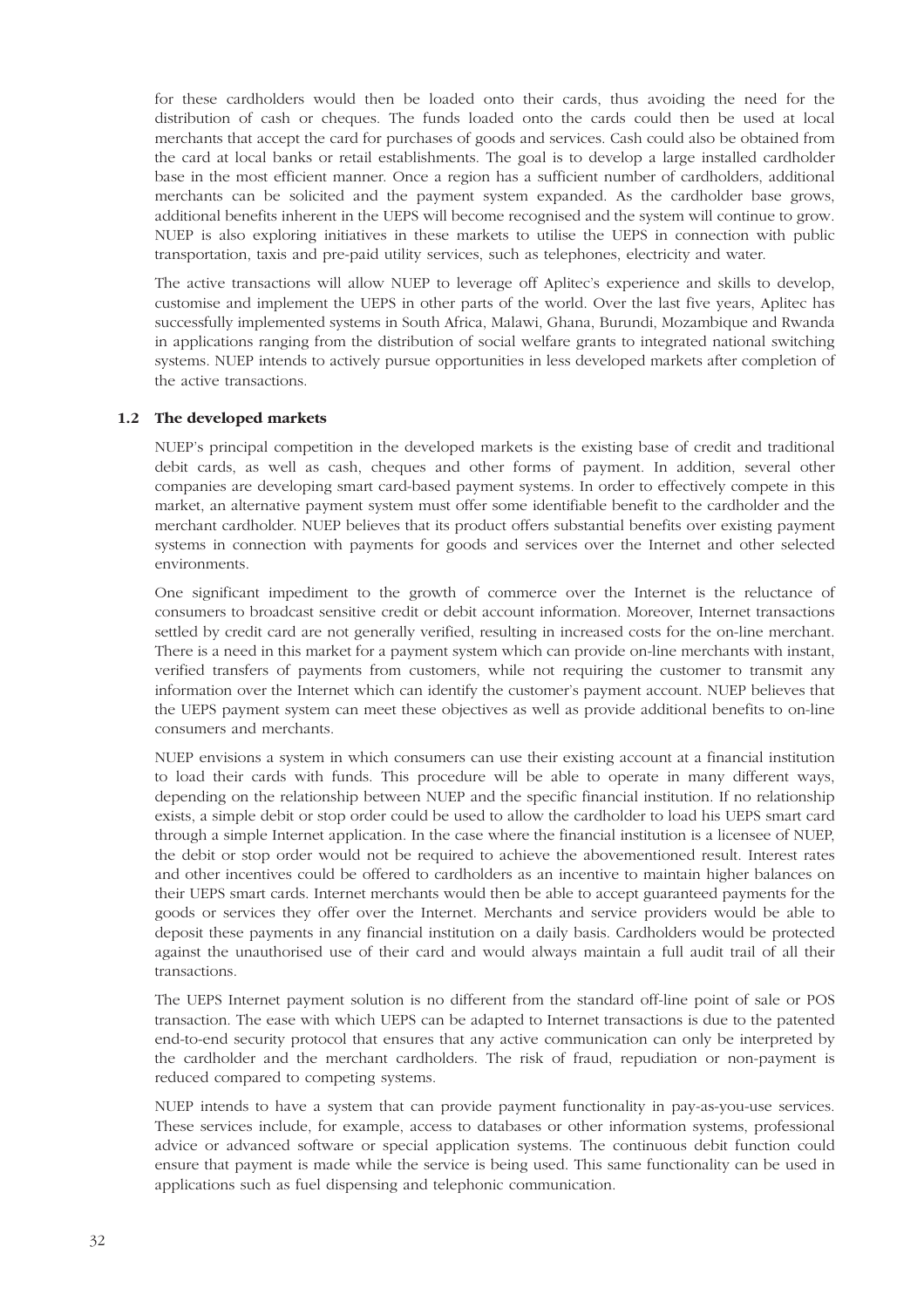NUEP intends to market this product to on-line retailers and service providers and will develop a final product based on the specifications for the system required by these entities. Once there is a sufficient installed base of cards, NUEP will then broaden its focus to conventional banking and retail applications in these markets.

## **2. IDENTIFIED SOURCES OF REVENUE**

NUEP has identified several potential general sources of revenue, including:

- manufacture licensing;
- software licensing;
- usage licensing;
- joint ventures; and
- hardware sales.

In 2002, NUEP's revenue consisted of license fees collected in respect of UEPS system users in Burundi, Latvia, Ghana, the Commonwealth of Independent States and Malawi, as well as license usage fees from Visa International Service Association. While none of the other sources of revenue have yet been developed, the active transactions will:

- provide NUEP with sufficient capital to actively market the technology and secure new business;
- provide NUEP with a history of successful UEPS implementations as proof of the concept;
- allow NUEP to leverage-off Aplitec's experience and skills to design and implement financially viable UEPS systems.

#### **2.1 Manufacture licensing**

As part of the business plan, NUEP will license manufacturers to produce UEPS smart cards. NUEP will collect a licensing fee for each card manufactured and it will further generate fees for access to product information and workshop materials.

Manufacturers of POS terminals and pre-paid utility meter terminals who wish to produce terminals capable of supporting UEPS-based applications will be licensed by NUEP. It is anticipated that these manufacturer licenses will be based on a variety of payment systems, including annual payments, perterminal payments or transaction fees. Generally, the terminals used in connection with the UEPSbased payment system, unlike other payment systems, do not require a great deal of technology as the security process used by the payment system is managed in its entirety by the two smart cards transacting at the time. Manufacturers, therefore, can mass-produce low cost terminals for the UEPS payment systems. These potential revenues are likely to be greater in respect of USA-based manufacturers than for European and other non-South African countries, as the European FTS patent has been revoked. The active transactions will extend this potential revenue stream to manufacturers in South Africa and its surrounding territories.

#### **2.2 Software licensing**

NUEP will require that all ultimate users of software supporting the UEPS smart cards receive a license, for which NUEP will charge a fee. It is anticipated that this software license will include an annual fee as well as a transaction-based fee.

#### **2.3 Usage licensing**

NUEP will license entities that will operate specific applications that use FTS intellectual property or the combined FTS/UEPS payment system. NUEP anticipates that the license fees for these licenses will include a combination of annual fees as well as transaction fees.

The active transactions will consolidate the ownership of and rights to the technology under NUEP. Using Aplitec's track record of successful UEPS implementations and its skills in developing and modifying the UEPS to meet client specific needs, NUEP will be able to effectively market the UEPS payment system to potential customers across the world.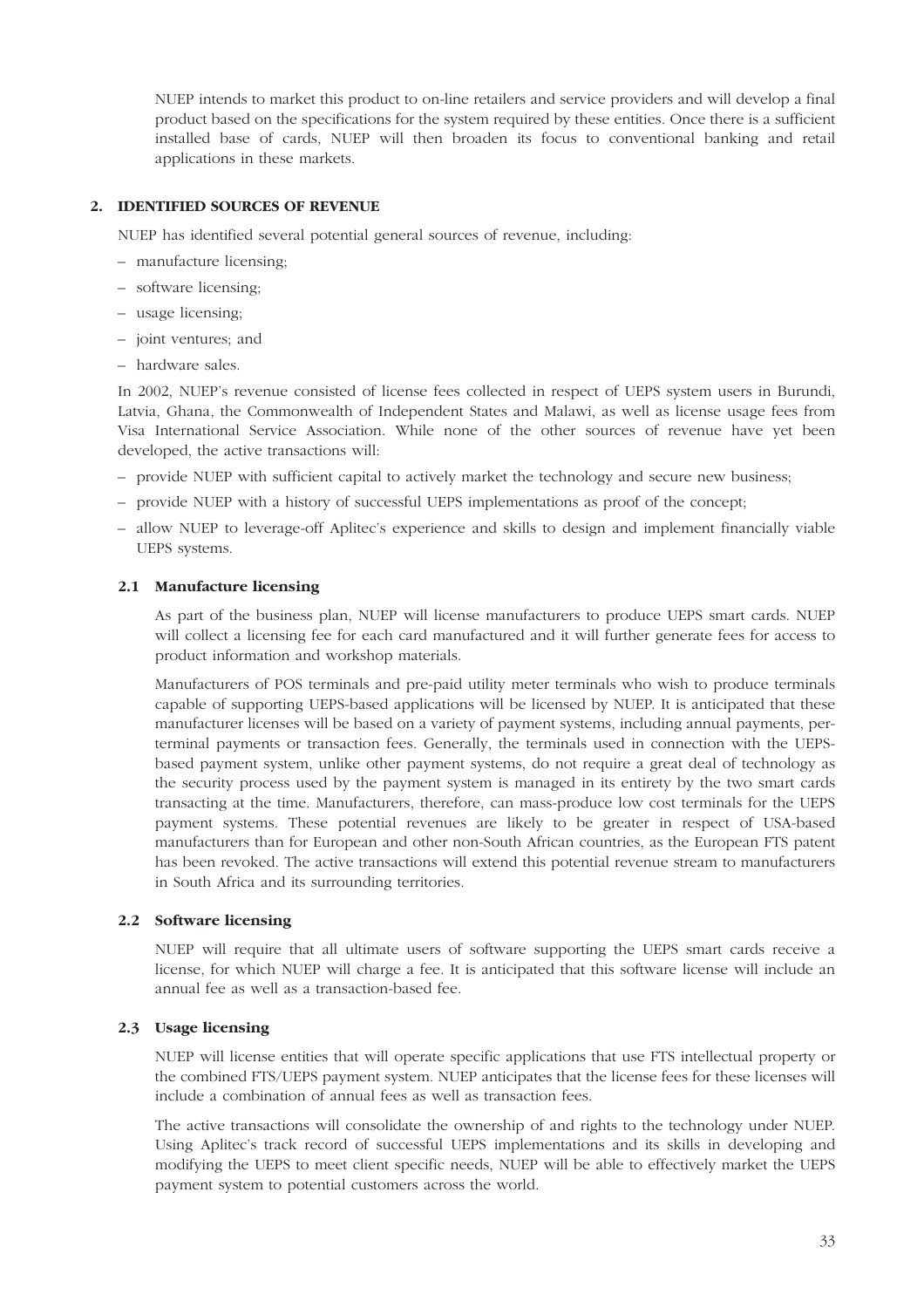#### **2.4 Joint ventures**

NUEP will explore opportunities to form joint ventures with entities within particular geographic territories. The joint venture partner will act as a system operator in that territory. Under this scenario, NUEP will act as a licensor and may have an equity interest or other participation in the licensee. It is contemplated that NUEP will enter into technology and know-how transfer agreements in exchange for the interest in the joint venture and the other joint venture partner or partners will contribute capital and other expertise necessary to exploit the technology in the given territory. Joint ventures will create ongoing revenue streams resulting from the profits of the joint venture and ongoing license fees referred to above.

To date, NUEP has had no experience in implementing UEPS systems, which necessitated the distribution agreement with Aplitec. As a result, these joint venture opportunities have not arisen. Should the active transactions be consummated, there will be significant scope for NUEP to enter into these joint venture arrangements in territories in which Aplitec has either implemented UEPS systems or has been awarded contracts to implement these systems.

#### **2.5 Hardware sales**

NUEP will pursue arrangements with smart card and terminal manufacturers, which will enable it to purchase these items in volumes at preferential prices. Aplitec already generates significant revenues from the supply of hardware to its licensees in South Africa and its surrounding territories. For the financial year ending 30 June 2003, Aplitec generated UEPS-related hardware sales of ZAR61,4 million. Similarly, NUEP contemplates selling these items to their licensees, passing along a portion of the price savings.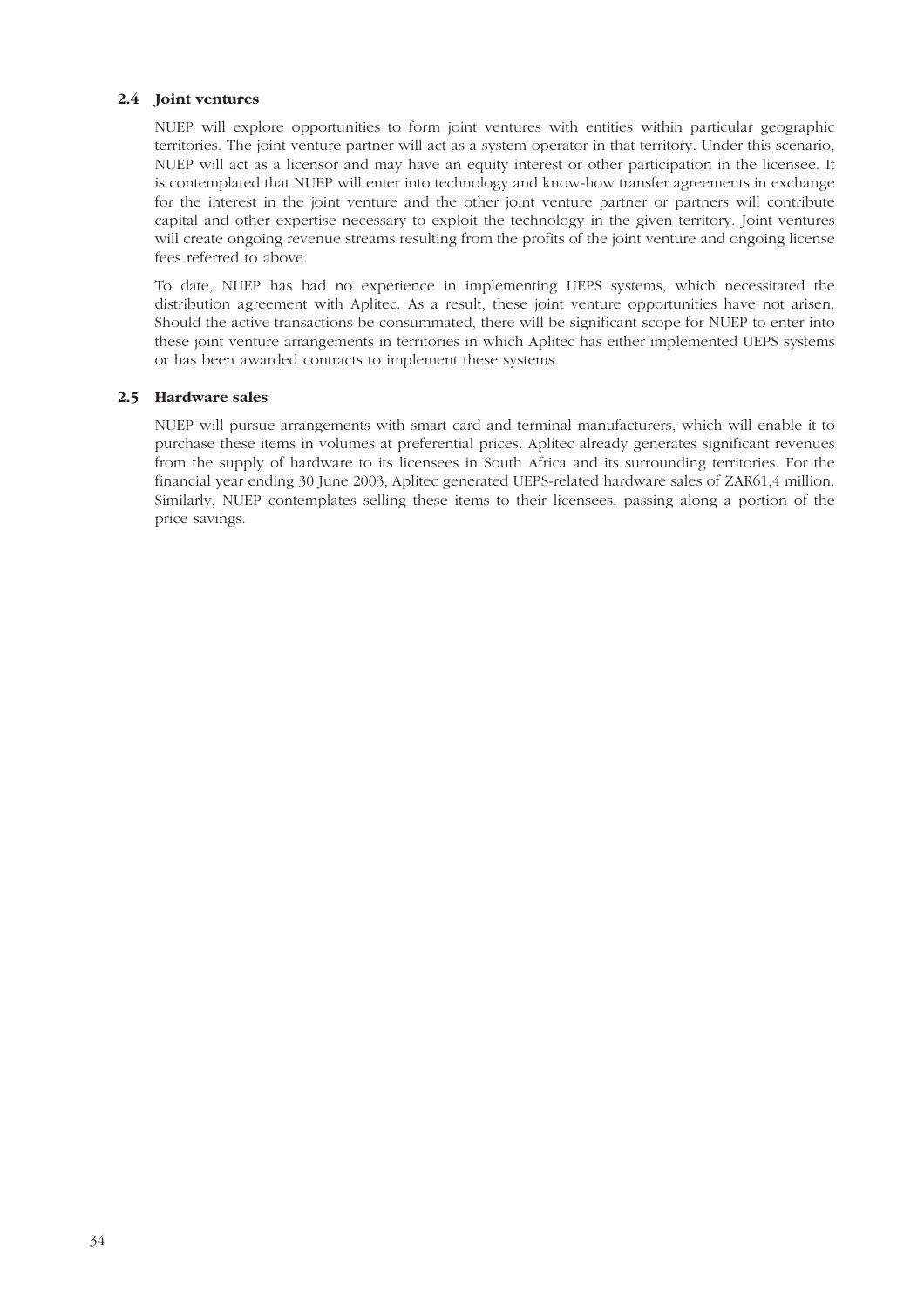## **Historical interim financial information relating to the Aplitec Group for the six months ended 31 December 2003**

|                                              |                           | <b>Reviewed</b><br>Six months ended<br>31 December |                 | <b>Audited</b><br>Year ended<br>30 June |
|----------------------------------------------|---------------------------|----------------------------------------------------|-----------------|-----------------------------------------|
|                                              | 2003<br>$\mathbf{R}^2000$ | 2002<br>R'000                                      | Change<br>(0/0) | 2003<br>$\mathbf{R}^{\prime}000$        |
| Revenue                                      | 390 742                   | 310 834                                            | 25,7            | 691 484                                 |
| Operating profit                             | 116 881                   | 80 058                                             | 46,0            | 186 092                                 |
| Net interest received                        | 11 160                    | 13 487                                             | (17,3)          | 23 546                                  |
|                                              | 128 041                   | 93 545                                             | 36,9            | 209 638                                 |
| Provision for transaction costs              | 7000                      |                                                    |                 |                                         |
| Settlement of share options                  |                           | 5 3 4 9                                            |                 | 5 3 4 9                                 |
| Provision for loss on loan                   | 4875                      |                                                    |                 | 4 875                                   |
| Profit before tax                            | 116 166                   | 88 196                                             | 31,7            | 199 414                                 |
| Tax expense                                  | 42 740                    | 31 349                                             | 36,3            | 69 132                                  |
| Current and deferred                         | 38 297                    | 28 139                                             | 36,1            | 65 922                                  |
| <b>STC</b>                                   | 4 4 4 3                   | 3 2 1 0                                            | 38,4            | 3 2 1 0                                 |
| Profit after tax                             | 73 4 26                   | 56 847                                             | 29,2            | 130 282                                 |
| Minority interests                           |                           | 2 494                                              |                 | 4 0 9 5                                 |
| Net profit for period                        | 73 4 26                   | 54 353                                             | 35,1            | 126 187                                 |
| Headline earnings per share (cents)          | 32,46                     | 26,21                                              | 23,8            | 58,57                                   |
| Diluted headline earnings per share (cents)  |                           | 26,00                                              |                 |                                         |
| Earnings per share (cents)                   | 30,98                     | 23,46                                              | 32,1            | 53,25                                   |
| Diluted earnings per share (cents)           |                           | 23,26                                              |                 |                                         |
| Weighted average number of shares ('000)     | 236 977                   | 231 671                                            |                 | 236 977                                 |
| Diluted number of shares ('000)              | 236 977                   | 233 687                                            |                 | 236 977                                 |
| <b>Reconciliation of headline earnings</b>   |                           |                                                    |                 |                                         |
| Net profit for period                        | 73 4 26                   | 54 353                                             |                 | 126 187                                 |
| Amortisation of goodwill                     | 3 5 0 8                   | 877                                                |                 | 7 3 9 3                                 |
| (Profit)/Loss on disposal of property, plant |                           |                                                    |                 |                                         |
| and equipment                                | (1)                       | 148                                                |                 | (139)                                   |
| Settlement of share options                  |                           | 5 3 4 9                                            |                 | 5 3 4 9                                 |
| Headline earnings                            | 76 933                    | 60 727                                             |                 | 138 790                                 |

## **ABRIDGED INCOME STATEMENTS**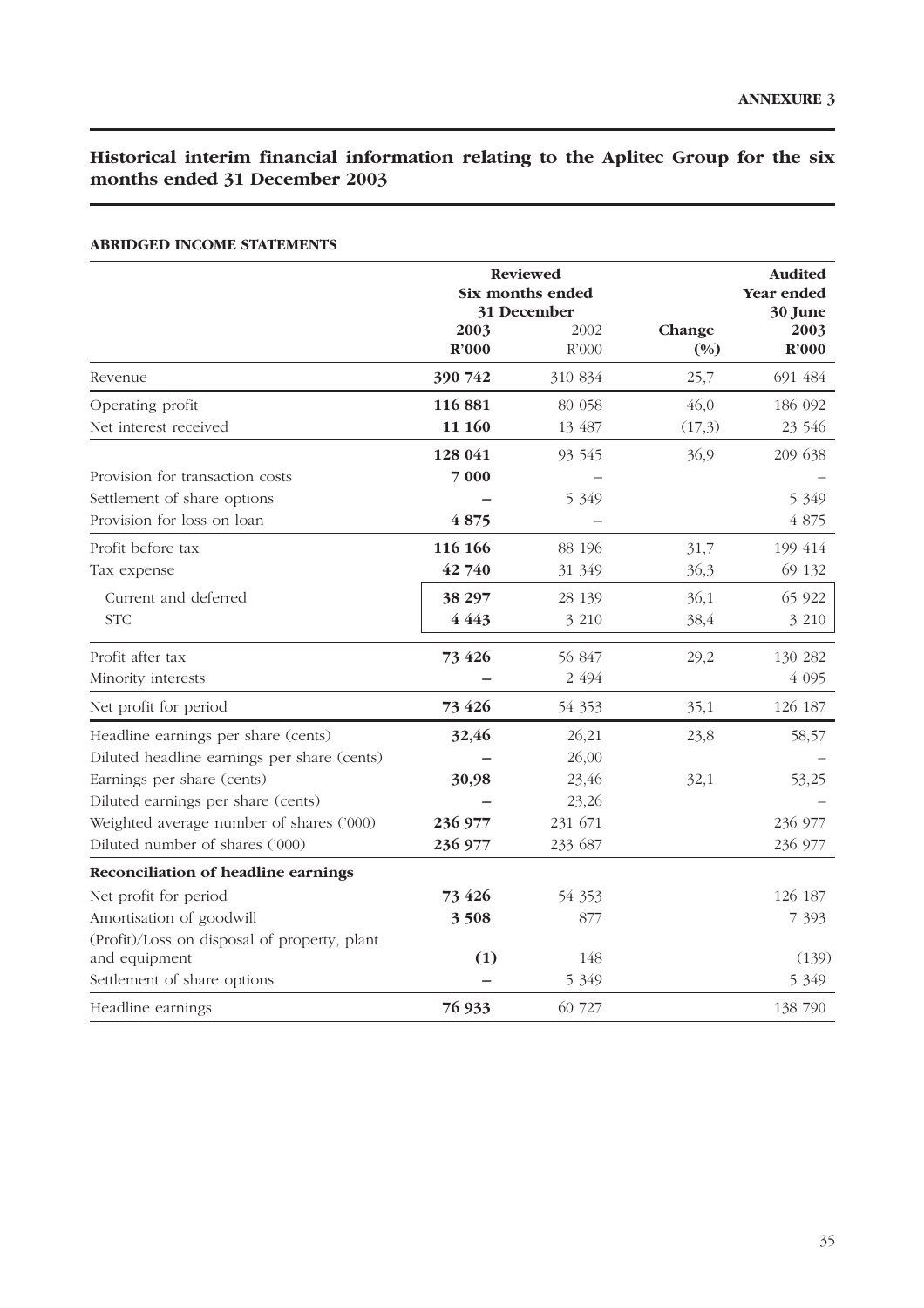## **ABRIDGED BALANCE SHEETS**

|                                            | <b>Reviewed</b><br>31 December |         | <b>Audited</b><br>30 June |  |
|--------------------------------------------|--------------------------------|---------|---------------------------|--|
|                                            | 2003<br>2002                   |         | 2003                      |  |
|                                            | R'000                          | R'000   | R'000                     |  |
| <b>ASSETS</b>                              |                                |         |                           |  |
| Non-current assets                         | 95 444                         | 76 116  | 96 050                    |  |
| Property, plant and equipment              | 63 241                         | 55 981  | 65 075                    |  |
| Capitalised development costs              |                                | 903     |                           |  |
| Goodwill                                   | 8 5 3 5                        | 13 498  | 12 043                    |  |
| Deferred tax                               | 23 668                         | 5 734   | 18 9 32                   |  |
| <b>Current assets</b>                      | 637 042                        | 449 172 | 586 478                   |  |
| Inventory                                  | 5 7 4 5                        | 12 870  | 6 437                     |  |
| Trade and other receivables                | 138 543                        | 121 693 | 151 492                   |  |
| Cash and cash equivalents                  | 492 754                        | 314 609 | 428 549                   |  |
| <b>Total assets</b>                        | 723 486                        | 525 288 | 682 528                   |  |
| <b>EQUITY AND LIABILITIES</b>              |                                |         |                           |  |
| <b>Capital and reserves</b>                | 561 999                        | 447 113 | 524 120                   |  |
| Issued share capital and premium           | 134 734                        | 129 561 | 134 734                   |  |
| Accumulated profit                         | 427 265                        | 317 552 | 389 386                   |  |
| <b>Minority interests</b>                  |                                | 5 7 6 9 |                           |  |
| <b>Current liabilities</b>                 | 170 487                        | 72 406  | 158 408                   |  |
| Trade and other payables                   | 108 520                        | 43 977  | 107 474                   |  |
| Tax                                        | 61 967                         | 28 429  | 50 934                    |  |
| <b>Total equity and liabilities</b>        | 732 486                        | 525 288 | 682 528                   |  |
| Shares in issue ('000)                     | 236 977                        | 233 464 | 236 977                   |  |
| Tangible net asset value per share (cents) | 233,55                         | 185,34  | 216,09                    |  |
| Net asset value per share (cents)          | 237,15                         | 191,51  | 221,17                    |  |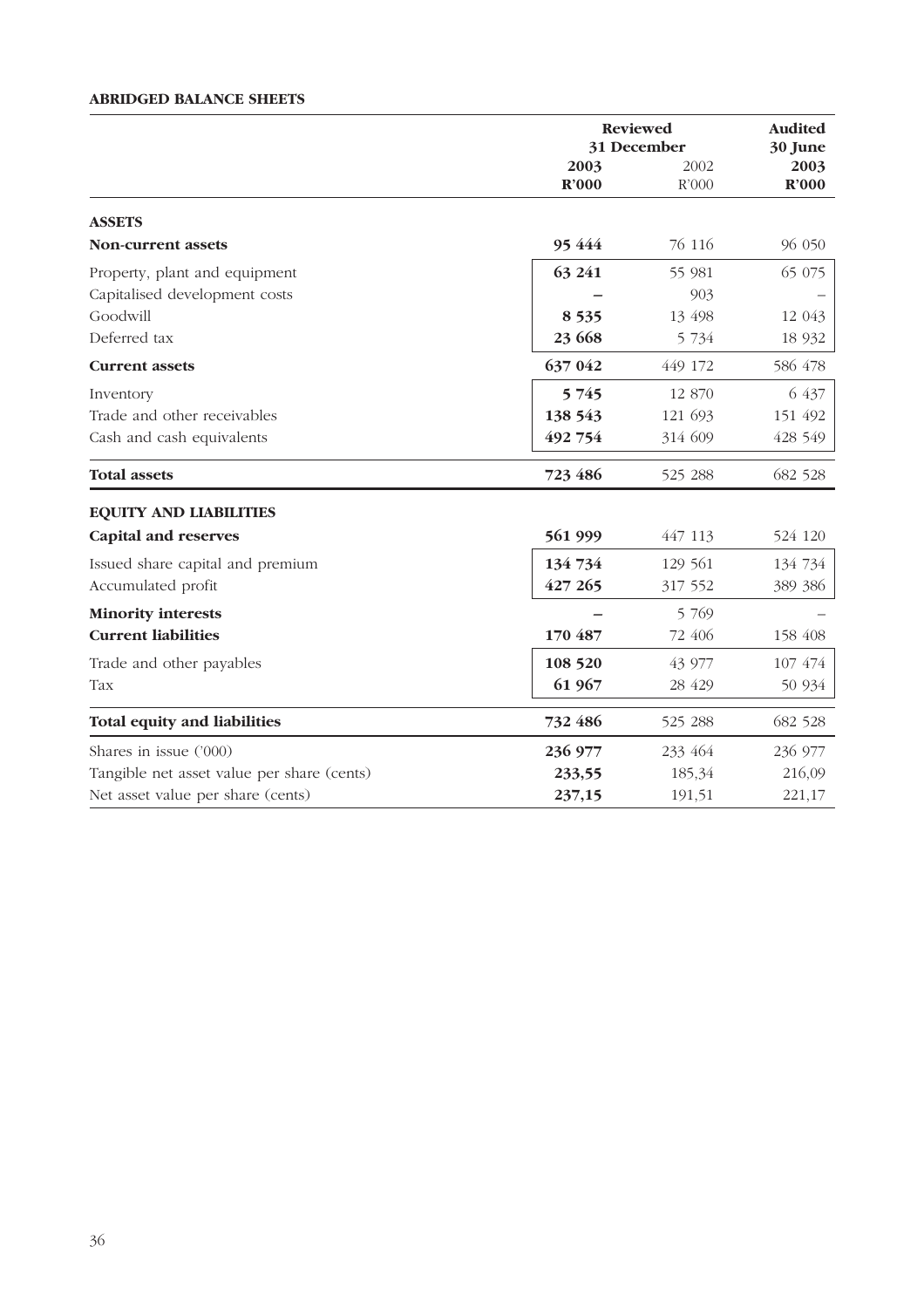## **ABRIDGED STATEMENTS OF CHANGES IN EQUITY**

|                                                         | <b>Reviewed</b><br>Six months ended<br>31 December |                   | <b>Audited</b><br>Year ended<br>30 June |  |
|---------------------------------------------------------|----------------------------------------------------|-------------------|-----------------------------------------|--|
|                                                         | 2003<br>$\mathbf{R}^2000$                          | 2002<br>R'000     | 2003<br>$\mathbf{R}^2000$               |  |
| Ordinary shareholders' equity at beginning of period    | 524 120                                            | 418 455           | 418 455                                 |  |
| Changes in share capital<br>Shares issued               |                                                    |                   | 4                                       |  |
| Changes in share premium                                |                                                    | (14)              | 5 1 5 5                                 |  |
| Shares issued<br>Share issue expenses written-off       |                                                    | (14)              | 5 1 7 9<br>(24)                         |  |
| Changes in accumulated profit                           | 37879                                              | 28 672            | 100 506                                 |  |
| Net profit for period<br>Dividends paid to shareholders | 73 4 26<br>(35547)                                 | 54 353<br>(25681) | 126 187<br>(25681)                      |  |
| Ordinary shareholders' equity at end of period          | 561 999                                            | 447 113           | 524 120                                 |  |

## **ABRIDGED CASH FLOW STATEMENTS**

|                                                         | <b>Reviewed</b><br>Six months ended<br>31 December |           | <b>Audited</b><br><b>Year ended</b><br>30 June |  |
|---------------------------------------------------------|----------------------------------------------------|-----------|------------------------------------------------|--|
|                                                         | 2003                                               | 2002      | 2003                                           |  |
|                                                         | R'000                                              | R'000     | R'000                                          |  |
| Cash flows from operating activities                    |                                                    |           |                                                |  |
| Cash receipts from customers                            | 408 894                                            | 302 359   | 665 211                                        |  |
| Cash paid to suppliers and employees                    | (270192)                                           | (236 562) | (434627)                                       |  |
| Cash generated from operations                          | 138 702                                            | 65 797    | 230 584                                        |  |
| Net interest received                                   | 11 161                                             | 13 487    | 23 546                                         |  |
| Tax paid                                                | (36 442)                                           | (28014)   | (56 491)                                       |  |
| Dividends paid                                          | (35 547)                                           | (25681)   | (25681)                                        |  |
| Cash flows from operating activities                    | 77874                                              | 25 589    | 171 958                                        |  |
| Cash flows from investing activities                    |                                                    |           |                                                |  |
| Additions to property, plant and equipment              | (13798)                                            | (33, 422) | (60791)                                        |  |
| Proceeds from disposal of property, plant and equipment | 129                                                | 643       | 2 841                                          |  |
| Purchase of minority interests                          |                                                    |           | (12, 432)                                      |  |
| Cash utilised in investing activities                   | (13669)                                            | (32779)   | (70, 382)                                      |  |
| Cash flows from financing activities                    |                                                    |           |                                                |  |
| Proceeds from issue of share capital                    |                                                    | (14)      | 5 1 5 9                                        |  |
| Net increase/(decrease) in cash and cash equivalents    | 64 205                                             | (7 205)   | 106 735                                        |  |
| Cash and cash equivalents at beginning of period        | 428 549                                            | 321 814   | 321 814                                        |  |
| Cash and cash equivalents at end of period              | 492 754                                            | 314 609   | 428 549                                        |  |
| Cash equivalent earnings per share (cents)              | 37,01                                              | 30,57     | 65,00                                          |  |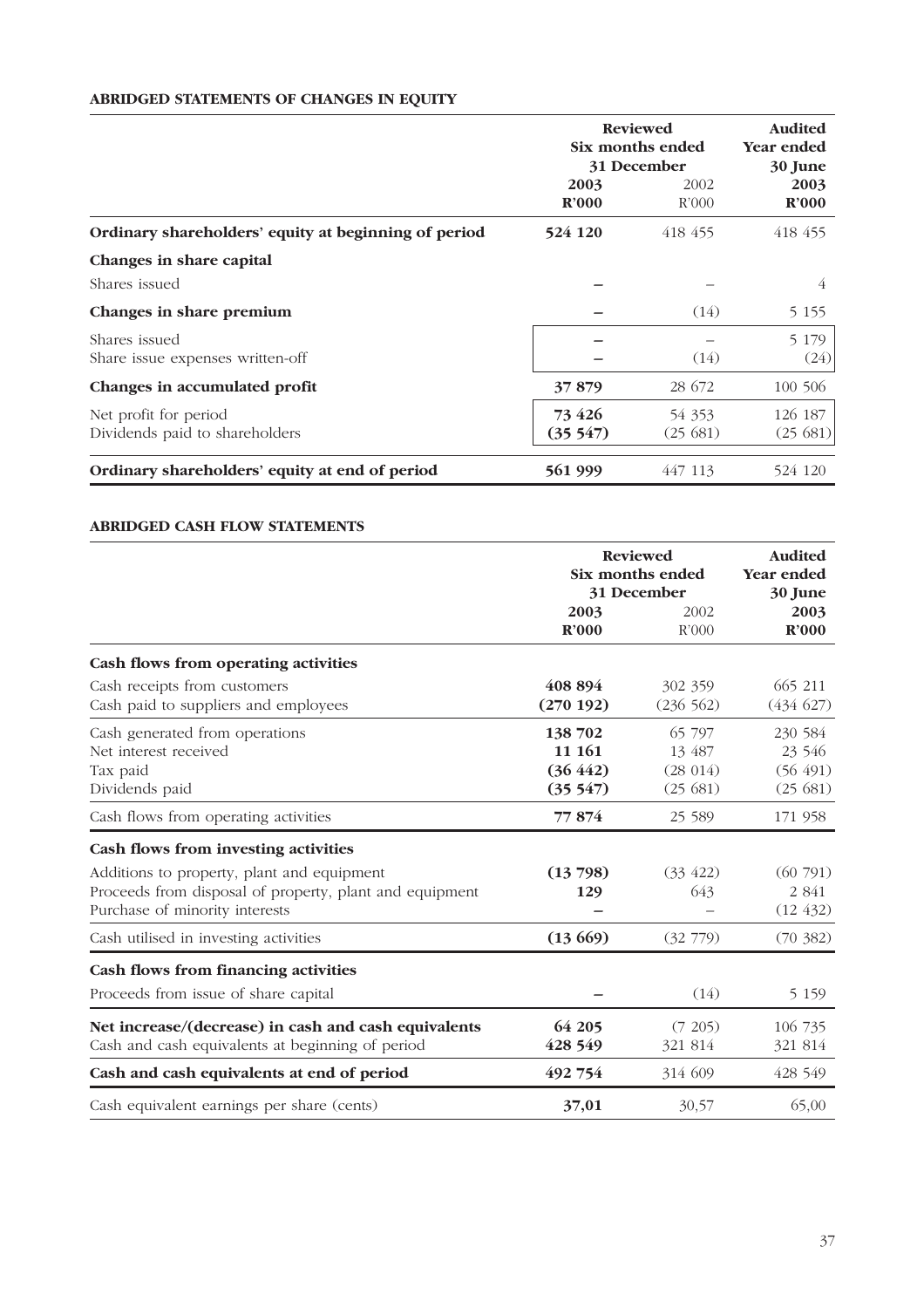## **SEGMENTAL ANALYSIS**

The estimated proportions of consolidated revenue and profit before tax attributable to the various classes of business were as follows:

|                              |         | Revenue<br>Six months ended<br>31 December | <b>Profit before tax</b><br>Six months ended<br>31 December |         | <b>Margin</b><br>Six months ended<br>31 December |      |
|------------------------------|---------|--------------------------------------------|-------------------------------------------------------------|---------|--------------------------------------------------|------|
|                              | 2003    | 2002                                       | 2003                                                        | 2002    | 2003                                             | 2002 |
|                              | R'000   | R'000                                      | $\mathbf{R}^2000$                                           | R'000   | $\frac{0}{0}$                                    | $\%$ |
| FTS/UEPS Licence fees        | 7 3 5 1 | 4 860                                      | 6474                                                        | 3 9 8 3 | 88                                               | 82   |
| UEPS Software sales          | 5 5 1 3 | 2 1 3 2                                    | 3 3 0 8                                                     | 1 279   | 60                                               | 60   |
| UEPS Hardware sales          | 17 087  | 56 895                                     | 4613                                                        | 15 362  | 27                                               | 27   |
| <b>UEPS</b> Processing fees  | 86 060  | 60 573                                     | 39 118                                                      | 17898   | 45                                               | 30   |
| Management Services          | 23 627  | 16 630                                     | 9451                                                        | 6 6 5 2 | 40                                               | 40   |
| Financial Services           | 56 666  | 60 503                                     | 14 182                                                      | 10 981  | 25                                               | 18   |
| Social Security: Operational |         |                                            |                                                             |         |                                                  |      |
| fees                         | 184 264 | 102 319                                    | 40 776                                                      | 25 452  | 22                                               | 25   |
| Social Security: Pre-funding | 10 174  | 6 9 22                                     | 1 5 9 0                                                     | 1 0 8 1 | 16                                               | 16   |
| Interest earned              |         |                                            | 11 160                                                      | 13 487  |                                                  |      |
| Unallocated corporate items  |         | -                                          | (14506)                                                     | (7979)  |                                                  |      |
|                              | 390 742 | 310 834                                    | 116 166                                                     | 88 196  | 30                                               | 28   |

#### **ACCOUNTING POLICIES**

The financial statements have been prepared on the historical cost basis and in conformity with Statements of Generally Accepted Accounting Practice. The accounting policies applied in the preparation of the financial statements are consistent in all material respects with those applied in the annual financial statements for the year ended 30 June 2003.

## **REVIEW REPORT**

The results have been reviewed by Fisher Hoffman PKF (Jhb) Inc. and their unqualified review opinion is available for inspection at the Company's registered office.

### **DIVIDEND**

No interim dividend has been declared.

## **DIRECTORS' EMOLUMENTS**

## **Fees and salaries**

|                                          | <b>Reviewed</b><br>31 December 2003<br>R'000 |              |                |                          | <b>Audited</b><br>30 June 2003<br>R'000 |                 |
|------------------------------------------|----------------------------------------------|--------------|----------------|--------------------------|-----------------------------------------|-----------------|
|                                          | <b>Basic</b><br>salaries                     | <b>Bonus</b> | Total          | <b>Basic</b><br>salaries | <b>Bonus</b>                            | Total           |
| Paid to Executive Directors              | 1 3 2 5                                      | 750          | 2 0 7 5        | 2 2 9 4                  | 580                                     | 2 8 7 6         |
| S C P Belamant<br>H G Kotzé              | 825<br>500                                   | 500<br>250   | 1 3 2 5<br>750 | 1 431<br>863             | 400<br>180                              | 1831<br>1 0 4 5 |
| Fees paid to non-executive<br>Directors: |                                              |              |                |                          |                                         |                 |
| J C Livingstone                          |                                              |              | 100            |                          |                                         | 75              |
| D A J Donald<br>B J S Hore               |                                              |              |                |                          |                                         |                 |
| D G S Muller                             |                                              |              |                |                          |                                         |                 |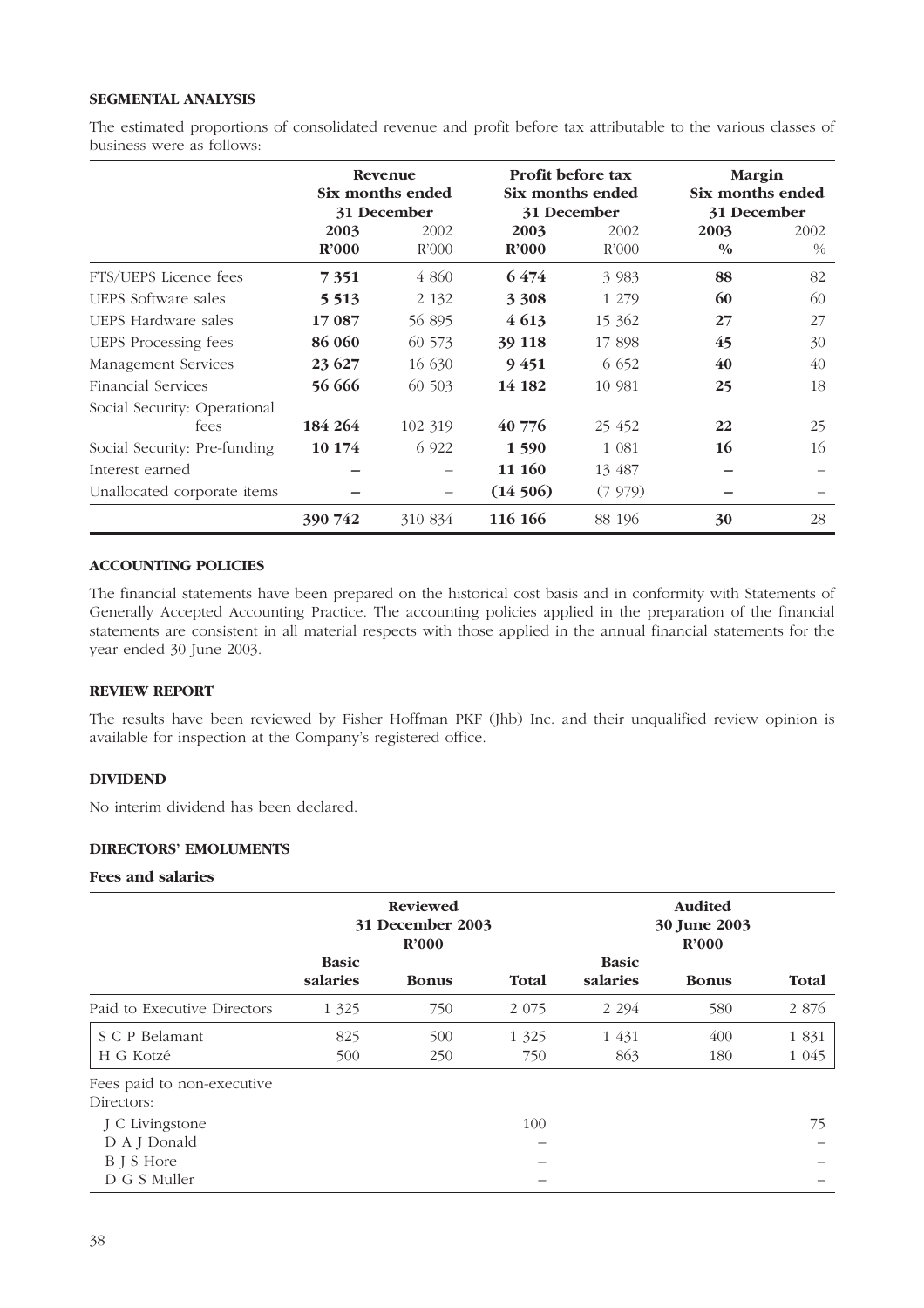# **SUBSIDIARIES Share of net profits/(losses) for period**

|                                                | <b>Reviewed</b><br>31 December<br>R'000 |
|------------------------------------------------|-----------------------------------------|
| Net1 Support Services (Proprietary) Limited    | $(12\,757)$                             |
| Net1 Finance Holdings (Proprietary) Limited    | 18 162                                  |
| Cash Paymaster Services (Proprietary) Limited  | 66 929                                  |
| Net1 Investment Holdings (Proprietary) Limited | 5 5 0 2                                 |
|                                                | 77836                                   |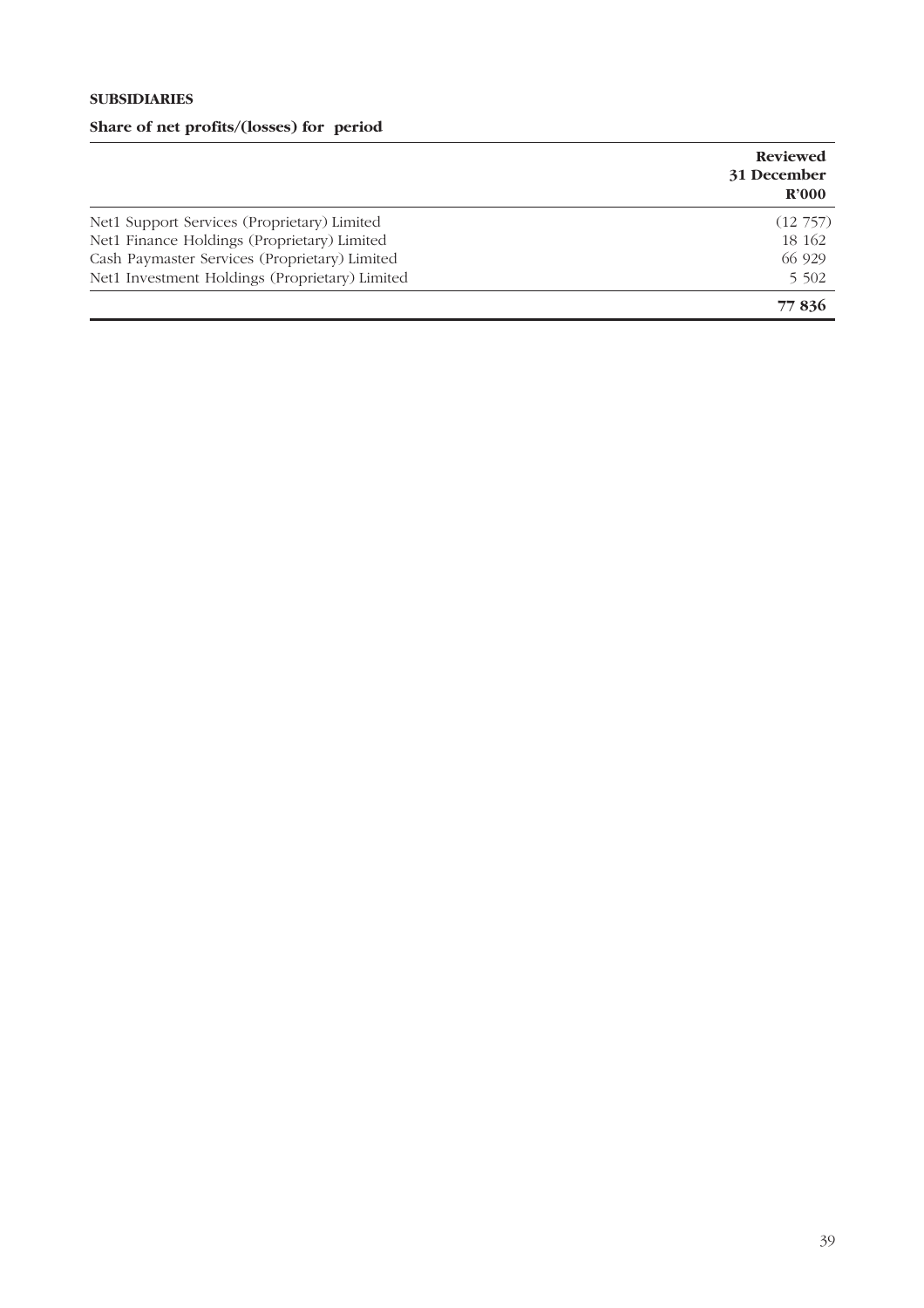## **Historical financial information relating to the Aplitec Group for the two years ended 30 June 2003** [6(f) and 25]

### **INTRODUCTION**

The business of New Aplitec will be the same as the business of Aplitec and therefore the historical financial information in respect of Aplitec is presented for information purposes.

## **1. NATURE OF BUSINESS**

Paragraph 3 of this prospectus sets out the nature of New Aplitec's business.

#### **2. BASIS OF PREPARATION**

The financial information of Aplitec and the Aplitec Group has been extracted and compiled from the audited financial statements of Aplitec for the two financial years ended 30 June 2003. Fisher Hoffman PKF (Jhb) Inc. acted as auditors to Aplitec throughout the period and reported without qualification for these periods.

## **3. FINANCIAL INFORMATION**

The financial information of Aplitec and the Aplitec Group for the two financial years ended 30 June 2003 is set out below: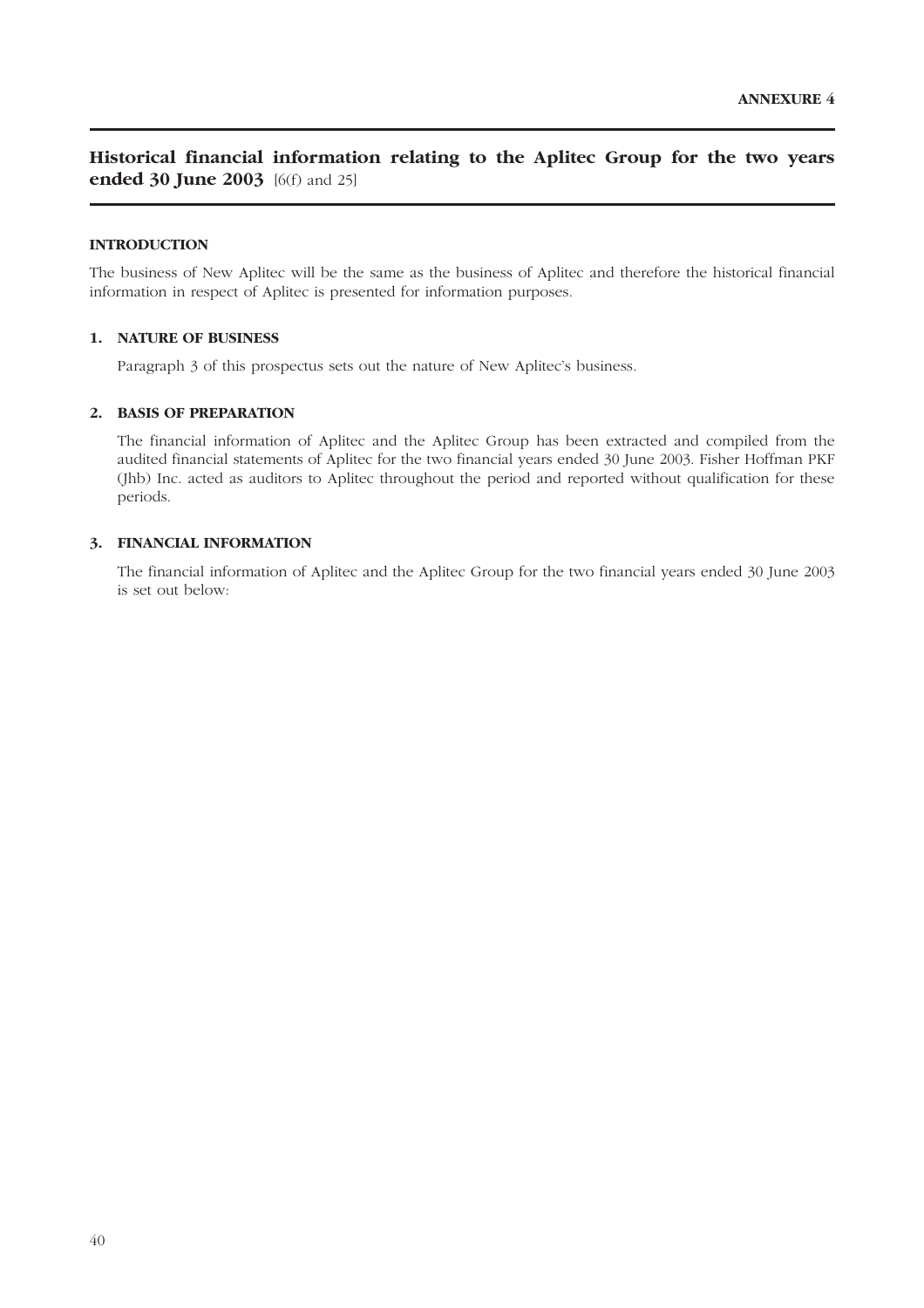## **Balance sheets at 30 June**

|                                                                                                  |                  |                             | Group                         |                            | Company                   |  |
|--------------------------------------------------------------------------------------------------|------------------|-----------------------------|-------------------------------|----------------------------|---------------------------|--|
|                                                                                                  | <b>Notes</b>     | 2003<br>R'000               | 2002<br>R'000                 | 2003<br>R'000              | 2002<br>R'000             |  |
| <b>ASSETS</b>                                                                                    |                  |                             |                               |                            |                           |  |
| <b>Non-current assets</b>                                                                        |                  | 96 050                      | 62 512                        | 98 115                     | 125 919                   |  |
| Property, plant and equipment<br>Intangible assets<br>Deferred tax<br>Investment in subsidiaries | 2<br>3<br>4<br>5 | 65 075<br>12 043<br>18 9 32 | 33 192<br>18 284<br>11 036    | 16<br>98 099               | 17<br>125 902             |  |
| <b>Current assets</b>                                                                            |                  | 586 478                     | 448 205                       | 8 2 9 5                    | 7 2 9 6                   |  |
| Inventory<br>Trade and other receivables<br>Cash and cash equivalents                            | 6                | 6 437<br>151 492<br>428 549 | 15 5 21<br>110 870<br>321 814 | 120<br>8 1 7 5             | 1 3 8 5<br>5 9 1 1        |  |
| <b>Total assets</b>                                                                              |                  | 682 528                     | 510 717                       | 106 410                    | 133 215                   |  |
| <b>EQUITY AND LIABILITIES</b>                                                                    |                  |                             |                               |                            |                           |  |
| <b>Capital and reserves</b>                                                                      |                  | 524 120                     | 418 455                       | 104 377                    | 131 516                   |  |
| Share capital<br>Share premium<br>Accumulated profit/(loss)                                      | 7                | 237<br>134 497<br>389 386   | 233<br>129 342<br>288 880     | 237<br>134 497<br>(30 357) | 233<br>129 342<br>1 9 4 1 |  |
| <b>Minority interests</b>                                                                        |                  |                             | 3 275                         |                            |                           |  |
| <b>Current liabilities</b>                                                                       |                  | 158 408                     | 88 987                        | 2 0 3 3                    | 1 699                     |  |
| Trade and other payables<br>Tax                                                                  | 8                | 107 474<br>50 934           | 58 591<br>30 396              | 1 2 9 4<br>739             | 247<br>1 452              |  |
| <b>Total equity and liabilities</b>                                                              |                  | 682 528                     | 510 717                       | 106 410                    | 133 215                   |  |
| Net asset value per share (cents)                                                                | 14               | 221,17                      | 179,24                        |                            |                           |  |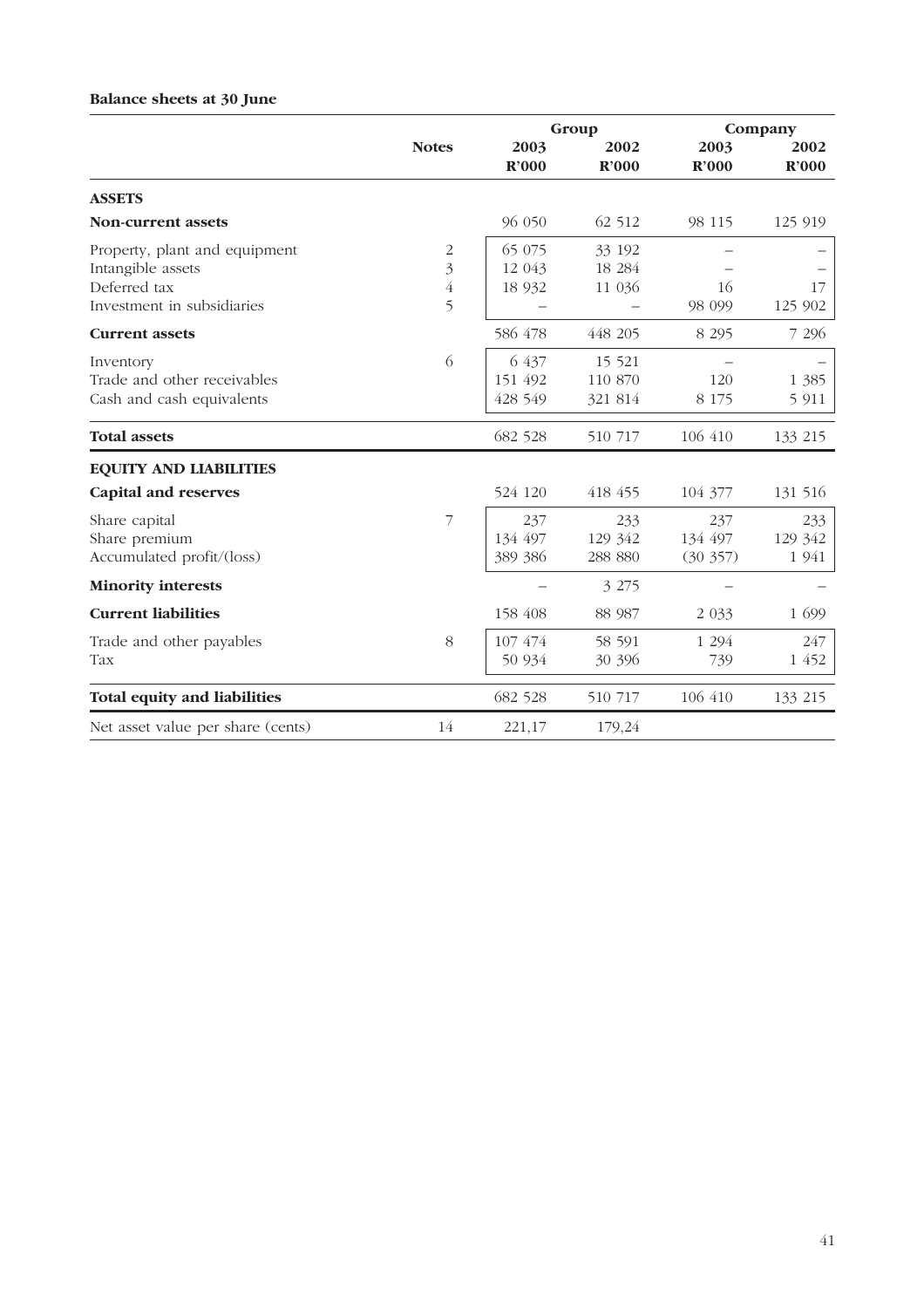|                                                                                 |                | Group                        |                              | Company      |            |
|---------------------------------------------------------------------------------|----------------|------------------------------|------------------------------|--------------|------------|
|                                                                                 | <b>Notes</b>   | 2003                         | 2002                         | 2003         | 2002       |
|                                                                                 |                | R'000                        | R'000                        | R'000        | R'000      |
| Revenue                                                                         | $\overline{9}$ | 691 484                      | 525 585                      |              |            |
| Cost of sales                                                                   |                | 234 885                      | 143 795                      |              |            |
| Gross profit                                                                    |                | 456 599                      | 381 790                      |              |            |
| Other operating income                                                          |                | 3 7 4 3                      | 1872                         |              |            |
| Operating expenses                                                              |                | 284 474                      | 248 662                      | 7 249        | 949        |
| - Distribution costs<br>- Administration expenses<br>- Other operating expenses |                | 6 1 5 5<br>70 895<br>207 424 | 2 7 9 7<br>57 551<br>188 314 | 478<br>6 771 | 526<br>423 |
| Profit/(Loss) from operations                                                   | 10             | 175 868                      | 135 000                      | (7249)       | (949)      |
| Interest received                                                               |                | 73 086                       | 33 086                       | 6 6 6 5      | 1 2 9 3    |
| Finance cost                                                                    |                | (49, 540)                    | (19072)                      | (1759)       |            |
| Income from subsidiaries                                                        | 12             |                              |                              | 240          | 240        |
| Profit/(Loss) before tax                                                        |                | 199 414                      | 149 014                      | (2 103)      | 584        |
| Income tax expense                                                              | 13             | 69 132                       | 43 28 6                      | 4 5 1 4      | 178        |
| Profit/(Loss) after tax                                                         |                | 130 282                      | 105 728                      | (6617)       | 406        |
| Minority interests                                                              |                | 4 0 9 5                      | 1 695                        |              |            |
| Net profit/(loss) for year                                                      |                | 126 187                      | 104 033                      | (6617)       | 406        |
| Headline earnings per share (cents)<br>Earnings per share (cents)               | 14<br>14       | 58,57<br>53,25               | 44,61<br>45,23               |              |            |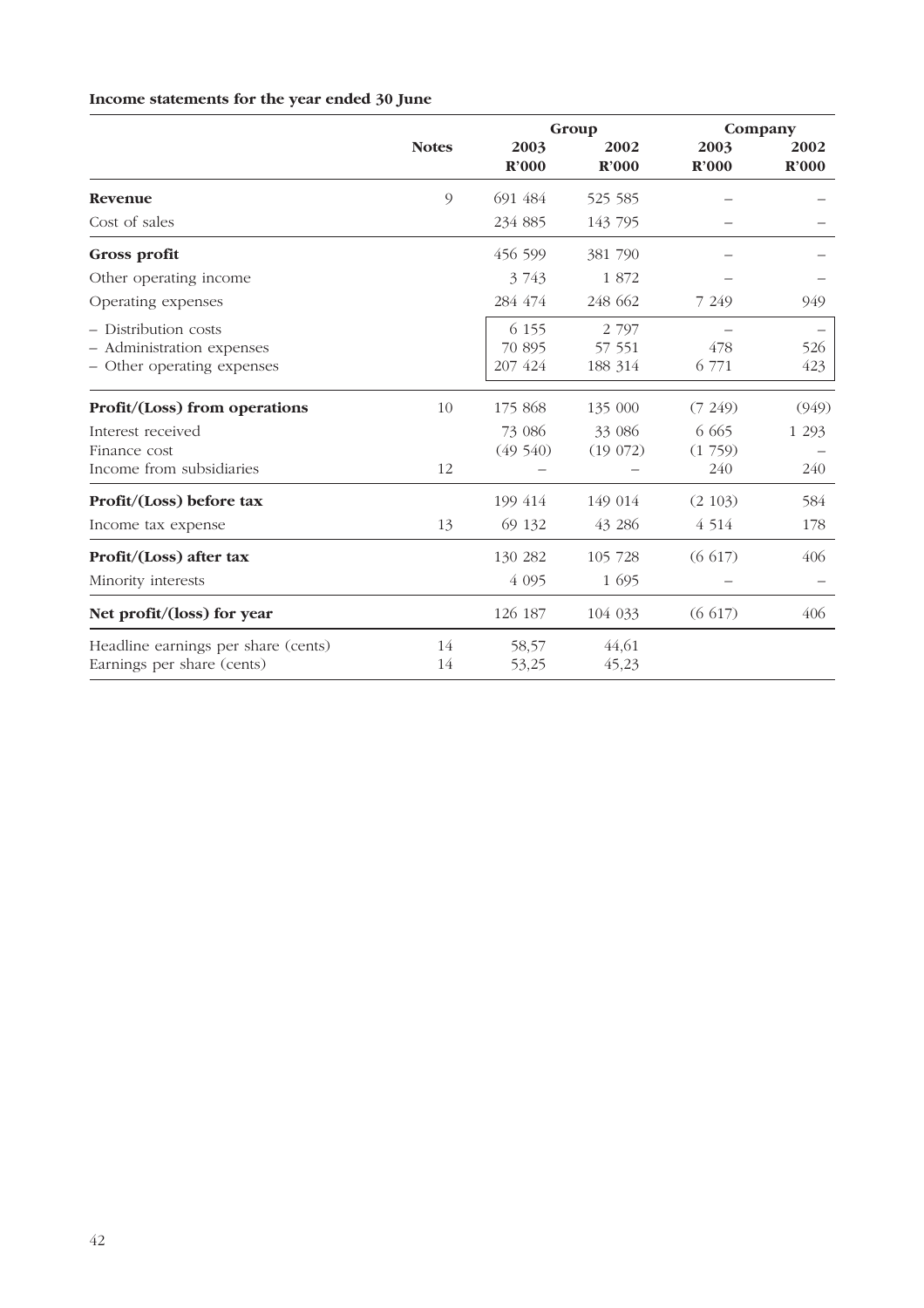# **Share Share Accumulated capital premium profit/(loss) Total R'000 R'000 R'000 R'000 Group Balance at 30 June 2001** 230 230 123 998 184 847 309 075 Issue of share capital  $\frac{3}{5}$   $\frac{5380}{-}$   $\frac{5383}{5383}$ Share issue cost written-off against share premium – (36) – (36) Net profit for year  $104\,033$   $104\,033$ **Balance at 30 June 2002** 233 129 342 288 880 418 455 Issue of share capital  $4 \overline{5} \overline{179} - 5 \overline{183}$ Share issue cost written-off against share premium  $-$  (24)  $-$  (24) Net profit for year – – 126 187 126 187 Dividends paid to shareholders – – (25 681) (25 681) **Balance at 30 June 2003** 237 134 497 389 386 524 120 **Company Balance at 30 June 2001** 230 230 123 998 1 535 125 763 Issue of share capital  $\frac{3}{3}$  5 380  $\frac{5}{383}$ Share issue cost written-off against share premium  $-$  (36) – (36) Net profit for year  $406$   $406$ **Balance at 30 June 2002** 233 129 342 1 941 131 516 Issue of share capital  $4 \overline{5} \overline{179} - 5 \overline{183}$

Share issue cost written-off against share premium  $-$  (24) – (24) (24) Net loss for year  $-$  (6.617) (6.617) (6.617) Dividends paid to shareholders – – (25 681) (25 681) **Balance at 30 June 2003** 237 134 497 (30 357) 104 377

## **Statements of changes in equity**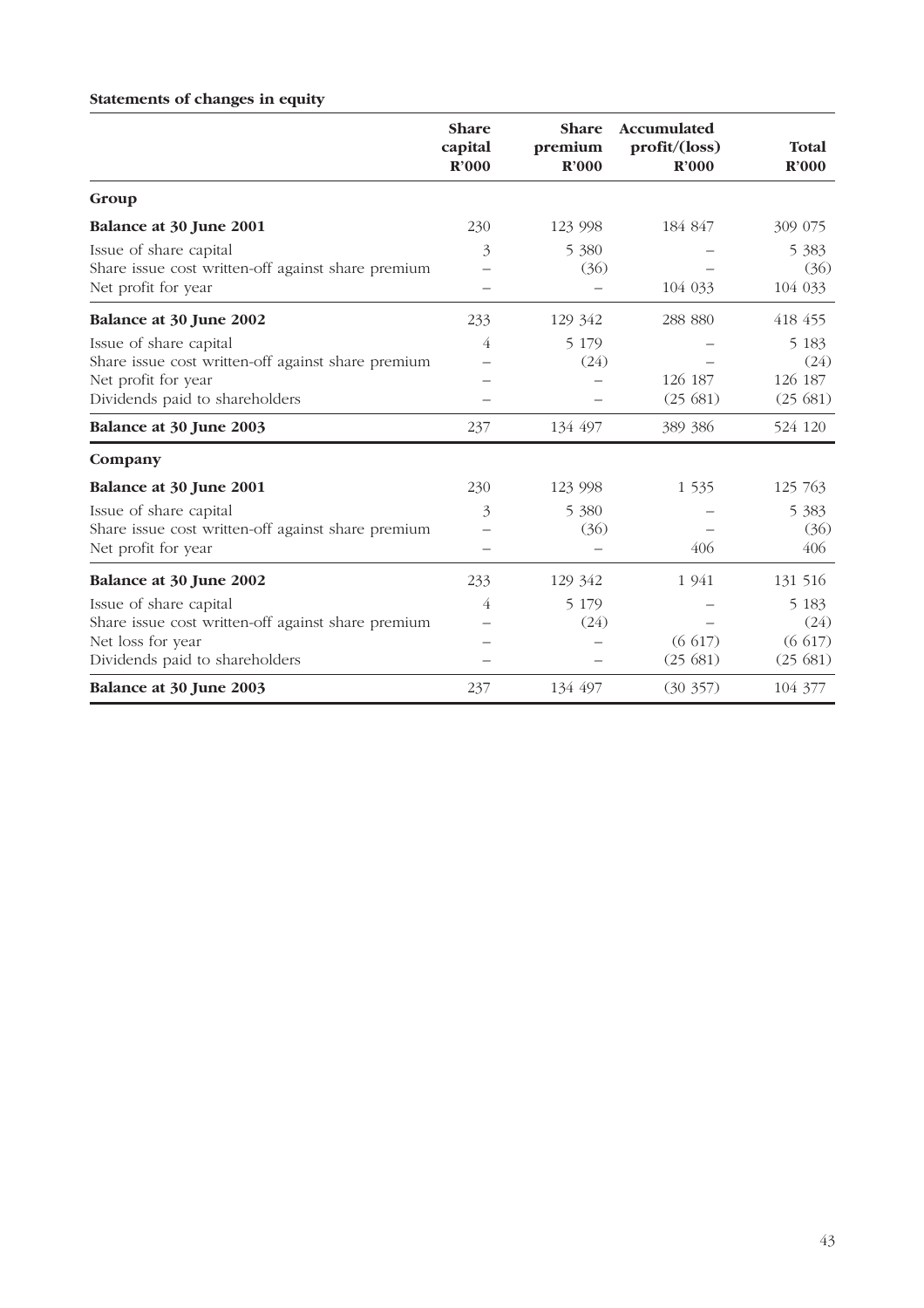#### **Cash flow statements for the year ended 30 June**

|                                                                                                                                                                                        |              | Group                                               |                                          | Company                                           |                           |
|----------------------------------------------------------------------------------------------------------------------------------------------------------------------------------------|--------------|-----------------------------------------------------|------------------------------------------|---------------------------------------------------|---------------------------|
|                                                                                                                                                                                        | <b>Notes</b> | 2003<br>R'000                                       | 2002<br>R'000                            | 2003<br>R'000                                     | 2002<br>$\mathbf{R}^2000$ |
| Cash flows from operating activities                                                                                                                                                   |              | 171 958                                             | 124 512                                  | (30698)                                           | 1 820                     |
| Cash receipts from customers<br>Cash paid to suppliers and employees                                                                                                                   |              | 665 211<br>(434627)                                 | 503 476<br>(350 497)                     | (4698)                                            | (350)                     |
| Cash generated from/(utilised by) operations<br>Interest received<br>Finance cost<br>Tax paid<br>Dividends paid                                                                        | 19<br>20     | 230 584<br>73 086<br>(49540)<br>(56 491)<br>(25681) | 152 979<br>33 086<br>(19072)<br>(42 481) | (4698)<br>6 6 6 5<br>(1759)<br>(5 225)<br>(25681) | (350)<br>1 2 9 3<br>877   |
| Cash flows from investing activities                                                                                                                                                   |              | (70, 382)                                           | (8926)                                   |                                                   |                           |
| Additions to property, plant and equipment<br>Proceeds from disposal of property, plant and<br>equipment<br>Cash inflow from disposal of business<br>Acquisition of minority interests | 21<br>22     | (60791)<br>$2\ 841$<br>(12, 432)                    | (19, 472)<br>6 3 3 5<br>4 2 1 1          |                                                   |                           |
| Cash flows from financing activities                                                                                                                                                   |              | 5 1 5 9                                             | 5 3 4 7                                  | 32 962                                            | (146)                     |
| Proceeds from issue of share capital<br>Receipts from/(Repayment of) loans to<br>subsidiaries                                                                                          |              | 5 1 5 9                                             | 5 3 4 7                                  | 5 1 5 9<br>27 803                                 | 5 3 4 7<br>(5493)         |
| Net increase in cash and cash equivalents                                                                                                                                              |              | 106 735                                             | 120 933                                  | 2 2 6 4                                           | 1 674                     |
| Cash and cash equivalents at beginning of year                                                                                                                                         |              | 321 814                                             | 200 881                                  | 5 9 1 1                                           | 4 2 3 7                   |
| Cash and cash equivalents at end of year                                                                                                                                               | 23           | 428 549                                             | 321 814                                  | 8 1 7 5                                           | 5 9 1 1                   |
| Cash equivalent earnings per share (cents)                                                                                                                                             | 24           | 65,00                                               | 54,88                                    |                                                   |                           |

#### **NOTES TO THE 2003 FINANCIAL STATEMENTS**

### **1. Accounting policies**

The principal policies are set out below and are consistent in all material respects with those which were applied in the previous year:

#### **1.1 Basis of presentation**

The financial statements of the Group are prepared in conformity with South African Statements of Generally Accepted Accounting Practice on the historical cost basis, except where otherwise stated.

#### **1.2 Basis of consolidation and goodwill**

The consolidated financial statements include those of the holding company and its subsidiaries. The results of subsidiaries are included from the effective dates of their acquisition until the effective dates of their disposal. Goodwill represents the excess of cost of an acquisition over the fair value of the Group's share of the net assets of the acquired subsidiary at the date of acquisition. Goodwill is capitalised as an intangible asset and amortised on the straight-line basis over the period of the expected benefit, which is estimated at 10 years. Inter-company transactions and balances are eliminated on consolidation. Separate disclosure is made of minority interests.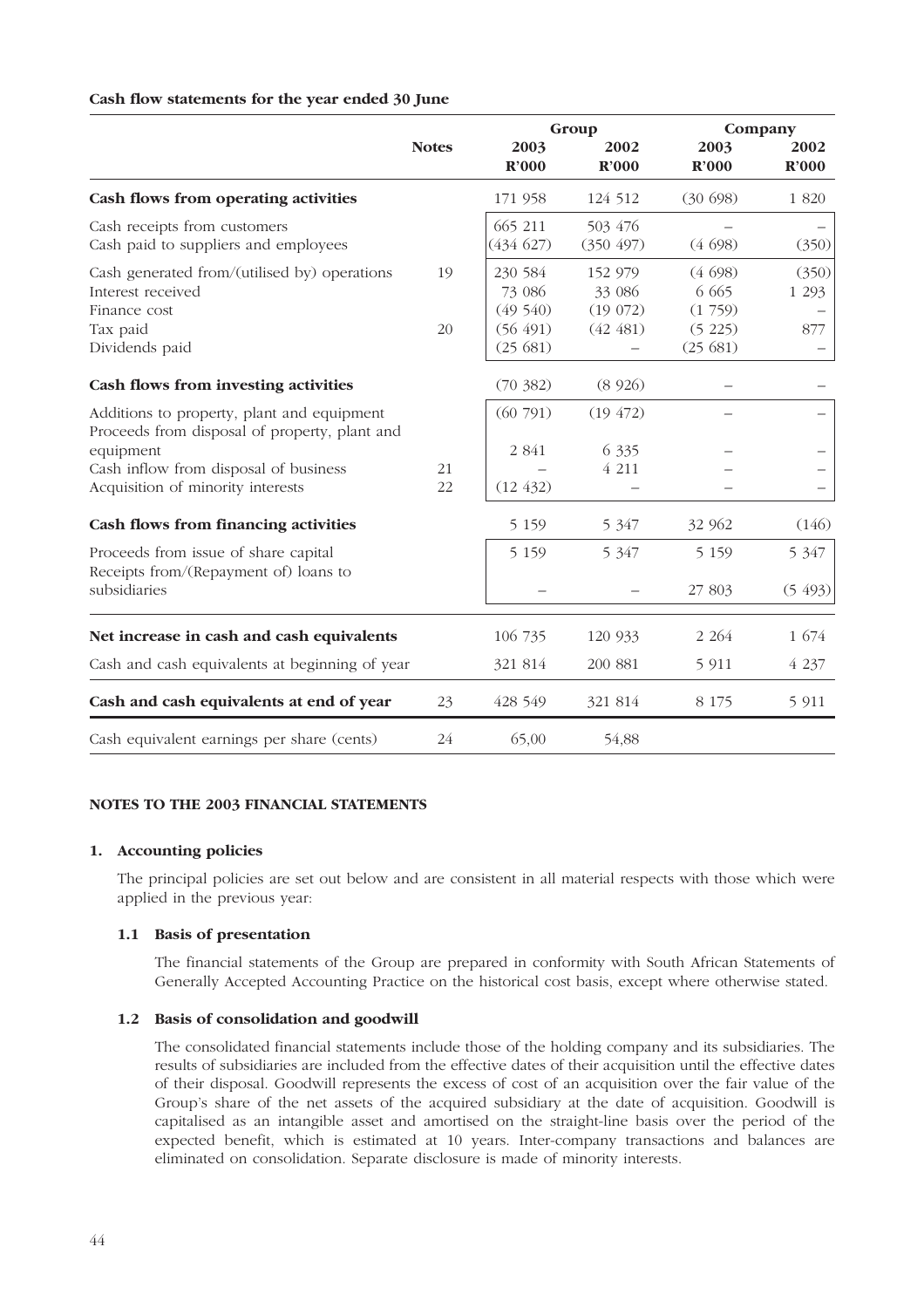## **1.3 Property, plant and equipment**

Property, plant and equipment are shown at cost less accumulated depreciation. Property, plant and equipment are depreciated on the straight-line basis at rates which are estimated to amortise the assets to their anticipated residual values over their useful lives. Within the following asset classifications, the expected economic lives are approximately:

| 3 years       |
|---------------|
| 3 years       |
| 4 to 5 years  |
| 5 to 10 years |
|               |

The gain or loss arising on the disposal or retirement of an asset is determined as the difference between the sales proceeds and the carrying amount of the asset and is recognised in income.

#### **1.4 Leasehold improvement costs**

Costs incurred in the adaptation of leased properties to serve the requirements of the Company are capitalised and amortised over the shorter of the term of the lease and the contract for which the lease has been entered into. Where the Company is required to restore a property to its original condition upon termination of a lease, the related costs are expensed as incurred.

#### **1.5 Intangible assets**

Intangible assets are shown at cost less accumulated amortisation and are amortised over their useful lives, which is estimated at five years.

## **1.6 Deferred tax**

Deferred tax is provided at current rates on the comprehensive allocation basis, using the liability method. Deferred tax assets are raised to the extent that it is probable that taxable income will be available against which deductible temporary differences and accumulated tax losses can be utilised.

#### **1.7 Inventory**

Inventory is valued at the lower of cost and net realisable value. Cost is determined on a first-in, first-out basis and includes transport and handling costs.

### **1.8 Financial instruments**

#### *Initial recognition and measurement*

Financial instruments are recognised when the Group becomes a party to the transaction. Initial measurements are at cost, which includes transaction costs subsequent to initial recognition. These instruments are measured as set out below:

#### *1.8.1 Trade and other receivables*

Trade and other receivables originated by the Group are stated at cost less provision for doubtful debts.

#### *1.8.2 Cash and cash equivalents*

Cash and cash equivalents are stated at the bank statement balances.

#### *1.8.3 Trade and other payables*

Trade and other payables are carried at their estimated fair value.

#### **1.9 Foreign exchange transactions**

Foreign exchange transactions are translated at the spot rate ruling at the date of the transaction. Monetary items are translated at the closing spot rate at the balance sheet date. Exchange differences occurring on the settlement of monetary items or on the reporting of outstanding monetary items, are brought into account as income for the period. Non-monetary items are translated at the spot rate at the date of the transaction or the spot rate on the valuation date if carried at fair value.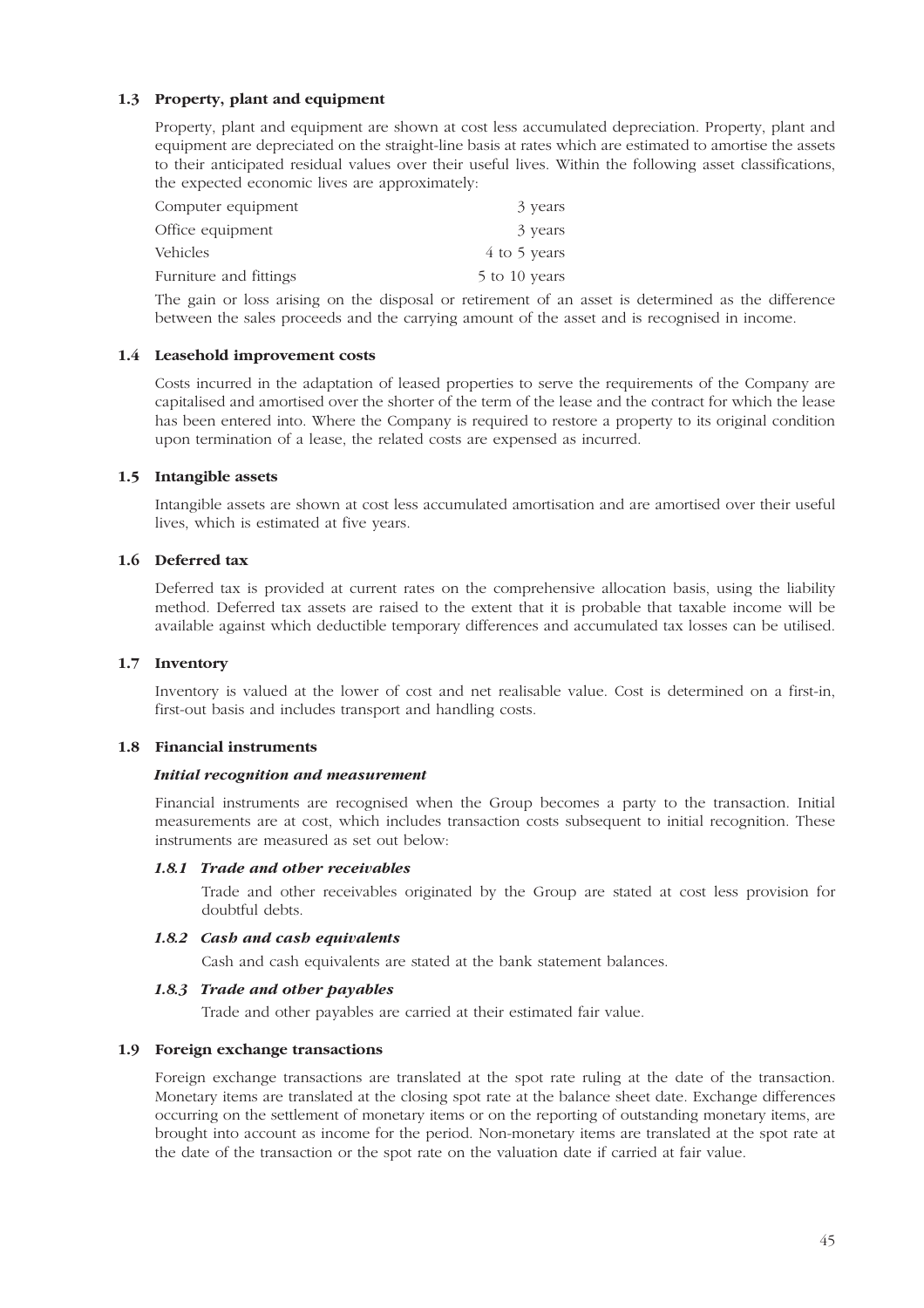#### **1.10 Revenue recognition**

#### *Fees and commissions*

The Company provides a state pension and welfare benefit distribution service to provincial Governments in South Africa. Fees are computed based on the number of beneficiaries included in the Government payfile. Fee income received for these services is recognised in the income statement when distributions have been made.

The Company provides an automated payment collection service to third parties, for which it charges monthly fees. These fees are recognised in the income statement as the collections are made.

#### *Interest income*

Interest income earned from micro-lending activities is recognised in the income statement as it falls due, using the effective interest rate method by reference to the constant interest rate stated in each loan agreement. Interest receivable over the term of a loan is recognised as a receivable on inception of the loan and a corresponding amount recorded as deferred income.

For loans in arrears where recovery is determined to be doubtful, an expense is recorded for amounts of interest previously recognised in the income statement that have not been collected. An expense is also charged for future interest recorded as a receivable on the balance sheet. Subsequently, interest income is recorded in the income statement as it falls due under the original terms of the loan agreement.

#### *Systems implementation projects*

The Company undertakes smart card system implementation projects. The hardware and software installed in these projects are in the form of customised systems, which ordinarily involve modification to meet the customer's specifications. Software delivered under such arrangements is available to the customer permanently, subject to the payment of annual license fees. Revenue for such arrangements is recognised under the completed contract method, no income and profit being recognised until the contract is completed, save for annual license fees, which are recognised in the period to which they relate. Up-front and interim payments received are recorded as client deposits until customer acceptance.

#### *Other income*

Revenue from service and maintenance activities is charged to customers on a time-and-materials basis and is recognised in the income statement as services are delivered to customers.

#### **1.11 Research and development expenditure**

Research expenditure is written-off in the period in which it is incurred. Development expenditure is capitalised until the operation to which it relates commences trading. The expenditure is then writtenoff on the straight-line basis over the life of the product, which is estimated at no longer than four years. Where the project is terminated, the related development expenditure is written-off immediately.

#### **1.12 Provisions**

Provisions are recognised when the Group has a present obligation as a result of a past event and it is probable that this will result in an outflow of economic benefits that can be reliably estimated.

#### **1.13 Cost deferrals**

The cost of purchasing and initialising smart cards is capitalised and amortised over the term of the benefits distribution contract, subject to a limit of there being probable future revenues to match the costs deferred.

#### **1.14 Loan provisions**

A specific provision is established for all loans where it is considered likely that some of the capital will not be repaid by the borrower. Where the loan capital is insured, the amount due to be recovered from the insurer is recorded as a receivable. Default is taken to be likely after a specified period of repayment default, which is generally taken to be not more than 150 days. This assessment is made based on previous experience and on management judgement of economic conditions.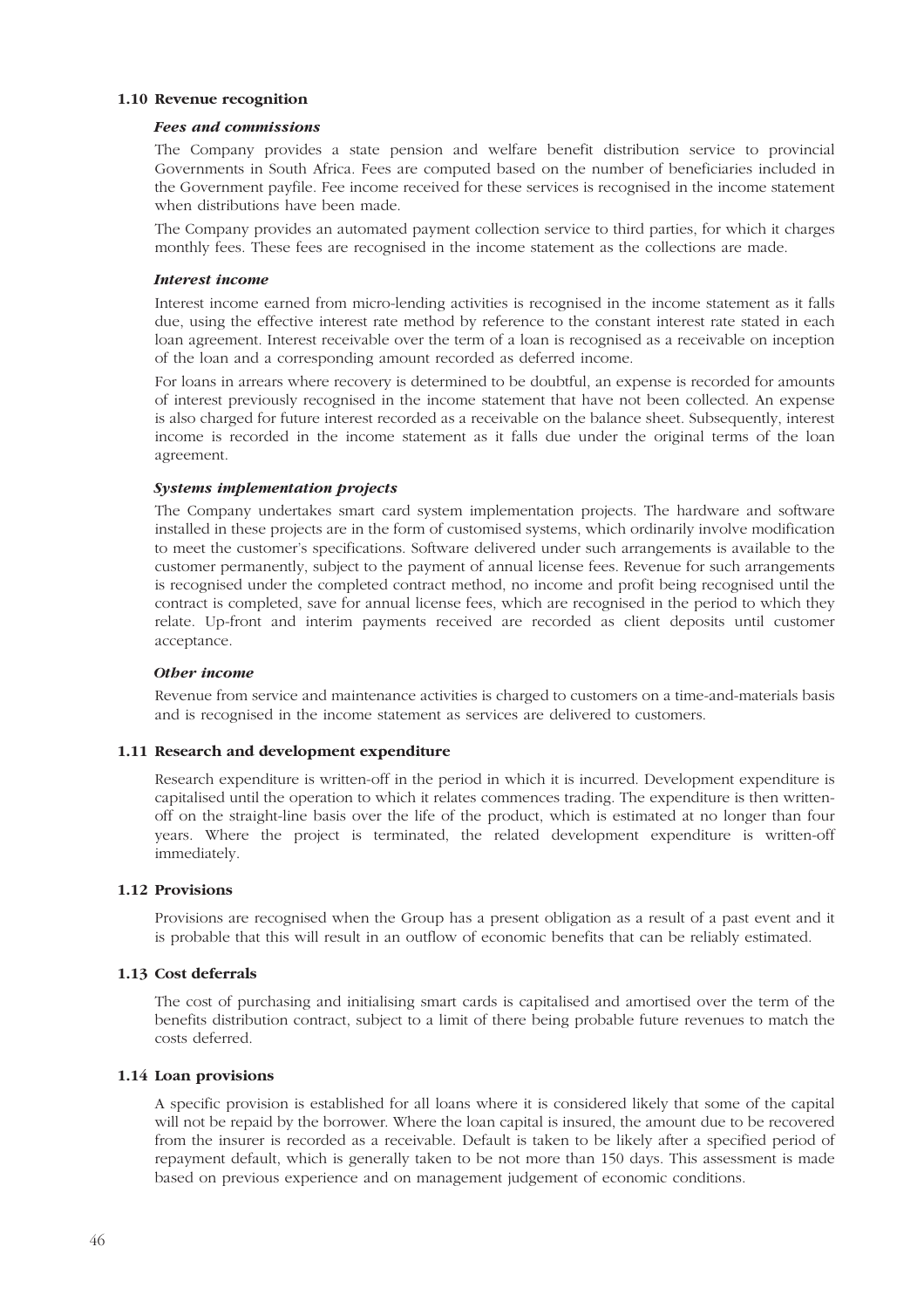|                                                                                       |                    | Group                     |                           | Company                   |
|---------------------------------------------------------------------------------------|--------------------|---------------------------|---------------------------|---------------------------|
|                                                                                       | 2003<br>R'000      | 2002<br>$\mathbb{R}^2000$ | 2003<br>$\mathbb{R}^2000$ | 2002<br>$\mathbf{R}^2000$ |
| Property, plant and equipment                                                         |                    |                           |                           |                           |
| Cost                                                                                  |                    |                           |                           |                           |
| Computer equipment                                                                    | 85 482             | 54 075                    |                           |                           |
| Furniture and office equipment                                                        | 17 983             | 20 715                    |                           |                           |
| Motor vehicles                                                                        | 59 606<br>163 071  | 35 236<br>110 026         |                           |                           |
|                                                                                       |                    |                           |                           |                           |
| Accumulated depreciation                                                              |                    |                           |                           |                           |
| Computer equipment                                                                    | 59 535             | 38 0 95                   |                           |                           |
| Furniture and office equipment<br>Motor vehicles                                      | 9 2 2 9<br>29 23 2 | 13 743<br>24 996          |                           |                           |
|                                                                                       | 97 996             | 76 834                    |                           |                           |
|                                                                                       |                    |                           |                           |                           |
| Carrying amount                                                                       |                    |                           |                           |                           |
| Computer equipment                                                                    | 25 947             | 15 980<br>6 972           |                           |                           |
| Furniture and office equipment<br>Motor vehicles                                      | 8 7 5 4<br>30 374  | 10 240                    |                           |                           |
|                                                                                       | 65 075             | 33 192                    |                           |                           |
|                                                                                       |                    |                           |                           |                           |
| The carrying amount of property, plant and<br>equipment can be reconciled as follows: |                    |                           |                           |                           |
| Carrying amount at beginning of year                                                  | 33 192             | 39 751                    |                           |                           |
| Additions                                                                             | 60 791             | 19 472                    |                           |                           |
| Disposals                                                                             | (2642)             | (5656)                    |                           |                           |
| Depreciation                                                                          | (26 266)           | (20 375)                  |                           |                           |
| Carrying amount at end of year                                                        | 65 075             | 33 192                    |                           |                           |
| Intangible assets                                                                     |                    |                           |                           |                           |
| Cost<br>Capitalised development costs                                                 | 15 076             | 15 076                    |                           |                           |
| Trademarks                                                                            |                    | 2 7 18                    |                           |                           |
| Goodwill                                                                              | 23 093             | 18 031                    |                           |                           |
|                                                                                       | 38 169             | 35 825                    |                           |                           |
| Accumulated amortisation                                                              |                    |                           |                           |                           |
| Capitalised development costs                                                         | 15 076             | 12 797                    |                           |                           |
| Trademarks                                                                            |                    | 1 0 8 8                   |                           |                           |
| Goodwill                                                                              | 11 050             | 3 656                     |                           |                           |
|                                                                                       | 26 126             | 17 541                    |                           |                           |
| Carrying amount                                                                       |                    |                           |                           |                           |
| Capitalised development costs                                                         |                    | 2 2 7 9                   |                           |                           |
| Trademarks<br>Goodwill                                                                |                    | 1 630<br>14 375           |                           |                           |
|                                                                                       | 12 043             |                           |                           |                           |
|                                                                                       | 12 043             | 18 284                    |                           |                           |
| The carrying amount of intangible assets<br>can be reconciled as follows:             |                    |                           |                           |                           |
| Carrying amount at beginning of year                                                  | 18 284             | 24 299                    |                           |                           |
| Acquisition of minority interests                                                     | 5 0 6 2            |                           |                           |                           |
| Disposal of trademark<br>Amortisation                                                 | (1630)<br>(9673)   | (6015)                    |                           |                           |
| Carrying amount at end of year                                                        | 12 043             | 18 284                    |                           |                           |
|                                                                                       |                    |                           |                           |                           |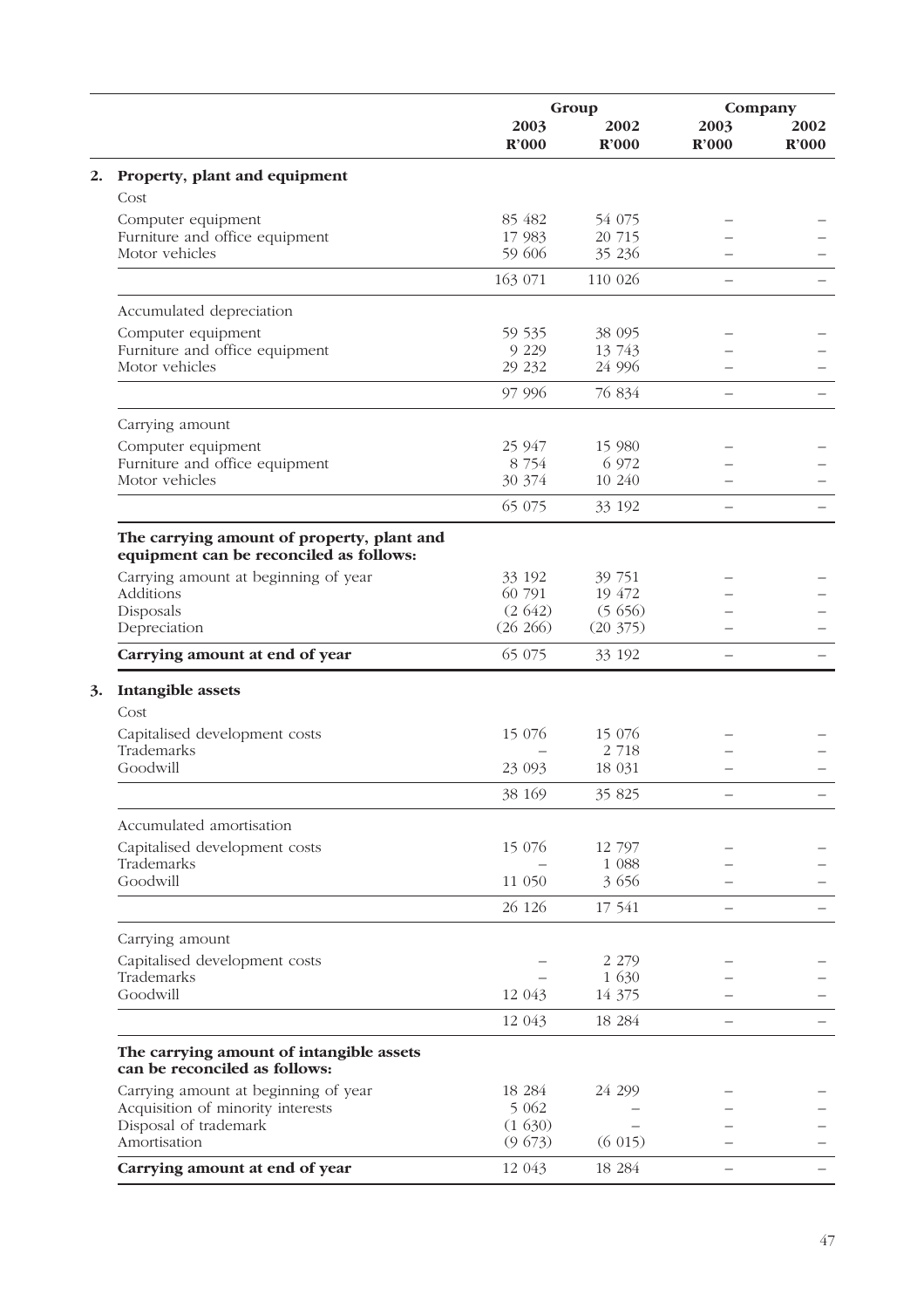|    |                                                                                                             | Group         |               | Company       |               |
|----|-------------------------------------------------------------------------------------------------------------|---------------|---------------|---------------|---------------|
|    |                                                                                                             | 2003<br>R'000 | 2002<br>R'000 | 2003<br>R'000 | 2002<br>R'000 |
| 4. | Deferred tax                                                                                                |               |               |               |               |
|    | Balance at beginning of year<br>Movement during year attributable to temporary                              | 11 036        | 10 240        | 17            |               |
|    | differences                                                                                                 | 7896          | 796           | (1)           | 17            |
|    | Balance at end of year                                                                                      | 18 9 32       | 11 036        | 16            | 17            |
|    | Deferred tax on temporary differences<br>arising from:                                                      |               |               |               |               |
|    | Assessed losses                                                                                             | 8 4 9 6       | 8 4 6 8       |               |               |
|    | Capitalised development costs                                                                               | 990           | 990           |               |               |
|    | Provisions and accruals                                                                                     | 16 764        | $4\ 048$      |               |               |
|    | Pre-paid expenses                                                                                           | (8 099)       | (3 251)       | 16            | 17            |
|    | Property, plant and equipment<br>Other                                                                      | 582<br>199    | 582<br>199    |               |               |
|    |                                                                                                             | 18 9 32       | 11 036        | 16            | 17            |
|    |                                                                                                             |               |               |               |               |
| 5. | <b>Investment in subsidiaries</b>                                                                           |               |               |               |               |
|    | Shares, at cost                                                                                             |               |               | 100 826       | 100 826       |
|    | Loans to subsidiaries                                                                                       |               |               | 118 315       | 146 118       |
|    |                                                                                                             |               |               | 219 141       | 246 944       |
|    | Impairment of investments                                                                                   |               |               | (121 042)     | (121 042)     |
|    |                                                                                                             |               |               | 98 099        | 125 902       |
|    | The loans bear interest at various rates, are unsecured<br>and not subject to any fixed terms of repayment. |               |               |               |               |
|    | Details of subsidiary companies are set out in the<br>schedule included after note 24.                      |               |               |               |               |
| 6. | Inventory                                                                                                   |               |               |               |               |
|    | Merchandise                                                                                                 | 6 437         | 15 5 21       |               |               |
| 7. | Share capital<br>Authorised                                                                                 |               |               |               |               |
|    |                                                                                                             |               |               |               |               |
|    | 500 000 000 ordinary shares of 0,1 cent each<br>500 000 000 "N" ordinary shares of 0,001 cent each          | 500<br>5      | 500<br>5      | 500<br>5      | 500<br>5      |
|    | <b>Issued</b>                                                                                               |               |               |               |               |
|    | 236 977 187 (2002: 233 463 846) ordinary shares<br>of 0,1 cent each                                         | 237           | 233           | 237           | 233           |
|    | Share options                                                                                               |               | Options       |               |               |
|    |                                                                                                             | 2003<br>000   | 2002<br>000'  |               |               |
|    | Unexercised at beginning of year                                                                            | 3 5 5 0       | 7 250         |               |               |
|    | Cancelled during year                                                                                       | (37)          | (50)          |               |               |
|    | Exercised during year                                                                                       | (3513)        | (3650)        |               |               |
|    | Unexercised at end of year                                                                                  |               | 3 5 5 0       |               |               |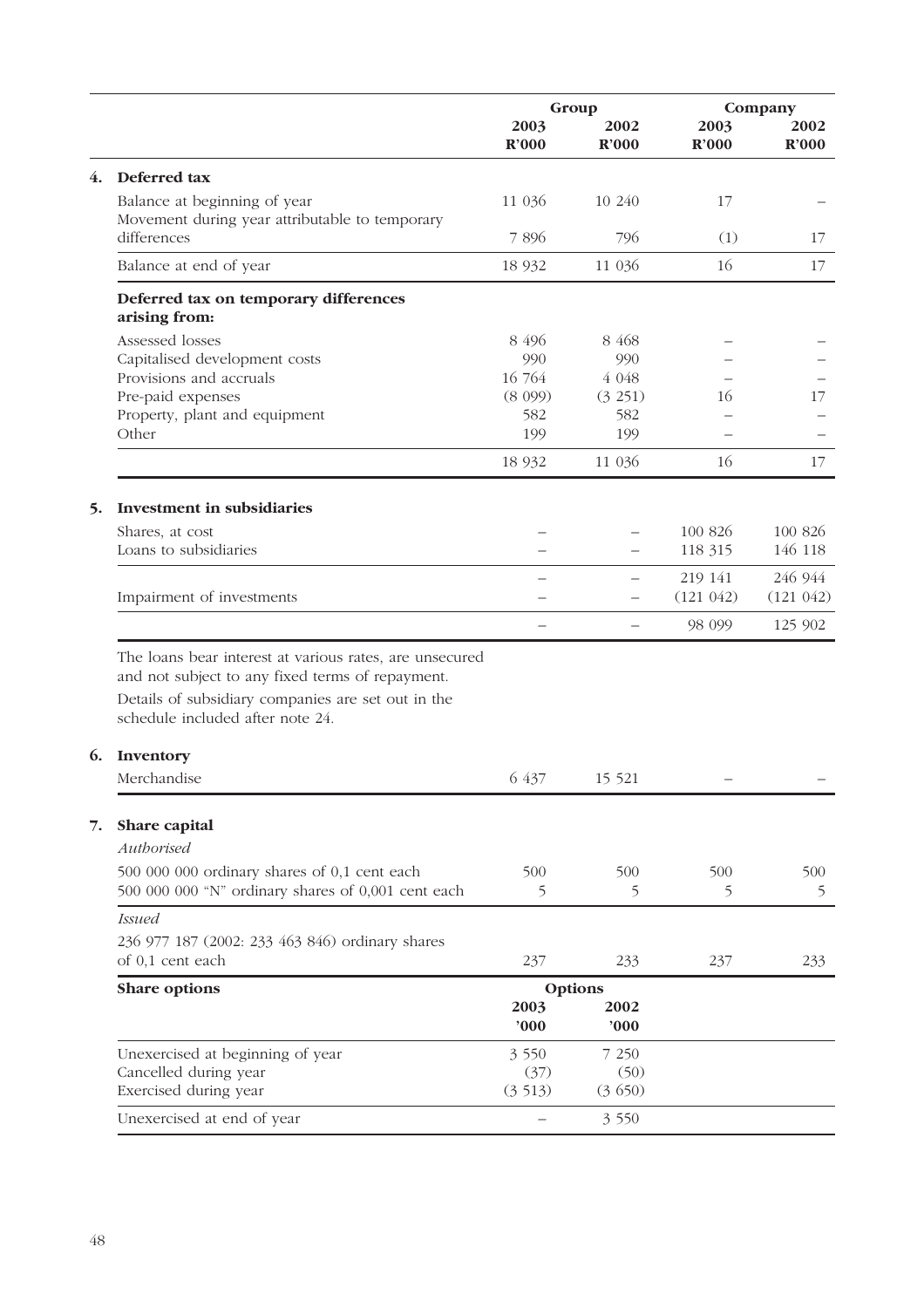|    |                                                     | Group                     |                           | Company                   |               |
|----|-----------------------------------------------------|---------------------------|---------------------------|---------------------------|---------------|
|    |                                                     | 2003<br>$\mathbf{R}^2000$ | 2002<br>$\mathbb{R}^2000$ | 2003<br>$\mathbf{R}^2000$ | 2002<br>R'000 |
| 8. | Trade and other payables                            |                           |                           |                           |               |
|    | Trade payables                                      | 47 233                    | 23 403                    | 915                       | 179           |
|    | Accruals                                            | 32 897                    | 18 657                    | 337                       | 50            |
|    | Value-added tax payable                             | 4 9 38                    | 3 6 3 2                   |                           |               |
|    | Other payables                                      | 3 160                     | 2 4 4 4                   | 42                        | 18            |
|    | Provisions                                          | 19 246                    | 10 455                    |                           |               |
|    | - Balance at beginning of year                      | 10 455                    | 14 579                    |                           |               |
|    | - Additional provisions charged to income statement | 12 040                    | 6 171                     |                           |               |
|    | - Unused amounts credited to income statement       | (882)                     | (2, 338)                  |                           |               |
|    | - Utilised in year                                  | (2, 367)                  | (7957)                    |                           |               |
|    |                                                     | 107 474                   | 58 591                    | 1 294                     | 247           |

Provisions consist of the following: **Bonus Leave pay Other Total Group R'000 R'000 R'000 R'000** – Balance at beginning of year 564 6 514 3 377 10 455 – Additional provisions charged to income statement 6 926 3 738 1 376 12 040 – Unused amounts credited to income statement (32) (850) – (882) – Utilised in year (988) (1 379) – (2 367) 6 470 8 023 4 753 19 246

|      |                   |                   | Group             |       | Company           |
|------|-------------------|-------------------|-------------------|-------|-------------------|
|      |                   | 2003              | 2002              | 2003  | 2002              |
|      |                   | $\mathbb{R}^2000$ | $\mathbf{R}^2000$ | R'000 | $\mathbb{R}^2000$ |
| 9. . | Revenue           |                   |                   |       |                   |
|      | Sale of goods     | 72 259            | 63 082            |       |                   |
|      | Services rendered | 619 225           | 462 503           |       |                   |
|      |                   | 691 484           | 525 585           | –     |                   |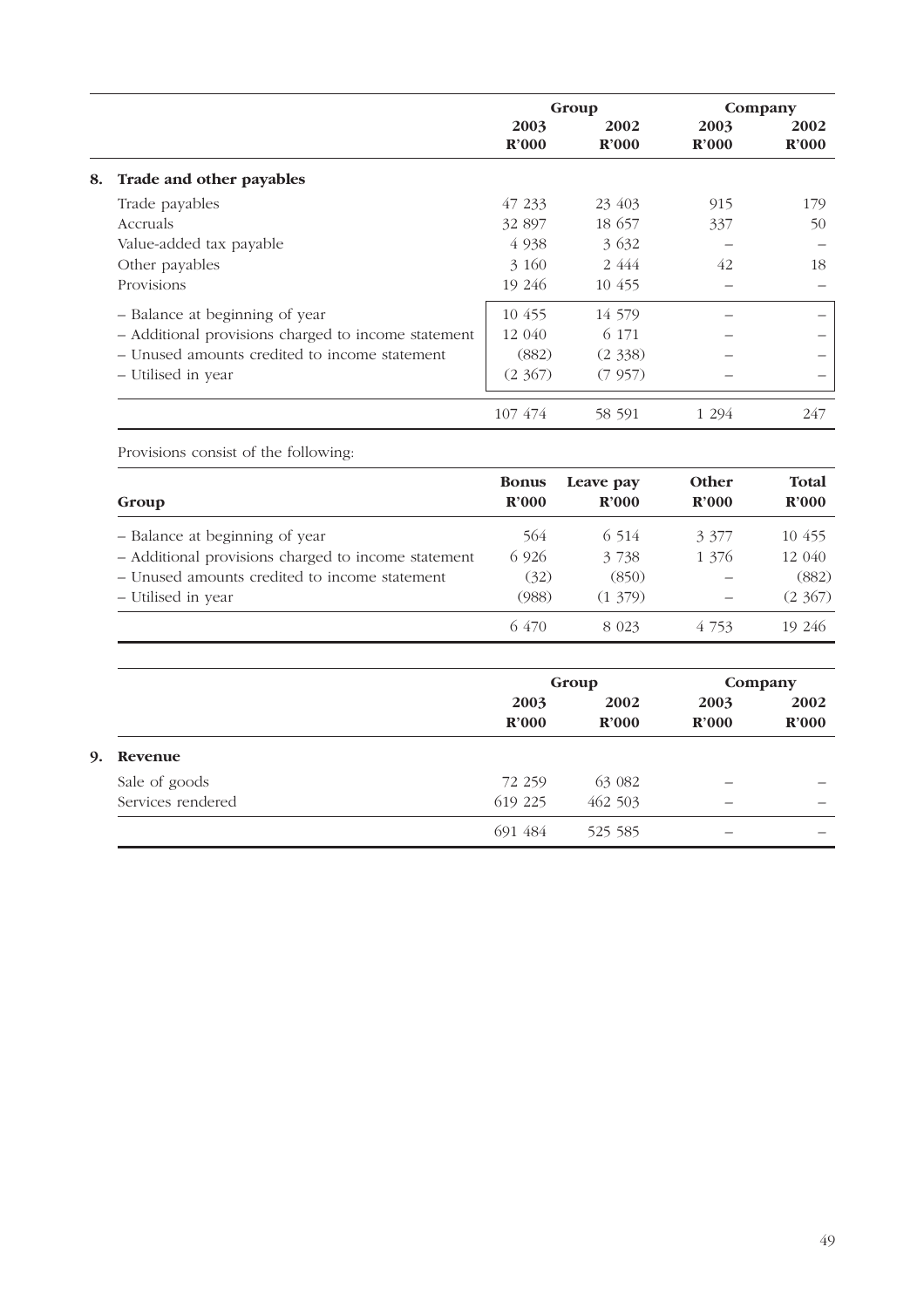|                                                     | Group   |         | Company |                   |
|-----------------------------------------------------|---------|---------|---------|-------------------|
|                                                     | 2003    | 2002    | 2003    | 2002              |
|                                                     | R'000   | R'000   | R'000   | $\mathbf{R}^2000$ |
| 10. Profit/(Loss) from operations                   |         |         |         |                   |
| Profit/(Loss) from operations is stated after:      |         |         |         |                   |
| Auditor's remuneration                              | 991     | 930     | 97      | 56                |
| Audit fees                                          | 603     | 615     | 64      | 56                |
| Other services                                      | 388     | 315     | 33      |                   |
| Depreciation and amortisation                       | 35 939  | 26 390  |         |                   |
| Amortisation – capitalised development costs        | 2 2 7 9 | 3 7 1 6 |         |                   |
| Amortisation - trademarks                           |         | 545     |         |                   |
| Amortisation – goodwill                             | 7 3 9 4 | 1 754   |         |                   |
| Depreciation - computer equipment                   | 15 569  | 10 487  |         |                   |
| Depreciation – furniture and office equipment       | 2 8 3 3 | 3 2 9 8 |         |                   |
| Depreciation - motor vehicles                       | 7 864   | 6 5 9 0 |         |                   |
| Directors' emoluments                               | 2 9 4 9 | 2 0 2 3 |         | 100               |
| For services as directors                           | 75      | 100     |         | 100               |
| For managerial and other services                   | 2 874   | 1 9 2 3 |         |                   |
| Employee costs                                      | 138 287 | 129 315 |         |                   |
| Operating lease rentals - leased premises           | 20 315  | 19 627  |         |                   |
| Profit on disposal of property, plant and equipment | 200     | 679     |         |                   |
| Profit on disposal of business                      | 1 0 8 6 | 2 7 1 3 |         |                   |
| Other costs                                         | 10 224  |         | 6 435   |                   |
| Settlement of share options                         | 5 3 4 9 |         | 6 435   |                   |
| Provision for loss on loan                          | 4 875   |         |         |                   |

#### **11. Directors' emoluments**

#### **Fees and salaries**

|                                                                                                                       |                          | 2003         |                    |                          | 2002         |              |
|-----------------------------------------------------------------------------------------------------------------------|--------------------------|--------------|--------------------|--------------------------|--------------|--------------|
| (R'000)                                                                                                               | <b>Basic</b><br>salaries | <b>Bonus</b> | Total              | <b>Basic</b><br>salaries | <b>Bonus</b> | <b>Total</b> |
| Paid to executive directors                                                                                           | 2 2 9 4                  | 580          | 2 874              | 1 873                    | 50           | 1 9 23       |
| $- S C P$ Belamant<br>$- H G$ Kotzé                                                                                   | 1 431<br>863             | 400<br>180   | 1 8 3 1<br>1 0 4 3 | 1 200<br>673             | 50           | 1 200<br>723 |
| Fees paid to non-executive<br>directors<br>$-$ J C Livingstone<br>- D A J Donald<br>$- B J S Hore$<br>$-D$ G S Muller |                          |              | 75<br>-            |                          |              | 75<br>25     |
| <b>Share options</b>                                                                                                  |                          |              |                    |                          |              |              |

**('000 shares)** Exercised Sold Exercise Average<br>during during Closing price per sales price Opening during during Closing price per sales price<br>balance year balance share per share **balance year year balance share per share** Executive directors – S C P Belamant 600 600 1 200 – R1,475 R3,51 – H G Kotzé 600 600 1 200 – R1,475 R3,51 Non-executive directors – J C Livingstone 600 600 600 600 R1,475 R2,98 – D A J Donald –––––– – D G S Muller –––––– – B J S Hore ––––––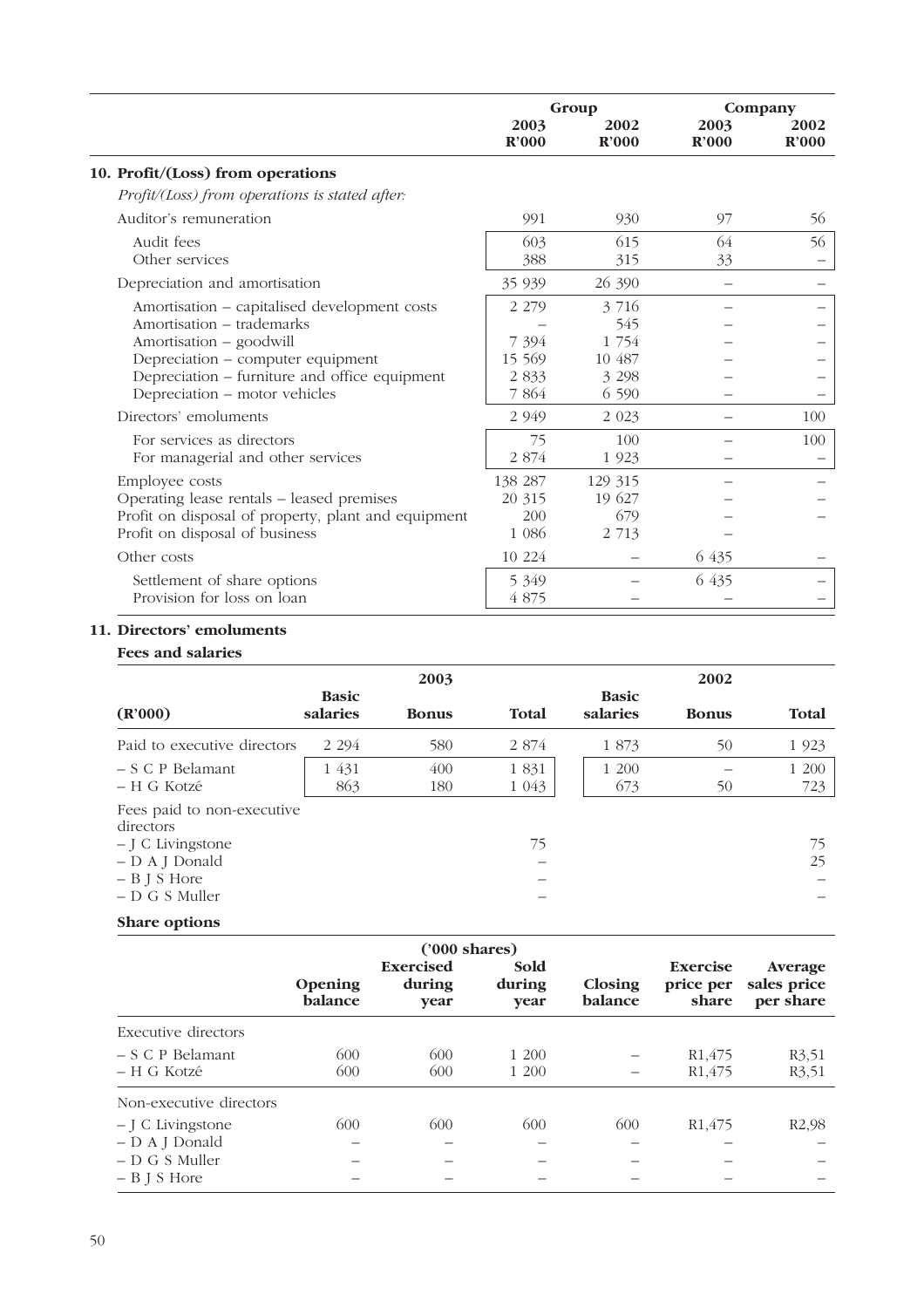|                                                         |                          | Group         |                                  | Company       |  |
|---------------------------------------------------------|--------------------------|---------------|----------------------------------|---------------|--|
|                                                         | 2003<br>R'000            | 2002<br>R'000 | 2003<br>$\mathbf{R}^{\prime}000$ | 2002<br>R'000 |  |
| 12. Income from subsidiaries                            |                          |               |                                  |               |  |
| <b>Dividends</b>                                        |                          |               |                                  |               |  |
| Administration fees                                     |                          |               | 240                              | 240           |  |
|                                                         | $\overline{\phantom{0}}$ |               | 240                              | 240           |  |
| 13. Income tax expense                                  |                          |               |                                  |               |  |
| South African normal tax                                |                          |               |                                  |               |  |
| Current year                                            | 73 818                   | 44 082        | 1 303                            | 195           |  |
| Deferred tax                                            | (7896)                   | (796)         | $\mathbf{1}$                     | (17)          |  |
| Secondary Tax on Companies                              | 3 2 1 0                  |               | 3 2 1 0                          |               |  |
|                                                         | 69 132                   | 43 286        | 4 5 1 4                          | 178           |  |
|                                                         | $\frac{0}{0}$            | 0/0           | 0/0                              | $\frac{0}{0}$ |  |
| Reconciliation of rate of tax:                          |                          |               |                                  |               |  |
| South African normal tax rate                           | 30,0                     | 30,0          | 30,0                             | 30,0          |  |
| Permanent differences                                   | 3,1                      | (1,1)         | (92,0)                           | 0,5           |  |
| Secondary Tax on Companies                              | 1,6                      |               | (152, 6)                         |               |  |
| Deferred tax not provided on tax losses                 |                          | 0,1           |                                  |               |  |
| Effective rate of tax                                   | 34,7                     | 29,0          | (214, 6)                         | 30,5          |  |
|                                                         | R'000                    | R'000         | R'000                            | <b>R'000</b>  |  |
| Gross estimated tax losses of certain subsidiaries      |                          |               |                                  |               |  |
| available for utilisation against future taxable income | 46 040                   | 32 337        |                                  |               |  |
| Applied to increase deferred tax asset                  | (28 320)                 | (28 227)      |                                  |               |  |
|                                                         | 17 720                   | 4 1 1 0       |                                  |               |  |
|                                                         |                          |               |                                  | Group         |  |
|                                                         |                          |               | 2003                             | 2002          |  |
|                                                         |                          |               | R'000                            | <b>R'000</b>  |  |

|                                                                                                                                                                                                               | K OOO                       | <b>K'000</b>              |
|---------------------------------------------------------------------------------------------------------------------------------------------------------------------------------------------------------------|-----------------------------|---------------------------|
| 14. Net asset value per share and earnings per share                                                                                                                                                          |                             |                           |
| <b>14.1</b> Net asset value per share (cents)                                                                                                                                                                 | 221,17                      | 179,24                    |
| Number of shares in issue at end of year ('000)                                                                                                                                                               | 236 977                     | 233 464                   |
| <b>14.2</b> Earnings per share (cents)                                                                                                                                                                        | 53,25                       | 45,23                     |
| The calculation of earnings per share is based on consolidated<br>net profit attributable to ordinary shareholders of R126,187 million<br>(2002: R104,033 million) and the weighted average number of shares. |                             |                           |
| Weighted average number of issued shares ('000)                                                                                                                                                               | 236 977                     | 230 001                   |
| Headline earnings per share (cents)                                                                                                                                                                           | 58,57                       | 44,61                     |
| Reconciliation between earnings and headline earnings:                                                                                                                                                        |                             |                           |
| Profit attributable to ordinary shareholders per financial statements<br>Amortisation of goodwill<br>Profit on disposal of property, plant and equipment, after tax                                           | 126 187<br>7 3 9 4<br>(140) | 104 033<br>1 754<br>(475) |
| Profit on disposal of business                                                                                                                                                                                |                             | (2713)                    |
| Settlement of share options                                                                                                                                                                                   | 5 349                       |                           |
| Headline earnings                                                                                                                                                                                             | 138 790                     | 102 599                   |
|                                                                                                                                                                                                               |                             |                           |

Aplitec has no other equity instruments outstanding at the balance sheet date.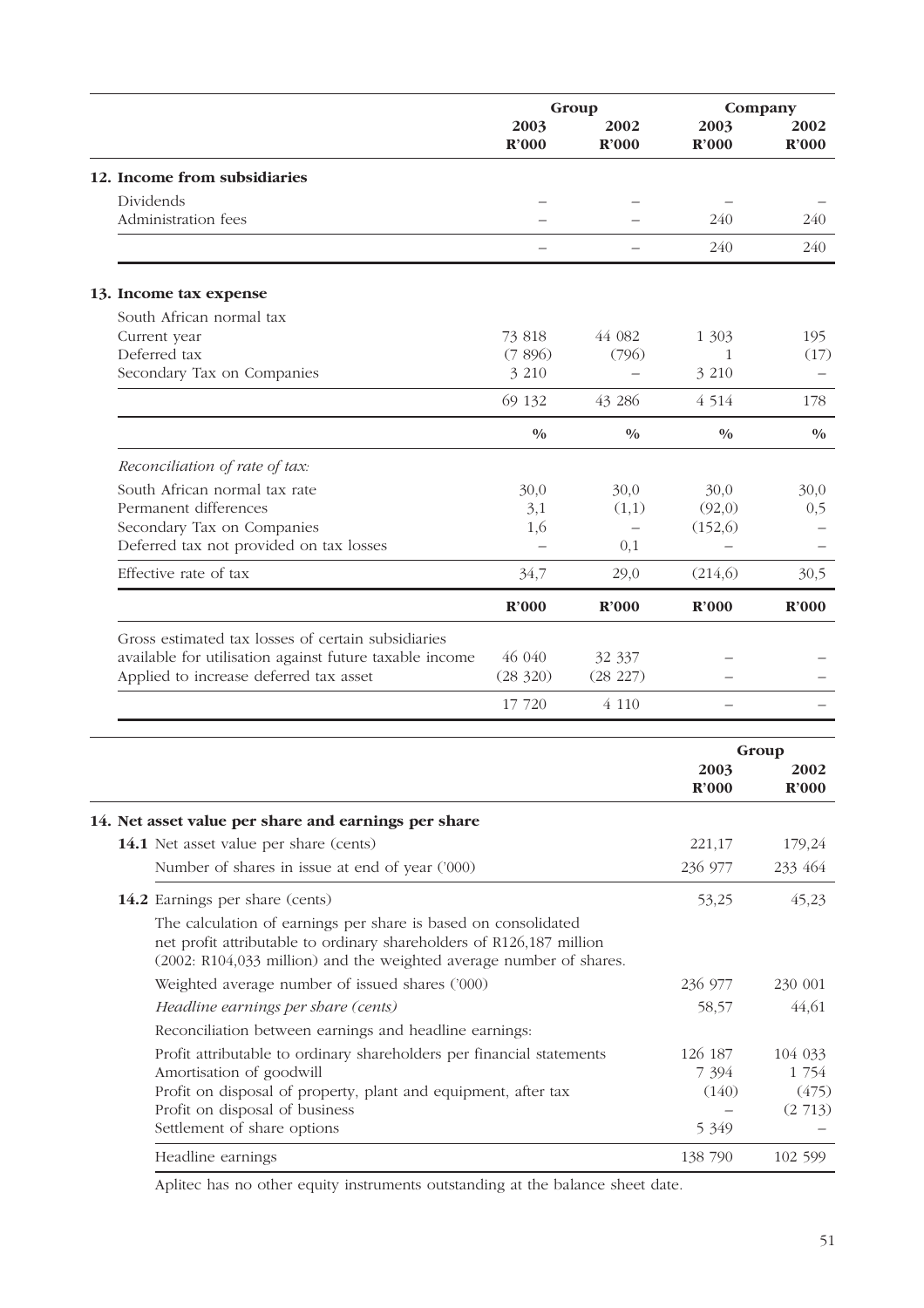### **15. Operating lease commitments**

The Group leases certain premises under operating leases. The minimum future commitments of the Group for leased premises are:

| Due  | Within<br>$\mathbf{R}^2000$ | Within<br>1 year $2 - 5$ years<br>$\mathbf{R}^2000$ | After<br>5 years<br>$\mathbf{R}^2000$ | Total<br>$\mathbf{R}^2000$ |
|------|-----------------------------|-----------------------------------------------------|---------------------------------------|----------------------------|
| 2003 | 7 9 6 7                     | 5 5 8 6                                             | 81                                    | 13 634                     |
| 2002 | 8 0 6 2                     | 3 5 5 1                                             |                                       | 11 613                     |
|      |                             | Group                                               |                                       | Company                    |
|      | 2003<br>$\mathbf{R}^2000$   | 2002<br>$\mathbf{R}^2000$                           | 2003<br>$\mathbf{R}^2000$             | 2002<br>$\mathbf{R}^2000$  |

## **16. Capital commitments**

The Group's outstanding capital commitments at the year-end, which have been approved by the directors and contracted for amounted to:  $\qquad - \qquad 12\,643$ 

These commitments will be funded from cash generated from operations.

## **17. Retirement benefits**

The Group Provident Fund was a defined contribution fund, registered in terms of the Pension Funds Act (1965), of which membership was optional. The fund was discontinued and currently the Group provides no retirement benefits.

## **18. Related party transactions**

Light and Livingstone Financial Services CC, in which Mr J C Livingstone (a non-executive director) is a member, performs the company secretarial function for the Group.

| 19. Cash generated from/(utilised by) operations    |         |          |          |       |
|-----------------------------------------------------|---------|----------|----------|-------|
| Profit/(Loss) before interest and tax               | 175 868 | 135 000  | (7, 249) | (949) |
| Depreciation and amortisation                       | 35 939  | 26 390   |          |       |
| Income from subsidiaries                            |         |          | 240      | 240   |
| Profit on disposal of property, plant and equipment | (200)   | (679)    |          |       |
| Profit on disposal of business                      | (1.086) | (2713)   |          |       |
| Profit/(Loss) from operations before working        |         |          |          |       |
| capital changes                                     | 210 521 | 157 998  | (7 009)  | (709) |
| Working capital changes                             | 20 063  | (5019)   | 2 3 1 1  | 359   |
| Inventory                                           | 9 0 8 4 | 1 078    |          |       |
| Trade and other receivables                         | (42906) | (12 019) | 1 2 6 5  | 383   |
| Trade and other payables                            | 53 885  | 5 9 2 2  | 1 046    | (24)  |
|                                                     | 230 584 | 152 979  | (4.698)  | (350) |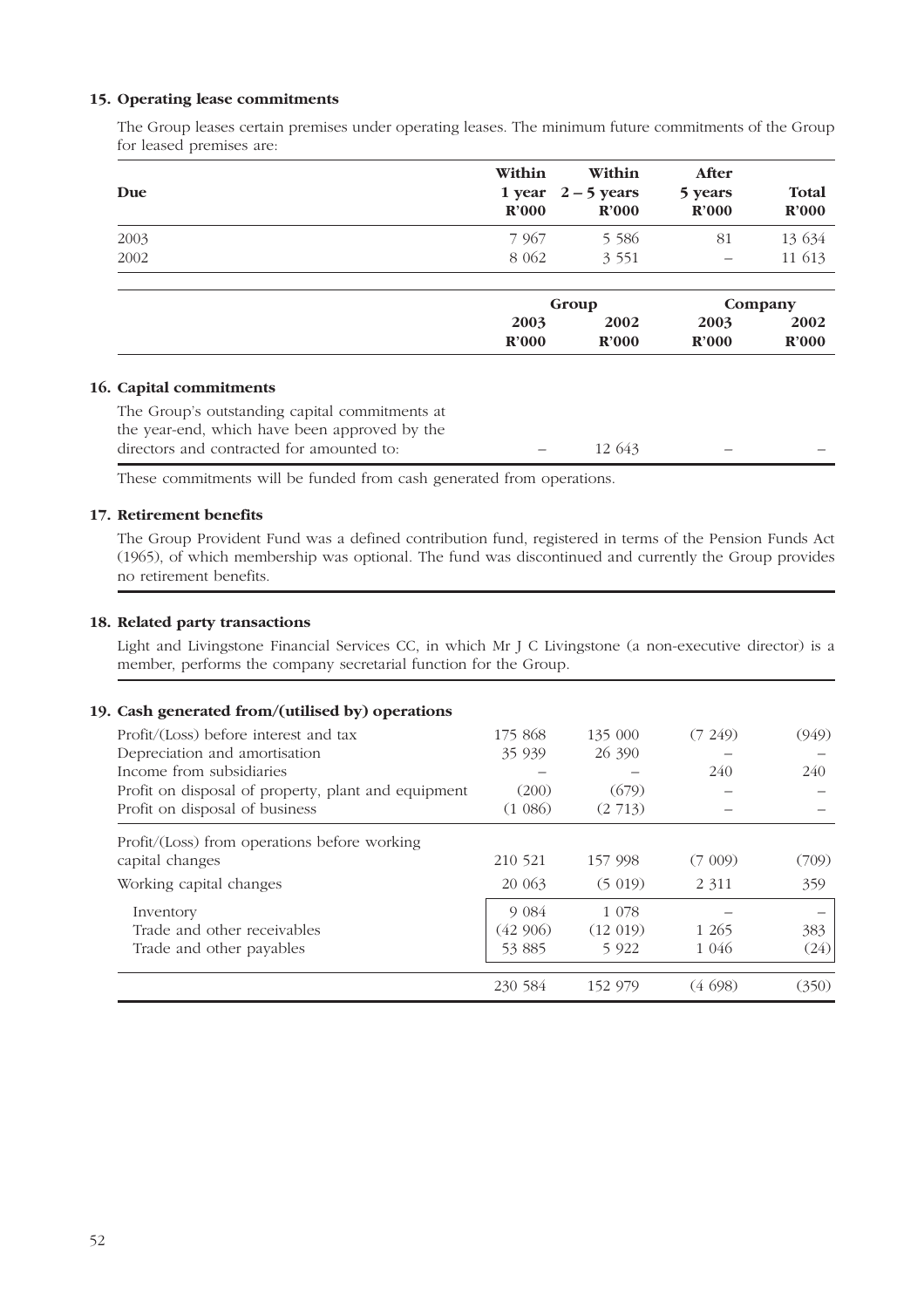|                                                                                                                                                                                                                                                         | Group                    |                   | Company         |                           |
|---------------------------------------------------------------------------------------------------------------------------------------------------------------------------------------------------------------------------------------------------------|--------------------------|-------------------|-----------------|---------------------------|
|                                                                                                                                                                                                                                                         | 2003<br>R'000            | 2002<br>R'000     | 2003<br>R'000   | 2002<br>R'000             |
| 20. Tax paid                                                                                                                                                                                                                                            |                          |                   |                 |                           |
| Unpaid at beginning of year<br>Current tax and secondary tax charged to the                                                                                                                                                                             | (30, 396)                | (28795)           | (1, 452)        | (380)                     |
| income statement<br>Unpaid at end of year                                                                                                                                                                                                               | (77 029)<br>50 934       | (44082)<br>30 396 | (4512)<br>739   | (195)<br>1 452            |
|                                                                                                                                                                                                                                                         | (56 491)                 | (42, 481)         | (5 225)         | 877                       |
| 21. Disposal of business                                                                                                                                                                                                                                |                          |                   |                 |                           |
| Goodwill                                                                                                                                                                                                                                                | 1 630                    |                   |                 |                           |
| Inventory                                                                                                                                                                                                                                               |                          | 11                |                 |                           |
| Trade and other receivables                                                                                                                                                                                                                             | 2 2 8 4                  | 1 623             |                 |                           |
| Cash and cash equivalents                                                                                                                                                                                                                               |                          | 702               |                 |                           |
| Trade and other payables                                                                                                                                                                                                                                | (5000)                   | (136)             |                 |                           |
| Profit on disposal of business                                                                                                                                                                                                                          | 1 0 8 6                  | 2 7 1 3           |                 |                           |
| Cash and cash equivalents received                                                                                                                                                                                                                      |                          | 4 9 13            |                 |                           |
| Cash and cash equivalents paid                                                                                                                                                                                                                          |                          | (702)             |                 |                           |
| Net cash inflow                                                                                                                                                                                                                                         | $\overline{\phantom{0}}$ | 4 2 1 1           |                 |                           |
|                                                                                                                                                                                                                                                         |                          |                   |                 |                           |
| 22. Purchase of minority interests                                                                                                                                                                                                                      |                          |                   |                 |                           |
| Goodwill                                                                                                                                                                                                                                                | (12, 432)                |                   |                 |                           |
| Net cash outflow                                                                                                                                                                                                                                        | (12, 432)                |                   |                 |                           |
|                                                                                                                                                                                                                                                         |                          |                   |                 |                           |
| 23. Cash and cash equivalents                                                                                                                                                                                                                           |                          |                   |                 |                           |
| Bank balances and cash                                                                                                                                                                                                                                  | 428 549                  | 321 814           | 8 1 7 5         | 5 9 1 1                   |
|                                                                                                                                                                                                                                                         |                          |                   |                 |                           |
|                                                                                                                                                                                                                                                         |                          |                   |                 | Group                     |
|                                                                                                                                                                                                                                                         |                          |                   | 2003            | 2002                      |
|                                                                                                                                                                                                                                                         |                          |                   | R'000           | $\mathbf{R}^2000$         |
| 24. Cash equivalent earnings per share                                                                                                                                                                                                                  |                          |                   |                 |                           |
| Cash equivalent earnings per share (cents)                                                                                                                                                                                                              |                          |                   | 65,00           | 54,88                     |
| The calculation of cash equivalent earnings per share is based on<br>consolidated cash equivalent earnings attributable to ordinary<br>shareholders of R154,030 million (2002: R126,235 million) and the<br>weighted average number of shares in issue. |                          |                   |                 |                           |
| Calculation of cash equivalent earnings:                                                                                                                                                                                                                |                          |                   |                 |                           |
| Attributable earnings                                                                                                                                                                                                                                   |                          |                   | 126 187         | 104 033                   |
| Non-cash items:                                                                                                                                                                                                                                         |                          |                   | 35 739          | 22 998                    |
| - Depreciation and amortisation<br>- Profit on disposal of property, plant and equipment<br>- Profit on disposal of business                                                                                                                            |                          |                   | 35 939<br>(200) | 26 390<br>(679)<br>(2713) |
| Deferred tax charge for year                                                                                                                                                                                                                            |                          |                   | (7896)          | (796)                     |
| Cash equivalent earnings                                                                                                                                                                                                                                |                          |                   | 154 030         | 126 235                   |
| Weighted average number of issued shares ('000)                                                                                                                                                                                                         |                          |                   | 236 977         | 230 001                   |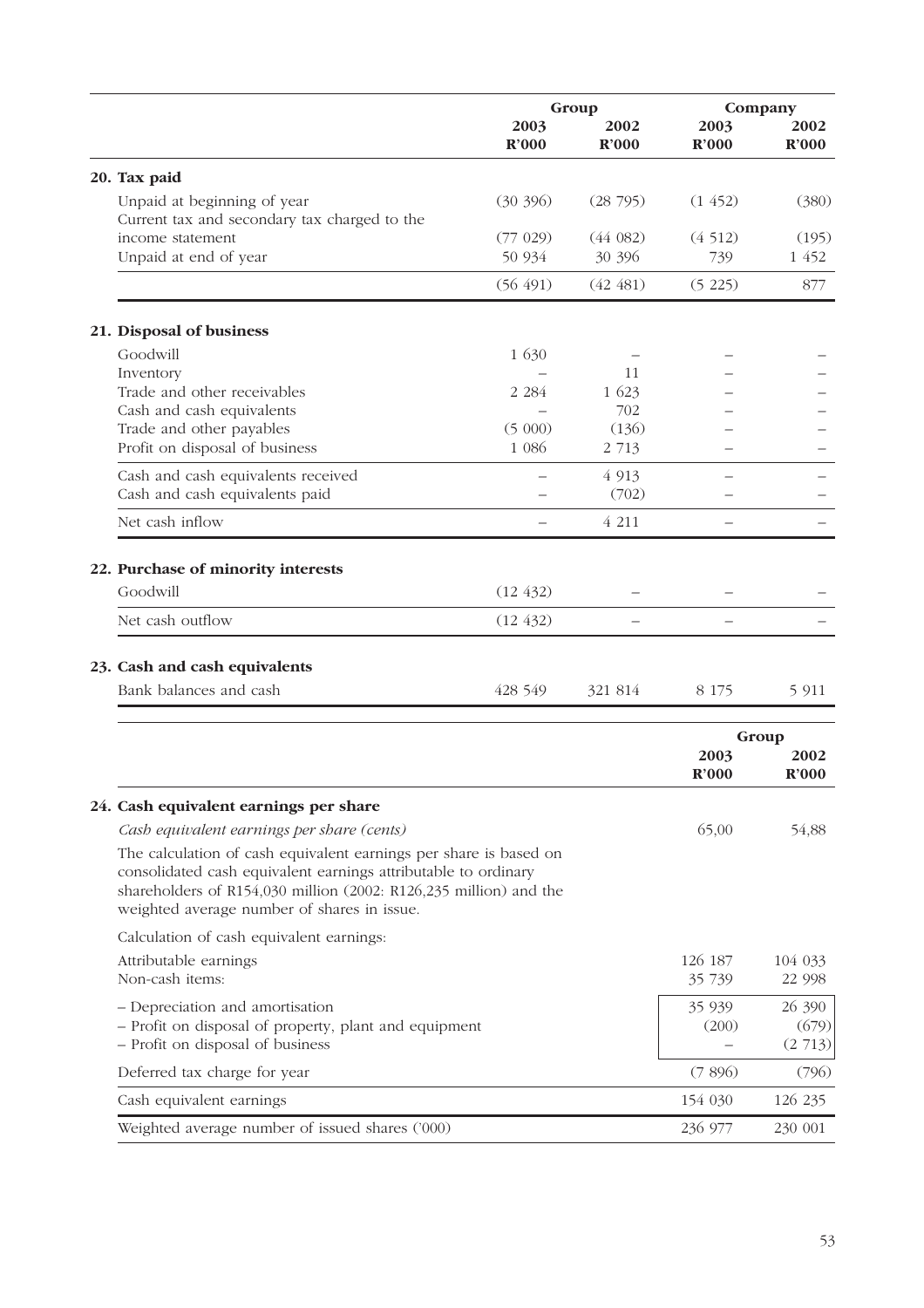## **Details of subsidiaries at 30 June 2003**

|                                                                                                                                                                                      | <b>Issued</b><br>capital | Percentage | Cost of<br>investment<br><b>less</b><br>goodwill<br>written-off | <b>Amounts</b><br>owing |
|--------------------------------------------------------------------------------------------------------------------------------------------------------------------------------------|--------------------------|------------|-----------------------------------------------------------------|-------------------------|
| Name and nature of business                                                                                                                                                          | $\mathbf R$              | held       | R                                                               | R                       |
| Directly owned subsidiaries                                                                                                                                                          |                          |            |                                                                 |                         |
| Net1 Support Services (Proprietary) Limited<br>Support service, software development and<br>maintenance and deployment of smart card<br>technology                                   | 1                        | 100        | $\mathbf{1}$                                                    | 88 166 561              |
| Net1 Southern Africa (Proprietary) Limited<br>Dormant                                                                                                                                | 200                      | 100        | 2 311 240                                                       | 2 749 920               |
| Net1 Finance Holdings (Proprietary) Limited<br>Holdings company of micro-finance interests                                                                                           | 100                      | 100        | 100                                                             | 4 155 715               |
| Net1 Investment Holdings (Proprietary) Limited<br>Patent holder and African operations,<br>distribution of smart cards, electronic credit<br>card and smart card recognition devices | 200                      | 100        | 19 567 645                                                      | (25651823)              |
| Cash Paymaster Services (Proprietary) Limited<br>Distribution of social welfare grants                                                                                               | 4 000                    | 100        | 13 639 093                                                      | (6833147)               |
| <b>Indirectly owned subsidiaries</b>                                                                                                                                                 |                          |            |                                                                 |                         |
| Commutercard (Proprietary) Limited<br>Dormant                                                                                                                                        | 100                      | 100        |                                                                 |                         |
| Net1 Loyalty (Proprietary) Limited<br>Dormant                                                                                                                                        | 100                      | 100        |                                                                 |                         |
| Net1 Payroll (Proprietary) Limited<br>Dormant                                                                                                                                        | $\mathbf{1}$             | 100        |                                                                 |                         |
| Moneyline Financial Services (Proprietary)<br>Limited<br>Micro-finance: short term                                                                                                   | 1 000                    | 100        |                                                                 |                         |
| New World Finance (Proprietary) Limited<br>Micro-finance: short and medium term                                                                                                      | 1 000                    | 100        |                                                                 |                         |
| Milpay Pay System (Proprietary) Limited<br>Development and implementation of<br>micro-finance technological solutions                                                                | 400                      | 100        |                                                                 |                         |
| Friedland 020 Investments (Proprietary) Limited<br>Franchising of micro-finance solutions                                                                                            | 100                      | 100        |                                                                 |                         |
| Net1 Solutions (Proprietary) Limited<br>Dormant                                                                                                                                      | 100                      | 100        |                                                                 | (6.268)                 |
| Country on a Card (Proprietary) Limited<br>Development of loyalty programmes                                                                                                         | 100                      | 100        |                                                                 |                         |
| Cash Paymaster Services Namibia (Proprietary)<br>Limited<br>Dormant                                                                                                                  | $\mathbf{1}$             | 100        |                                                                 |                         |
| Cash Paymaster Services Gauteng (Proprietary)<br>Limited<br>Dormant                                                                                                                  | 100                      | 100        |                                                                 |                         |
| Cash Paymaster Services Northern (Proprietary)<br>Limited<br>Distribution of social welfare grants in<br>Northern Province                                                           | 100                      | 100        |                                                                 |                         |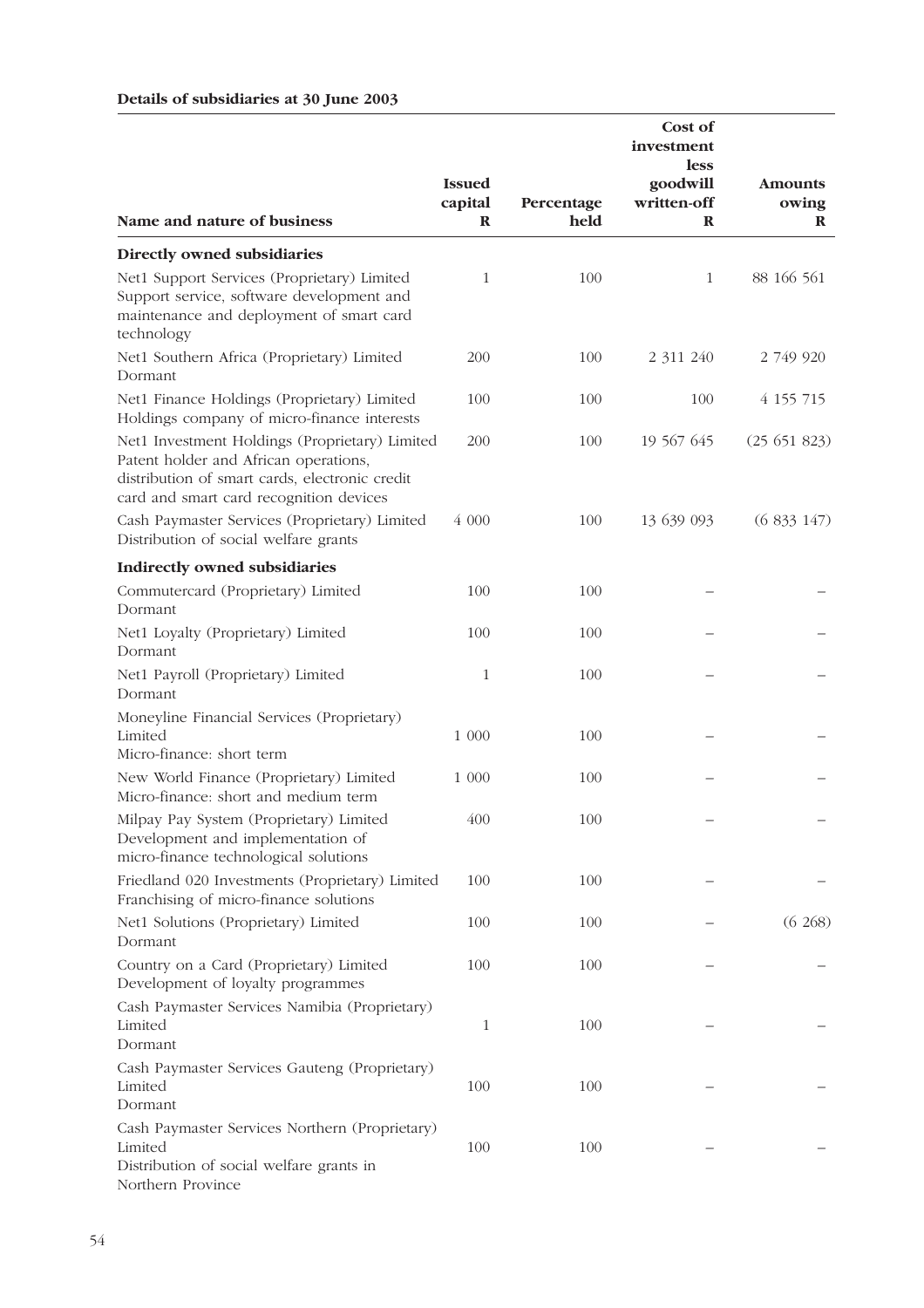|                                                                                                                                             |                                         |                    | Cost of<br>investment<br><b>less</b> |                              |
|---------------------------------------------------------------------------------------------------------------------------------------------|-----------------------------------------|--------------------|--------------------------------------|------------------------------|
| Name and nature of business                                                                                                                 | <b>Issued</b><br>capital<br>$\mathbf R$ | Percentage<br>held | goodwill<br>written-off<br>$\bf{R}$  | <b>Amounts</b><br>owing<br>R |
| Cash Paymaster Services Northwest<br>(Proprietary) Limited<br>Distribution of social welfare grants in<br>Northwest Province                | 100                                     | 70                 |                                      |                              |
| Cash Paymaster Services Mpumalanga<br>(Proprietary) Limited<br>Dormant                                                                      | 100                                     | 100                |                                      |                              |
| Cash Paymaster Services Northern Cape<br>(Proprietary) Limited<br>Distribution of social welfare grants in<br>Northern Cape                 | 100                                     | 100                |                                      |                              |
| Cash Paymaster Services KwaZulu-Natal<br>(Proprietary) Limited<br>Distribution of social welfare grants in<br>KwaZulu-Natal                 | 100                                     | 100                |                                      |                              |
| Cash Paymaster Services Western Cape<br>(Proprietary) Limited<br>Dormant                                                                    | 100                                     | 100                |                                      |                              |
| Cash Paymaster Services Eastern Cape<br>(Proprietary) Limited<br>Distribution of social welfare grants in<br>Eastern Cape                   | 100                                     | 100                |                                      |                              |
| Siyeza Security Services (Proprietary) Limited<br>Holding company of security interests                                                     | 100                                     | 100                |                                      |                              |
| Friedland 033 Investments (Proprietary) Limited<br>Provision of security services in Gauteng                                                | 333                                     | 100                |                                      |                              |
| Singobile Security Services Northwest<br>(Proprietary) Limited<br>Provision of pension and other security<br>services in Northwest Province | 100                                     | 100                |                                      |                              |
| Siyeza Security Services Northern Cape<br>(Proprietary) Limited<br>Provision of pension and other security<br>services in Northern Cape     | 100                                     | 100                |                                      |                              |
| Friedland 035 Investments (Proprietary)<br>Limited, trading as Age Secure<br>Provision of financial services to pensioners                  | 100                                     | 100                |                                      |                              |
|                                                                                                                                             |                                         |                    | 35 518 079                           | 62 580 958                   |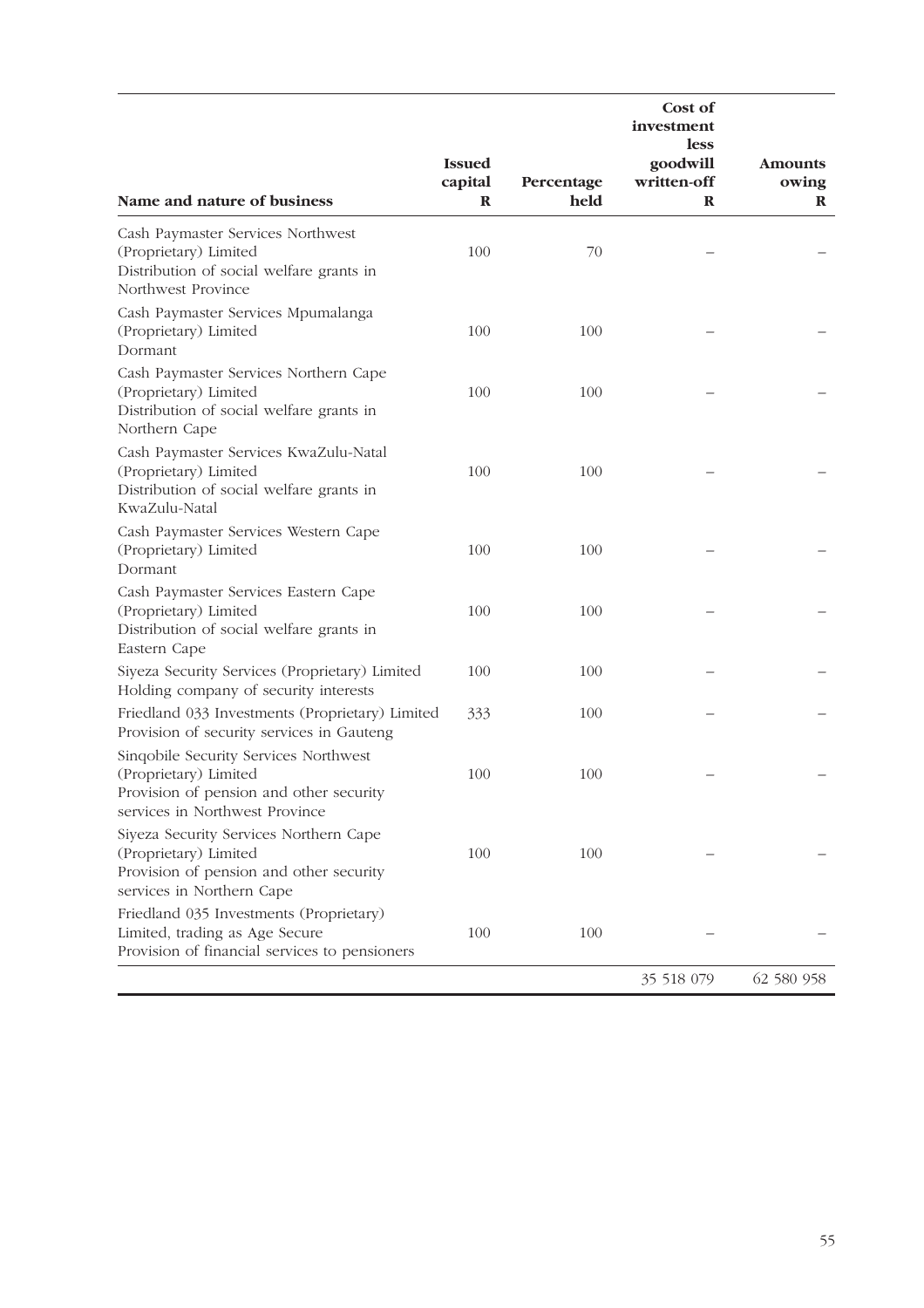## **Analysis of shareholders at 30 June 2003**

|                                       | Number of<br>shareholders | Percentage<br>of total | Number of<br>shares | Percentage<br>of total |
|---------------------------------------|---------------------------|------------------------|---------------------|------------------------|
| Size of holding                       |                           |                        |                     |                        |
| $-10000$                              | 230                       | 84,6                   | 638 424             | 0,3                    |
| $-50000$<br>10 001                    | 29                        | 10,7                   | 587 164             | 0,3                    |
| $-100000$<br>50 001                   | 4                         | 1,5                    | 323 554             | 0,1                    |
| $100001 - 1000000$                    | 8                         | 2,9                    | 1 758 587           | 0,7                    |
| Over 1 000 000 shares                 | $\mathbf{1}$              | 0,3                    | 233 669 458         | 98,6                   |
|                                       | 272                       | 100,0                  | 236 977 187         | 100,0                  |
| <b>Classification of holdings</b>     |                           |                        |                     |                        |
| Insurance companies, corporate bodies |                           |                        |                     |                        |
| and deceased estates                  | 24                        | 8,8                    | 852 352             | 0,4                    |
| Nominee companies                     | 15                        | 5,5                    | 234 007 569         | 98,7                   |
| Individuals                           | 233                       | 85,7                   | 2 117 266           | 0,9                    |
|                                       | 272                       | 100,0                  | 236 977 187         | 100,0                  |
| <b>Major shareholders</b>             |                           |                        |                     |                        |
| Nedcor Bank                           |                           |                        | 60 073 402          | 25,7                   |
| Belamant Serge Christian Pierre       |                           |                        | 14 237 841          | 6,1                    |
| RMB Asset Management: Momentum Life   |                           |                        | 9 642 888           | 4,1                    |
| African Harvest Equity Fund           |                           |                        | 7 930 000           | 3,4                    |
| Franklin Templeton Select Fund        |                           |                        | 6 273 100           | 2,7                    |
| Allan Gray Balanced Fund              |                           |                        | 4 5 9 4 5 3 8       | 2,0                    |
| Investec Unit Trusts                  |                           |                        | 4 542 900           | 1,9                    |
| Allan Gray Investment Solutions       |                           |                        | 4 445 470           | 1,9                    |
| UT - Allan Gray                       |                           |                        | 3 825 800           | 1,6                    |
| FirstRand Bank Limited                |                           |                        | 3 758 160           | 1,6                    |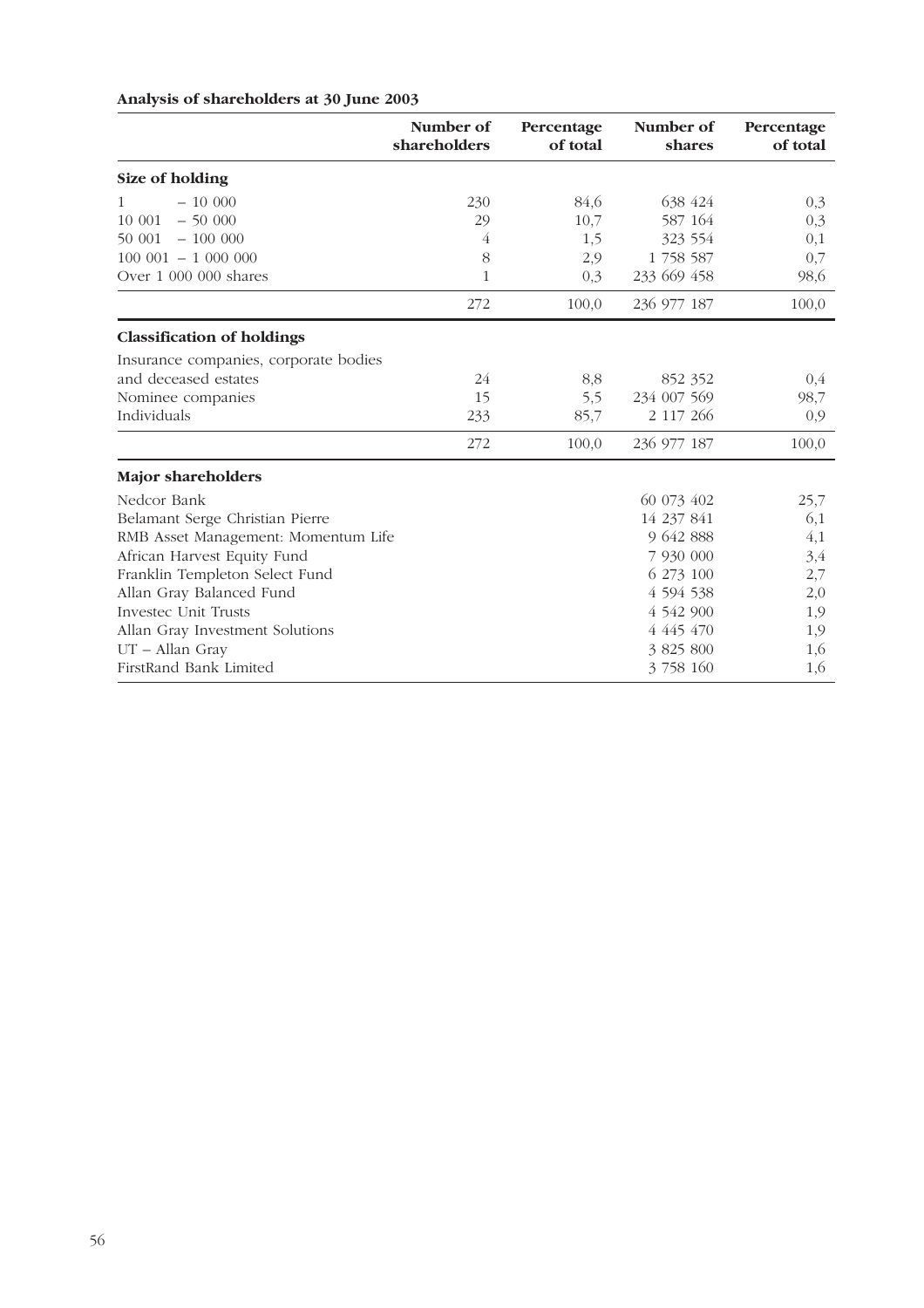## **HISTORICAL FINANCIAL INFORMATION RELATING TO THE APLITEC GROUP FOR THE THREE YEARS ENDED 30 JUNE 2001** [6(f) and 25(3)]

#### **1. Introduction**

The business of New Aplitec will be the same as the business of Aplitec and therefore the historical financial information in respect of Aplitec is presented for information purposes.

#### **2. Nature of business**

Paragraph 3 of this prospectus sets out the nature of New Aplitec's business.

#### **3. Basis of preparation**

The financial information of Aplitec and the Aplitec Group has been extracted and compiled from the audited financial statements of Aplitec for the three financial years ended 30 June 2001. Fisher Hoffman PKF (Jhb) Inc. acted as auditors to Aplitec throughout the period and reported without qualification for these periods. To the extent necessary, all years have been amended to take cognisance of changes in accounting policies.

#### **4. Financial information**

The financial information of Aplitec and the Aplitec Group for the three financial years ended 30 June 2001 is set out below: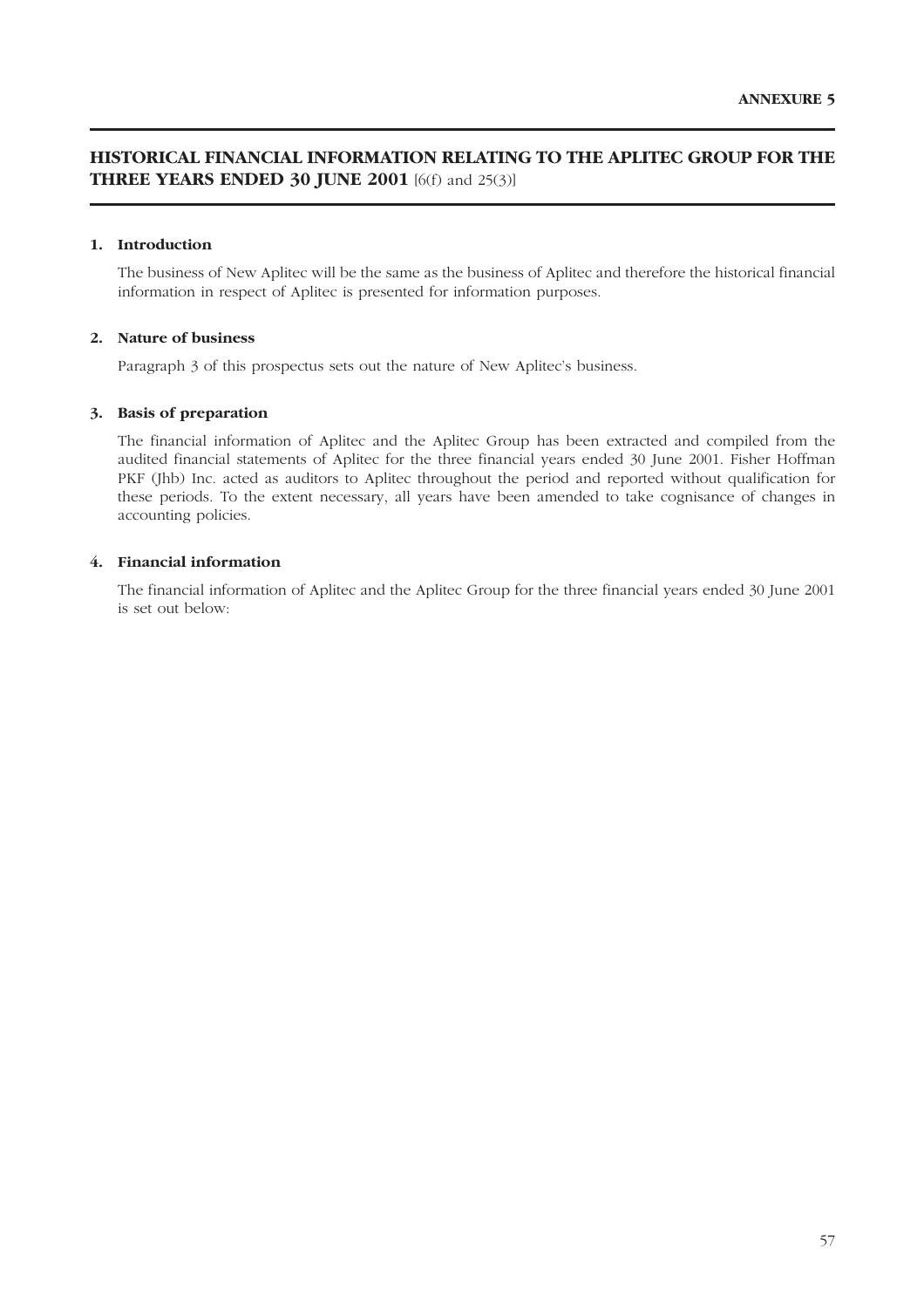## **Balance sheets at 30 June**

|                                                                 | <b>Notes</b>   | 2001<br>$\mathbf{R}^{\prime}000$ | Group<br>2000<br>$\mathbf{R}^{\prime}000$ | 1999<br>$\mathbf{R}^{\prime}000$ | 2001<br>R'000 | Company<br>2000<br>R'000 | 1999<br>R'000 |
|-----------------------------------------------------------------|----------------|----------------------------------|-------------------------------------------|----------------------------------|---------------|--------------------------|---------------|
| <b>ASSETS</b>                                                   |                |                                  |                                           |                                  |               |                          |               |
| <b>Non-current assets</b>                                       |                | 74 289                           | 59 565                                    | 59 623                           | 120 409       | 64 932                   | 106 264       |
| Property, plant and equipment                                   | 2              | 39 751                           | 38 915                                    | 46 579                           |               |                          |               |
| Intangible assets                                               | 3              | 24 298                           | 12 020                                    | 13 044                           |               |                          |               |
| Deferred tax                                                    | 4              | 10 240                           | 8 630                                     |                                  |               |                          |               |
| Investment in subsidiaries                                      | 5              |                                  |                                           |                                  | 120 409       | 64 932                   | 106 264       |
| <b>Current assets</b>                                           |                | 317 966                          | 206 888                                   | 164 853                          | 6 0 0 5       | 41                       | 198           |
| Inventory                                                       | 6              | 16 611                           | 16 484                                    | 7 5 2 3                          |               |                          |               |
| Trade and other receivables                                     |                | 100 474                          | 134 980                                   | 84 259                           | 1768          | 6                        | 195           |
| Cash and cash equivalents                                       |                | 200 881                          | 55 424                                    | 73 071                           | 4 2 3 7       | 35                       | 3             |
| <b>Total assets</b>                                             |                | 392 255                          | 266 453                                   | 224 476                          | 126 414       | 64 973                   | 106 462       |
| <b>EQUITY AND LIABILITIES</b>                                   |                |                                  |                                           |                                  |               |                          |               |
| <b>Capital and reserves</b>                                     |                | 309 075                          | 155 543                                   | 133 108                          | 125 763       | 64 553                   | 101 021       |
| Share capital                                                   | $\overline{7}$ | 230                              | 199                                       | 179                              | 230           | 199                      | 179           |
| Share premium                                                   |                | 123 998                          | 63 684                                    | 54 316                           | 123 998       | 63 684                   | 54 316        |
| Accumulated profit                                              |                | 184 847                          | 91 660                                    | 32 102                           | 1 5 3 5       | 670                      | 15            |
| Indebtedness to vendors                                         |                |                                  | $\overline{\phantom{0}}$                  | 46 511                           |               | $\equiv$                 | 46 511        |
| <b>Minority interests</b>                                       |                | 1580                             | 6 813                                     | 3 1 9 5                          |               |                          |               |
| Non-current liabilities                                         |                |                                  |                                           | 26 257                           |               |                          |               |
| Interest-bearing liabilities                                    |                |                                  |                                           | 26 209                           |               | $\overline{\phantom{0}}$ |               |
| Deferred taxation                                               |                |                                  |                                           | 48                               |               |                          |               |
| <b>Current liabilities</b>                                      |                | 81 600                           | 104 097                                   | 61 916                           | 651           | 420                      | 5 441         |
| Trade and other payables<br>Current portion of interest-bearing | 8              | 52 805                           | 76 842                                    | 38 377                           | 271           | 128                      | 5 430         |
| borrowings                                                      | 9              |                                  | 4 1 5 4                                   | 15 201                           |               |                          |               |
| Tax                                                             |                | 28 795                           | 23 101                                    | 8 3 3 8                          | 380           | 292                      | 11            |
| <b>Total equity and liabilities</b>                             |                | 392 255                          | 266 453                                   | 224 476                          | 126 414       | 64 973                   | 106 462       |
| Net asset value per share (cents)                               | 15             | 134,49                           | 78,32                                     | 68,02                            |               |                          |               |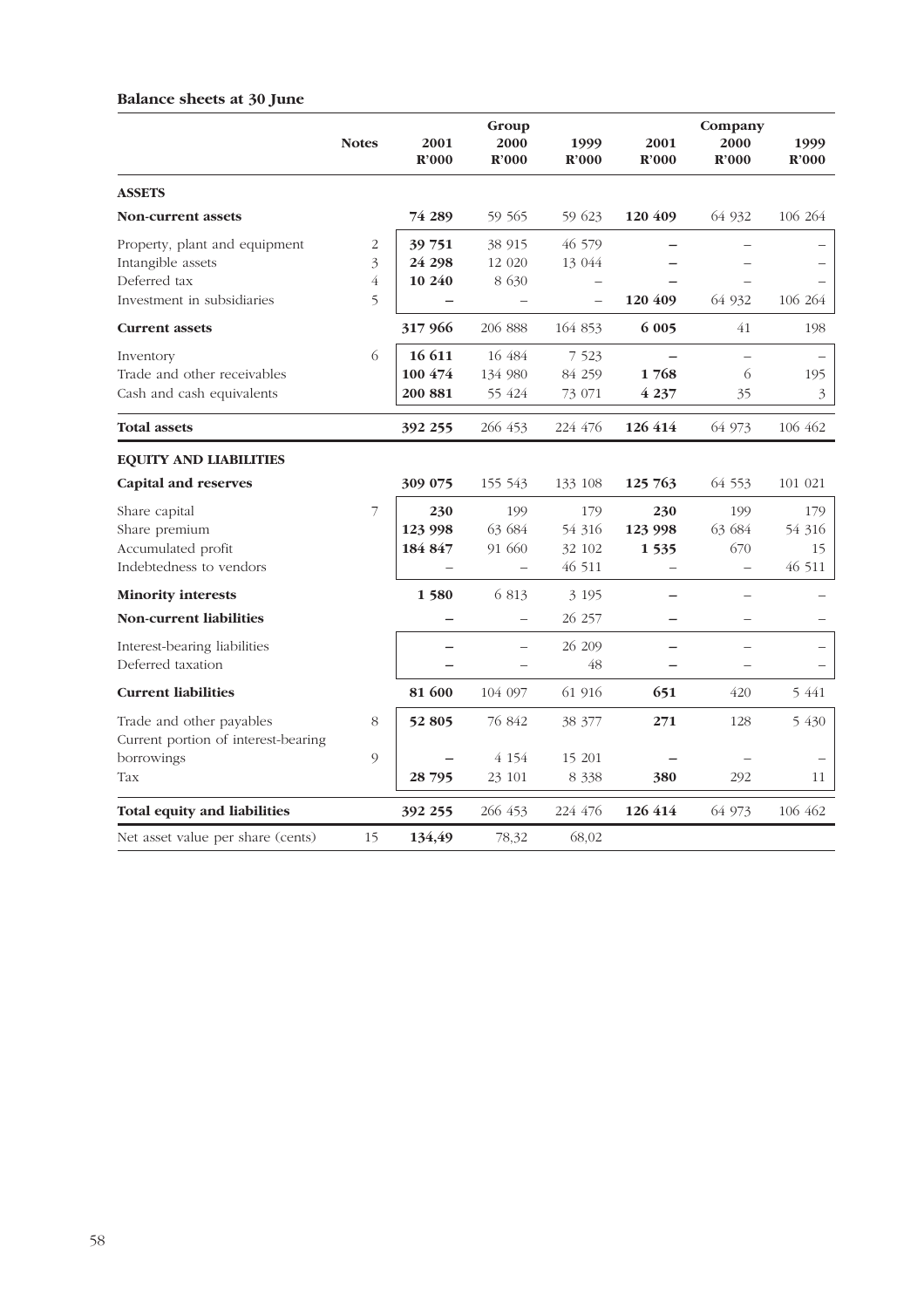## **Income statements for the year ended 30 June**

|                                                                                                | <b>Notes</b> | 2001               | Group<br>2000      | 1999                   | 2001                     | Company<br>2000          | 1999           |
|------------------------------------------------------------------------------------------------|--------------|--------------------|--------------------|------------------------|--------------------------|--------------------------|----------------|
|                                                                                                |              | $\mathbf{R}^2$ 000 | <b>R'000</b>       | R'000                  | R'000                    | R'000                    | R'000          |
| Revenue                                                                                        | 10           | 557 445            | 436 860            | 241 665<br>241 665     |                          |                          |                |
| - Continuing operations<br>- Discontinued operations                                           |              | 557 445<br>—       | 433 965<br>2 8 9 5 |                        |                          |                          |                |
| Cost of sales                                                                                  |              | 167 312            | 133 159            | 73 409                 |                          |                          |                |
| - Continuing operations<br>- Discontinued operations                                           |              | 167 312            | 130 581<br>2 578   | 73 409                 |                          | $\overline{\phantom{0}}$ | —              |
| Gross profit                                                                                   |              | 390 133            | 303 701            | 168 256                | $\overline{\phantom{0}}$ |                          |                |
| - Continuing operations<br>- Discontinued operations                                           |              | 390 133            | 303 384<br>317     | 168 256                |                          |                          |                |
| Other operating income – continuing<br>operations<br>Operating expenses - continuing           |              | 1 2 1 5            | 324                | 1 464                  | 3                        |                          |                |
| operations<br>- Distribution costs                                                             |              | 265 592<br>2583    | 210 609<br>2 5 3 8 | 137 017<br>1 2 8 6     | 492                      | 290                      | 600<br>9       |
| - Administration expenses<br>- Other operating expenses                                        |              | 73 493<br>189 516  | 44 998<br>163 073  | 30 318<br>105 413      | 400<br>92                | 265<br>25                | 364<br>227     |
| Operating expenses - discontinued<br>operations                                                |              |                    | 14 173             |                        |                          |                          |                |
| - Distribution costs<br>- Administration expenses                                              |              |                    | 202<br>3 9 7 6     |                        |                          |                          |                |
| - Other operating expenses                                                                     |              |                    | 9 9 9 5            |                        |                          |                          |                |
| Profit/(Loss) from operations                                                                  | 11           | 125 756            | 79 243             | 32 703                 | (489)                    | (290)                    | (600)          |
| - Continuing operations<br>- Discontinued operations                                           |              | 125 756            | 93 099<br>(13856)  | 32 703                 |                          |                          | (600)          |
| Interest received                                                                              |              | 11 940             | 11 560             | 19 16 6                | 361                      | $\qquad \qquad -$        | 2              |
| - Continuing operations<br>- Discontinued operations                                           |              | 11 940             | 11 560             | 19 16 6                |                          |                          | $\overline{2}$ |
| Finance cost                                                                                   |              | (954)              | (3510)             | (4946)                 |                          |                          | $\overline{4}$ |
| - Continuing operations<br>- Discontinued operations                                           |              | (954)              | (2550)<br>(960)    | (4946)                 |                          |                          | $\overline{4}$ |
| Income from subsidiaries                                                                       | 13           |                    |                    |                        | 1 3 7 3                  | 1 2 2 6                  | 3 0 9 0        |
| Profit before tax                                                                              |              | 136 742            | 87 293             | 46 923                 | 1 2 4 5                  | 936                      | 2 488          |
| - Continuing operations<br>- Discontinued operations                                           |              | 136 742            | 102 109<br>(14816) | 46 923                 |                          | $\overline{\phantom{0}}$ | 2 488          |
| Income tax expense                                                                             | 14           | 42 471             | 21 766             | 14 149                 | 380                      | 281                      | 8              |
| - Continuing operations<br>- Discontinued operations                                           |              | 42 471             | 27 532<br>(5766)   | 14 149                 |                          |                          | 8              |
| Profit after tax                                                                               |              | 94 271             | 65 527             | 32 774                 | 865                      | 655                      | 2 480          |
| - Continuing operations<br>- Discontinued operations                                           |              | 94 271             | 74 577<br>(9 050)  | 32 774                 |                          |                          | 2 480          |
| Minority interests                                                                             |              | 1 0 8 4            | 5 9 6 9            | 3 000                  |                          |                          |                |
| Net profit for year                                                                            |              | 93 187             | 59 558             | 29 774                 | 865                      | 655                      | 2 480          |
| - Continuing operations<br>- Discontinued operations                                           |              | 93 187             | 68 608<br>(9 050)  | 29 774                 |                          |                          | 2 480          |
| Headline earnings per share (cents)<br>Earnings per share (cents)<br>Diluted headline earnings | 15<br>15     | 42,23<br>41,42     | 34,87<br>30,27     | 17,03<br>17,03         |                          |                          |                |
| per share (cents)<br>Diluted earnings per share (cents)<br>Dividend per share (cents)          | 15<br>15     | 41,56<br>40,75     | 34,16<br>29,65     | 16,03<br>16,03<br>1,50 |                          |                          |                |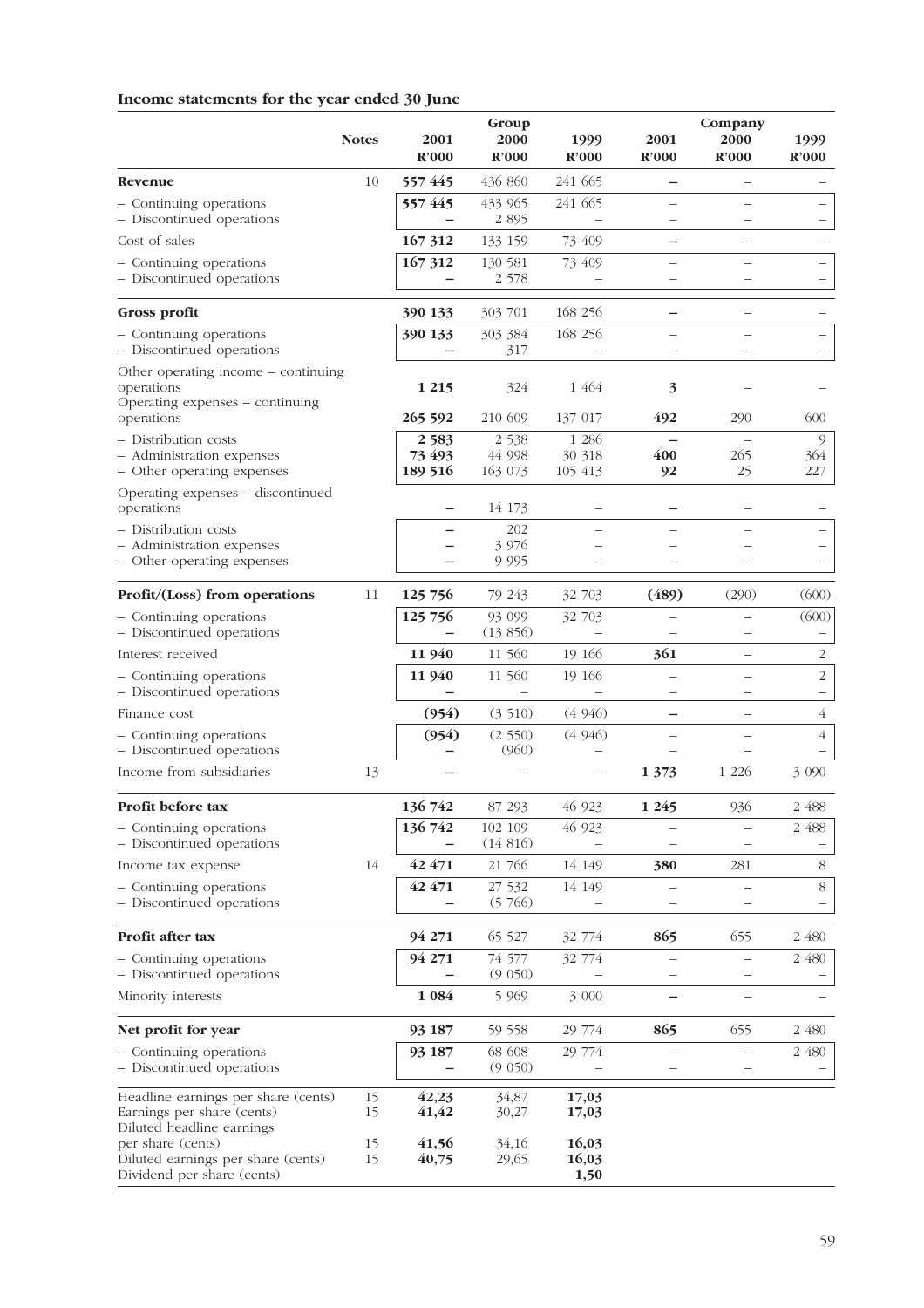|                                      | <b>Share</b><br>capital<br>R'000 | Share<br>premium<br>$\mathbb{R}^2000$ | Accumulated<br>profit<br>R'000 | <b>Total</b><br>R'000 |
|--------------------------------------|----------------------------------|---------------------------------------|--------------------------------|-----------------------|
| Group                                |                                  |                                       |                                |                       |
| Balance at 30 June 1998              | 164                              | 89 007                                | 4 798                          | 93 969                |
| Issue of share capital               | 15                               | 36 463                                |                                | 36 478                |
| Goodwill set-off                     |                                  | (71154)                               |                                | (71154)               |
| Net profit for year                  |                                  |                                       | 29 774                         | 29 774                |
| Dividend paid                        |                                  |                                       | (2, 470)                       | (2470)                |
| Balance at 30 June 1999              | 179                              | 54 316                                | 32 102                         | 86 597                |
| Issue of share capital               | 20                               | 42 217                                |                                | 42 237                |
| Share issue cost written-off against |                                  |                                       |                                |                       |
| share premium                        |                                  | (71)                                  |                                | (71)                  |
| Goodwill written-off                 |                                  | (32 778)                              |                                | (32 778)              |
| Net profit for year                  |                                  |                                       | 59 558                         | 59 558                |
| Balance at 30 June 2000              | 199                              | 63 684                                | 91 660                         | 155 543               |
| Issue of share capital               | 31                               | 60 495                                |                                | 60 526                |
| Share issue cost written-off against |                                  |                                       |                                |                       |
| share premium                        |                                  | (181)                                 |                                | (181)                 |
| Net profit for year                  |                                  |                                       | 93 187                         | 93 187                |
| <b>Balance at 30 June 2001</b>       | 230                              | 123 998                               | 184 847                        | 309 075               |
| Company                              |                                  |                                       |                                |                       |
| Balance at 30 June 1998              | 164                              | 89 007                                | 5                              | 89 176                |
| Issue of share capital               | 15                               | 36 463                                |                                | 36 478                |
| Goodwill set-off                     |                                  | (71154)                               |                                | (71154)               |
| Net profit for year                  |                                  |                                       | 2 480                          | 2 480                 |
| Dividend paid                        |                                  |                                       | (2470)                         | (2470)                |
| Balance at 30 June 1999              | 179                              | 54 316                                | 15                             | 54 510                |
| Issue of share capital               | 20                               | 42 217                                |                                | 42 237                |
| Share issue cost written-off against |                                  |                                       |                                |                       |
| share premium                        |                                  | (71)                                  |                                | (71)                  |
| Goodwill written-off                 |                                  | (32 778)                              |                                | (32 778)              |
| Net profit for year                  |                                  |                                       | 655                            | 655                   |
| <b>Balance at 30 June 2000</b>       | 199                              | 63 684                                | 670                            | 64 553                |
| Issue of share capital               | 31                               | 60 495                                |                                | 60 526                |
| Share issue cost written-off against |                                  |                                       |                                |                       |
| share premium                        |                                  | (181)                                 |                                | (181)                 |
| Net profit for year                  |                                  |                                       | 865                            | 865                   |
| Balance at 30 June 2001              | 230                              | 123 998                               | 1 5 3 5                        | 125 763               |

# **Statements of changes in equity for the year ended 30 June**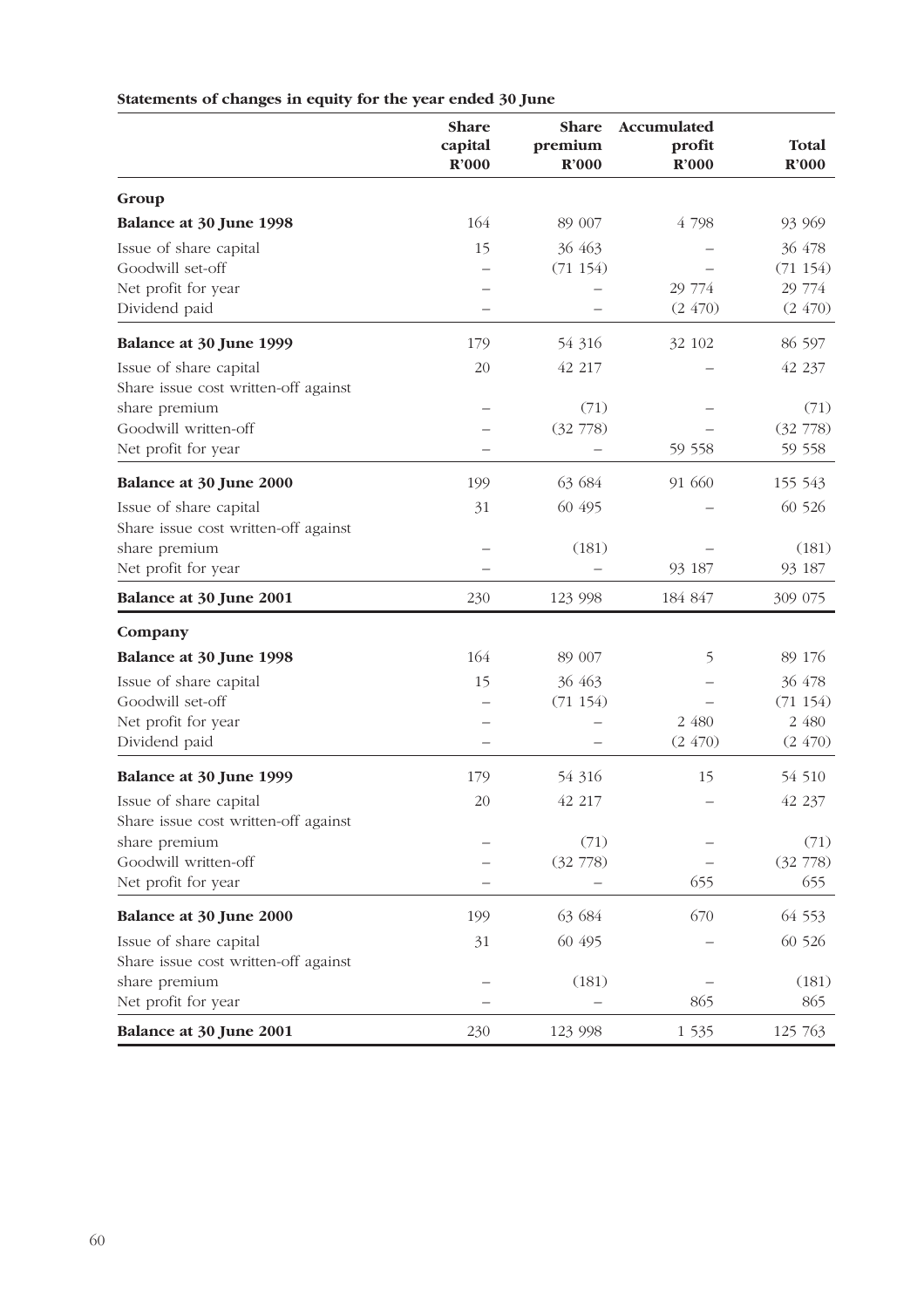# **Cash flow statements for the year ended 30 June**

|                                                                                                   |              |           | Group      |                     |         | Company                  |                |
|---------------------------------------------------------------------------------------------------|--------------|-----------|------------|---------------------|---------|--------------------------|----------------|
|                                                                                                   | <b>Notes</b> | 2001      | 2000       | 1999                | 2001    | 2000                     | 1999           |
|                                                                                                   |              | R'000     | R'000      | R'000               | R'000   | R'000                    | R'000          |
| Cash flows from operating                                                                         |              |           |            |                     |         |                          |                |
| activities                                                                                        |              | 136 468   | 80 483     | 55 895              | (666)   | (23, 563)                | 5 0 6 5        |
| Cash receipts from customers<br>Cash (paid)/received from suppliers                               |              | 594 094   | 408 620    | 182 456             | 1 376   | 1 2 2 7                  |                |
| and employees                                                                                     |              | (429 869) | (320, 403) | (131 823)           | (2111)  | (24790)                  | 7 5 3 7        |
| Cash generated from/(utilised by)                                                                 |              |           |            |                     |         |                          |                |
| operations                                                                                        | 20           | 164 255   | 88 217     | 50 633              | (735)   | (23, 563)                | 7 5 3 7        |
| Interest received/(paid)                                                                          |              | 11 940    | 11 560     | 19 16 6             | 361     |                          | (2)            |
| Finance cost                                                                                      |              | (954)     | (3510)     | (4946)              |         |                          |                |
| Tax paid                                                                                          | 21           | (38743)   | (15784)    | (6, 488)            | (292)   |                          |                |
| Dividends paid                                                                                    |              |           |            | (2, 470)            |         | $\overline{\phantom{0}}$ | (2, 470)       |
| Cash flows from investing                                                                         |              |           |            |                     |         |                          |                |
| activities                                                                                        |              | (27702)   | (46803)    | (27716)             | (67)    | 4 8 25                   | (18852)        |
| Additions to property, plant and<br>equipment                                                     |              | (21956)   | (37695)    | (8 091)             |         |                          |                |
| Proceeds from disposal of property,<br>plant and equipment<br>Cash outflow from disposal of joint |              | 282       | 12 990     | 2 7 1 3             |         |                          |                |
| venture<br>(Acquisition)/Reduction in purchase                                                    |              | (66)      |            |                     |         |                          |                |
| price of subsidiaries<br>Development expenditure                                                  | 22           | (5962)    | (22 098)   | (18852)<br>(3, 486) | (67)    | 4 8 25                   | (18852)        |
| <b>Cash flows from financing</b>                                                                  |              |           |            |                     |         |                          |                |
| activities                                                                                        |              | 36 691    | (51 327)   | (36 845)            | 4 9 35  | 18 770                   | 13 790         |
| Proceeds from issue of share capital<br>Repayment of interest bearing                             |              | 40 845    | 13 053     |                     | 40 845  | 42 214                   |                |
| borrowings                                                                                        |              | (4154)    | (11047)    | (127)               |         |                          | (156)          |
| (Repayment)/Advancement of loans<br>to subsidiaries<br>Repayment of amounts owing to              |              |           |            |                     | (35910) | 3681                     | 13 946         |
| vendors                                                                                           |              |           | (27125)    |                     |         | (27125)                  |                |
| Repayment of non-current borrowings                                                               |              |           | (26 208)   | (36718)             |         |                          |                |
| Net increase/(decrease) in cash                                                                   |              |           |            |                     |         |                          |                |
| and cash equivalents                                                                              |              | 145 457   | (17647)    | (8666)              | 4 202   | 32                       | $\mathfrak{Z}$ |
| Cash and cash equivalents                                                                         |              |           |            |                     |         |                          |                |
| at beginning of year                                                                              |              | 55 424    | 73 071     | 74 742<br>6 9 9 5   | 35      | 3                        |                |
| Cash on acquisition of subsidiary                                                                 |              |           |            |                     |         | $\overline{\phantom{0}}$ |                |
| Cash and cash equivalents<br>at end of year                                                       | 23           | 200 881   | 55 424     | 73 071              | 4 2 3 7 | 35                       | $\mathfrak{Z}$ |
| Cash equivalent earnings<br>per share (cents)                                                     | $24\,$       | 53,01     | 43,73      | 27,53               |         |                          |                |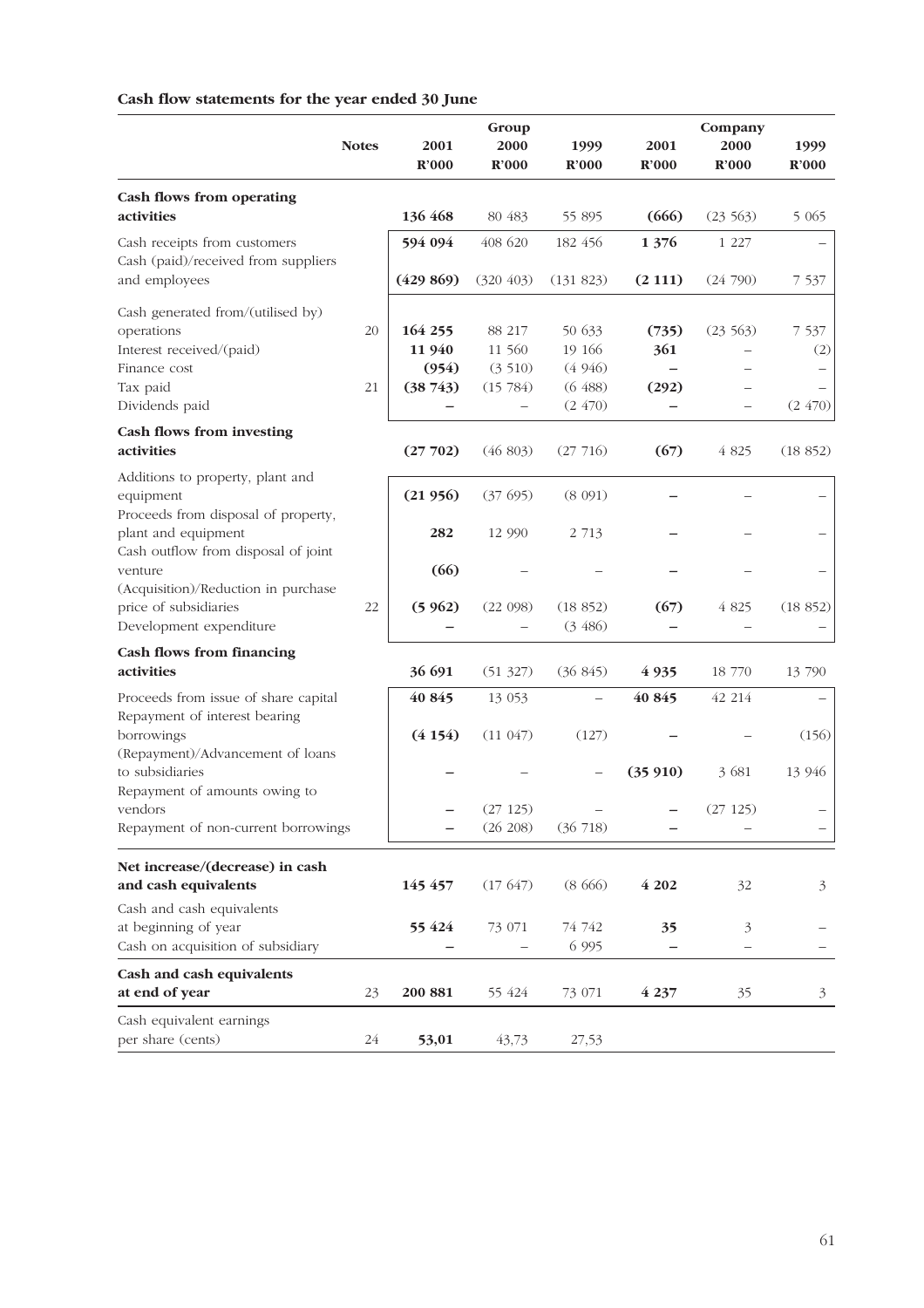### **Notes to the financial statements**

#### **1. Accounting policies**

The principal accounting bases which are followed by the Group are set out below. These are in agreement with those followed in the previous two years.

#### **1.1 Basis of presentation**

The financial statements of the Group are presented on the historical cost basis, which conform with South African Statements of Generally Accepted Accounting Practice.

#### **1.2 Basis of consolidation and goodwill**

The consolidated financial statements include those of the holding company and its subsidiaries. The results of subsidiaries are included from the effective dates of their acquisition until the effective dates of their disposal. Goodwill represents the excess of cost of an acquisition over the fair value of the Group's share of the net assets of the acquired subsidiary at the date of acquisition. Goodwill is capitalised as an intangible asset and amortised on the straight-line basis over the period of the expected benefit, which is estimated at 10 years. Prior to the year ended 30 June 2000, goodwill was set-off against share premium. Inter-company transactions and balances are eliminated on consolidation. Separate disclosure is made of minority interests.

#### **1.3 Property, plant and equipment**

Property, plant and equipment are shown at cost less accumulated depreciation. Property, plant and equipment are depreciated on the straight-line basis at rates which are estimated to amortise the assets to their anticipated residual values over their useful lives. Within the following asset classifications, the expected economic lives are approximately:

| Computer equipment     | 3 years       |
|------------------------|---------------|
| Office equipment       | 3 years       |
| Vehicles               | 4 to 5 years  |
| Furniture and fittings | 5 to 10 years |

#### **1.4 Leased assets**

Property, plant and equipment leased in terms of finance leases are capitalised at their cash cost price and the corresponding liabilities are raised. These assets are depreciated on the same basis as the fixed assets owned by the Group. Finance charges are amortised over the duration of the lease according to the effective interest rate method.

#### **1.5 Intangible assets**

Intangible assets are shown at cost less accumulated amortisation and are amortised over their useful lives, which is estimated at five years.

### **1.6 Deferred tax**

Deferred tax is provided at current rates on the comprehensive allocation basis, using the liability method. Deferred tax assets are raised to the extent that it is probable that taxable income will be available against which deductible temporary differences and accumulated tax losses can be utilised.

#### **1.7 Inventory**

Inventory is valued at the lower of cost and net realisable value. Cost is determined on a first-in, first-out basis and includes transport and handling costs.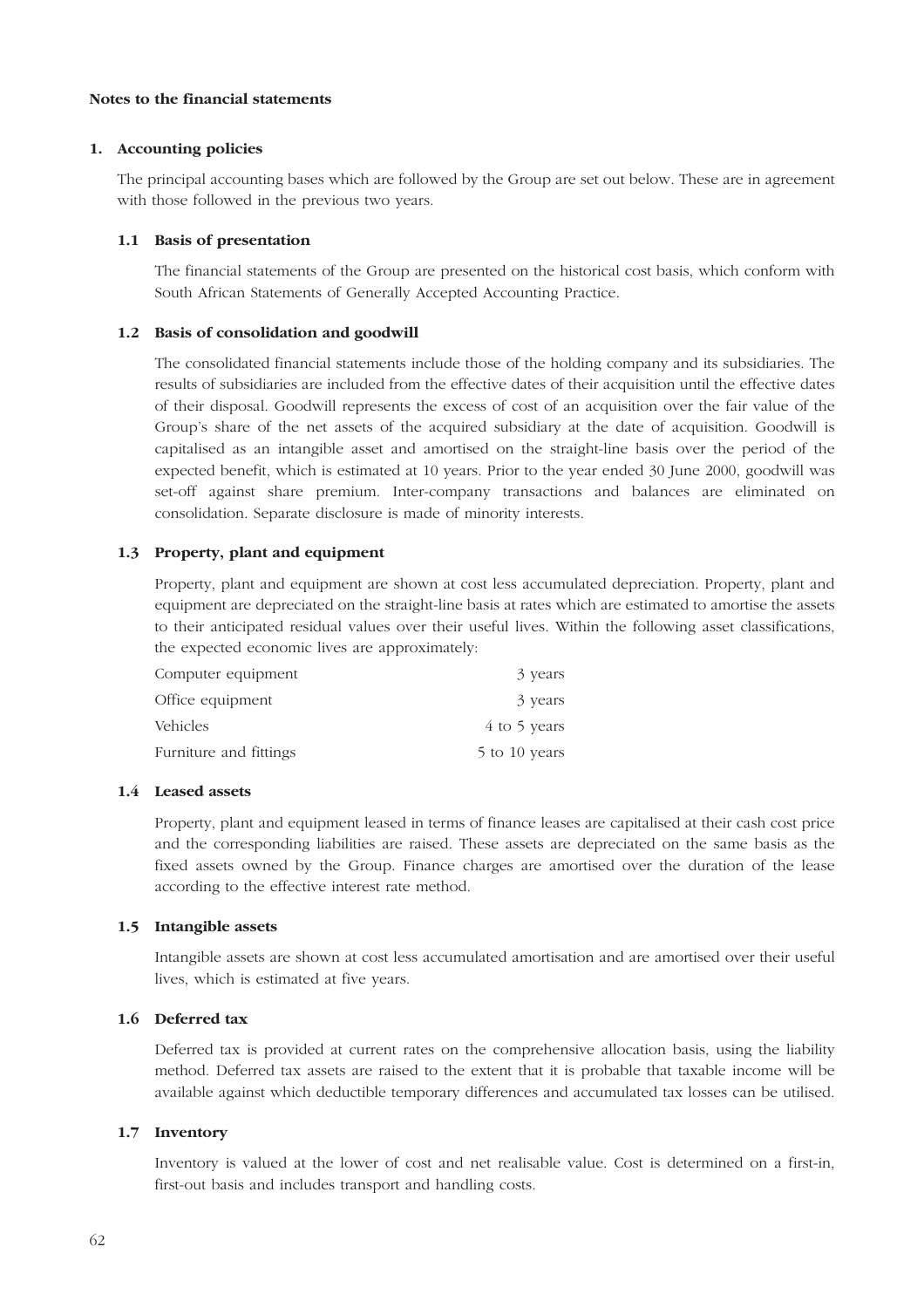## **1.8 Financial instruments**

#### *1.8.1 Initial recognition and measurement*

Financial instruments are recognised when the Group becomes a party to the transaction. Initial measurements are at cost, which includes transaction costs subsequent to initial recognition. These instruments are measured as set out below.

#### *1.8.2 Trade and other receivables*

Trade and other receivables originated by the Group are stated at cost less provision for doubtful debts.

## *1.8.3 Cash and cash equivalents*

Cash and cash equivalents are stated at the bank statement balances.

#### *1.8.4 Trade and other payables*

Trade and other payables are carried at their estimated fair value.

#### **1.9 Foreign exchange transactions**

Foreign exchange transactions are translated at the spot rate ruling at the date of the transaction. Monetary items are translated at the closing spot rate at the balance sheet date. Exchange differences occurring on the settlement of monetary items or on the reporting of outstanding monetary items, are brought into account as income for the period. Non-monetary items are translated at the spot rate at the date of the transaction or the spot rate on the valuation date if carried at fair value.

#### **1.10 Revenue**

Revenue comprises sales to customers, fees and interest on loans.

#### *Revenue recognition*

Revenue from sales of merchandise is brought to account when the commercial risk in the goods passes to the customer. Revenue from fee-based activities is recognised when the subsequent receipt thereof is certain. Interest is accounted for on the accrual basis.

## **1.11 Research and development expenditure**

Research expenditure is written-off in the period in which it is incurred. Development expenditure is capitalised until the operation to which it relates commences trading. The expenditure is then writtenoff on the straight-line basis over the life of the product, which is estimated at four years. Where the project is terminated, the related development expenditure is written-off immediately.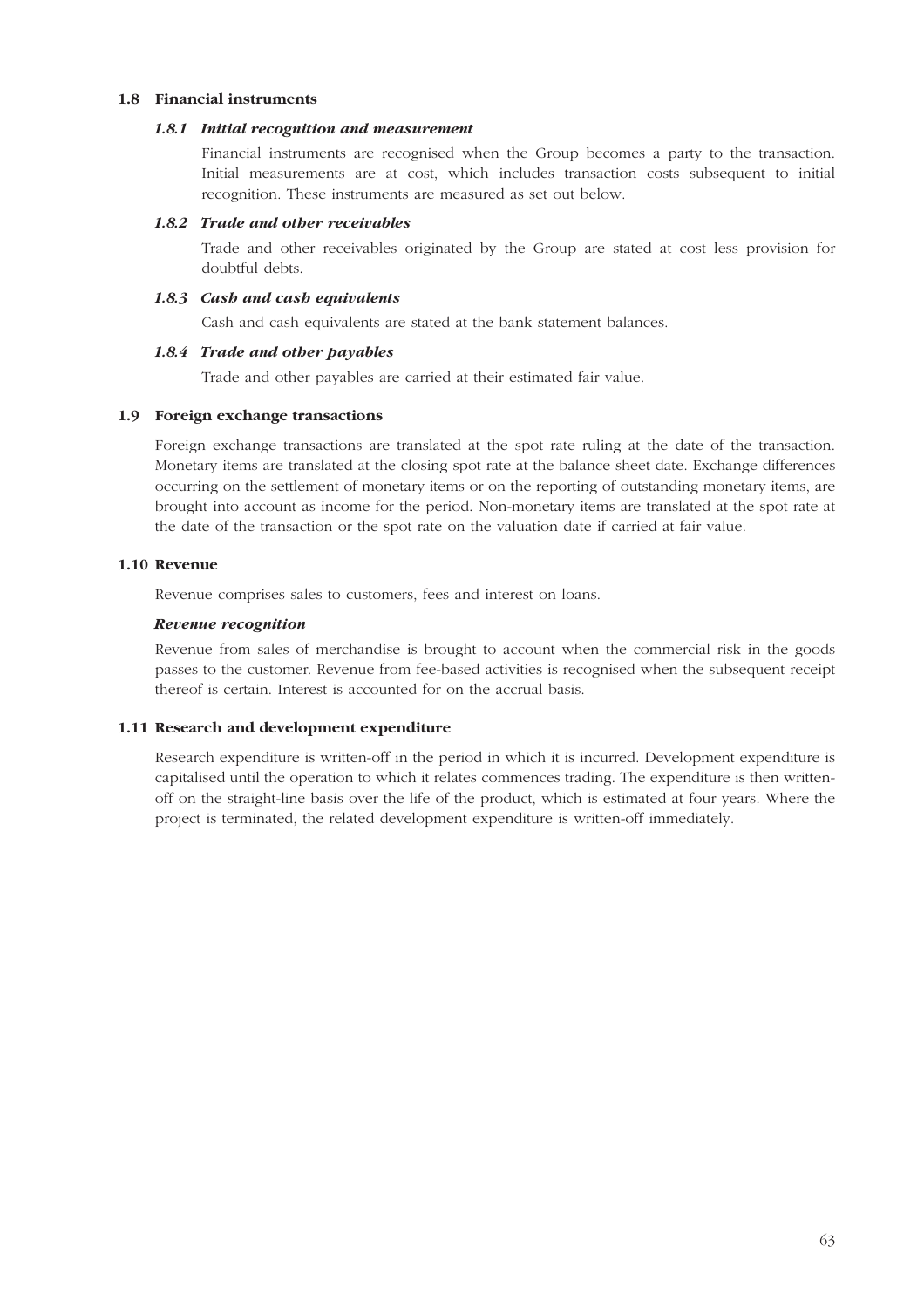|                                                                                          | 2001<br>R'000 | Group<br>2000<br>R'000 | 1999<br>R'000 | 2001<br>R'000            | Company<br>2000<br>R'000 | 1999<br>R'000 |
|------------------------------------------------------------------------------------------|---------------|------------------------|---------------|--------------------------|--------------------------|---------------|
| Property, plant and equipment                                                            |               |                        |               |                          |                          |               |
| Cost                                                                                     |               |                        |               |                          |                          |               |
| Computer equipment                                                                       | 49 436        | 36 976                 | 28 778        |                          |                          |               |
| Furniture and office equipment                                                           | 19 240        | 16 615                 | 13 170        |                          |                          |               |
| Motor vehicles - owned                                                                   | 71 5 24       | 32 648                 | 60 562        |                          |                          |               |
| Motor vehicles - leased                                                                  |               | 55 475                 | 27 493        |                          |                          |               |
|                                                                                          | 140 200       | 141 714                | 130 003       | $\qquad \qquad -$        |                          |               |
| Accumulated depreciation                                                                 |               |                        |               |                          |                          |               |
| Computer equipment                                                                       | 29 746        | 24 346                 | 16 587        |                          |                          |               |
| Furniture and office equipment                                                           | 11 753        | 10 089                 | 7 9 3 9       |                          |                          |               |
| Motor vehicles - owned                                                                   | 58 950        | 19 683                 | 51 098        |                          |                          |               |
| Motor vehicles - leased                                                                  |               | 48 681                 | 7 800         |                          |                          |               |
|                                                                                          | 100 449       | 102 799                | 83 424        |                          |                          |               |
| Carrying amount                                                                          |               |                        |               |                          |                          |               |
| Computer equipment                                                                       | 19 690        | 12 630                 | 12 191        |                          |                          |               |
| Furniture and office equipment                                                           | 7487          | 6 5 2 6                | 5 2 3 1       |                          |                          |               |
| Motor vehicles – owned                                                                   | 12 574        | 12 9 65                | 9 4 6 4       |                          |                          |               |
| Motor vehicles - leased                                                                  |               | 6 794                  | 19 693        |                          |                          |               |
|                                                                                          | 39 751        | 38 915                 | 46 579        | $\overline{\phantom{0}}$ |                          |               |
| The carrying amount of property,<br>plant and equipment can be<br>reconciled as follows: |               |                        |               |                          |                          |               |
| Carrying amount at beginning of year                                                     | 38 915        | 46 579                 | 3 663         |                          |                          |               |
| Acquisition of subsidiaries                                                              | 456           | 2 3 8 1                | 59 259        |                          |                          |               |
| Additions                                                                                | 21 956        | 34 979                 | 8 0 9 1       |                          |                          |               |
| Disposals                                                                                | (30)          | (15566)                | (2 263)       |                          |                          |               |
| Depreciation                                                                             | (21546)       | (29, 458)              | (22 171)      |                          |                          |               |
| Depreciation capitalised as part of<br>development expenditure                           |               |                        | 701           |                          |                          |               |
| Depreciation per income statement                                                        | 21 546        | 29 458                 | 21 470        |                          |                          |               |
| Carrying amount at end of year                                                           | 39 751        | 38 915                 | 46 579        |                          |                          |               |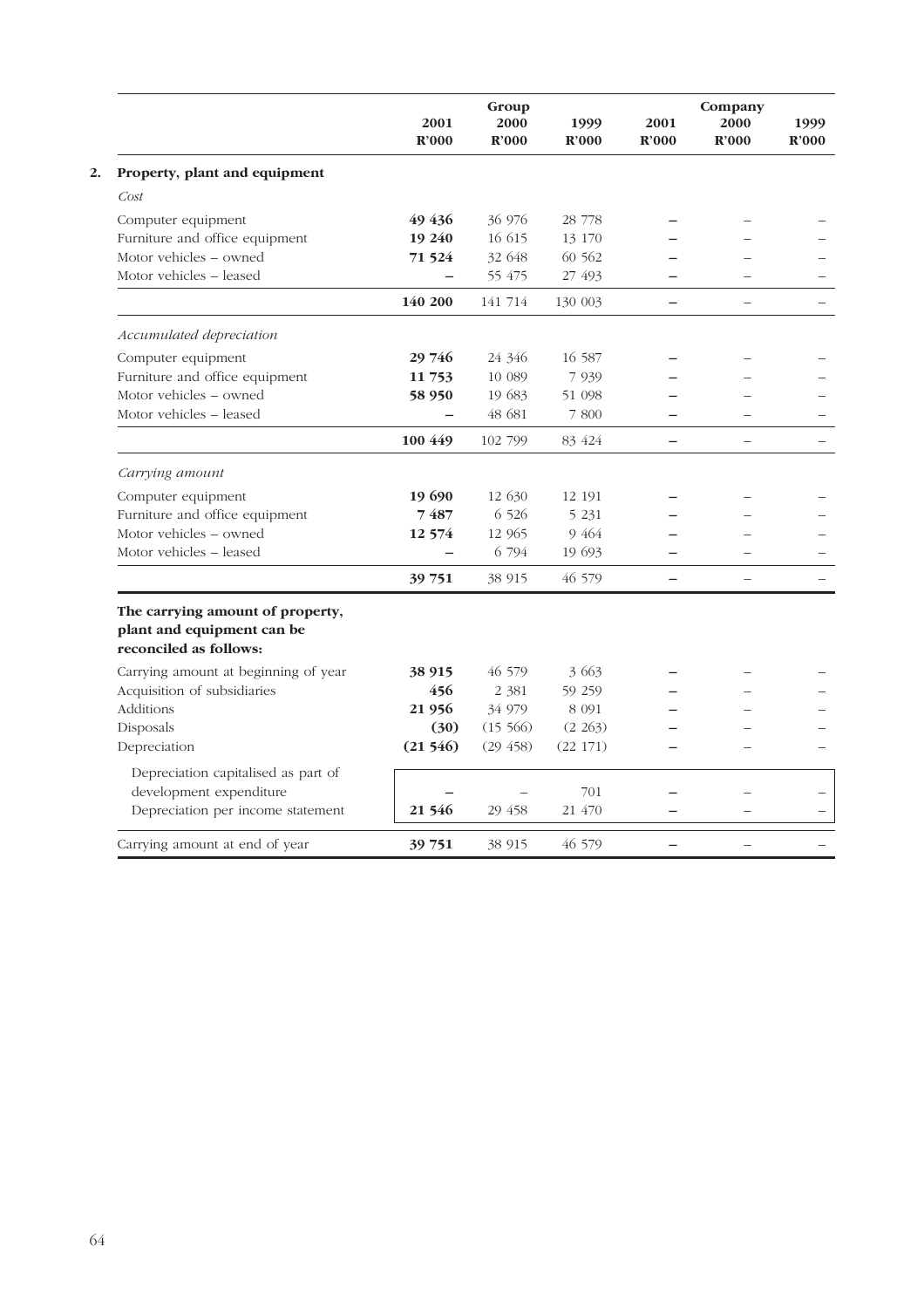|                                                                                                                                                      | 2001                        | Group<br>2000                                           | 1999                      | 2001                     | Company<br>2000          | 1999  |
|------------------------------------------------------------------------------------------------------------------------------------------------------|-----------------------------|---------------------------------------------------------|---------------------------|--------------------------|--------------------------|-------|
|                                                                                                                                                      | R'000                       | R'000                                                   | R'000                     | R'000                    | R'000                    | R'000 |
| <b>Intangible assets</b>                                                                                                                             |                             |                                                         |                           |                          |                          |       |
| Cost                                                                                                                                                 |                             |                                                         |                           |                          |                          |       |
| Capitalised development costs                                                                                                                        | 15 0 76                     | 14 431                                                  | 14 431                    |                          |                          |       |
| Trademarks                                                                                                                                           | 2718                        | 2 7 1 8                                                 |                           |                          |                          |       |
| Goodwill                                                                                                                                             | 18 0 31                     | $\overline{\phantom{0}}$                                |                           |                          |                          |       |
|                                                                                                                                                      | 35 825                      | 17 149                                                  | 14 431                    | —                        | $\overline{\phantom{0}}$ |       |
| Accumulated amortisation                                                                                                                             |                             |                                                         |                           |                          |                          |       |
| Capitalised development costs                                                                                                                        | 9 0 8 1                     | 5 1 2 9                                                 | 1 387                     |                          |                          |       |
| Trademarks                                                                                                                                           | 543                         |                                                         |                           |                          |                          |       |
| Goodwill                                                                                                                                             | 1902                        | $\overline{\phantom{0}}$                                |                           |                          |                          |       |
|                                                                                                                                                      | 11 5 26                     | 5 1 2 9                                                 | 1 3 8 7                   | —                        | $\overline{\phantom{0}}$ |       |
| Carrying amount                                                                                                                                      |                             |                                                         |                           |                          |                          |       |
| Capitalised development costs                                                                                                                        | 5995                        | 9 3 0 2                                                 | 13 044                    |                          |                          |       |
| Trademarks                                                                                                                                           | 2 1 7 5                     | 2 7 18                                                  |                           |                          |                          |       |
| Goodwill                                                                                                                                             | 16 129                      | $\overline{\phantom{0}}$                                |                           |                          |                          |       |
|                                                                                                                                                      | 24 299                      | 12 020                                                  | 13 044                    |                          | $\overline{\phantom{0}}$ |       |
| Carrying amount at beginning of year<br>Acquisition of subsidiaries<br>Additions<br>Disposals<br>Amortisation<br>Development expenditure capitalised | 12 0 20<br>18 677<br>(6398) | 13 044<br>2 7 1 8<br>(3742)<br>$\overline{\phantom{0}}$ | 10 752<br>(1194)<br>3 486 |                          |                          |       |
| Carrying amount at end of year                                                                                                                       | 24 299                      | 12 020                                                  | 13 044                    | -                        | $\overline{\phantom{0}}$ |       |
| Deferred tax                                                                                                                                         |                             |                                                         |                           |                          |                          |       |
| Balance at beginning of year                                                                                                                         | 8630                        | (48)                                                    | (759)                     |                          |                          |       |
| Acquisition of subsidiaries<br>Movement during the year attributable                                                                                 | (193)                       |                                                         | (1691)                    |                          |                          |       |
| to temporary differences                                                                                                                             | 1803                        | 8 6 7 8                                                 | 2 402                     | $\overline{\phantom{0}}$ |                          |       |
| Balance at end of year                                                                                                                               | 10 240                      | 8 6 3 0                                                 | (48)                      |                          |                          |       |
| Deferred tax on temporary differences<br>arising from:                                                                                               |                             |                                                         |                           |                          |                          |       |
| Assessed losses                                                                                                                                      | 16 909                      | 12 880                                                  | 3 9 3 4                   |                          |                          |       |
| Capitalised development costs                                                                                                                        | (125)                       |                                                         | (3790)                    |                          |                          |       |
| Provisions                                                                                                                                           | 1869                        | 2 3 5 2                                                 | 1 140                     |                          |                          |       |
| Pre-paid expenses                                                                                                                                    | (8625)                      | (5553)                                                  | (456)                     |                          |                          |       |
| Property, plant and equipment                                                                                                                        | 13                          | (1248)                                                  | (419)                     |                          |                          |       |
| Other                                                                                                                                                | 199                         | 199                                                     | (457)                     |                          |                          |       |
|                                                                                                                                                      | 10 240                      | 8 630                                                   | (48)                      | —                        | $\overline{\phantom{0}}$ |       |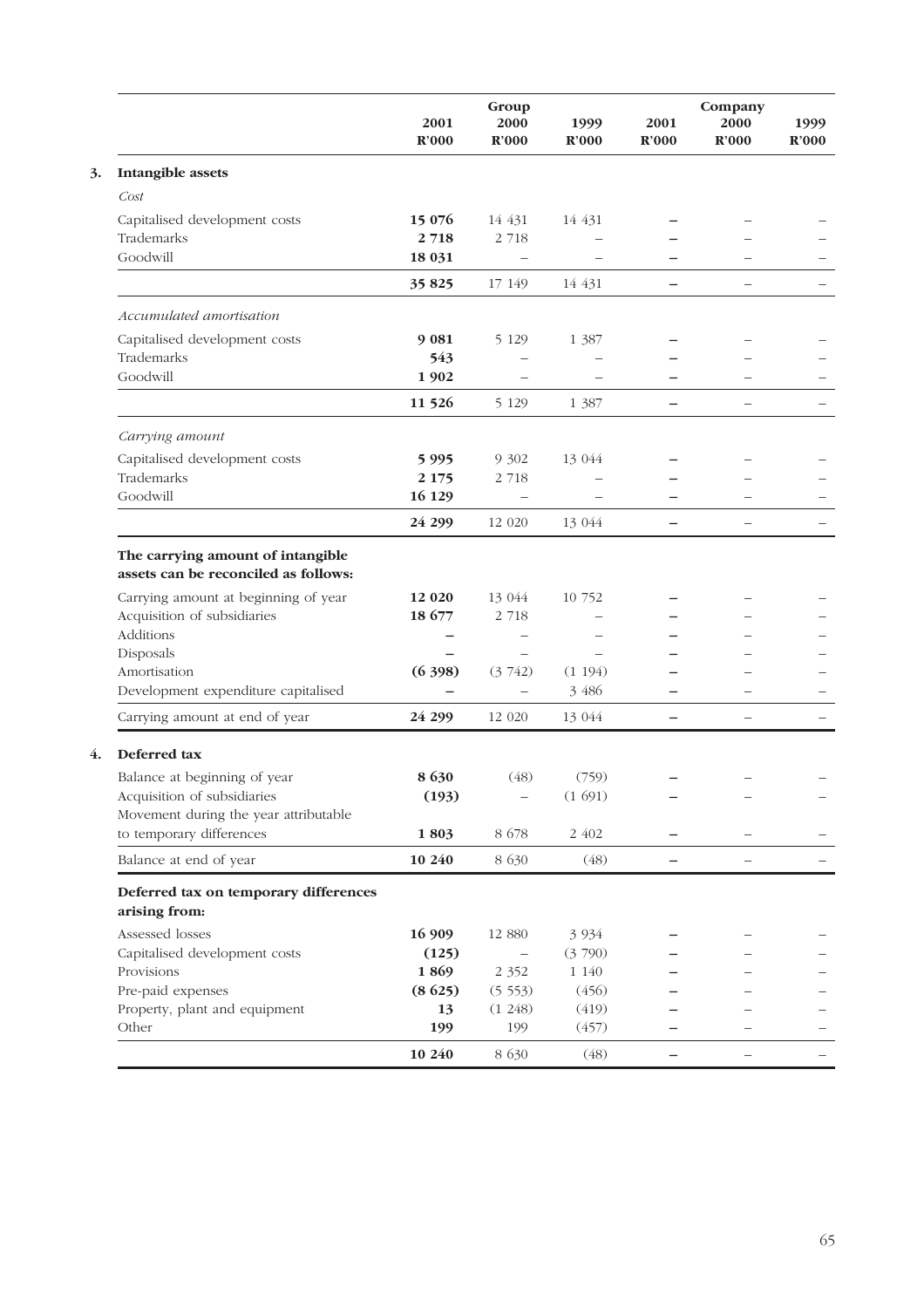|                                                                                            | 2001<br>R'000 | Group<br>2000<br>R'000 | 1999<br>R'000 | 2001<br>R'000        | Company<br>2000<br>R'000 | 1999<br>R'000          |
|--------------------------------------------------------------------------------------------|---------------|------------------------|---------------|----------------------|--------------------------|------------------------|
| Investment in subsidiaries<br>5.                                                           |               |                        |               |                      |                          |                        |
| Shares, at cost<br>Loans to subsidiaries                                                   |               |                        |               | 100 826<br>140 625   | 81 259<br>104 715        | 86 132<br>108 396      |
| Goodwill written-off                                                                       |               |                        |               | 241 451<br>(121 042) | 185 974<br>$(121\;042)$  | 194 528<br>$(88\ 264)$ |
|                                                                                            |               |                        |               | 120 409              | 64 932                   | 106 264                |
| The loans are interest free, unsecured and<br>not subject to any fixed terms of repayment. |               |                        |               |                      |                          |                        |
| 6.<br>Inventory                                                                            |               |                        |               |                      |                          |                        |
| Merchandise                                                                                | 16 611        | 16 484                 | 7 5 2 3       |                      |                          |                        |
| 7.<br>Share capital<br>Authorised                                                          |               |                        |               |                      |                          |                        |
| 500 000 000 ordinary shares of 0,1 cent each<br>500 000 000 "N" ordinary shares            | 500           | 500                    | 500           | 500                  | 500                      | 500                    |
| of 0,001 cent each                                                                         | 5             | 5                      | 5             | $\overline{5}$       | 5                        | 5                      |
| <i>Issued</i>                                                                              |               |                        |               |                      |                          |                        |
| 229 813 854 (2000:198 599 191) ordinary<br>shares of 0,1 cent each                         | 230           | 199                    | 179           | 230                  | 199                      | 179                    |

Three empowerment investment companies have the right to subscribe for 16 000 000 ordinary shares of 0,1 cent each in Aplitec at an issue price of 100 cents per share within 90 days of being served with an exercise notice by Aplitec at any time between 1 October 1999 and 30 September 2002.

In the event that no exercise notice is served by Aplitec before 30 September 2002, the option holders will be entitled to exercise the options by tendering to Aplitec the subscription price of 100 cents per share before 31 December 2002.

| Share options                                                                      |         |         |         | 2001<br>'000 | Options<br>2000<br>'000 | 1999<br>000' |
|------------------------------------------------------------------------------------|---------|---------|---------|--------------|-------------------------|--------------|
| Unexercised at beginning of year                                                   |         |         |         | 11 0 25      |                         |              |
| Granted during year                                                                |         |         |         |              | 11 025                  |              |
| Cancelled during year                                                              |         |         |         | (150)        |                         |              |
| Exercised during year                                                              |         |         |         | (3625)       |                         |              |
| Unexercised at end of year                                                         |         |         |         | 7 2 5 0      | 11 025                  |              |
|                                                                                    |         | Group   |         |              | Company                 |              |
|                                                                                    | 2001    | 2000    | 1999    | 2001         | 2000                    | 1999         |
|                                                                                    | R'000   | R'000   | R'000   | R'000        | R'000                   | R'000        |
| Trade and other payables                                                           |         |         |         |              |                         |              |
| Trade payables                                                                     | 27 305  | 28 537  | 7 3 3 7 | 60           |                         |              |
| <b>Accruals</b>                                                                    | 5 1 8 9 | 4 2 8 6 | 3836    | 193          | 128                     | 5 3 7 3      |
| Value-added tax payable                                                            | 5 5 7 9 | 568     | 2 0 7 6 |              |                         | 58           |
| Amounts due in respect of acquisitions                                             |         | 18 000  |         |              |                         | 19 385       |
| Other payables                                                                     | 153     | 5 1 48  | 290     | 18           |                         |              |
| Provisions                                                                         | 14 579  | 20 303  | 24 838  |              |                         |              |
| - Balance at beginning of year                                                     | 20 30 3 | 24 839  |         |              |                         |              |
| - Arising on acquisition of subsidiaries<br>- Additional provisions charged to the |         |         | 9 5 23  |              |                         |              |
| income statement                                                                   | 12868   |         |         |              |                         |              |
| - Amounts charged/(credited) to the                                                |         |         |         |              |                         |              |
| income statement                                                                   | (10194) |         | 15 315  |              |                         |              |
| - Utilised in year                                                                 | (8,398) | (4536)  |         |              |                         |              |
|                                                                                    | 52 805  | 76 842  | 38 377  | 271          | 128                     | 24 816       |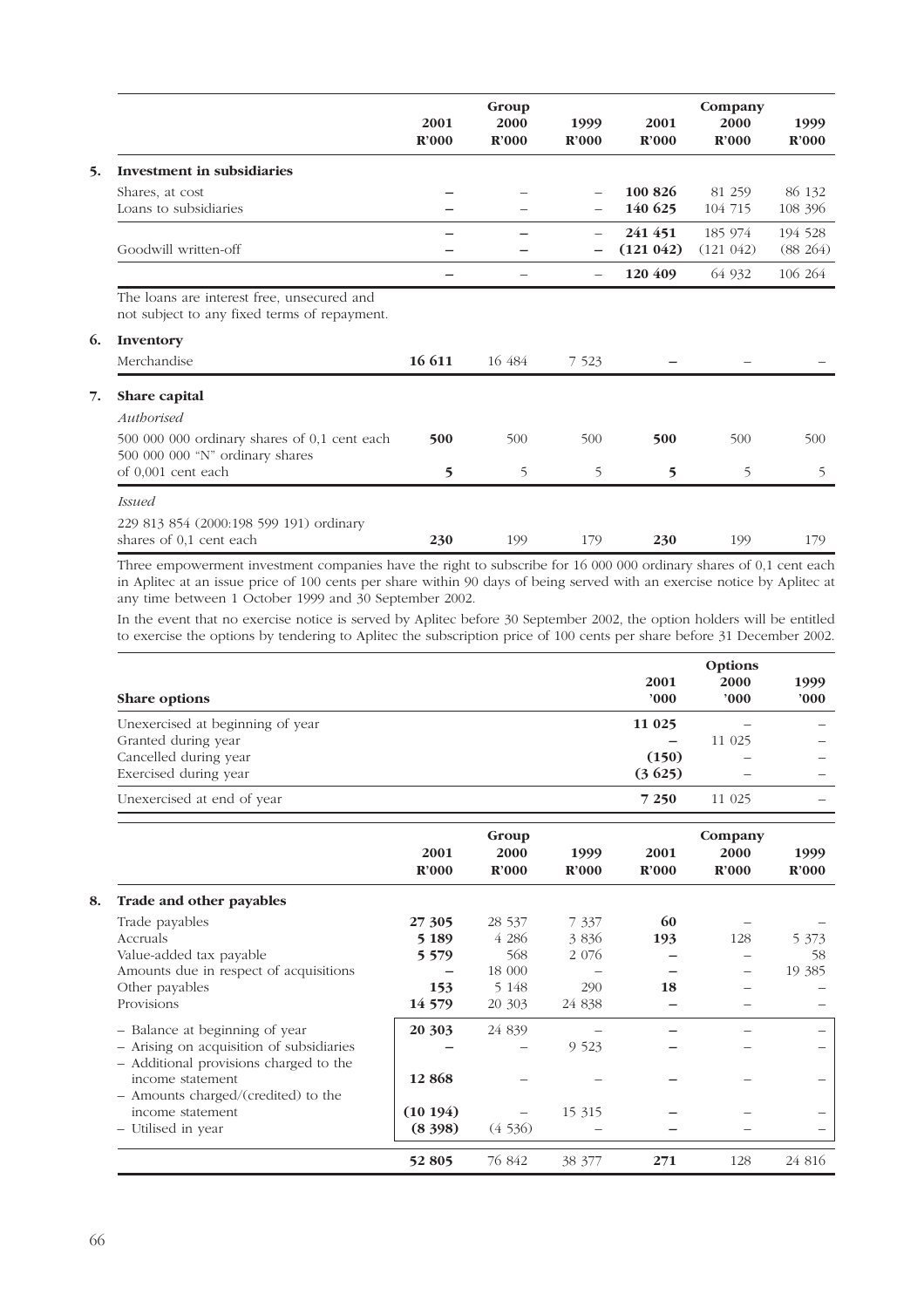## Provisions consist of the following:

| Group                                                             | <b>Bonus</b><br>R'000                  | Leave pay                | R'000                         | Establishment<br><b>Insurance</b><br>R'000 |               | Costs<br>R'000           | Sundry<br>R'000 |
|-------------------------------------------------------------------|----------------------------------------|--------------------------|-------------------------------|--------------------------------------------|---------------|--------------------------|-----------------|
| - Balance at beginning of year<br>- Additional provisions charged | 5 2 2 2                                |                          | 4 5 9 7                       | 2 500                                      | 1 1 3 0       |                          | 6 854           |
| to the income statement<br>- Unused amounts credited to           | 5 1 6 3                                |                          | 3 177                         |                                            |               |                          | 4 5 2 8         |
| the income statement                                              |                                        |                          | (12)                          | (2500)                                     |               |                          | (7682)          |
| - Utilised in year                                                | (7, 482)                               |                          | (726)                         |                                            |               |                          | (190)           |
|                                                                   | 2 9 0 3                                |                          | 7 0 3 6                       |                                            | 1 1 3 0       |                          | 3 5 1 0         |
|                                                                   |                                        | 2001<br><b>R'000</b>     | Group<br>2000<br><b>R'000</b> | 1999<br>R'000                              | 2001<br>R'000 | Company<br>2000<br>R'000 | 1999<br>R'000   |
|                                                                   |                                        |                          |                               |                                            |               |                          |                 |
| <b>Interest-bearing borrowings</b>                                | Average<br>closing<br>interest<br>rate |                          |                               |                                            |               |                          |                 |
| Secured                                                           |                                        |                          |                               |                                            |               |                          |                 |
| Bank overdraft                                                    |                                        |                          |                               | 22 004                                     |               |                          |                 |
| Capitalised finance leases                                        | 13,75%                                 |                          | 4 1 5 4                       | 19 406                                     |               |                          |                 |
| Current portion                                                   |                                        |                          | (4154)                        | (15 201)                                   |               |                          |                 |
| Non-current portion                                               |                                        | $\overline{\phantom{0}}$ | $\overline{\phantom{m}}$      | 26 209                                     |               | $\qquad \qquad -$        |                 |
| <b>Repayments</b>                                                 |                                        |                          |                               |                                            |               |                          |                 |
| Repayable during 12 months to                                     |                                        |                          |                               |                                            |               |                          |                 |
| 30 June 2000                                                      |                                        |                          |                               | 15 201                                     |               |                          |                 |
| 30 June 2001                                                      |                                        |                          | 4 1 5 4                       | 26 209                                     |               |                          |                 |
|                                                                   |                                        | $\overline{\phantom{0}}$ | 4 1 5 4                       | 41 410                                     |               |                          |                 |

All amounts are repayable in South African Rand. The bank overdraft facility of Cash Paymaster Services (Proprietary) Limited is secured by a cession of bank balances, trade and other receivables and by a general notarial bond over all unencumbered moveable assets of Cash Paymaster Services (Proprietary) Limited.

| The capitalised financial leases are secured by<br>certain vehicles with an aggregate carrying<br>amount of |         | 6 794   | 19 693  |  |  |
|-------------------------------------------------------------------------------------------------------------|---------|---------|---------|--|--|
| 10. Revenue                                                                                                 |         |         |         |  |  |
| Sale of goods                                                                                               | 98 993  | 66 743  | 23 668  |  |  |
| Services rendered                                                                                           | 458 452 | 370 117 | 217 997 |  |  |
|                                                                                                             | 557445  | 436 860 | 241 665 |  |  |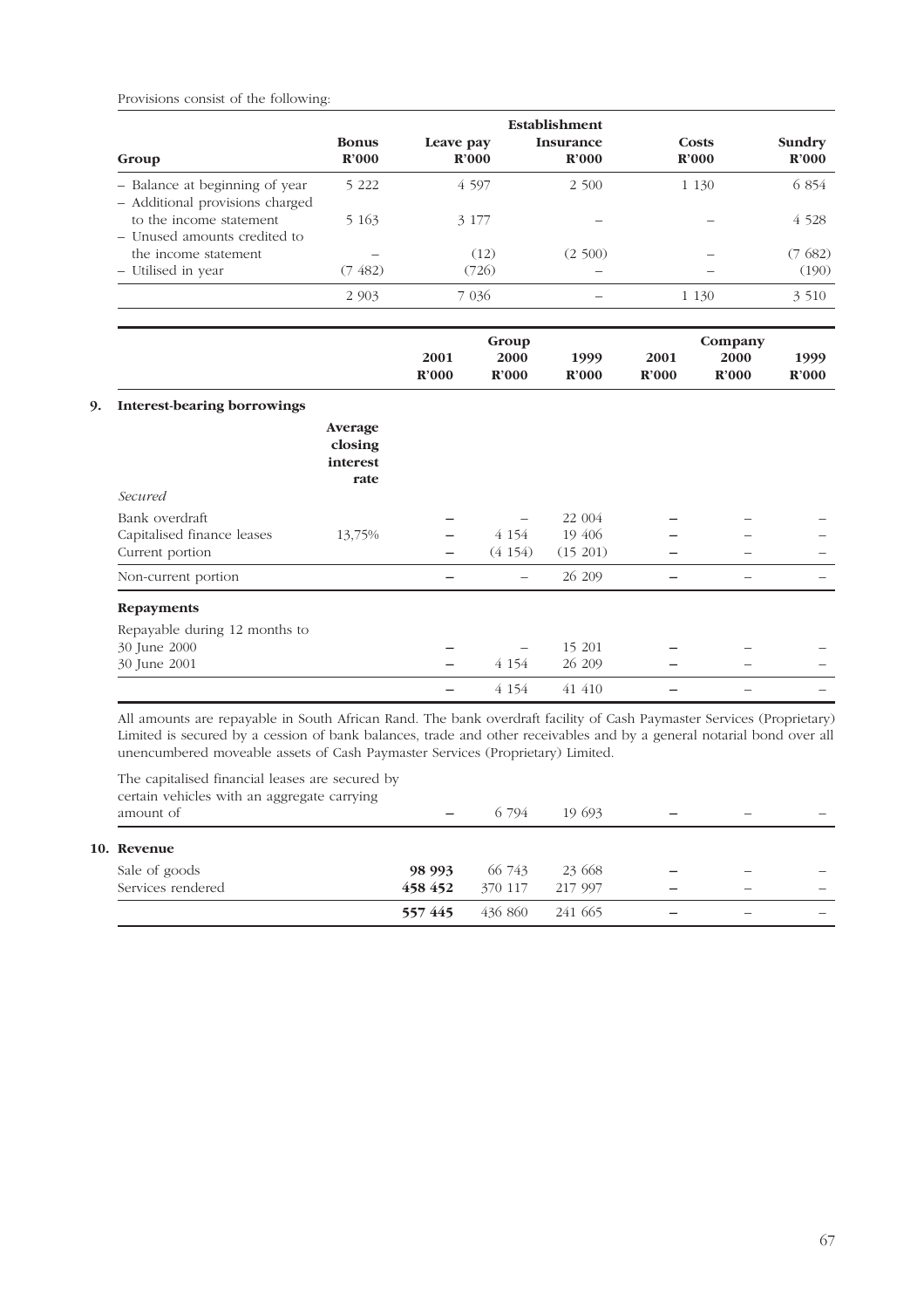|                                                                                            | 2001<br>R'000  | Group<br>2000<br>R'000 | 1999<br>R'000 | 2001<br>R'000 | Company<br>2000<br>R'000 | 1999<br>R'000 |
|--------------------------------------------------------------------------------------------|----------------|------------------------|---------------|---------------|--------------------------|---------------|
| 11. Profit/(Loss) from operations                                                          |                |                        |               |               |                          |               |
| Profit/(Loss) from operations is stated after:                                             |                |                        |               |               |                          |               |
| Audit fees                                                                                 | 632            | 633                    | 552           | 56            | 36                       | 27            |
| Depreciation and amortisation                                                              | 27 944         | 33 200                 | 22 664        |               |                          |               |
| Amortisation – capitalised development<br>costs                                            | 3953           | 3 742                  | 1 1 9 4       |               |                          |               |
| Amortisation – trademarks<br>Amortisation - goodwill<br>Depreciation – property, plant and | 543<br>1 9 0 2 |                        |               |               |                          |               |
| equipment                                                                                  | 21 546         | 29 458                 | 21 470        |               |                          |               |
| Directors' emoluments                                                                      | 1855           | 1 340                  | 1 5 1 5       | 25            | 25                       | 75            |
| For services as directors<br>For managerial and other services                             | 25<br>1830     | 25<br>1 3 1 5          | 75<br>1 440   | 25            | 25                       | 75            |
| Employee costs                                                                             | 134 002        | 119 427                | 73 800        |               |                          |               |
| Operating lease rentals – leased premises<br>Profit on disposal of property, plant and     | 19 555         | 17 075                 | 9 766         |               |                          |               |
| equipment<br>Loss on disposal of property, plant and                                       | 252            | 115                    | 73            |               |                          |               |
| equipment                                                                                  |                | 2 6 9 0                | 22            |               |                          |               |
| Loss on disposal of joint venture                                                          | 188            |                        |               |               |                          |               |

## **12. Directors' emoluments**

|                                     |               |                               |                   |                | salaries<br>(R'000)             | <b>Share</b><br>options<br><b>Basic</b> exercised<br>(2000)<br>shares) |
|-------------------------------------|---------------|-------------------------------|-------------------|----------------|---------------------------------|------------------------------------------------------------------------|
| Paid to executive directors in 2001 |               |                               |                   |                | 1830                            | 1 200                                                                  |
| - S C P Belamant<br>- H G Kotzé     |               |                               |                   |                | 1 200<br>630                    | 600<br>600                                                             |
|                                     |               |                               |                   |                | paid                            | <b>Share</b><br>options<br>Fees exercised<br>(2000)                    |
|                                     |               |                               |                   |                | (R'000)                         | shares)                                                                |
| Paid to non-executive directors     |               |                               |                   |                | 25                              | 600                                                                    |
| - D A J Donald<br>- J C Livingstone |               |                               |                   |                | 25                              | 600                                                                    |
|                                     | 2001<br>R'000 | Group<br>2000<br><b>R'000</b> | 1999<br>R'000     | 2001<br>R'000  | Company<br>2000<br><b>R'000</b> | 1999<br>R'000                                                          |
| 13. Income from subsidiaries        |               |                               |                   |                |                                 |                                                                        |
| Dividends                           |               |                               |                   |                |                                 | 2 470                                                                  |
| Administration fees<br>Interest     |               | -                             | $\qquad \qquad -$ | 240<br>1 1 3 3 | 120<br>1 1 0 6                  | 620                                                                    |
|                                     |               |                               | $\qquad \qquad -$ | 1 3 7 3        | 1 2 2 6                         | 3 0 9 0                                                                |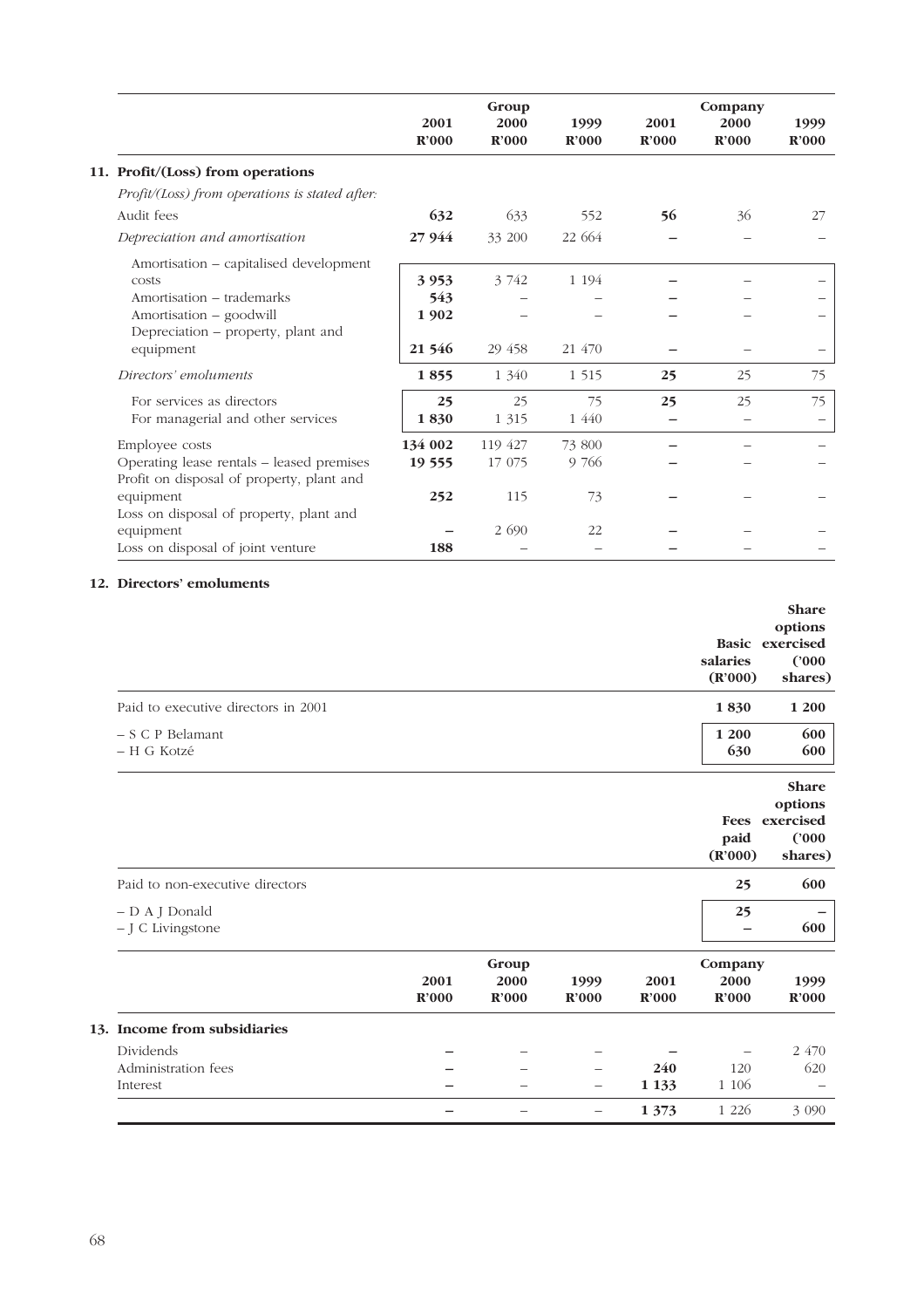|                                                                                 | 2001<br>R'000 | Group<br>2000<br>R'000 | 1999<br>R'000 | 2001<br>R'000 | Company<br>2000<br>R'000 | 1999<br>$\mathbb{R}^2000$ |
|---------------------------------------------------------------------------------|---------------|------------------------|---------------|---------------|--------------------------|---------------------------|
| 14. Income tax expenses                                                         |               |                        |               |               |                          |                           |
| South African normal tax                                                        |               |                        |               |               |                          |                           |
| Current year                                                                    | 44 014        | 30 095                 | 13 866        | 380           | 281                      | 8                         |
| Deferred tax                                                                    | (1803)        | (8678)                 | (2, 402)      |               |                          |                           |
| Secondary Tax on Companies                                                      | 260           |                        | 309           |               |                          |                           |
| Foreign taxes - Namibia                                                         |               | 349                    | 2 3 7 6       |               |                          |                           |
|                                                                                 | 42 471        | 21 766                 | 14 149        | 380           | 281                      | 8                         |
|                                                                                 | 0/0           | 0/0                    | $\frac{0}{0}$ | 0/0           | 0/0                      | $\frac{0}{0}$             |
| Reconciliation of rate of tax:                                                  |               |                        |               |               |                          |                           |
| South African normal tax rate                                                   | 30,0          | 30,0                   | 30,0          | 30,0          | 30,0                     | 30,0                      |
| Permanent differences                                                           | 0,7           | 0,1                    | (2,2)         | 0,5           |                          | (29,7)                    |
| Secondary Tax on Companies                                                      | 0,2           |                        | 0,7           |               |                          |                           |
| Deferred tax not provided on tax losses                                         | 0,2           |                        | 3,5           |               |                          |                           |
| Tax losses utilised                                                             |               | (5,2)                  | (1,8)         |               |                          |                           |
| Effective rate of tax                                                           | 31,1          | 24,9                   | 30,2          | 30,5          | 30,0                     | 0,3                       |
|                                                                                 | R'000         | R'000                  | R'000         | R'000         | R'000                    | R'000                     |
| Gross estimated tax losses of certain<br>subsidiaries available for utilisation |               |                        |               |               |                          |                           |
| against future taxable income                                                   | 18 211        | 29 500                 | 20 836        |               |                          |                           |
| Applied to increase deferred tax asset                                          | (18211)       | (29500)                | (3 100)       |               |                          |                           |
| Net estimated tax losses carried forward                                        |               |                        | 17 736        |               |                          |                           |
|                                                                                 |               |                        |               |               | $G$ roun                 |                           |

|                                                      |                                                               | Group<br>2000<br>2001 |         | 1999    |
|------------------------------------------------------|---------------------------------------------------------------|-----------------------|---------|---------|
|                                                      |                                                               |                       |         |         |
| 15. Net asset value per share and earnings per share |                                                               |                       |         |         |
| 15.1 Net asset value per share (cents)               |                                                               | 134,49                | 78,32   | 68,02   |
| Number of shares in issue at end of year ('000)      |                                                               | 229 814               | 198 599 | 178 565 |
|                                                      | Number of shares including anticipated number of shares to be |                       |         |         |
| issued to vendors ('000)                             |                                                               |                       |         | 195 684 |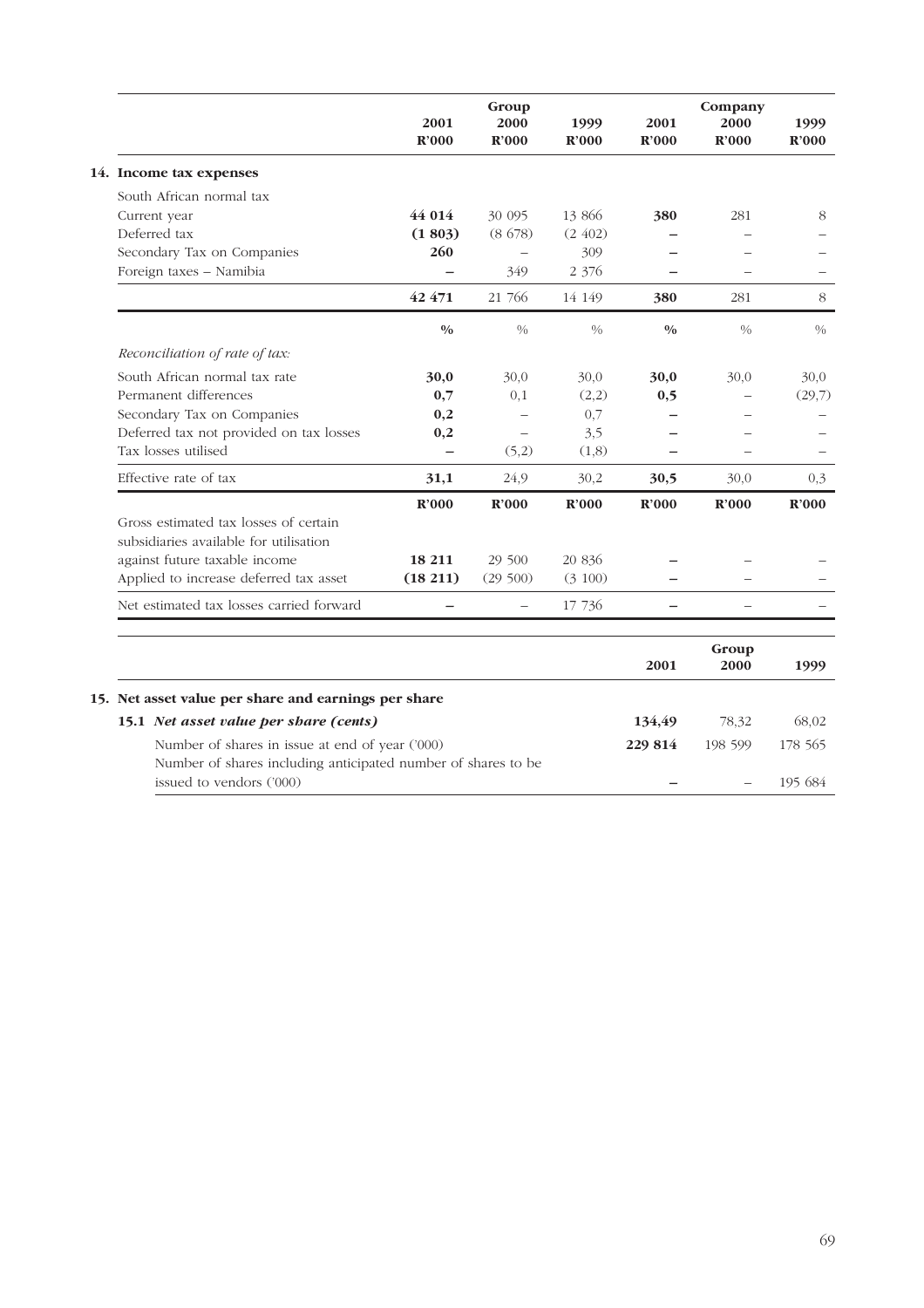|                                                                                                                                                                                                                                                                                                                                                                                                                             | 2001<br><b>R'000</b> | Group<br>2000<br>R'000 | 1999<br>R'000 |
|-----------------------------------------------------------------------------------------------------------------------------------------------------------------------------------------------------------------------------------------------------------------------------------------------------------------------------------------------------------------------------------------------------------------------------|----------------------|------------------------|---------------|
| 15.2 Earnings per share (cents)                                                                                                                                                                                                                                                                                                                                                                                             | 41,42                | 30,27                  | 17,03         |
| Diluted earnings per share (cents)                                                                                                                                                                                                                                                                                                                                                                                          | 40,75                | 29,65                  | 16,03         |
| The calculation of earnings per share is based on consolidated<br>net profit attributable to ordinary shareholders of R93,187 million<br>(2000: R59,558 million, 1999: R29,774 million) and the weighted<br>average number of shares.                                                                                                                                                                                       |                      |                        |               |
| The diluted earnings per share is calculated on consolidated<br>net profit attributable to ordinary shareholders of R93,187 million<br>(2000: R59,558 million, 1999: R29,774 million) and the diluted<br>weighted average number of shares. The difference between<br>the number of shares used in the earnings per share and the<br>diluted earnings per share is as a result of the bonus element<br>of the share option. |                      |                        |               |
| Weighted average number of issued shares ('000)                                                                                                                                                                                                                                                                                                                                                                             | 225 004              | 196 767                | 174 790       |
| Bonus element of share option ('000)                                                                                                                                                                                                                                                                                                                                                                                        | 3657                 | 4 0 7 1                |               |
| Anticipated number of shares to be issued to vendors ('000)                                                                                                                                                                                                                                                                                                                                                                 |                      |                        | 10 976        |
| Diluted weighted average number of shares ('000)                                                                                                                                                                                                                                                                                                                                                                            | 228 661              | 200 838                | 185 766       |
| Headline earnings per share (cents)                                                                                                                                                                                                                                                                                                                                                                                         | 42,23                | 34,87                  | 17,03         |
| Diluted beadline earnings per share (cents)                                                                                                                                                                                                                                                                                                                                                                                 | 41,56                | 34,16                  | 16,03         |
| Reconciliation between earnings and headline earnings:                                                                                                                                                                                                                                                                                                                                                                      |                      |                        |               |
| Profit attributable to ordinary shareholders per financial statements                                                                                                                                                                                                                                                                                                                                                       | 93 187               | 59 558                 | 29 774        |
| Loss after taxation attributable to discontinued operations                                                                                                                                                                                                                                                                                                                                                                 |                      | 9 0 5 0                | 4 7 5 7       |
| Amortisation of goodwill                                                                                                                                                                                                                                                                                                                                                                                                    | 1902                 |                        |               |
| Profit on disposal of property, plant and equipment                                                                                                                                                                                                                                                                                                                                                                         | (252)                |                        |               |
| Loss on disposal of joint venture                                                                                                                                                                                                                                                                                                                                                                                           | 188                  |                        |               |
| Headline earnings                                                                                                                                                                                                                                                                                                                                                                                                           | 95 025               | 68 608                 | 34 531        |

Aplitec has no other equity instruments outstanding at the balance sheet date.

#### **16. Operating lease commitments**

The Group leases certain premises under operating leases. The minimum future commitments of the Group for leased premises are:

| Due:                                                                                                                                        | Within<br>1 year           | R'000                      | Within<br>$2 - 5$ years<br>R'000 | 5 years                   | After<br>R'000            | Total<br>$\mathbf{R}^{\prime}000$ |
|---------------------------------------------------------------------------------------------------------------------------------------------|----------------------------|----------------------------|----------------------------------|---------------------------|---------------------------|-----------------------------------|
| 2001                                                                                                                                        | 15 9 64                    |                            | 9411                             |                           |                           | 25 375                            |
| 2000                                                                                                                                        |                            | 10 208                     | 18 810                           |                           |                           | 29 018                            |
| 1999                                                                                                                                        |                            | 2 5 2 4                    | 29 018                           |                           |                           | 31 542                            |
|                                                                                                                                             |                            | Group                      |                                  |                           | Company                   |                                   |
|                                                                                                                                             | 2001<br>$\mathbf{R}^2$ 000 | 2000<br>$\mathbf{R}^2$ 000 | 1999<br>$\mathbf{R}^2000$        | 2001<br>$\mathbf{R}^2000$ | 2000<br>$\mathbf{R}^2000$ | 1999<br>$\mathbf{R}^2000$         |
| 17. Capital commitments                                                                                                                     |                            |                            |                                  |                           |                           |                                   |
| The Group's outstanding capital commitments at<br>the year-end, which have been approved by<br>the directors and contracted for amounted to | 3 200                      | 3 5 6 3                    | 67 982                           |                           |                           |                                   |

These commitments will be funded from cash generated from operations.

#### **18. Retirement benefits**

The Group Provident Fund is a defined contribution fund and is registered in terms of the Pension Funds Act, 1956. Membership of the fund is optional.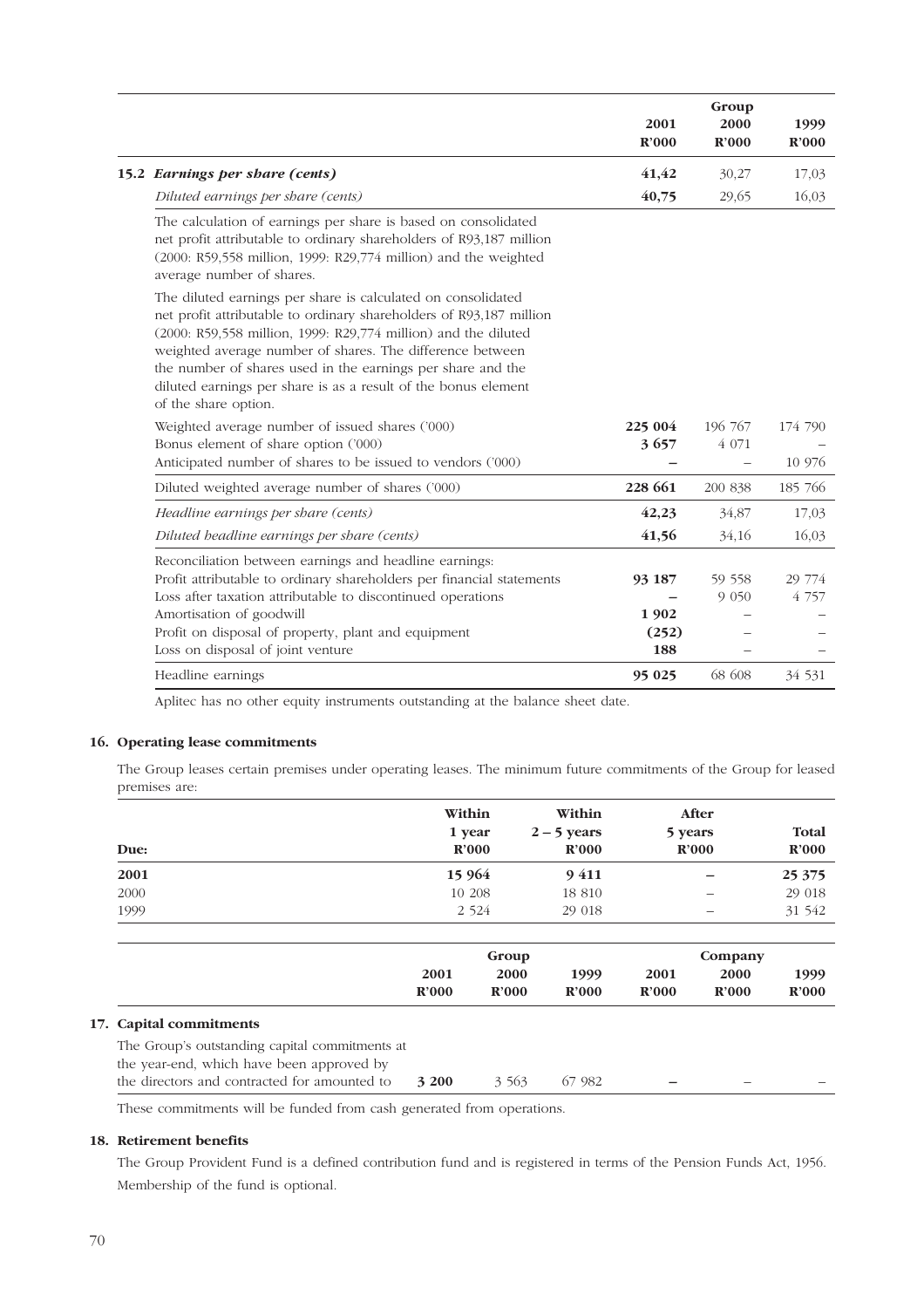#### **19. Related party transactions**

On 12 July 2000, Aplitec announced the acquisition of the entire share capital of Net1 Investment Holdings (Proprietary) Limited for R19 500 000, payable by the issue of 9 750 000 Aplitec shares at an issue price of R2,00 per share. Dr S C P Belamant, an executive director of Aplitec, was an 84% shareholder in Net1 Investment Holdings (Proprietary) Limited and received 8 190 000 Aplitec shares accordingly. The purchase price was certified as fair and reasonable by Deloitte & Touche, Chartered Accountants (SA).

Light and Livingstone Financial Services CC, in which Mr J C Livingstone (a non-executive director) is a member, performs the company secretarial function for the Group.

|  |                                                                                                           | 2001<br>R'000             | Group<br>2000<br>R'000                        | 1999<br>R'000                 | 2001<br>R'000                             | Company<br>2000<br>R'000    | 1999<br>$\mathbb{R}^2000$     |
|--|-----------------------------------------------------------------------------------------------------------|---------------------------|-----------------------------------------------|-------------------------------|-------------------------------------------|-----------------------------|-------------------------------|
|  | 20. Cash generated from operations                                                                        |                           |                                               |                               |                                           |                             |                               |
|  | Profit before interest and tax<br>Depreciation and amortisation                                           | 125 756<br>27 944         | 79 243<br>33 200                              | 32 703<br>22 664              | 884                                       | 936                         | 2 490                         |
|  | Profit on disposal of property, plant and<br>equipment<br>Loss on disposal of property, plant and         | (252)                     | (115)                                         | (51)                          |                                           |                             |                               |
|  | equipment<br>Loss on disposal of joint venture                                                            | 188                       | 2 6 9 0                                       |                               |                                           |                             |                               |
|  | Profit from operations before<br>working capital changes                                                  | 153 636                   | 115 018                                       | 55 316                        | 884                                       | 936                         | 2 490                         |
|  | Working capital changes                                                                                   | 10 589                    | (26801)                                       | (4683)                        | (1619)                                    | (24, 499)                   | 5 0 4 7                       |
|  | Inventory<br>Trade and other receivables<br>Trade and other payables                                      | (98)<br>34 331<br>(23644) | (8578)<br>(32 192)<br>13 969                  | 499<br>(1 101)<br>(4081)      | $\overline{\phantom{0}}$<br>(1762)<br>143 | 189<br>(24688)              | (101)<br>5 1 4 8              |
|  |                                                                                                           | 164 225                   | 88 217                                        | 50 633                        | (735)                                     | (23563)                     | 7 5 3 7                       |
|  | 21. Tax paid                                                                                              |                           |                                               |                               |                                           |                             |                               |
|  | Unpaid at beginning of year<br>Unpaid on acquisition of subsidiary<br>Unpaid on disposal of joint venture | (23101)<br>(246)<br>83    | (8, 338)<br>(103)<br>$\overline{\phantom{0}}$ | (1722)<br>3 447               | (292)                                     | (11)                        | (3)                           |
|  | Current tax and secondary tax charged<br>to the income statement<br>Unpaid at end of year                 | (44274)<br>28 795         | (30, 444)<br>23 101                           | (16551)<br>8 3 3 8            | (380)<br>380                              | (281)<br>292                | (8)<br>11                     |
|  |                                                                                                           | (38743)                   | (15784)                                       | (6488)                        | (292)                                     | $\overline{\phantom{0}}$    |                               |
|  | 22. Acquisition of subsidiaries                                                                           |                           |                                               |                               |                                           |                             |                               |
|  | Property, plant and equipment<br>Inventory                                                                | 1 1 0 1<br>29             | 2 3 8 1<br>383                                | 59 259                        | 1 1 0 1<br>29                             |                             | 59 259                        |
|  | Trade and other receivables<br>Cash and cash equivalents<br>Liabilities                                   | 715<br>912                | 18 530<br>2 10 6<br>$\qquad \qquad -$         | 80 908<br>6 9 9 5<br>(78 378) | 715<br>912                                |                             | 80 908<br>6 9 9 5<br>(78 378) |
|  | Trade and other payables<br>Tax                                                                           | (293)<br>(246)            | (5 110)<br>(103)                              | (39, 481)<br>3 447            | (293)<br>(246)                            |                             | (39, 481)<br>3 447            |
|  | Deferred tax<br>Goodwill<br>Minority interests                                                            | (193)<br>17886<br>6 3 1 7 | $\overline{\phantom{0}}$<br>32 779<br>2 3 5 1 | (1691)<br>70 977<br>(196)     | (193)<br>17542                            | (4825)                      | (1691)<br>70 977<br>(196)     |
|  | Acquisition costs incurred                                                                                | 146                       | $\overline{\phantom{0}}$                      | 177                           |                                           |                             | 177                           |
|  | Cost price of subsidiary<br>Shares issued at a premium                                                    | 26 374<br>(19500)         | 53 317<br>$(29\ 113)$                         | 102 017<br>$(83\ 165)$        | 19 567<br>(19500)                         | (4825)                      | $102\ 017$<br>$(83\ 165)$     |
|  | Cash purchase price<br>Cash and cash equivalents acquired                                                 | 6874<br>(912)             | 24 204<br>(2 106)                             | 18 852<br>(6995)              | 67                                        | (4825)<br>$\qquad \qquad -$ | 18 852                        |
|  | Net cash outflow                                                                                          | 5 9 6 2                   | 22 098                                        | 11 857                        | 67                                        | (4825)                      | 18 852                        |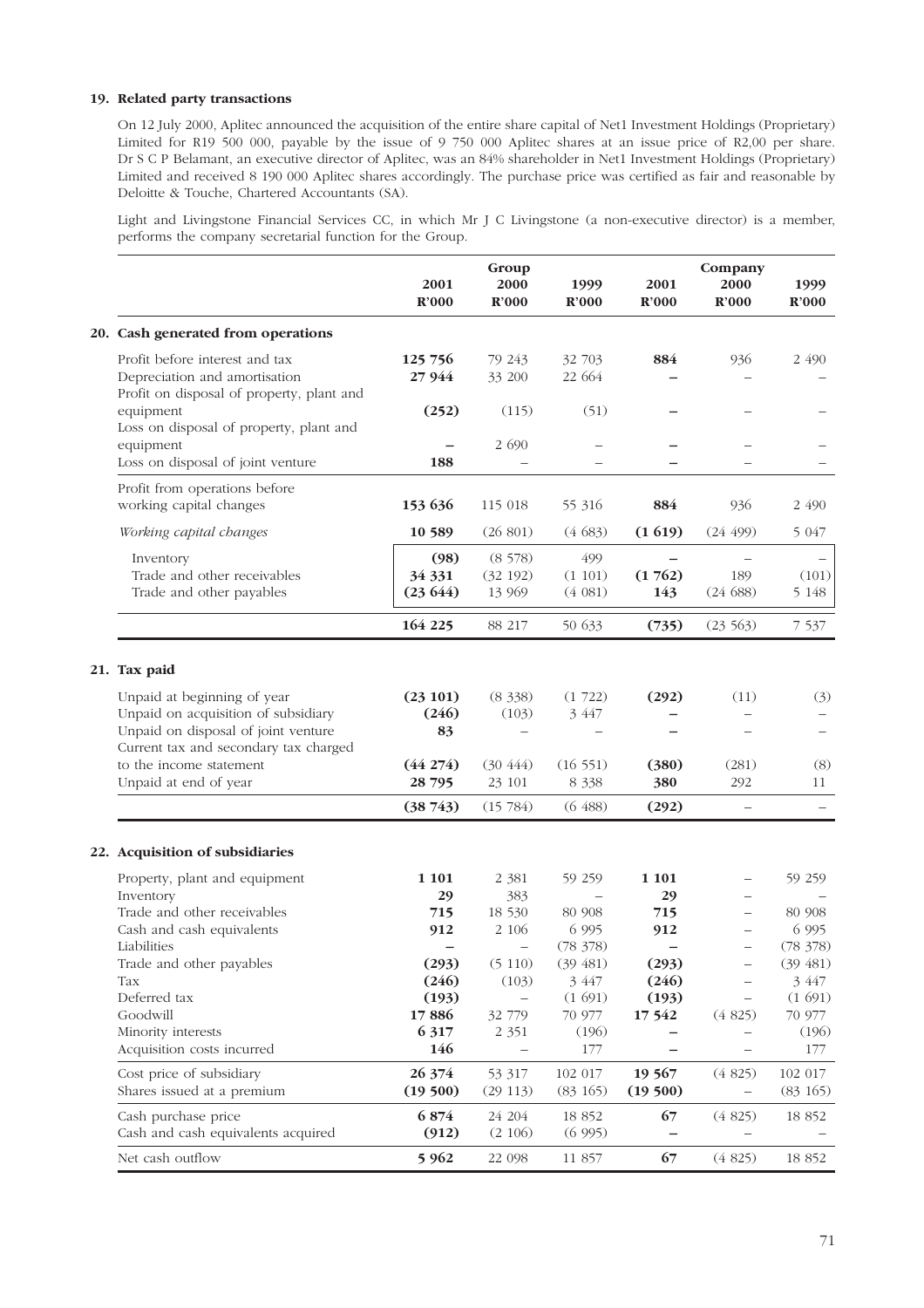|                                                                                                                                                                                                                                                                        | 2001<br>R'000   | Group<br>2000<br>$\mathbf{R}^{\prime}000$ | 1999<br>$\mathbf{R}^2000$ | 2001<br>$\mathbb{R}^2000$ | Company<br>2000<br>R'000 | 1999<br>$\mathbf{R}^2000$ |
|------------------------------------------------------------------------------------------------------------------------------------------------------------------------------------------------------------------------------------------------------------------------|-----------------|-------------------------------------------|---------------------------|---------------------------|--------------------------|---------------------------|
| 23. Cash and cash equivalent                                                                                                                                                                                                                                           |                 |                                           |                           |                           |                          |                           |
| Bank balances and cash<br>Bank overdrafts                                                                                                                                                                                                                              | 200 944<br>(63) | 58 921<br>(3, 497)                        | 73 477<br>(406)           | 4 2 3 7                   | 35                       | 3                         |
|                                                                                                                                                                                                                                                                        | 200 881         | 55 424                                    | 73 071                    | 4 2 3 7                   | 35                       | $\overline{3}$            |
| 24. Cash equivalent earnings per share                                                                                                                                                                                                                                 |                 |                                           |                           |                           |                          |                           |
| Cash equivalent earnings per share (cents)                                                                                                                                                                                                                             | 53,01           | 43,73                                     | 27,53                     |                           |                          |                           |
| The calculation of cash equivalent<br>earnings per share is based on<br>consolidated cash equivalent<br>earnings attributable to ordinary<br>shareholders of R119,264 million<br>$(2000: R86, 047)$ million) and the<br>weighted average number of<br>shares in issue. |                 |                                           |                           |                           |                          |                           |
| Calculation of cash equivalent earnings:                                                                                                                                                                                                                               |                 |                                           |                           |                           |                          |                           |
| Attributable earnings                                                                                                                                                                                                                                                  | 93 187          | 59 558                                    | 28 774                    |                           |                          |                           |
| Non-cash items                                                                                                                                                                                                                                                         | 27880           | 35 167                                    | 22 5 5 4                  |                           |                          |                           |
| - Depreciation and amortisation<br>- Profit on disposal of property, plant                                                                                                                                                                                             | 27944           | 33 200                                    | 22 667                    |                           |                          |                           |
| and equipment<br>- Loss/(Profit) on disposal of property,                                                                                                                                                                                                              | (252)           | (115)                                     |                           |                           |                          |                           |
| plant and equipment<br>- Loss on disposal of joint venture                                                                                                                                                                                                             |                 | 2 6 9 0                                   | (51)                      |                           |                          |                           |
| - Adjustment for minority interests                                                                                                                                                                                                                                    | 188             |                                           |                           |                           |                          |                           |
| in non-cash items                                                                                                                                                                                                                                                      |                 | (608)                                     | (62)                      |                           |                          |                           |
| Deferred tax charge for year                                                                                                                                                                                                                                           | (1803)          | (8678)                                    | (2, 402)                  |                           |                          |                           |
| Cash equivalent earnings                                                                                                                                                                                                                                               | 119 264         | 86 047                                    | 49 9 26                   |                           | $\equiv$                 |                           |
| Weighted average number of<br>issued shares ('000)                                                                                                                                                                                                                     | 225 004         | 196 767                                   | 174 790                   |                           |                          |                           |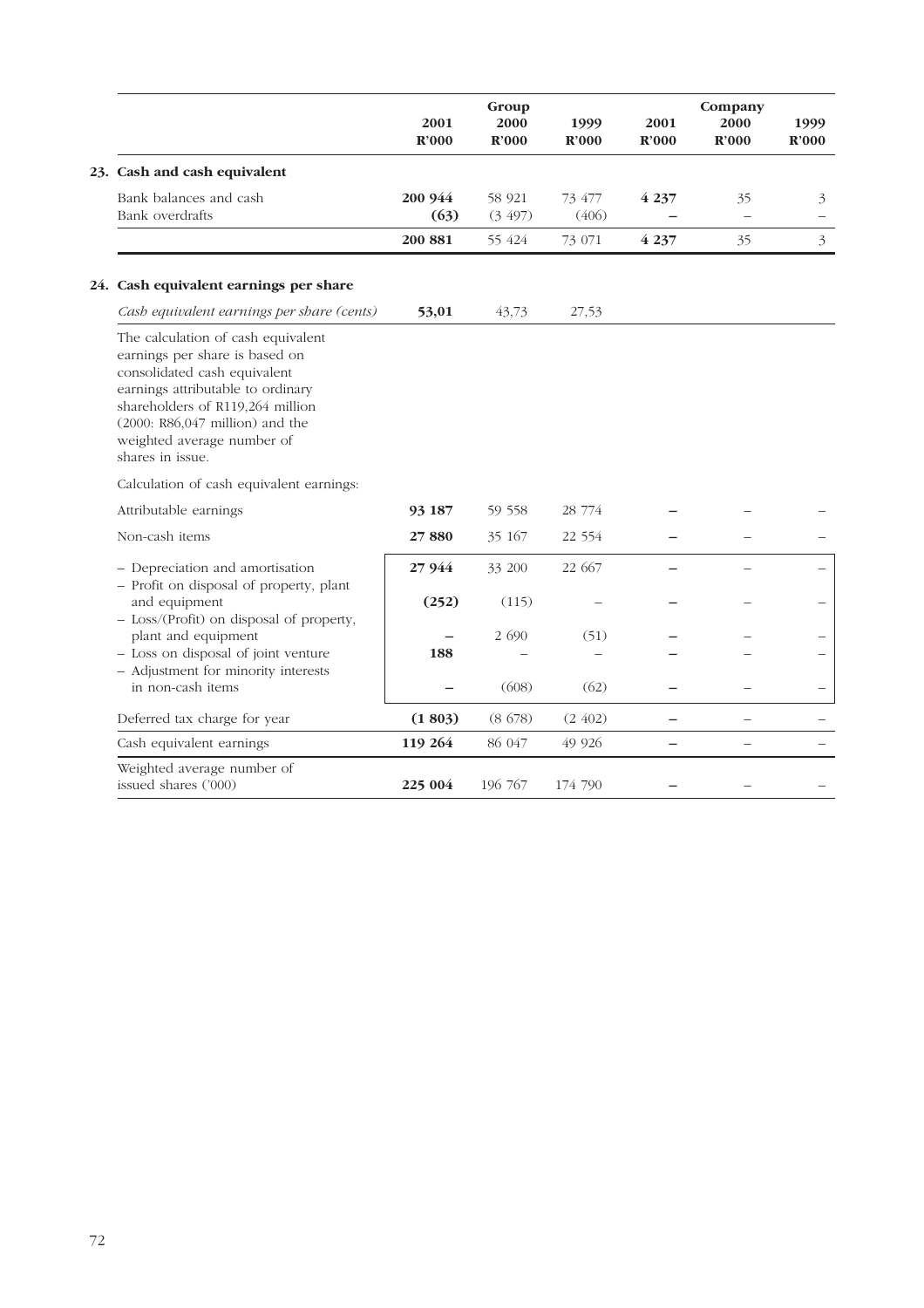# **INDEPENDENT REPORTING ACCOUNTANTS' REPORT ON THE HISTORICAL FINANCIAL INFORMATION OF THE APLITEC GROUP** [25(1) and 26]

"The Directors Net1 Applied Technologies South Africa Limited Private Bag X1 Northlands 2116

11 May 2004

Dear Sirs

#### **REPORT OF THE INDEPENDENT REPORTING ACCOUNTANTS ON THE HISTORICAL FINANCIAL INFORMATION OF NET1 APPLIED TECHNOLOGY HOLDINGS LIMITED ("APLITEC") TO THE DIRECTORS OF NET1 APPLIED TECHNOLOGIES SOUTH AFRICA LIMITED ("NEW APLITEC")**

#### **Introduction**

At your request and for the purpose of the prospectus to New Aplitec shareholders, to be dated on or about 17 May 2004 ("this prospectus"), we present our report on the financial information presented in the reports of historical financial information relating to the Aplitec Group, included as Annexures 3, 4 and 5 to this prospectus.

#### **Responsibility**

We have reviewed the historical financial information of Aplitec relating to the six months ended 31 December 2003 and audited the financial years ended on 30 June 1999, 2000, 2001, 2002 and 2003, as presented in the reports on the historical financial information relating to the Aplitec Group set out as Annexures 3, 4 and 5 to this prospectus.

The compilation, contents and presentation of this prospectus and the reports of historical financial information are the responsibility of the directors of New Aplitec. Our responsibility is to express an opinion on the financial information presented in the reports of historical financial information of Aplitec included in this prospectus.

#### **Scope**

We conducted our review of the six months ended 31 December 2003 in accordance with the Statements of South African Auditing Standards applicable to review engagements. This standard requires that we plan and perform the review to obtain moderate assurance that the financial statements are free of material misstatement. A review is limited primarily to enquiries of company personnel and analytical procedures applied to financial data and thus provides less assurance than an audit. We have not performed an audit in respect of the six months ended 31 December 2003 and, accordingly, we do not express an audit opinion thereon.

We conducted our audit of the financial years ended 30 June 1999, 2000, 2001, 2002 and 2003 in accordance with Statements of South African Auditing Standards. These standards require that we plan and perform our work to obtain reasonable assurance that the historical financial information is free of material misstatement.

An audit includes:

- examining, on a test basis, evidence supporting the amounts and disclosures of the above-mentioned historical financial information. The evidence obtained included that previously obtained by us relating to the audit of the financial statements underlying the financial information;
- assessing the accounting principles used and significant estimates made by management; and
- evaluating the overall historical financial information presentation.

We believe that our audit provides a reasonable basis for our audit opinion.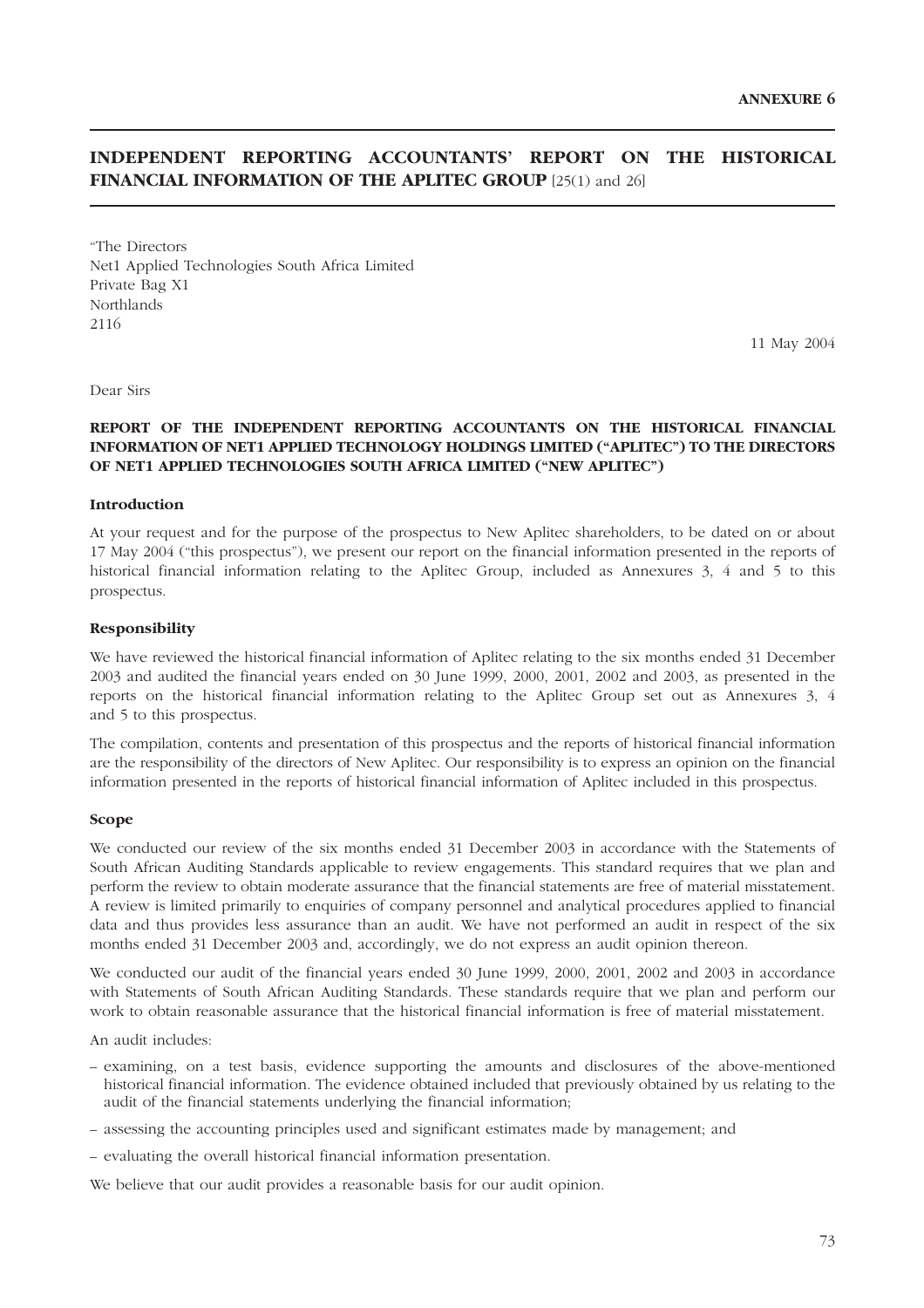## **Opinion**

In our opinion, the historical financial information of Aplitec and the Aplitec Group relating to the six months ended 31 December 2003 and the financial years ended 30 June 1999, 2000, 2001, 2002 and 2003 fairly presents, in all material respects, for the purposes of this prospectus, the financial position of Aplitec and the Aplitec Group at those dates and the results of its operations and cash flows for the financial periods then ended in accordance with South African Statements of Generally Accepted Accounting Practice.

Yours faithfully

## **FISHER HOFFMAN PKF (JHB) INC.**

(Registration number 1994/001166/21) *Chartered Accountants (SA) Registered Accountants and Auditors*

Johannesburg"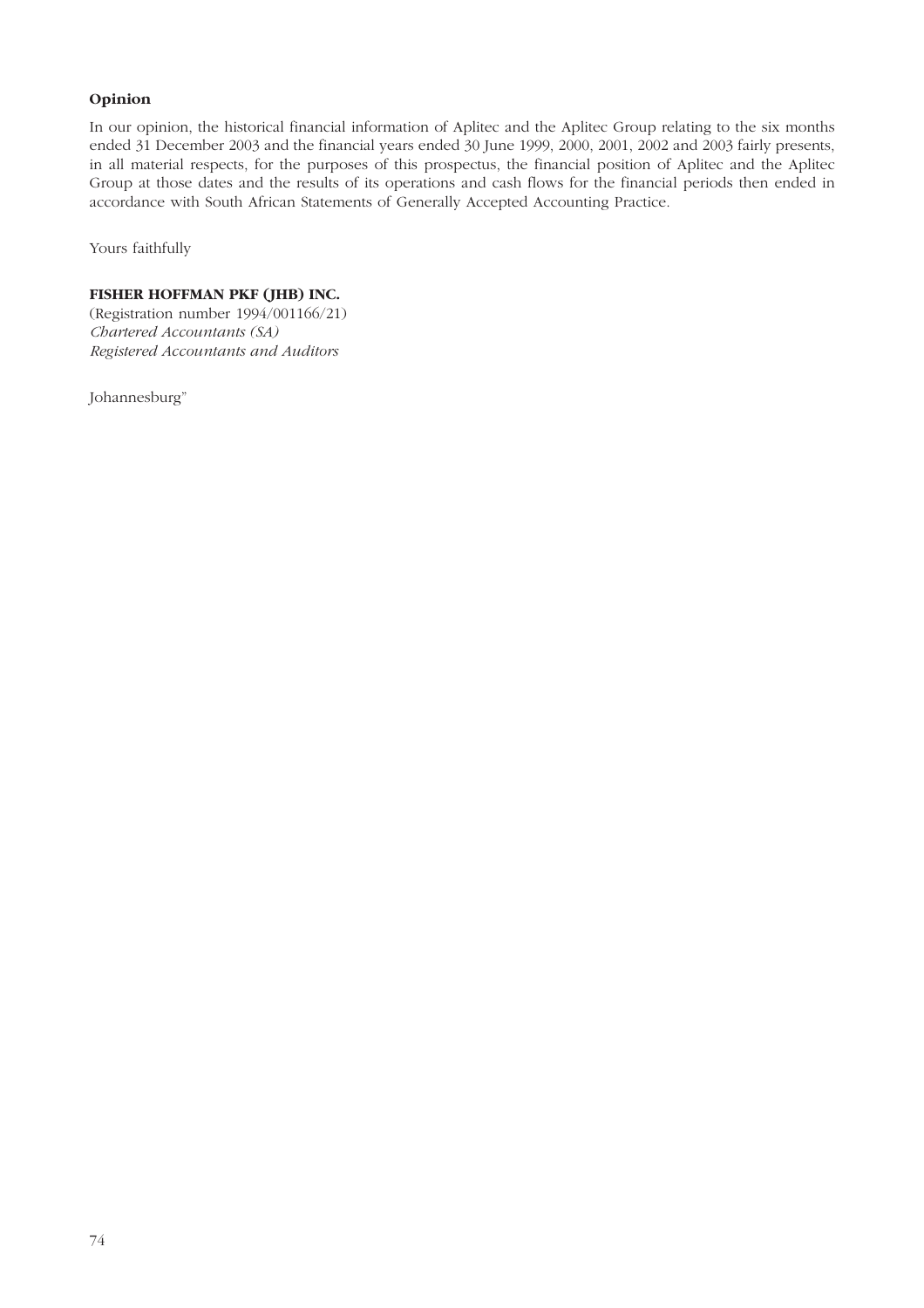# **PRO FORMA CONSOLIDATED HISTORICAL FINANCIAL INFORMATION IN RESPECT OF NEW APLITEC ASSUMING REVERSE ACQUISITION ACCOUNTING** [30]

Set out below is a pro forma consolidated balance sheet of New Aplitec, compiled on the basis of the reviewed consolidated balance sheet of the Aplitec Group at 31 December 2003, suitably adjusted for the cash reserves which are not being acquired by New Aplitec in terms of the acquisition assuming that all Aplitec shareholders elect the reinvestment option in full.

The pro forma consolidated historical financial information has been prepared for illustrative purposes only and sets out the financial results of the operations as well as the financial position of New Aplitec on the assumptions that the acquisition took place on 1 July 2003 for income statement purposes and 31 December 2003 for balance sheet purposes.

The unaudited pro forma consolidated balance sheet and income statement, represent the consolidation of the assets, liabilities, income and expenses of New Aplitec. Because of its nature, the unaudited pro forma balance sheet and income statement may not give a fair reflection of New Aplitec's financial position and performance and may be different to the ultimate new group and are included for illustrative purposes only.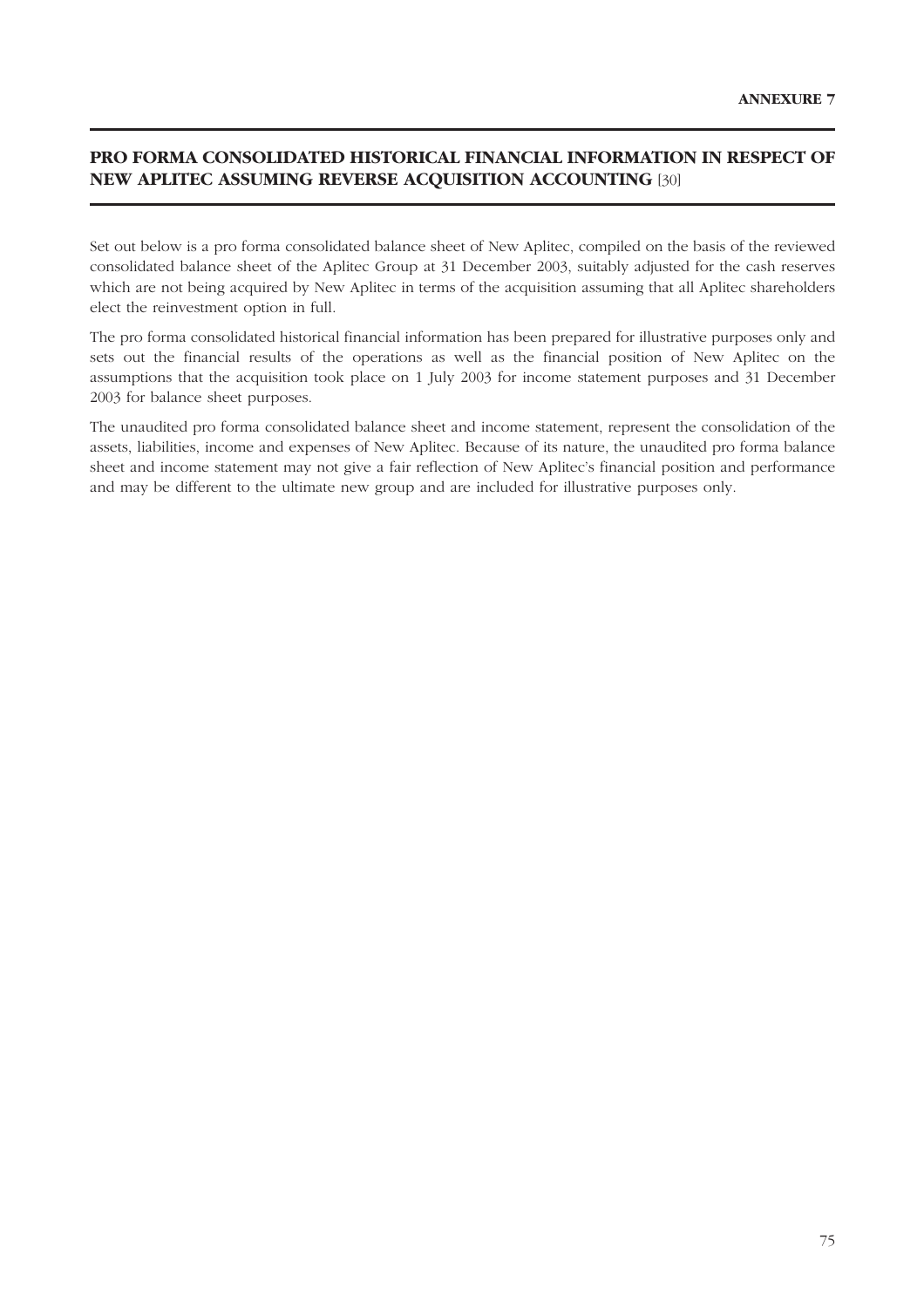# **NEW APLITEC PRO FORMA BALANCE SHEET**

**31 December 2003**

|                                            | <b>Notes</b>   | <b>Aplitec</b> | <b>Adjustments</b> | <b>New Aplitec</b> |
|--------------------------------------------|----------------|----------------|--------------------|--------------------|
|                                            |                | R'000          | R'000              | $\mathbf{R}^2000$  |
| <b>ASSETS</b>                              |                |                |                    |                    |
| <b>Non-current assets</b>                  |                |                |                    |                    |
| Property, plant and equipment              |                | 63 241         |                    | 63 241             |
| Goodwill                                   |                | 8 5 3 5        |                    | 8 5 3 5            |
| Deferred tax                               |                | 23 668         |                    | 23 668             |
| <b>Total non-current assets</b>            |                | 95 444         |                    | 95 444             |
| <b>Current assets</b>                      |                |                |                    |                    |
| Inventories                                |                | 5 7 4 5        |                    | 5 745              |
| Trade and other receivables                |                | 138 543        |                    | 138 543            |
| Cash and cash equivalent                   | 1              | 492 754        | (220 442)          | 272 312            |
| <b>Total current assets</b>                |                | 637 042        | (220 442)          | 416 600            |
| <b>Total assets</b>                        |                | 732 486        | (220 442)          | 512 044            |
| <b>EQUITY AND LIABILITIES</b>              |                |                |                    |                    |
| <b>Capital and reserves</b>                |                |                |                    |                    |
| Share capital                              |                | 237            | (66)               | 171                |
| Preference share capital                   |                |                | 237                | 237                |
| Share premium                              | 2              | 134 497        | 358 577            | 493 074            |
| Accumulated profit                         |                | 427 265        | (427 265)          |                    |
| Distribution to shareholders               | 3              |                | (643 201)          | (643 201)          |
| Linked loans - ordinary shareholders       | 4              |                | 172 361            | 172 361            |
| Linked loans - preference shareholders     | $\overline{4}$ |                | 239 357            | 239 357            |
| <b>Total capital and reserves</b>          |                | 561 999        | (300 000)          | 261 999            |
| <b>Current liabilities</b>                 |                |                |                    |                    |
| Trade and other payables                   |                | 108 520        | 79 558             | 188 078            |
| Taxation                                   |                | 61 967         |                    | 61 967             |
| <b>Total current liabilities</b>           |                | 170 487        | 79 558             | 250 045            |
| Total equity and liabilities               |                | 732 486        | (220 442)          | 512 044            |
| Number of shares in issue                  |                | 236 977 187    |                    | 407 625 098        |
| Net asset value per share (cents)          |                | 237,2          |                    | 64,3               |
| Net tangible asset value per share (cents) |                | 223,6          |                    | 56,4               |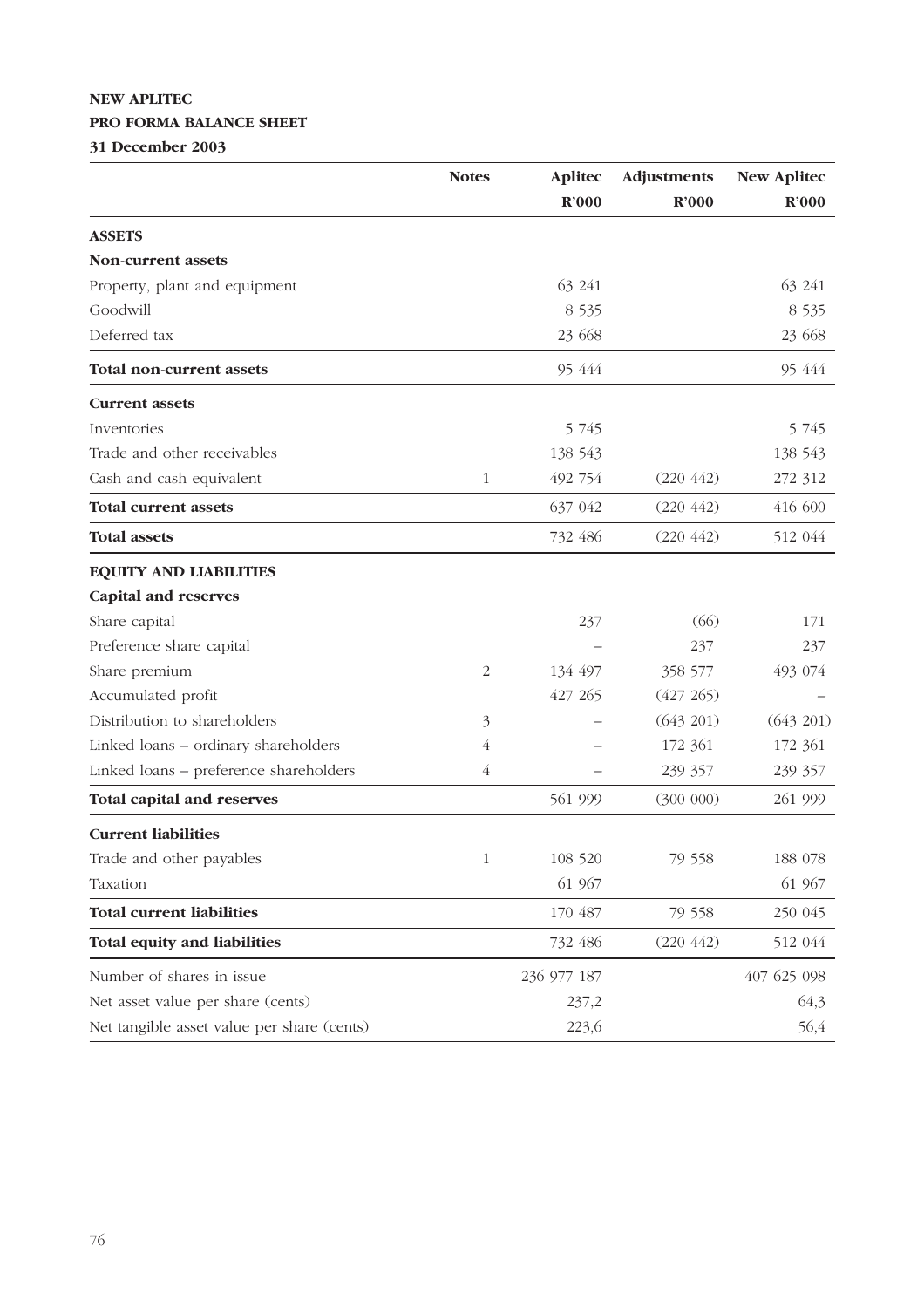## **NEW APLITEC**

#### **PRO FORMA INCOME STATEMENT**

#### **for the six months ended 31 December 2003**

|                                    | <b>Notes</b> | <b>Aplitec</b> | Adjustments       | <b>New Aplitec</b> |
|------------------------------------|--------------|----------------|-------------------|--------------------|
|                                    |              | R'000          | $\mathbb{R}^2000$ | $\mathbf{R}^2000$  |
| Revenue                            |              | 390 742        |                   | 390 742            |
| Direct operational costs           |              | 129 363        |                   | 129 363            |
| <b>Gross operating profit</b>      |              | 261 379        |                   | 261 379            |
| Operating expenses                 |              | 156 373        |                   | 156 373            |
| Distribution costs                 |              | 7 0 5 3        |                   | 7 0 5 3            |
| Administration expenses            |              | 36 586         |                   | 36 586             |
| Other operating expenses           |              | 109 037        |                   | 109 037            |
| Amortisation of goodwill           |              | 3 6 9 7        |                   | 3 697              |
| <b>Profit from operations</b>      |              | 105 006        |                   | 105 006            |
| Interest received                  | 5            | 11 160         | (4992)            | 6 1 6 8            |
| <b>Profit before taxation</b>      |              | 116 166        | (4992)            | 111 174            |
| Taxation                           | 6            | 42 740         | (1498)            | 41 242             |
| Profit after tax                   |              | 73 426         | (3, 494)          | 69 932             |
| Weighted number of shares in issue |              | 236 977 187    |                   | 407 625 098        |
| Earnings per share                 |              | 31,0           |                   | 17,2               |
| Headline earnings per share        |              | 32,5           |                   | 18,1               |

## **NOTES TO THE PRO FORMA HISTORICAL FINANCIAL INFORMATION**

#### **1. Cash and cash equivalents**

| Funded by cash left in Aplitec<br>Provision for STC/CGT costs | (300 000)<br>79 558 |
|---------------------------------------------------------------|---------------------|
|                                                               | (220, 442)          |
| 2. Share premium                                              |                     |
| Ordinary share premium<br>Preference share premium            | 57 283<br>435 791   |
|                                                               |                     |

#### **3. Distribution to shareholders**

The distribution to shareholders arises as in terms of South African Statements of Generally Accepted Accounting Practice, AC 131, the transaction has been accounted for as a reverse acquisition. Under reverse acquisition accounting, the assets and liabilities of Aplitec that are acquired by New Aplitec are not fair valued on acquisition, no goodwill arises and any difference between the gross purchase price and the carrying value of those assets and liabilities is recognised as a debit to equity which is, in essence, a distribution to shareholders.

## **4. Linked loans**

All the issued ordinary and preference shares are linked to loans and are termed combined units. Each combined unit comprises one share and one loan and may only be traded as such.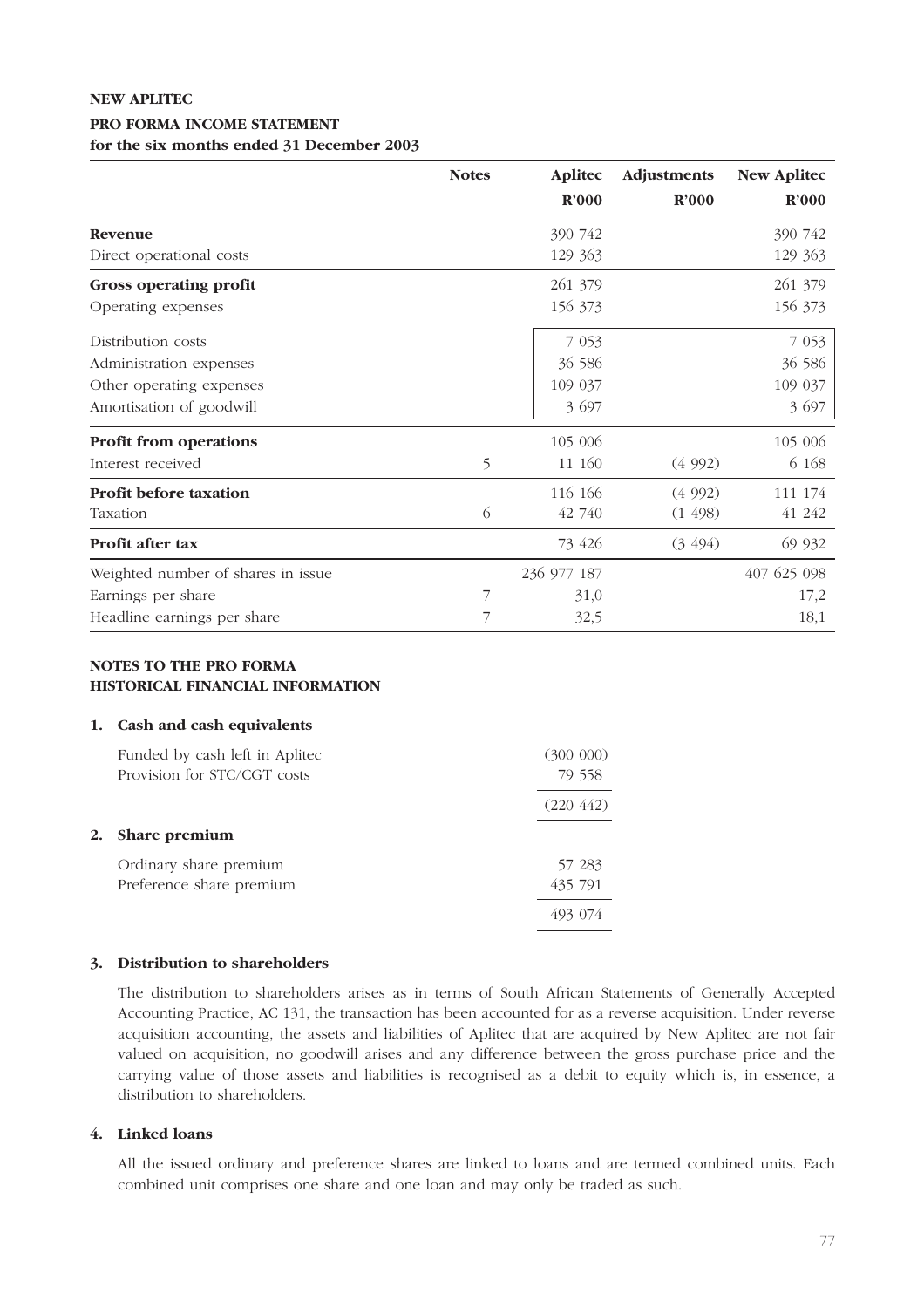## **5. Interest received**

The interest received figure has been recalculated to take into account the reduced cash balance.

## **6. Taxation**

The adjustment to taxation relates to the reduced interest received figure.

## **7. Headline earnings per share**

|                             | $\mathbf{R}^2$ 000 | $\mathbf{R}^2000$ |
|-----------------------------|--------------------|-------------------|
| Earnings per share          | 73 426             | 69 932            |
| Amortisation of goodwill    | 3 697              | 3.697             |
| Headline earnings per share | 77 123             | 73 629            |

## **8. Basis of preparation**

The principal accounting policies applied for the pro forma financial information are in conformity with the historical accounting policies of Aplitec.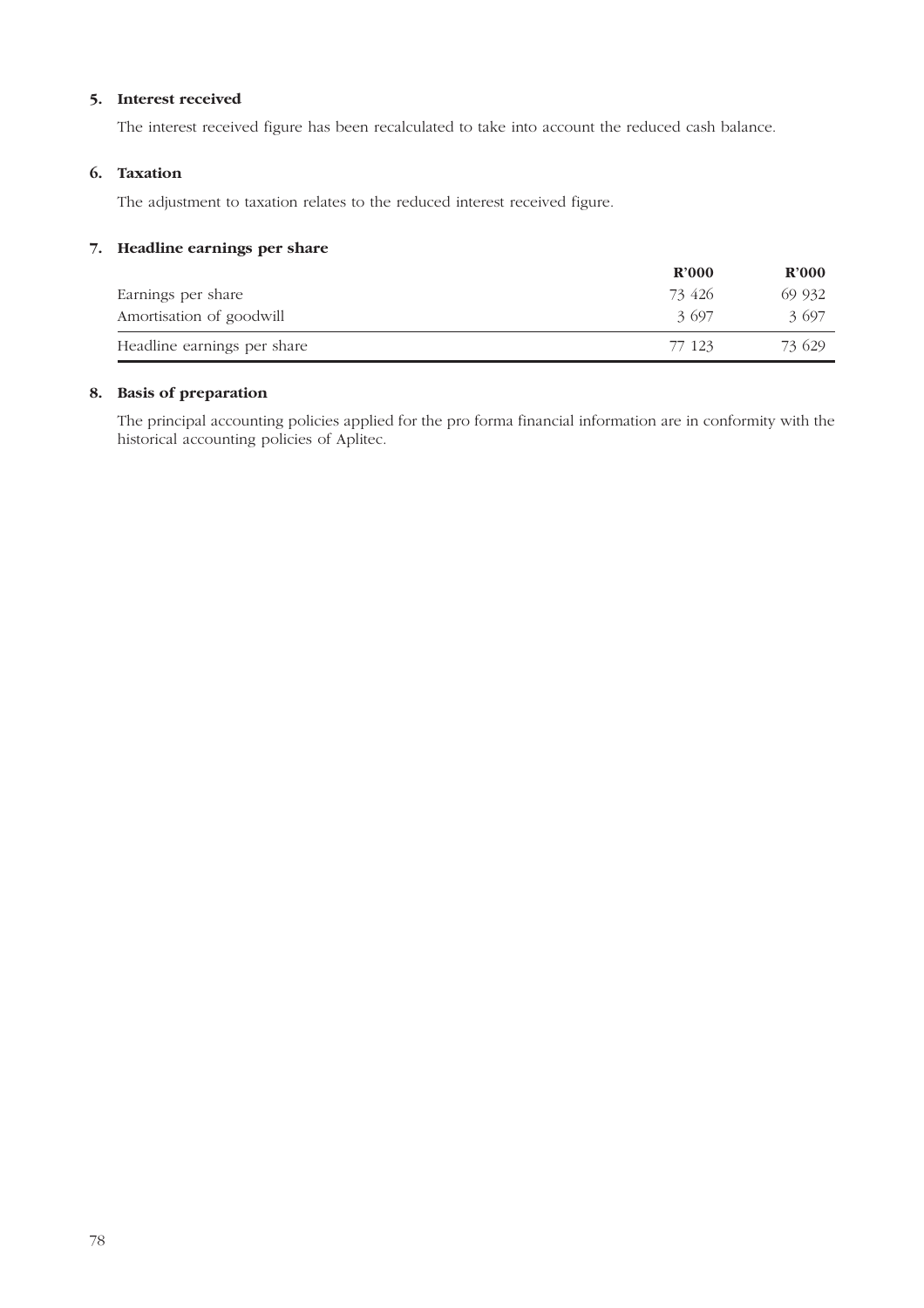# **PRO FORMA CONSOLIDATED HISTORICAL FINANCIAL INFORMATION IN RESPECT OF NEW APLITEC ASSUMING FAIR VALUE ACCOUNTING** [30]

Set out below is a pro forma consolidated balance sheet of New Aplitec, compiled on the basis of the reviewed consolidated balance sheet of the Aplitec Group at 31 December 2003, suitably adjusted for the cash reserves which are not being acquired by New Aplitec in terms of the acquisition, assuming that all Aplitec shareholders who have not provided irrevocable undertakings or indications of support to accept the reinvestment option, elect the cash option.

The pro forma consolidated historical financial information has been prepared for illustrative purposes only and sets out the financial results of the operations as well as the financial position of New Aplitec on the assumptions that the acquisition took place on 1 July 2003 for income statement purposes and 31 December 2003 for balance sheet purposes.

The unaudited pro forma consolidated balance sheet and income statement, represent the consolidation of the assets, liabilities, income and expenses of New Aplitec. Because of its nature, the unaudited pro forma balance sheet and income statement may not give a fair reflection of New Aplitec's financial position and performance and may be different to the ultimate new group and are included for illustrative purposes only.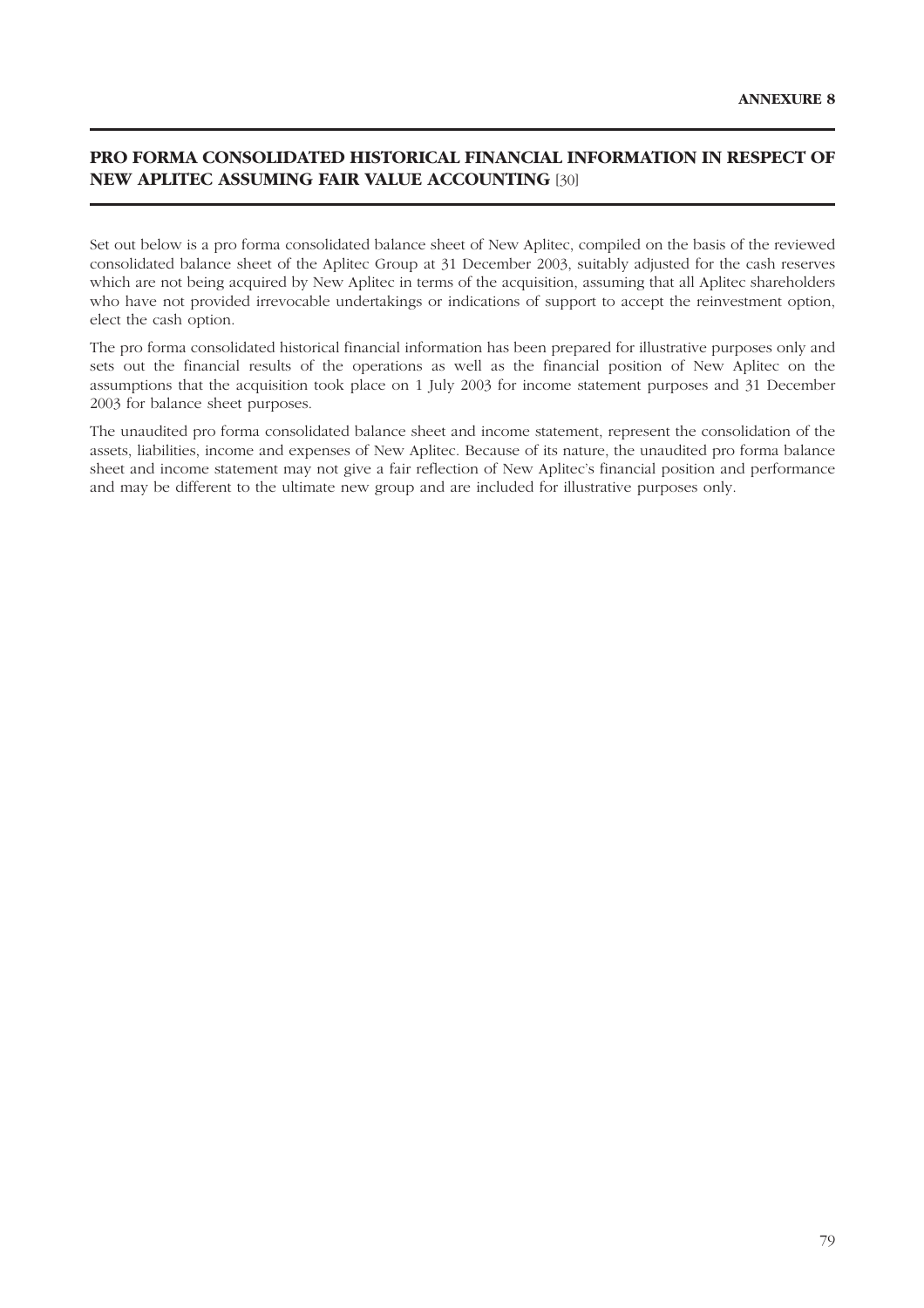# **NEW APLITEC PRO FORMA BALANCE SHEET**

**31 December 2003**

|                                            | <b>Notes</b>   | <b>Aplitec</b> | <b>Adjustments</b> | <b>New Aplitec</b> |
|--------------------------------------------|----------------|----------------|--------------------|--------------------|
|                                            |                | R'000          | R'000              | $\mathbf{R}^2000$  |
| <b>ASSETS</b>                              |                |                |                    |                    |
| <b>Non-current assets</b>                  |                |                |                    |                    |
| Property, plant and equipment              |                | 63 241         |                    | 63 241             |
| Goodwill                                   | 1              | 8 5 3 5        | 483 821            | 492 356            |
| Intangibles                                | 2              |                | 184 535            | 184 535            |
| Deferred tax                               |                | 23 668         |                    | 23 668             |
| Total non-current assets                   |                | 95 444         | 668 356            | 763 800            |
| <b>Current assets</b>                      |                |                |                    |                    |
| Inventories                                |                | 5 7 4 5        |                    | 5 7 4 5            |
| Trade and other receivables                |                | 138 543        |                    | 138 543            |
| Cash and cash equivalent                   | 3              | 492 754        | (242 452)          | 250 302            |
| <b>Total current assets</b>                |                | 637 042        | (242 452)          | 394 590            |
| <b>Total assets</b>                        |                | 732 486        | 425 904            | 1 158 390          |
| <b>EQUITY AND LIABILITIES</b>              |                |                |                    |                    |
| <b>Capital and reserves</b>                |                |                |                    |                    |
| Share capital                              |                | 237            | (66)               | 171                |
| Preference share capital                   |                |                | 237                | 237                |
| Share premium                              | $\overline{4}$ | 134 497        | 358 577            | 493 074            |
| Accumulated profit                         |                | 427 265        | (427 265)          |                    |
| Linked loans - ordinary shareholders       | 5              |                | 172 361            | 172 361            |
| Linked loans - preference shareholders     | 5              |                | 239 357            | 239 357            |
| <b>Total capital and reserves</b>          |                | 561 999        | 343 201            | 905 200            |
| <b>Current liabilities</b>                 |                |                |                    |                    |
| Trade and other payables                   | $\overline{2}$ | 108 520        | 82 703             | 191 223            |
| Taxation                                   |                | 61 967         |                    | 61 967             |
| <b>Total current liabilities</b>           |                | 170 487        | 82 703             | 253 190            |
| <b>Total equity and liabilities</b>        |                | 732 486        | 425 904            | 1 158 390          |
| Number of shares in issue                  |                | 236 977 187    |                    | 407 625 098        |
| Net asset value per share (cents)          |                | 237,2          |                    | 222,1              |
| Net tangible asset value per share (cents) |                | 223,6          |                    | 50,2               |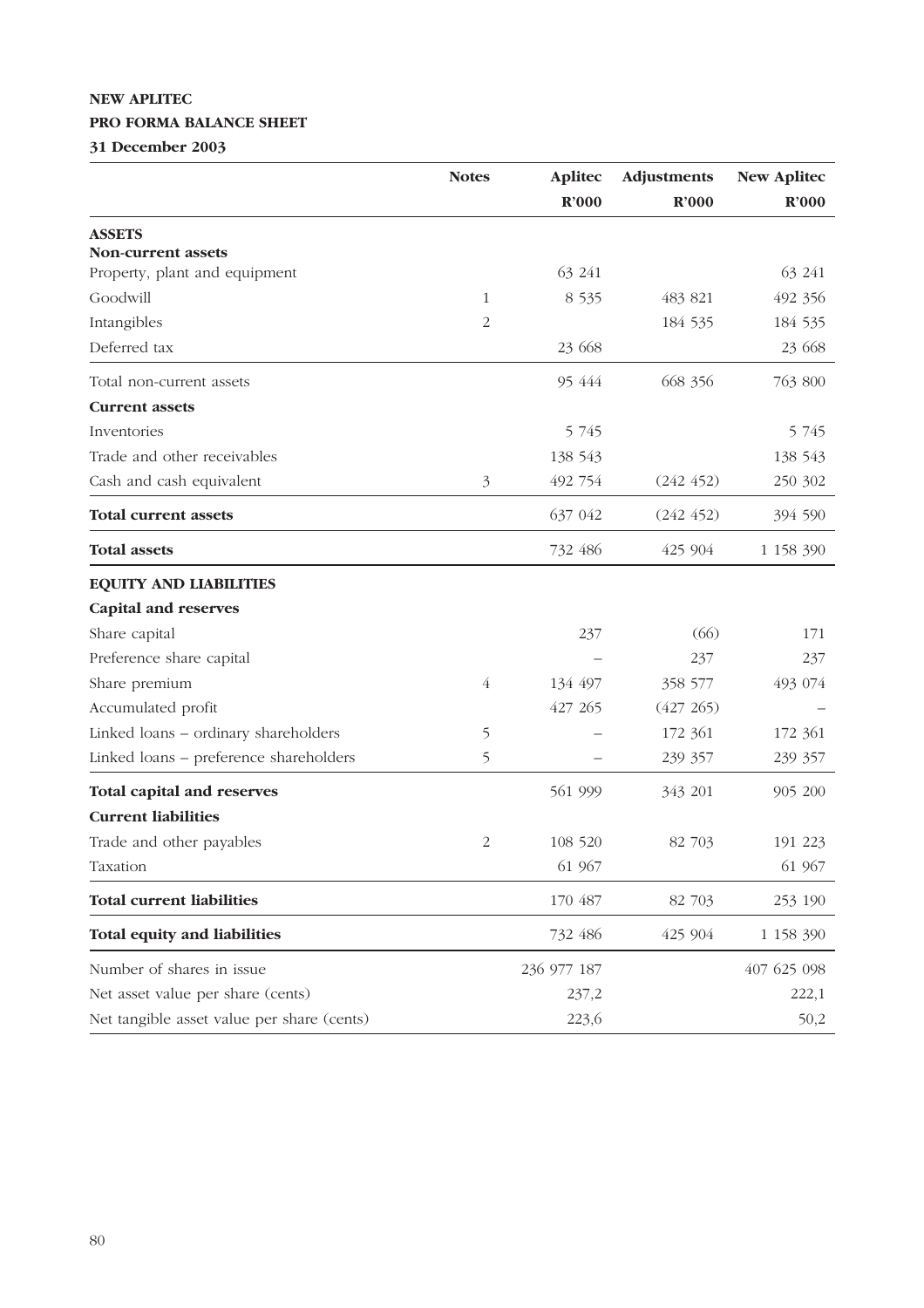## **NEW APLITEC PRO FORMA INCOME STATEMENT for the six months ended 31 December 2003**

|                                    | <b>Notes</b> | <b>Aplitec</b> | Adjustments       | <b>New Aplitec</b> |
|------------------------------------|--------------|----------------|-------------------|--------------------|
|                                    |              | R'000          | $\mathbf{R}^2000$ | $\mathbf{R}^2000$  |
| Revenue                            |              | 390 742        |                   | 390 742            |
| Direct operational costs           |              | 129 363        |                   | 129 363            |
| Gross operating profit             |              | 261 379        |                   | 261 379            |
| Operating expenses                 |              | 156 373        | 53 103            | 209 476            |
| Distribution costs                 |              | 7 0 5 3        |                   | 7 0 5 3            |
| Administration expenses            |              | 36 586         |                   | 36 586             |
| Other operating expenses           |              | 109 037        |                   | 109 037            |
| Amortisation of intangibles        | 2            |                | 28 912            | 28 912             |
| Amortisation of goodwill           | 1            | 3 697          | 24 191            | 27 888             |
| <b>Profit from operations</b>      |              | 105 006        | (53 103)          | 51 903             |
| Interest received                  | 6            | 11 160         | (5, 491)          | 5 6 6 9            |
| Profit before taxation             |              | 116 166        | (58 594)          | 57 572             |
| Taxation                           | 7            | 42 740         | (1647)            | 41 093             |
| Profit after tax                   |              | 73 426         | (56947)           | 16 479             |
| Weighted number of shares in issue |              | 236 977 187    |                   | 407 625 098        |
| Earnings per share                 |              | 31,0           |                   | 4,0                |
| Headline earnings per share        | 8            | 32,5           |                   | 10,9               |

### **NOTES TO THE PRO FORMA HISTORICAL FINANCIAL INFORMATION**

#### **1. Goodwill**

The goodwill arising on the acquisition has been amortised over a period of 10 years.

## **2. Intangibles**

Intangible assets comprise:

|    |                                                              | Intangible | <b>Estimated useful life</b> |
|----|--------------------------------------------------------------|------------|------------------------------|
|    |                                                              | R'000      | years                        |
|    | CPS Contracts                                                | 113 510    | 2,7                          |
|    | Support Services Software                                    | 71 025     | 4,5                          |
|    |                                                              | 184 535    |                              |
|    | Intangibles are amortised over their estimated useful lives. |            |                              |
| 3. | Cash and cash equivalents                                    |            |                              |
|    | Funded by cash left in Aplitec                               | (325 155)  |                              |
|    | Provision for STC/CGT costs                                  | 82 703     |                              |
|    |                                                              | (242 452)  |                              |
| 4. | Share premium                                                |            |                              |
|    | Ordinary share premium                                       | 57 283     |                              |
|    | Preference share premium                                     | 435 791    |                              |
|    |                                                              | 493 074    |                              |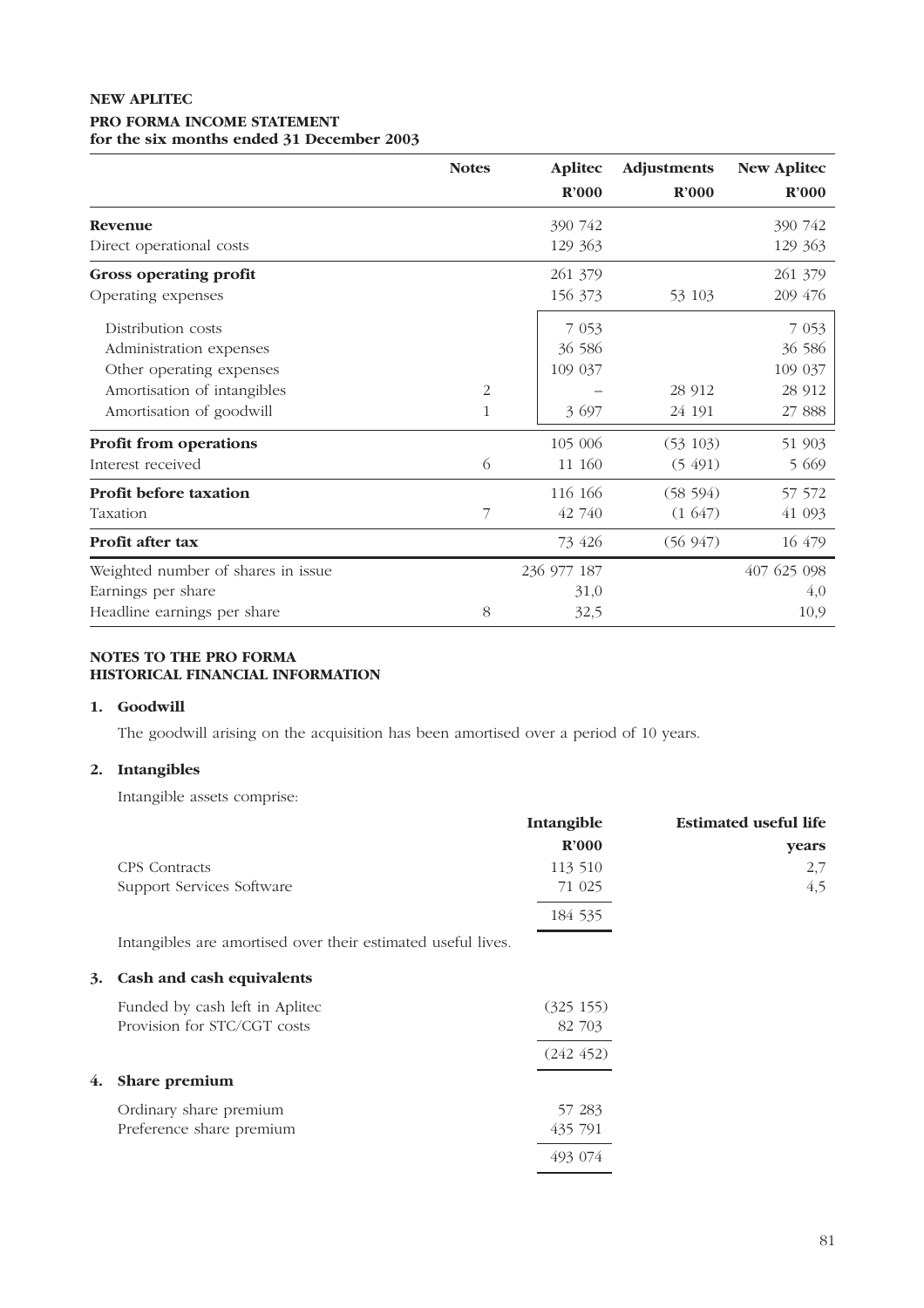## **5. Linked loans**

All the issued ordinary and preference shares are linked to loans and are termed combined units. Each combined unit comprises one share and one loan and may only be traded as such.

## **6. Interest received**

The interest received figure has been recalculated to take into account the reduced cash balance.

## **7. Taxation**

The adjustment to taxation relates to the reduced interest received figure.

#### **8. Headline earnings per share**

|                             | $\mathbf{R}^2$ 000 | $\mathbf{R}^2000$ |
|-----------------------------|--------------------|-------------------|
| Earnings per share          | 73 426             | 16 479            |
| Amortisation of goodwill    | 3.697              | 27 888            |
| Headline earnings per share | 77 123             | 44 367            |

#### **9. Basis of preparation**

The principal accounting policies applied for the pro forma financial information are in conformity with the historical accounting policies of Aplitec.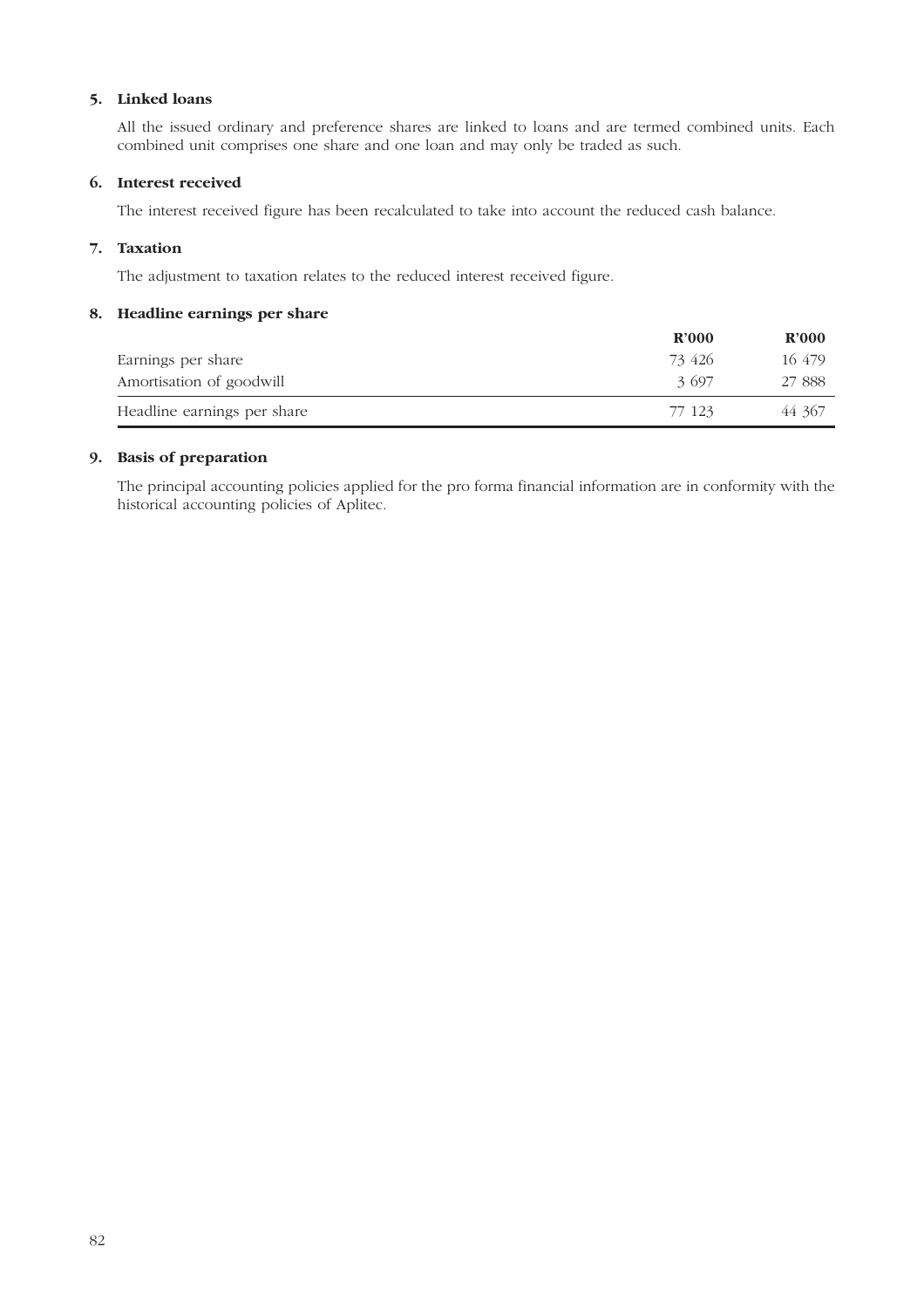# **INDEPENDENT REPORTING ACCOUNTANTS' REPORT ON THE PRO FORMA CONSOLIDATED HISTORICAL FINANCIAL INFORMATION OF NEW APLITEC**

"The Directors Net1 Applied Technologies South Africa Limited Private Bag X1 Northlands 2116

11 May 2004

Dear Sirs

#### **INDEPENDENT REPORTING ACCOUNTANT'S REPORT ON THE UNAUDITED PRO FORMA CONSOLIDATED BALANCE SHEETS AND INCOME STATEMENTS ("pro forma financial information") ON NET1 APPLIED TECHNOLOGIES SOUTH AFRICA LIMITED ("New Aplitec")**

#### **1. INTRODUCTION**

The pro forma financial information in Annexures 7 and 8 to the prospectus has been prepared, for illustrative purposes only, to provide information on the consolidated financial results and position of New Aplitec. Because of its nature, the pro forma financial information may not give a fair reflection of New Aplitec's financial results and position.

At your request and for the purpose of the prospectus, we present our report on the pro forma financial information on the consolidated financial results and position of New Aplitec.

#### **2. RESPONSIBILITIES**

The directors of New Aplitec are solely responsible for the preparation of the pro forma financial information to which this reporting accountant's report relates and for the financial statements and financial information from which it has been prepared.

It is our responsibility to report on the pro forma financial information and to report to you. We do not accept any responsibility for any reports previously given by us on any financial information used in the compilation of the pro forma financial information, beyond that owed to those to whom those reports were addressed at their dates of issue.

#### **3. SCOPE**

Our work, which did not involve any independent examination of any of the underlying financial information, consisted primarily of agreeing the unadjusted financial information to the reviewed financial statements of Net1 Applied Technology Holdings Limited ("Aplitec") for the six months ended 31 December 2003, considering the evidence supporting the adjustments, reperforming the calculations based on the information obtained and discussing the pro forma financial information with the directors of New Aplitec.

Because the above procedures do not constitute either an audit or review done in accordance with Statements of South African Auditing Standards, we do not express any assurance on the pro forma financial information, save for that detailed below.

Had we performed additional procedures or had we performed an audit or review of the pro forma financial information in accordance with the South African Auditing Standards, other matters might have come to our attention that would have been reported to you.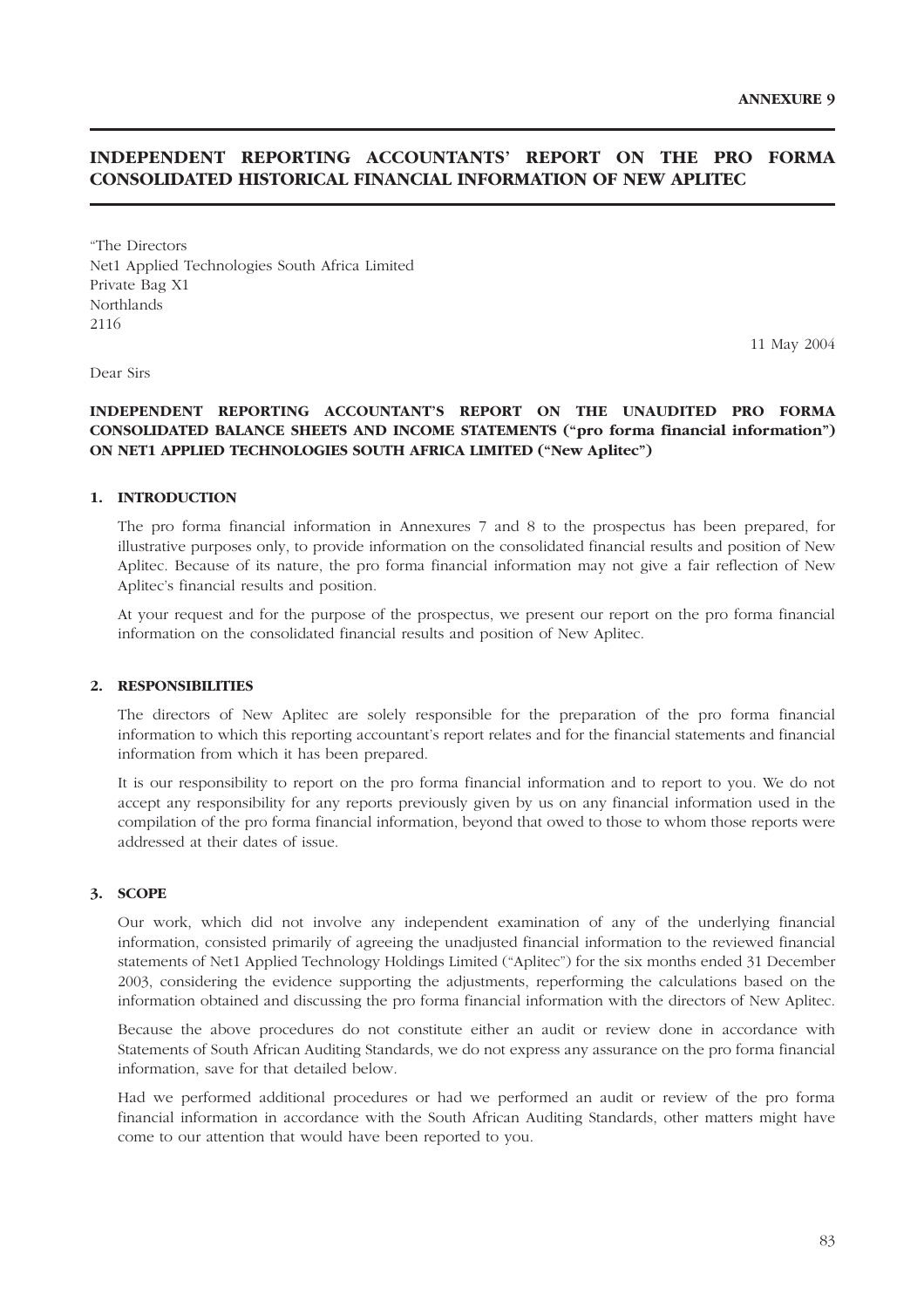# **4. REPORT**

We report that nothing has come to our attention that causes us to believe that:

- the pro forma financial information has not been properly compiled on the basis stated;
- such basis is inconsistent with the accounting policies of New Aplitec;
- the adjustments are inappropriate for the purposes of the pro forma financial information as disclosed.

Yours faithfully

### **FISHER HOFFMAN PKF (JHB) INC.**

(Registration number 1994/001166/21) *Chartered Accountants (SA) Registered Accountants and Auditors*

Johannesburg"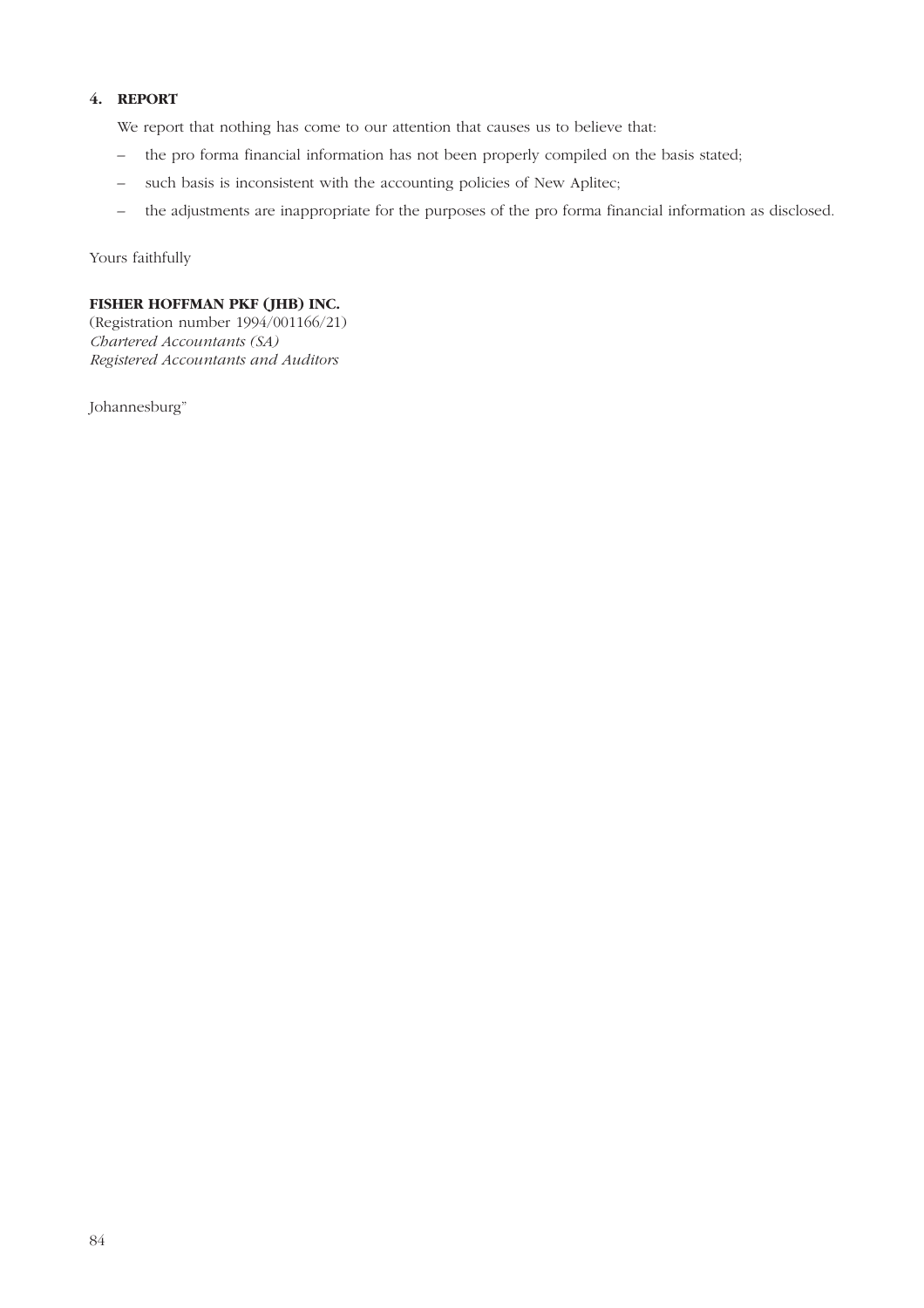# **SALIENT FEATURES OF THE NEW APLITEC PARTICIPATION TRUST**

- 1. The New Aplitec Participation Trust is a bewind trust as contemplated in part (b) of the definition of "trust" in section 1 of the Trust Property Control Act, 57 of 1988, established by New Aplitec.
- 2. The New Aplitec Participation Trust has been established for the benefit of the unit holders.
- 3. The unit holders will be those Aplitec shareholders who exercise the reinvestment option and/or the Brait Group to the extent that they underwrite the reinvestment option.
- 4. The unit holders will receive one unit in the New Aplitec Participation Trust for each Aplitec share in respect of which they exercise the reinvestment option, credited as fully paid-up.
- 5. Each unit in the New Aplitec Participation Trust will represent a capital contribution of 183,996 cents and a loan contribution of 101,004 cents.
- 6. For each Aplitec ordinary share in respect of which the reinvestment option is exercised, the New Aplitec Participation Trust will subscribe for one New Aplitec B class preference share and extend one B class loan to New Aplitec, credited as fully paid-up.
- 7. The New Aplitec B class preference shares and B class loans shall be the sole assets of the New Aplitec Participation Trust and each unit holder shall have a vested right thereto in accordance with the terms of the reinvestment option.
- 8. A term of the New Aplitec Participation Trust is that units are not transferable between unit holders or to third parties.
- 9. The New Aplitec B class preference shares and B class loans held by the New Aplitec Participation Trust in New Aplitec are linked together and may not be transferred, except in connection with a conversion of NUEP special convertible preference shares into NUEP common stock referred to in paragraph 21 below.
- 10. The trust assets will be owned by the unit holders, but the trustees will have control of the trust assets and administer them for the unit holders' sole risk and benefit.
- 11. There shall be a minimum of one and a maximum of three trustees of the New Aplitec Participation Trust in office from time to time.
- 12. The trustees are First National Asset Management and Trust Company (Proprietary) Limited (Registration number 1986/003488/07).
- 13. The unit holders may replace any departing trustees or appoint new trustees from time to time, provided that the new trustees have been approved in writing by the Exchange Control Department of the South African Reserve Bank.
- 14. No trustees shall be required to furnish security.
- 15. The unit holders shall hold an annual meeting, and may hold such other meetings at such times and on such periods of notice as the trustees may from time to time determine.
- 16. The trustees shall convene a meeting of the unit holders upon the request of unit holders holding not less than 10% of all units in issue.
- 17. At any meeting of the unit holders, each unit holder shall have one vote on a show of hands and one vote for each unit held on a poll.
- 18. Decisions of the unit holders shall require the approval of the majority of unit holders present or represented by proxy at any meeting of unit holders.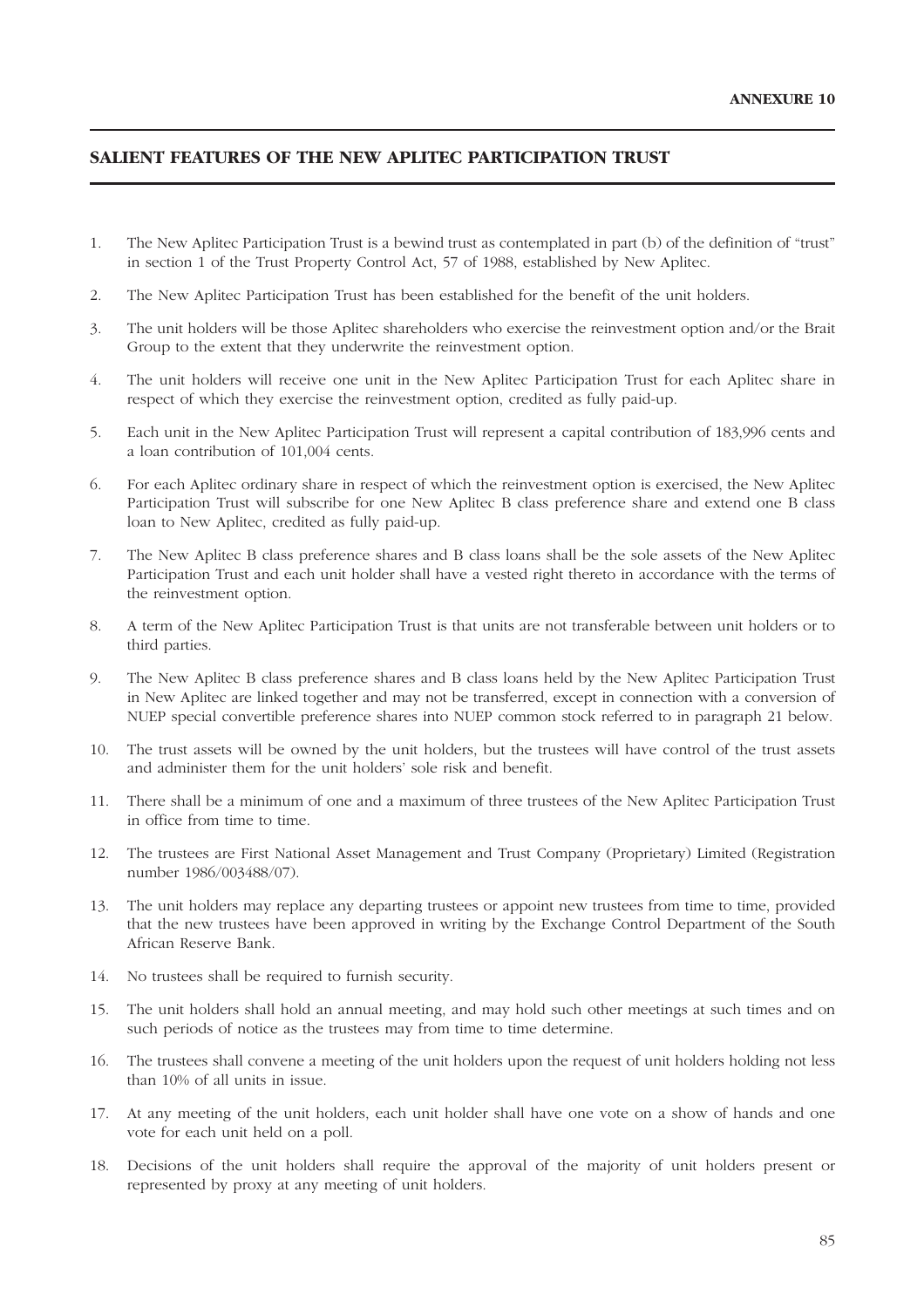- 19. The units held by a unit holder shall confer on him the right to exercise one vote in respect of each New Aplitec B class preference share and each NUEP special convertible preference share held on his behalf, respectively, by New Aplitec Participation Trust and the Aplitec Holdings Participation Trust.
- 20. The trustees of the New Aplitec Participation Trust (and the Aplitec Holdings Participation Trust) shall vote the New Aplitec B class preference shares (and the NUEP special convertible preference shares) in accordance with the instructions of the unit holders and the trustees shall notify unit holders of meetings of New Aplitec (or NUEP) and give the unit holders an opportunity to instruct them regarding their votes.
- 21. Upon the occurrence of a trigger event:
	- 21.1 the trustees shall give written notice to the Aplitec Holdings Participation Trust, requesting the distribution of NUEP special convertible preference shares in the distribution ratio;
	- 21.2 upon receipt of the notice, the Aplitec Holdings Participation Trust will distribute to the trustees NUEP special convertible preference shares in the distribution ratio;
	- 21.3 the trustees shall take delivery of the NUEP special convertible preference shares from the Aplitec Holdings Participation Trust;
	- 21.4 against delivery of the appropriate number of NUEP special convertible preference shares, the trustees shall notify NUEP of the decision of the selling unit holder to convert the NUEP special convertible preference shares into NUEP common stock and shall cede to NUEP a proportionate number of New Aplitec B class preference shares and B class loans in New Aplitec and the NUEP special convertible preference shares. NUEP will convert the NUEP special convertible preference shares and deliver the NUEP common stock to the New Aplitec Participation Trust;
	- 21.5 within the time period stipulated by the selling unit holder, which shall not exceed 12 months after the conversion, the trustees shall endeavour to sell the NUEP common stock at the price stipulated by a selling unit holder, in order to comply with applicable Exchange Control approvals;
	- 21.6 the trustees shall be authorised to transfer NUEP common stock following a conversion to a unit holder provided he is a non-resident;
	- 21.7 upon receipt of the proceeds in South Africa, against the surrender of the units concerned, the trustees shall distribute the proceeds, net of all costs, to the selling unit holder or holders; and
	- 21.8 thereafter, the trustees shall cancel the units and make appropriate entries in the register in respect of the units realised and issue new unit statements, if required.
- 22. All the New Aplitec Participation Trust income received or accrued by the trustees on behalf of the unit holders shall accrue to and vest immediately in the unit holders in proportion to the number of units held by them in the New Aplitec Participation Trust and shall be distributed to them as soon as possible after it is received by the trust.
- 23. The New Aplitec Participation Trust shall continue until:
	- 23.1 all of the unit holders and the trustees agree to terminate the trust; or
	- 23.2 no unit holders remain, whereupon the trust shall be wound up.
- 24. If all of the unit holders and the trustees agree to terminate the trust, the trustees shall dispose of the shares and loan accounts comprising the trust assets as set out in paragraph 21 above.
- 25. The trustees shall cause the trust's books of account to be audited every year.
- 26. The trustees shall receive fair and reasonable remuneration for their services which shall be paid by New Aplitec.
- 27. New Aplitec shall bear all the expenses, fees and costs payable by the trust from time to time excluding all brokerage fees and costs and marketable securities tax pursuant to the disposal of the NUEP common stock which shall be for the account of the relevant unit holder.
- 28. The provisions of the trust deed may be amended at any time, provided that such amendment shall have been agreed to in writing by:
	- 28.1 the trustees then in office, whose agreement shall be unanimous;
	- 28.2 all the unit holders; and
	- 28.3 the Exchange Control Department of the South African Reserve Bank.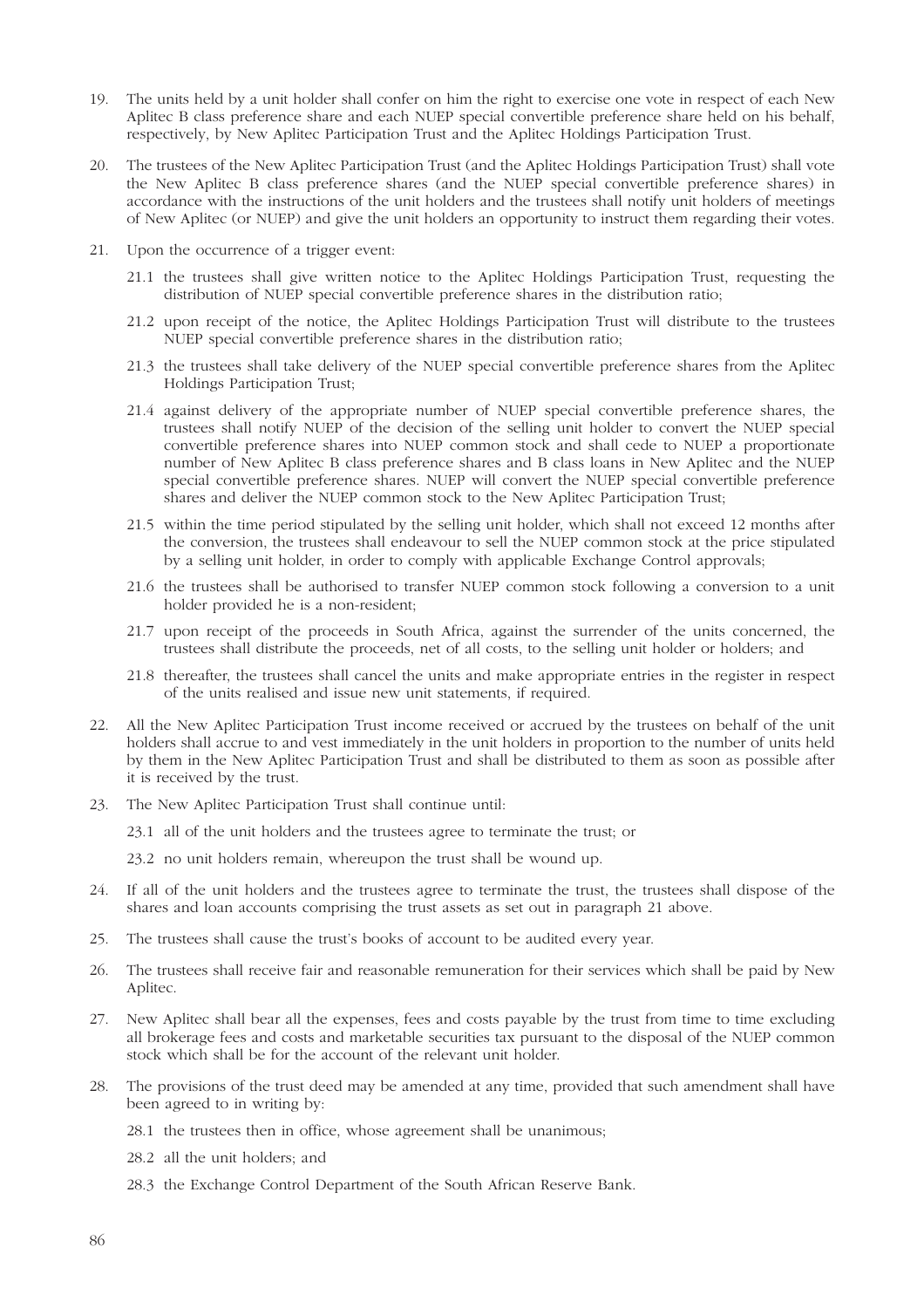30. The trustees are not obliged to dispose of the NUEP common shares of a unit holder who is a non-resident of South Africa, but shall distribute the NUEP common shares to the unit holder concerned, provided that the shares are not blocked by the South African Reserve Bank. In the event that South African Exchange Controls are relaxed or abolished, the New Aplitec Participation Trust will distribute the common shares directly to the unit holders on a *pro rata* basis and the New Aplitec Participation Trust will be wound up.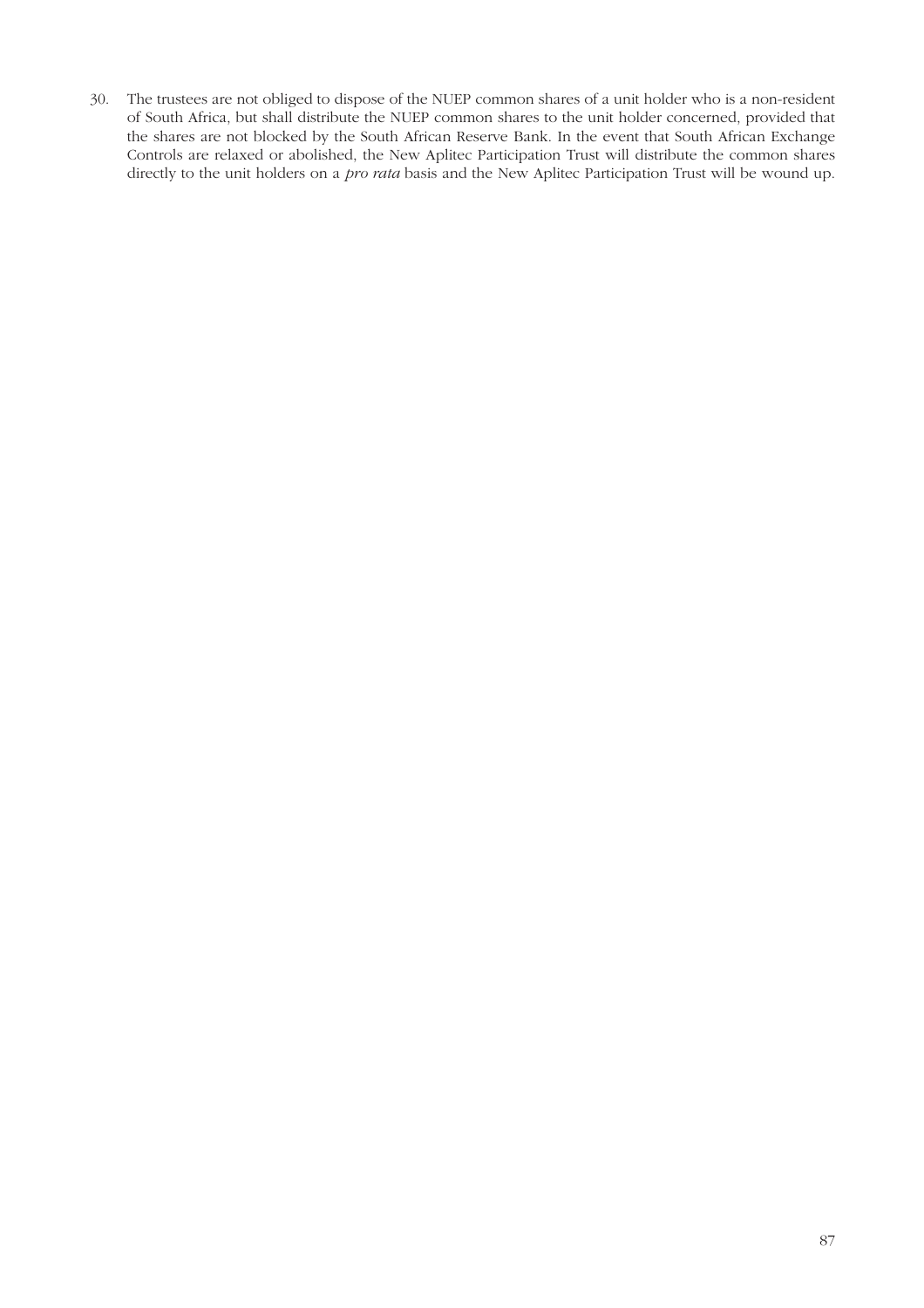# **SALIENT FEATURES OF THE APLITEC HOLDINGS PARTICIPATION TRUST**

- 1. The Aplitec Holdings Participation Trust is a "STAR" or purpose trust regulated by the provisions of Part VIII of the Trusts Law (2001 Revision) of the Cayman Islands, which were previously contained in The Special Trusts (Alternative Regime) Law, 1997.
- 2. The original trustee of the Aplitec Holdings Participation Trust will be a Cayman Island resident, being Walkers SPV ("the AHP trustee").
- 3. The original enforcer of the Aplitec Holdings Participation Trust is SAPEF International GP Limited, a Cayman Island company.
- 4. The property specified in Schedule 2 to the Aplitec Holdings Participation Trust deed will be transferred to the AHP trustee to be held by the AHP trustee subject to the terms and conditions of the Aplitec Holdings Participation Trust deed. The property specified in Schedule 2 comprises 192 967 138 special convertible preference shares issued by NUEP.
- 5. The beneficiaries of the Aplitec Holdings Participation Trust are those persons or classes of persons nominated as beneficiaries in accordance with the applicable provisions of the Aplitec Holdings Participation Trust; provided that the enforcer may not be a beneficiary.
- 6. The purpose of the Aplitec Holdings Participation Trust is to carry out the business plan. The business plan is set forth in Schedule 3 to the Aplitec Holdings Participation Trust deed and provides as follows:
	- 6.1 the AHP trustee shall hold the special convertible preference shares issued by NUEP until the AHP trustee receives notification from the New Aplitec Participation Trust to distribute some or all of the special convertible preference shares to the New Aplitec Participation Trust;
	- 6.2 the AHP trustee shall distribute to the New Aplitec Participation Trust any dividend amounts received from NUEP as soon as they are received from NUEP; and
	- 6.3 the AHP trustee shall communicate and distribute any information or documentation relating to corporate actions of NUEP to the trustees of the New Aplitec Participation Trust as soon as it is received from NUEP.
- 7. The enforcer shall have the power to resolve any uncertainty as to the purpose of the Aplitec Holdings Participation Trust or to the mode of execution of the Aplitec Holdings Participation Trust created by the Aplitec Holdings Participation Trust deed. The allocation of the Aplitec Holdings Participation Trust funds between the beneficiaries shall be at the discretion of the enforcer.
- 8. The enforcer may in writing revocably or irrevocably declare that any person or persons or member or members of the class of persons shall be included as a beneficiary; provided that the enforcer may not be a beneficiary, and may in writing exclude persons as beneficiaries. The umbrella agreement referred to in paragraph 21.6 of this prospectus stipulates that the enforcer may only appoint the New Aplitec Participation Trust as a beneficiary from time to time.
- 9. The enforcer has a fiduciary duty to act responsibly with a view to the proper execution of the Aplitec Holdings Participation Trust, but has no duty to supervise the administration of the Aplitec Holdings Participation Trust, save to investigate any allegation of wrong-doing or unfitness on the part of the trustees.
- 10. The enforcer and the New Aplitec Participation Trust trustees may direct the AHP trustee in writing in their capacity as holder of the NUEP special convertible preference shares to vote in accordance with the instructions of the unit holders. In the event of inconsistent instructions being delivered by the enforcer and the New Aplitec Participation Trust trustees, the AHP trustee will act on the instructions of the enforcer.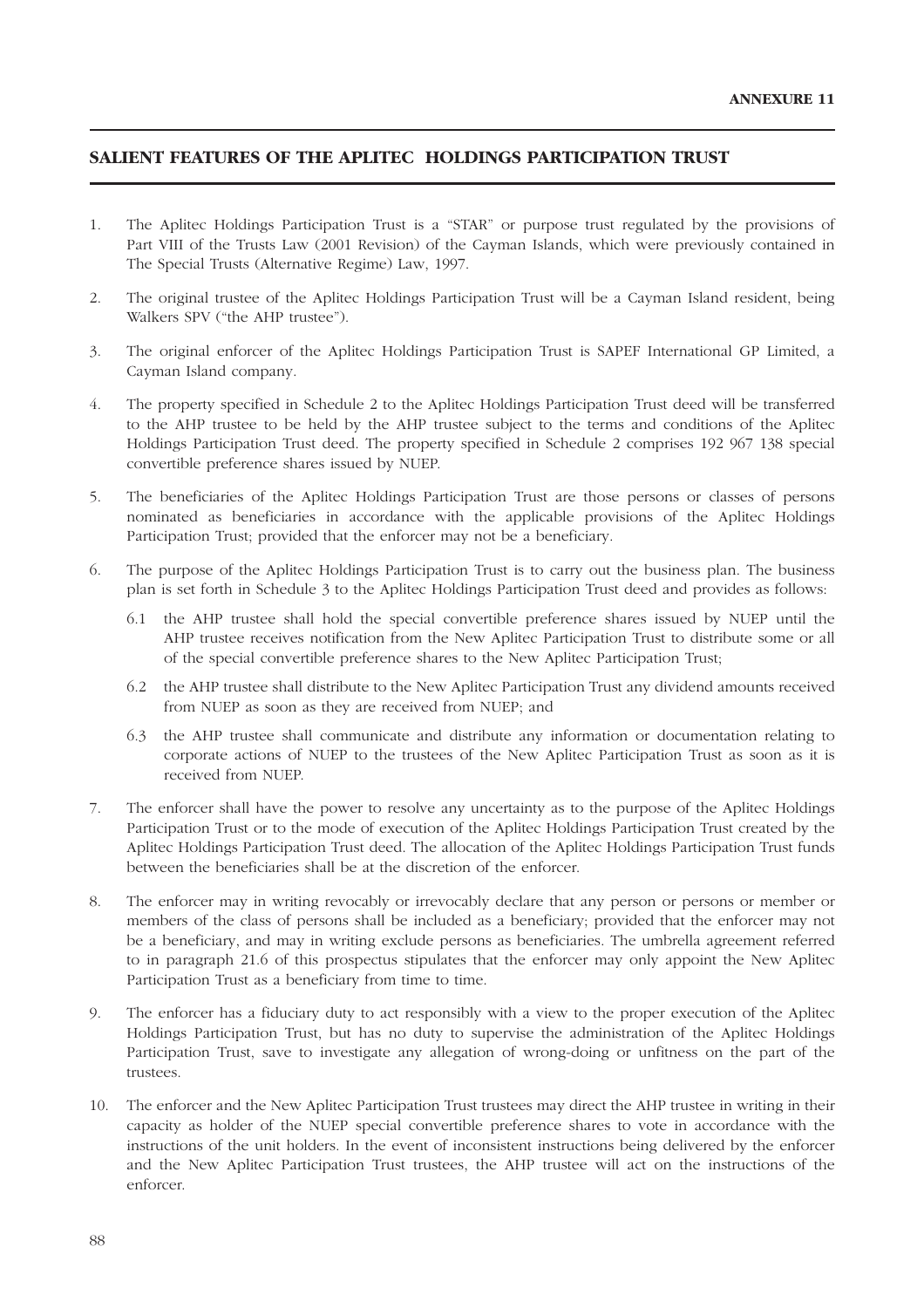- 11. Under Cayman Islands law, the enforcer and the AHP trustee would normally be entitled to be indemnified, remunerated and reimbursed out of the trust fund. Under the Aplitec Holdings Participation Trust, any costs incurred by the AHP trustee and the enforcer in the execution of their duties shall be borne by NUEP which covenants to indemnify, reimburse and hold harmless the AHP trustee and enforcer for all amounts payable pursuant to the Aplitec Holdings Participation Trust deed.
- 12. The proper law of the Aplitec Holdings Participation Trust is that of the Cayman Islands and the Cayman Islands is the forum for the administration of the Aplitec Holdings Participation Trust.
- 13. Save with the prior written consent of the enforcer, the AHP trustee may not amend the Aplitec Holdings Participation Trust deed.
- 14. The Aplitec Holdings Participation Trust is irrevocable.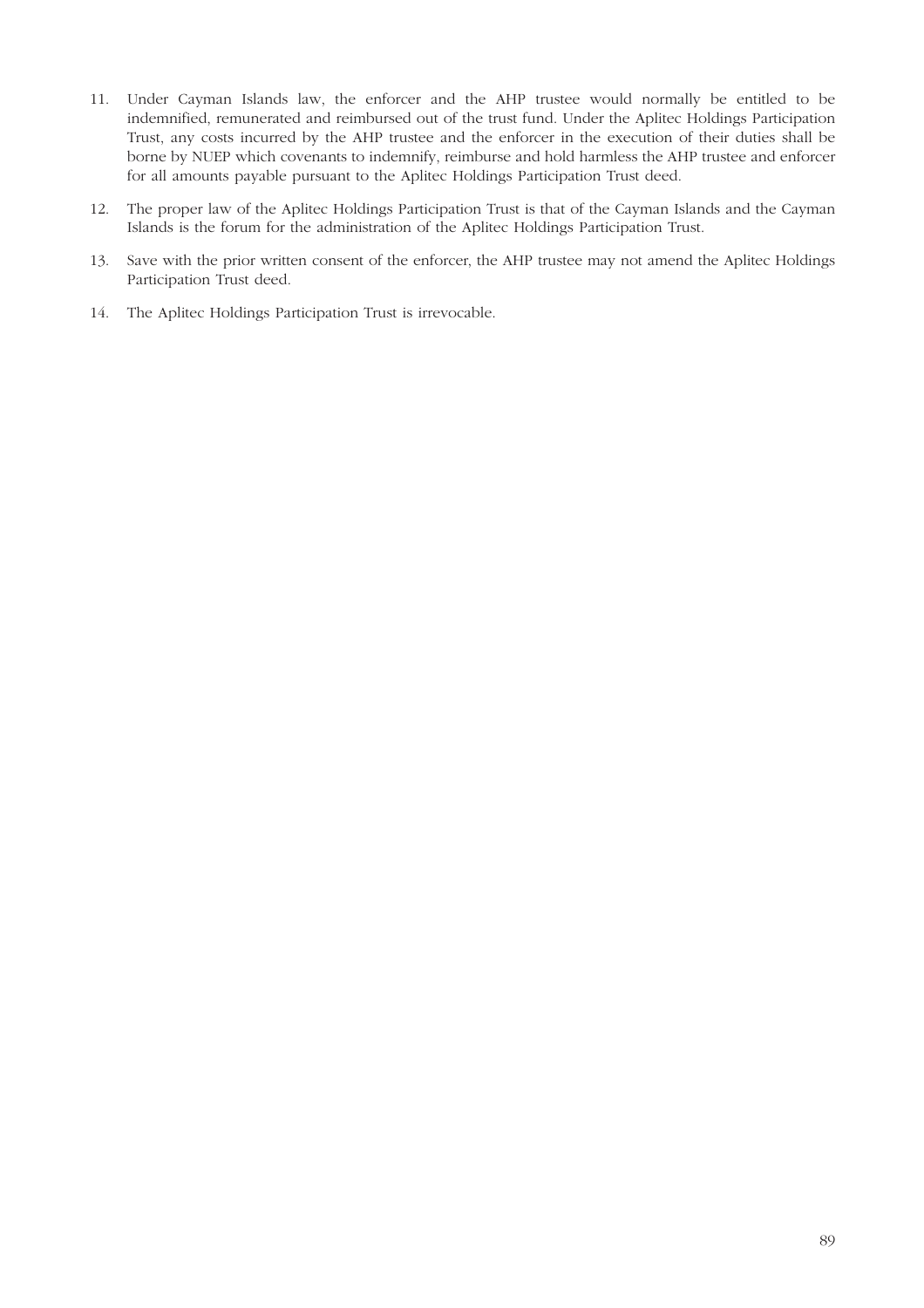# **PRINCIPAL IMMOVABLE PROPERTY OWNED AND LEASED** ([6(c)]

New Aplitec does not own any immovable property, nor does it have any intention of purchasing any immovable property within the first six months after the issue of this prospectus.

Details of the principal immovable properties leased to or by New Aplitec and its subsidiaries following completion of the active transactions are set out below.

Monthly rental includes electricity, water and parking expenses. Where the initial period of the lease has expired, the lease is now continuing on a month-to-month basis.

| <b>Branch</b>                                                    | <b>Address</b>                                          | Rental<br>area<br>${\bf m}^2$ | Date<br>lease<br>expires | <b>Monthly rental</b><br>(excluding VAT)<br><b>ZAR</b> |
|------------------------------------------------------------------|---------------------------------------------------------|-------------------------------|--------------------------|--------------------------------------------------------|
|                                                                  |                                                         |                               |                          |                                                        |
| <b>CASH PAYMASTER SERVICES</b><br>(PTY) LIMITED                  |                                                         |                               |                          |                                                        |
| Rosebank - rental costs                                          | 4th and 5th Floors<br>President Place, Rosebank         | $\overline{\phantom{0}}$      | 31-10-2003               | 123 688,00                                             |
| Rosebank – operating costs                                       | 4th and 5th Floors<br>President Place, Rosebank         | $\overline{\phantom{0}}$      | 31-10-2003               | 109 120,00                                             |
| Rosebank – amortised costs                                       | 4th and 5th Floors<br>President Place, Rosebank         | —                             | 31-10-2003               | 6 583,00                                               |
| Laser Park Ext 15                                                | 99 Ridge Road, Laser Park                               | 896                           | 30-06-2005               | 17 622,00                                              |
| UIF Pretoria                                                     | Old Mutual Industrial Park<br>Mooi Street               | 365                           | 30-11-2003               | 6 826,96                                               |
| <b>CASH PAYMASTER SERVICES</b><br><b>NORTHWEST (PTY) LIMITED</b> |                                                         |                               |                          |                                                        |
| <b>Brits</b>                                                     | 11 Piet Rautenbachstraat<br><b>Brits</b>                | 4 3 1 2                       | 30-06-2005               | 15 558,54                                              |
| Kuruman                                                          | Plot 915<br>Kuruman                                     | 514                           | 30-06-2005               | 12 000,00                                              |
| Zeerust                                                          | 43 Klip Street, Zeerust                                 | —                             | 30-04-2003               | 3 499,20                                               |
| Mafikeng                                                         | 22 Aerodrome Crescent, Mafikeng                         | —                             | Month<br>to month        | 13 479,00                                              |
| Rustenberg                                                       | 18 Waterval Avenue, Rustenberg                          | $\overline{\phantom{0}}$      | 31-05-2005               | 8 000,00                                               |
| Vryburg                                                          | 226 Market Street, Vryburg                              | —                             | 30-04-2003               | 12 597,12                                              |
| Klerksdorp                                                       | 1 Industria Street<br>Industrial Rail Sites, Klerksdorp | $\overline{\phantom{0}}$      | 30-04-2003               | 5 038,85                                               |
| <b>CASH PAYMASTER SERVICES</b><br><b>NORTHERN (PTY) LIMITED</b>  |                                                         |                               |                          |                                                        |
| Pietersburg                                                      | 1a Nikkel Street, Nirvana<br>Pietersburg                | 600                           | 30-11-2003               | 16 602,30                                              |
| Lebowakgomo                                                      | Unit F01/13, Lebowakgomo<br>Industrial Area             | 813                           | Month<br>to month        | 5 970,14                                               |
| Hoedspruit                                                       | Store No. 1, Erf 192 Hoedspruit                         | 150                           | 31-10-2006               | 4 392,30                                               |
| Hoedspruit                                                       | Store No. 2, Erf 192 Hoedspruit                         | 150                           | 31-10-2006               | 4 831,53                                               |
| Louis Trichardt                                                  | 4 Krugerstraat, Louis Trichardt                         |                               | Month<br>to month        | 4 824,56                                               |
| Thohoyandou                                                      | NPDC Building, Site 6<br>Thohoyandou Business Area      | 1 000                         | 31-11-2003               | 7 972,03                                               |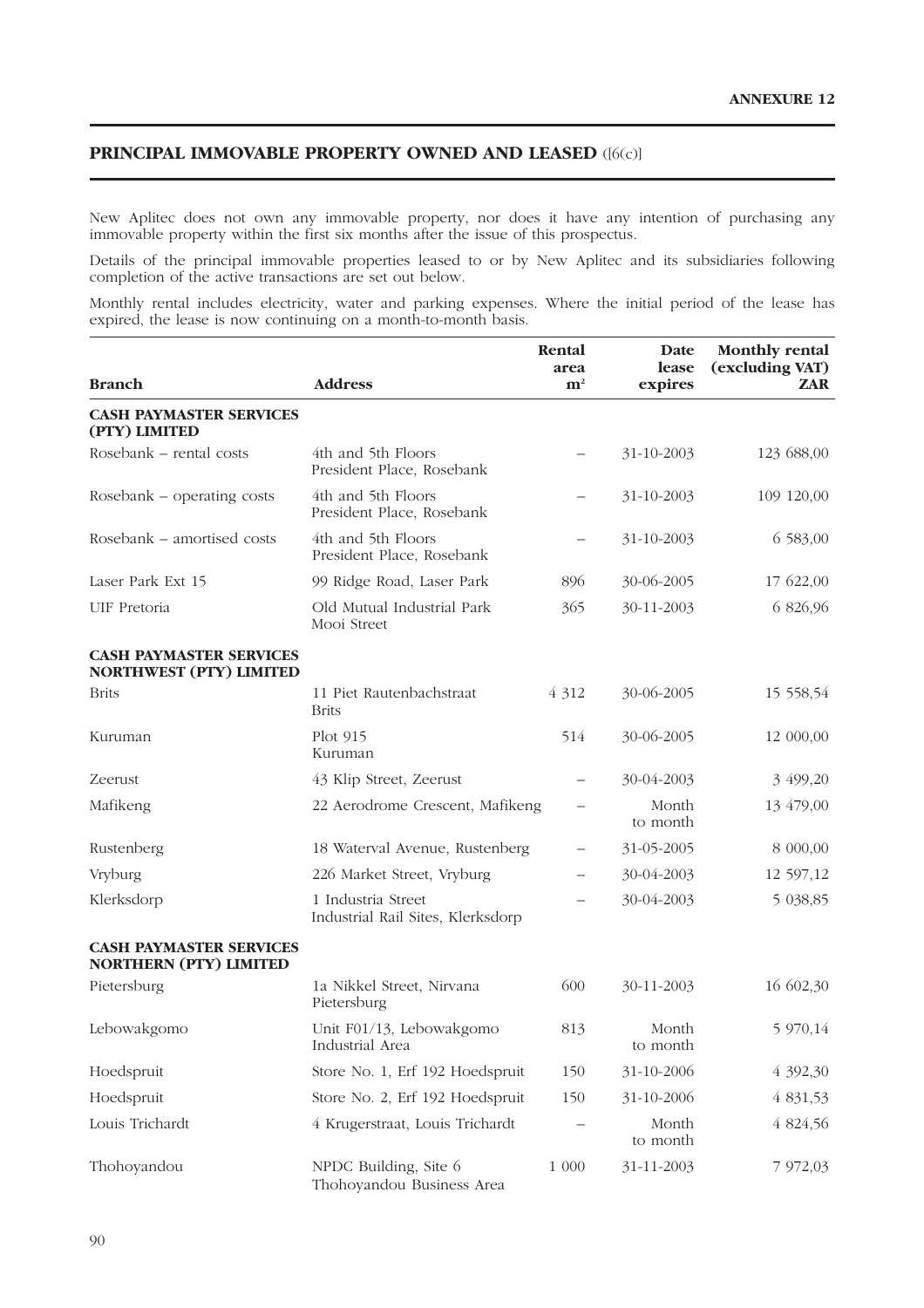| <b>Branch</b>                                                                  | <b>Address</b>                                             | Rental<br>area<br>$\mathbf{m}^{\scriptscriptstyle{2}}$ | Date<br>lease<br>expires | <b>Monthly rental</b><br>(excluding VAT)<br><b>ZAR</b> |
|--------------------------------------------------------------------------------|------------------------------------------------------------|--------------------------------------------------------|--------------------------|--------------------------------------------------------|
| Ellisras                                                                       | 1 Booysen Street<br>Lephalale (Ellisras)                   | 613                                                    | 30-11-2005               | 9 195,00                                               |
| Burgersfort                                                                    | Erf 3, Uitbreiding Street<br>Burgersfort                   | 300                                                    | 31-12-2002               | 5 546,85                                               |
| Tzaneen                                                                        | 18 Antimony Street, Tzaneen                                |                                                        | Month<br>to month        | 18 852,75                                              |
| Potgietersrus                                                                  | 32 Sussex Street, Potgietersrus                            | 489,53                                                 | 31-05-2003               | 8 147,16                                               |
| Dendron                                                                        | 206 Keeron Street, Dendron                                 | 1 0 0 9                                                | Month<br>to month        | 12 155,06                                              |
| Pietersburg (Provincial)                                                       | 97 Biccard Street, Pietersburg                             | 442                                                    | Month<br>to month        | 11 403,51                                              |
| <b>CASH PAYMASTER SERVICES</b><br><b>KWAZULU-NATAL (PTY)</b><br><b>LIMITED</b> |                                                            |                                                        |                          |                                                        |
| Greytown                                                                       | 146 Pine Street, Greytown                                  | 950                                                    | 31-12-2004               | 13 547,52                                              |
| Pietermaritzburg                                                               | 285 Berg Street, Pietermaritzburg                          | $\overline{\phantom{0}}$                               | 31-12-2004               | 16 690,40                                              |
| <b>Briardene</b>                                                               | 34 Cordova Close<br>Briardene Industrial Park              |                                                        | 31-12-2004               | 25 740,72                                              |
| Stanger                                                                        | Shop 1, corner Cinnamon Park<br>and Hibiscus Road, Stanger | 383                                                    | 31-12-2004               | 8 474,36                                               |
| Port Shepstone                                                                 | Lot 1470, corner Hudson and<br>Berg Streets, Marburg Ext 8 | $\qquad \qquad -$                                      | 31-08-2003               | 14 297,11                                              |
| Eshowe                                                                         | 73 Osborne Road, Eshowe                                    | 1 862                                                  | 31-12-2004               | 10 281,00                                              |
| Pinetown - Provincial                                                          | 113 Old Main Road, Pinetown                                | 623                                                    | 31-10-2004               | 18 750,62                                              |
| Mtubatuba                                                                      | Sub 1 of Lot 42 Mtubatuba                                  | 344                                                    | 31-08-2004               | 12 059,85                                              |
| Empangeni                                                                      | 11 Platina Road, Empangeni                                 | $\overline{\phantom{m}}$                               | 31-12-2004               | 16 172,12                                              |
| Mkuze                                                                          | FNB Building<br>Sub 1 of Lot 1, Mkuze                      | 320                                                    | 31-12-2004               | 13 103,04                                              |
| Manguzi                                                                        | Manguzi Milling Building<br>Main Street, Kwangwanase       |                                                        | 31-12-2002               | 14 690,61                                              |
| Ladysmith                                                                      | Lot 2384 Progress Road<br>Ladysmith                        | 927                                                    | 01-11-2003               | 10 094,89                                              |
| Newcastle                                                                      | 491 Field Street, Newcastle                                | $\qquad \qquad -$                                      | 31-10-2003               | 12 064,43                                              |
| Vryheid                                                                        | 36 Stretch Crescent<br>Lot 561, Vryheid                    |                                                        | 31-12-2004               | 12 463,00                                              |
| Melmoth                                                                        | Lease not yet signed                                       | $\overline{\phantom{0}}$                               | 31-12-2004               | 6 750,00                                               |
| <b>UIF CAPE TOWN</b>                                                           |                                                            |                                                        |                          |                                                        |
| Parow                                                                          | Erf 23149, Railway Street, Parow                           | 1 350                                                  | 30-11-2004               | 40 981,25                                              |
| <b>CASH PAYMASTER SERVICES</b><br><b>NORTHERN CAPE (PTY)</b><br><b>LIMITED</b> |                                                            |                                                        |                          |                                                        |
| Kimberley                                                                      | 4th Floor, FNB Gebou<br>84 Mark Street                     |                                                        | 29-02-2004               | 3 307,50                                               |
| Kimberley                                                                      | 27 - 27A Hull Street, Kimberley                            | $\qquad \qquad -$                                      | 31-01-2004               | 8 771,93                                               |
| De Aar                                                                         | 5 Alexander Street, De Aar                                 | 325                                                    | 31-12-2003               | 8 014,30                                               |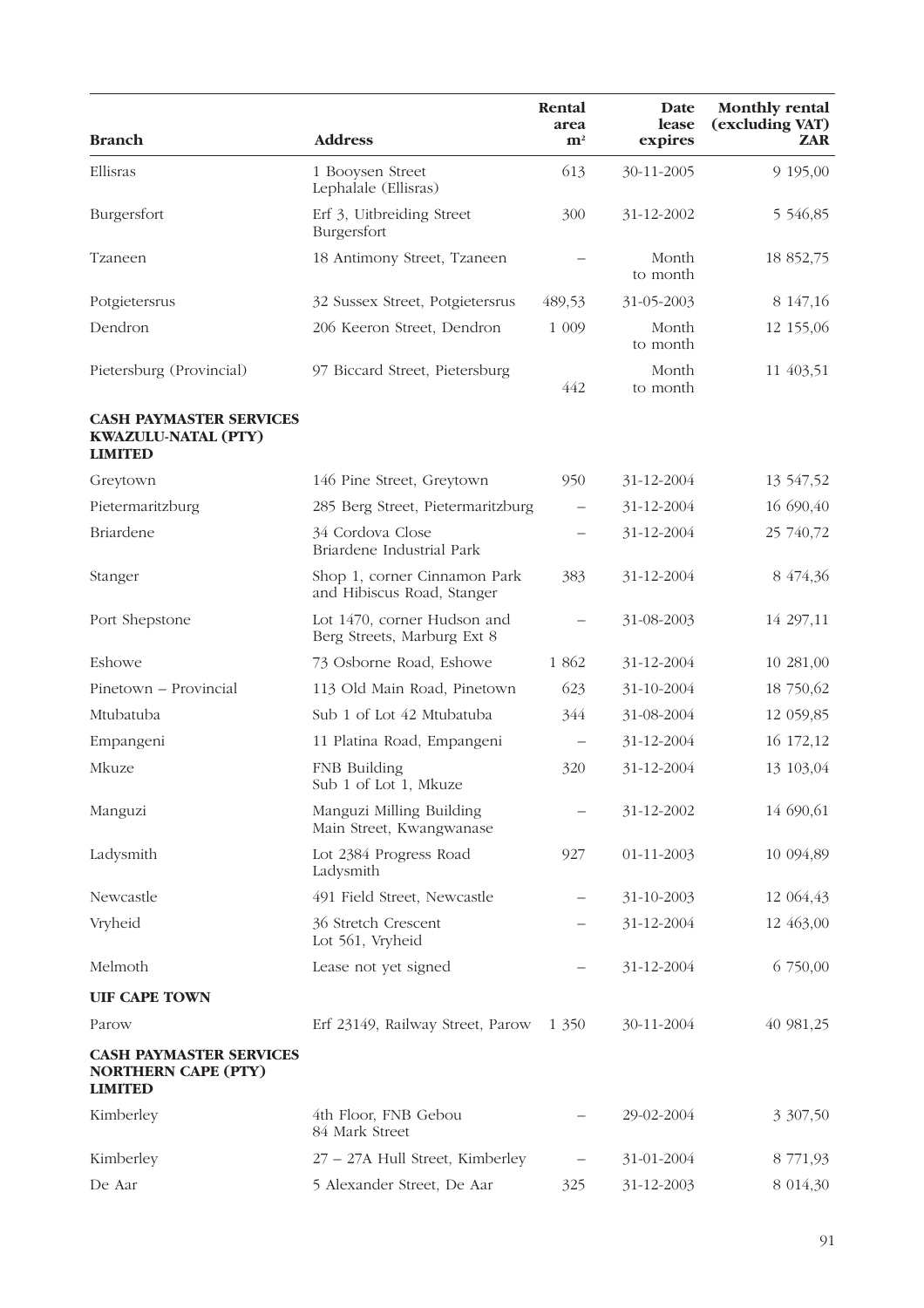| <b>Branch</b>                                                       | <b>Address</b>                                            | Rental<br>area<br>${\bf m}^2$   | Date<br>lease<br>expires | <b>Monthly rental</b><br>(excluding VAT)<br>ZAR. |
|---------------------------------------------------------------------|-----------------------------------------------------------|---------------------------------|--------------------------|--------------------------------------------------|
| Calvinia                                                            | 20 Stigling Street, Calvinia                              | 218                             | 31-12-2003               | 3 616,52                                         |
| Springbok                                                           | 19 Tol Road, Springbok                                    | $\overbrace{\phantom{1232211}}$ | 01-01-2003               | 3 210,00                                         |
| Upington                                                            | 18 Scott Street, Upington                                 | 600                             | 31-12-2003               | 11 449,00                                        |
| <b>CASH PAYMASTER SERVICES</b><br><b>EASTERN CAPE (PTY) LIMITED</b> |                                                           |                                 |                          |                                                  |
| Queenstown                                                          | 29 Stephanus Road<br>Queendustria, Queenstown             | 430                             | 30-11-2005               | 6 081,90                                         |
| Flagstaff                                                           | 32 Main Road, Flagstaff                                   | 300                             | 31-08-2005               | 4 161,30                                         |
| Butterworth                                                         | 4948 Tainton Road<br>Ibika Industrial Area<br>Butterworth | 825                             | 31-07-2005               | 3 493,88                                         |
| Umtata                                                              | 35 Textile Street<br>Vulindlela Heights, Umtata           | 2 000                           | 31-08-2005               | 13 200,00                                        |
| Kokstad                                                             | 43 Groom Street, Kokstad                                  | 475                             | 31-10-2005               | 5 643,00                                         |
| Mount Fletcher                                                      | 205 Main Street<br>Mount Fletcher                         | 400                             | 31-08-2005               | 4 679,82                                         |
| Encobo                                                              | 5 High Street, Encobo                                     | 520                             | 31-08-2005               | 6 739,20                                         |
| East London                                                         | 18 Curry Street<br>Quigney, East London                   | 320                             | 31-07-2005               | 9 720,00                                         |
| Aliwal North                                                        | 18 Grey Street, Aliwal North                              | 297                             | 31-12-2005               | 4 385,97                                         |
| <b>AGE SECURE (PTY) LIMITED</b>                                     |                                                           |                                 |                          |                                                  |
| Dundee                                                              | 33A Victoria Street, Dundee                               | 300                             | 31-12-2004               | 3 000,00                                         |
| Empangeni                                                           | Unit 8 Morris Centre, Empangeni                           | 295                             | 30-09-2004               | 3 569,00                                         |
| Eshowe                                                              | Shop No. 2B, New Adams Centre<br>Osborn Road              | 206                             | 31-08-2004               | 2 810,50                                         |
| Greytown                                                            | Shop No. 14, Aheers Centre<br>Voortrekker Street          |                                 | Indefinite               | 2 045,61                                         |
| Kokstad                                                             | Office 2a, Eitten House<br>87 Main Street, Kokstad        |                                 | Month<br>to month        | 2 096,50                                         |
| Ladysmith                                                           | 401 Murchison Street, Ladysmith                           | 60                              | 31-10-2004               | 1 586,00                                         |
| Manguzi                                                             | Main Street, Kwa Ngwanase                                 | 40                              | 31-12-2004               | 660,00                                           |
| Mkuze                                                               | Shop 3, Mkuze Station<br>Shopping Centre                  | 97                              | 31-01-2005               | 2 134,00                                         |
| Pietermaritzburg                                                    | Use Moneyline Premises                                    | 100                             | Indefinite               | 3 719,31                                         |
| Port Shepstone                                                      | Portston Centre, 42 – 44 Aiken Street<br>Port Shepstone   | $\qquad \qquad -$               | 31-12-2004               | 2 3 9 3 , 9 5                                    |
| Pinetown                                                            | 113 Old Main Road, Pinetown                               | 120                             | 31-10-2004               | 3 270,00                                         |
| Stanger                                                             | Corner Cinnamon Park and<br>Hibiscus Road, Stanger        | 115                             | 31-03-2005               | 1 950,00                                         |
| Ulundi                                                              | Lot BA481, Fairbreeze Office Park<br>Ulundi               | 34                              | 31-10-2004               | 2 680,00                                         |
| Umlazi                                                              | Shop No. L23<br>Ithala Centre, Umlazi                     | 90                              | 30-06-2004               | 3 267,00                                         |
| Upington                                                            | Owner has not signed<br>proposed lease                    |                                 | Month<br>to month        | 3 850,00                                         |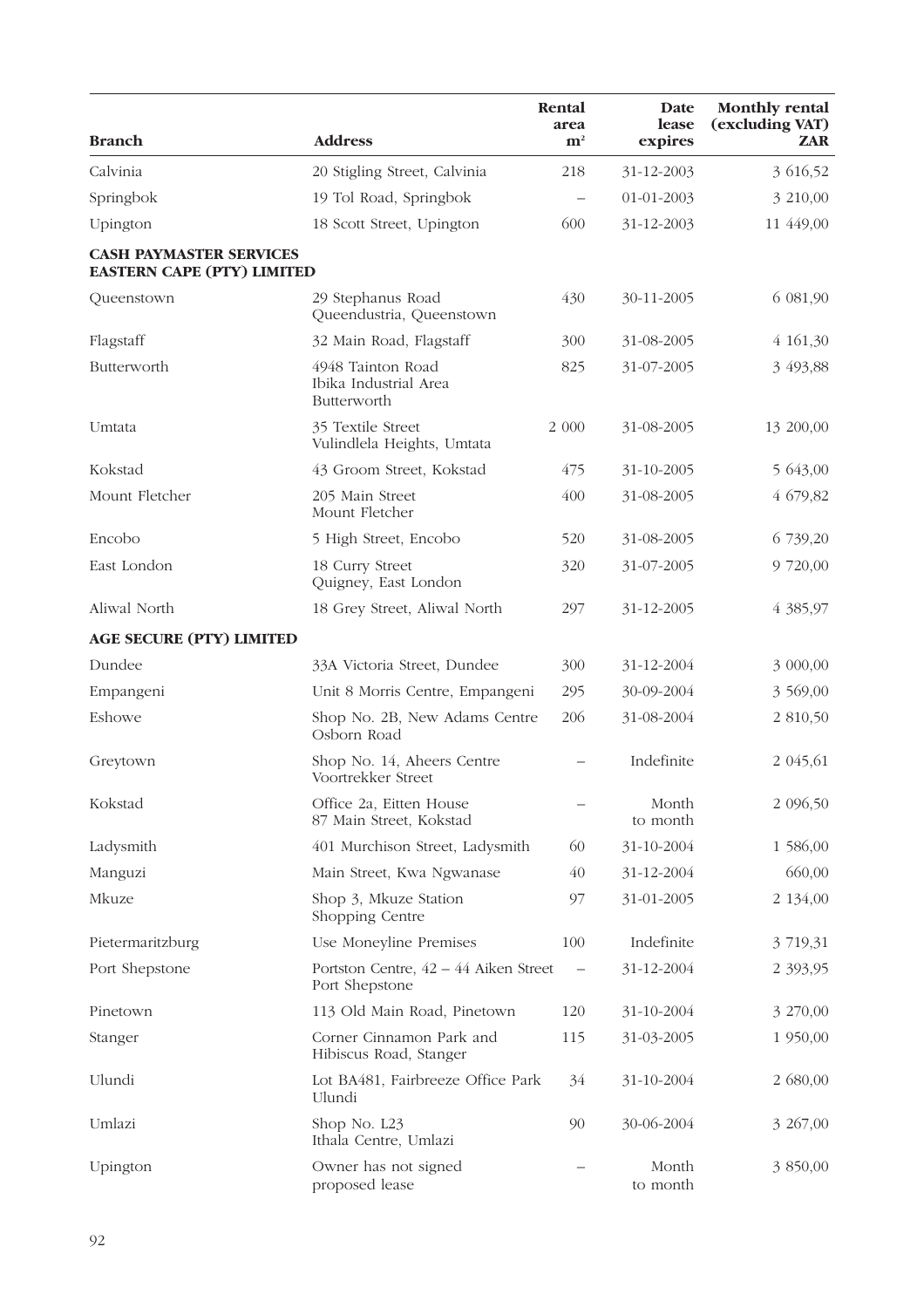| <b>Branch</b>                                               | <b>Address</b>                                                    | Rental<br>area<br>${\bf m}^2$ | Date<br>lease<br>expires | <b>Monthly rental</b><br>(excluding VAT)<br>ZAR |
|-------------------------------------------------------------|-------------------------------------------------------------------|-------------------------------|--------------------------|-------------------------------------------------|
|                                                             |                                                                   |                               |                          |                                                 |
| <b>MONEYLINE FINANCIAL</b><br><b>SERVICES (PTY) LIMITED</b> |                                                                   |                               |                          |                                                 |
| <b>Balfour Park</b>                                         | No. 243, Upper Level<br>Balfour Park Shopping Centre              | 67                            | 31-08-2004               | 19 641,60                                       |
| Barberton                                                   | 73A Crown Street, Barberton                                       |                               | 30-09-2005               | 1 450,00                                        |
| Benoni                                                      | Unit 41A, Benoni Plaza                                            | 55,2                          | 30-04-2005               | 2 536,44                                        |
| Bergville                                                   | Shop 2, Tatham Road, Bergville                                    | $\qquad \qquad -$             | 31-01-2005               | 3 400,00                                        |
| Dundee                                                      | Shop No. 7, Sub-15 of Lot $642$<br>Dundee                         | 145                           | 28-02-2003               | 3 167,28                                        |
| Duivelskloof                                                | Glackmore House, Corner Botha<br>and Stasie Streets, Duivelskloof | 110                           | Month<br>to month        | 3 508,77                                        |
| Empangeni 1                                                 | Shop No. $4 - 32$ , Tanner Road<br>Empangeni                      | $\qquad \qquad -$             | 30-04-2005               | 5 109,00                                        |
| Empangeni 2                                                 | Biyela Centre                                                     | 80                            | 31-12-2002               | 2 991,23                                        |
| Eshowe                                                      | Shop No. 2<br>36 Osborne Road, Eshowe                             | 90                            | 31-01-2004               | 7 312,50                                        |
| Evander 1                                                   | C & G Centre, McGill Drive                                        | 93,66                         | 31-12-2004               | 2 2 6 9 6 1                                     |
| Evander 2                                                   | Shop No. 9<br>Shoprite Checkers Centre                            | 37                            | 31-10-2004               | 1 875,35                                        |
| Faerie Glen                                                 | No lease agreement                                                | $\qquad \qquad -$             | 31-12-2005               | 5 278,95                                        |
| Gezina                                                      | Shop No. $3$<br>288 Voortrekker Road, Gezina                      |                               | 30-10-2004               | 4 9 32, 15                                      |
| Gingindlovu                                                 | Shop No. 0, Ging Centre<br>Main Street, Gingindlovu               | 72                            | 31-10-2005               | 6 418,10                                        |
| Giyani                                                      | Shop 8, Giyani Plaza Phaze $1 - 5$<br>Giyani                      | $\overline{\phantom{m}}$      | 31-08-2006               | 6 588,60                                        |
| Graskop 1                                                   | Panorama Building, Main Street<br>Graskop                         |                               | 30-06-2005               | 2 528,00                                        |
| Graskop 2                                                   | Mo Azalia Building, Graskop                                       |                               | 30-06-2005               | 2 301,00                                        |
| Hatfield 2                                                  | 1st Floor, D & F Building<br>1090A Burnett Street, Hatfield       | 160                           | 31-08-2005               | 3 888,00                                        |
| Ingwavuma                                                   | Shop 9, Ingwavuma Shopping<br>Centre, Ingwavuma                   | 60                            | 30-09-2005               | 2 700,00                                        |
| Jeppe                                                       | 106 Pritchard Street, Johannesburg                                | $\qquad \qquad -$             | 31-08-2003               | 7 500,00                                        |
| Jozini                                                      | Shop No. 15<br>Ithala Centre, Jozini                              | 36                            | 31-12-2004               | 2 674,74                                        |
| Kempton Park                                                | Shop No. 28/29, Kempton City<br>Shopping Centre, Pretoria Road    |                               | 31-03-2005               | 4 230,20                                        |
| Kwambonanambi                                               | Lot 85, 23 Regia Street, Shop No. 4                               |                               | 31-07-2004               | 2 175,44                                        |
| Ladysmith                                                   | 122 Murchison Street, Ladysmith                                   | $\qquad \qquad -$             | 31-01-2003               | 6 689,47                                        |
| Lydenburg                                                   | 50C Kantoor Street, Lydenburg                                     |                               | 28-02-2003               | 934,21                                          |
| Manguzi                                                     | Shop 27, Boxer Centre<br><b>Black Rock Road</b>                   | 116                           | 31-12-2005               | 5 614,40                                        |
| Melmoth                                                     | Shop No. 6, Plaza Centre, Melmoth                                 | $\qquad \qquad -$             | 31-05-2004               | 3 790,68                                        |
| Midrand                                                     | 31 Old Pretoria<br>Halfway House Shopping Centre                  | 120                           | Month<br>to month        | 10,529,74                                       |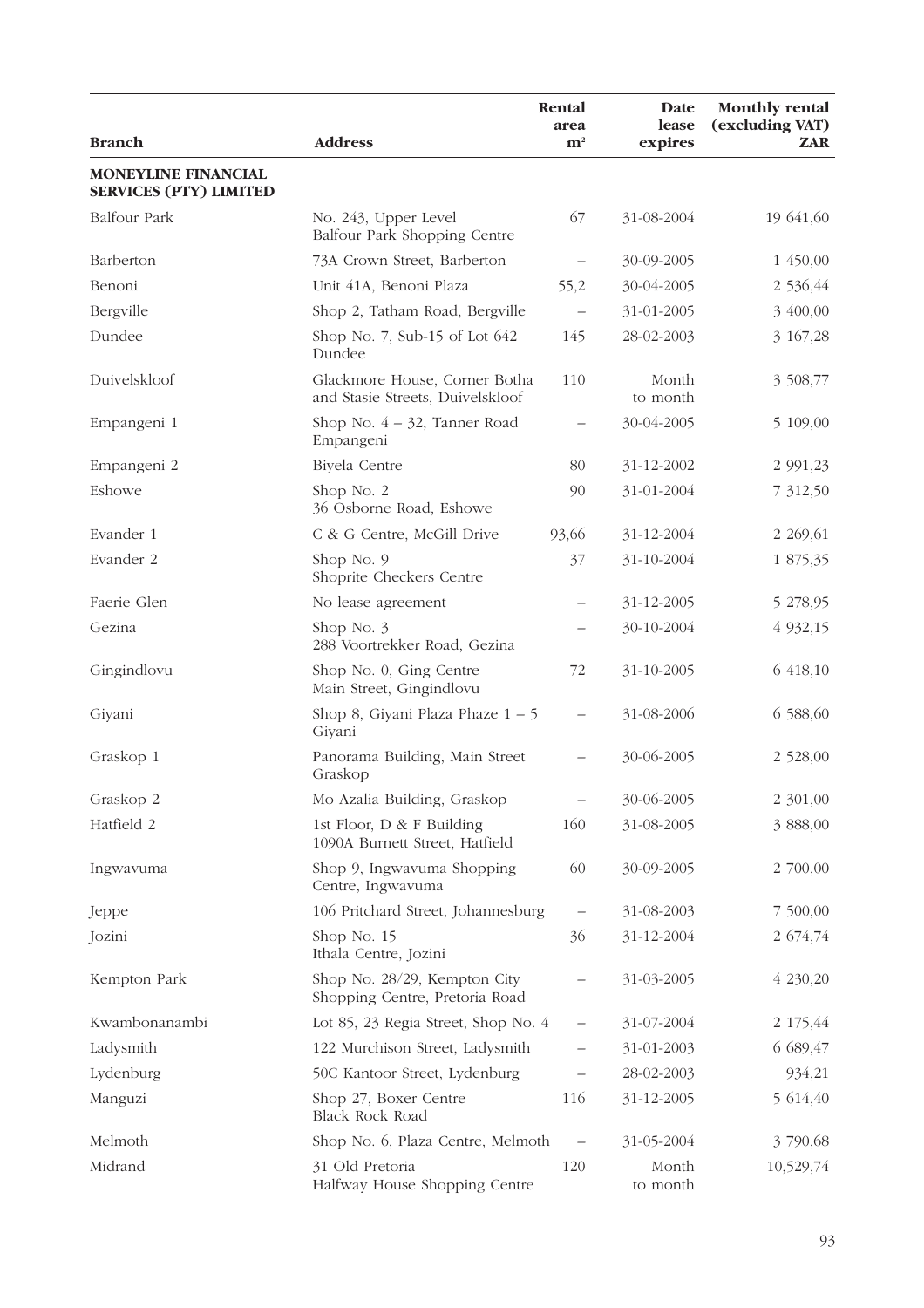| <b>Branch</b>      | <b>Address</b>                                             | Rental<br>area<br>${\bf m}^2$ | Date<br>lease<br>expires | <b>Monthly rental</b><br>(excluding VAT)<br><b>ZAR</b> |
|--------------------|------------------------------------------------------------|-------------------------------|--------------------------|--------------------------------------------------------|
| Mkuze              | Shop 1B, Mkuze Shopping Centre                             | 110                           | 31-03-2005               | 3 417,15                                               |
| Mtubatuba          | Shop No. 10, Lot 195<br>John Ross Highway                  | $\overline{\phantom{0}}$      | 30-11-2004               | 5 016,00                                               |
| Nelspruit 1        | Ground Floor, MIB House                                    | 124                           | 30-09-2005               | 8 033,75                                               |
| Nelspruit 2        | Ka Mkholo Building<br>26 Brown Street                      | 51,19                         | 30-06-2005               | 3 041,50                                               |
| Nelspruit 3        | 45 Brown Street, Nelspruit                                 | 90                            | Month<br>to month        | 3 216,78                                               |
| Newcastle          | Nedbank Centre<br>50 Harding Street, Newcastle             | 175                           | 30-09-2003               | 4 262,77                                               |
| Phoenix            | Suite 6a, TAB Centre, Phoenix                              | 52                            | 28-02-2003               | 2 809,85                                               |
| Pietermaritzburg 1 | 271 Church Street<br>Pietermaritzburg                      | 198,58                        | 31-01-2007               | 14 075,92                                              |
| Pietermaritzburg 2 | 143 Chapel Street<br>Pietermaritzburg                      |                               | 28-02-2006               | 1 943,26                                               |
| Potchefstroom 1    | 147 Church Street<br>Potchefstroom                         | 422                           | 31-08-2006               | 10 000,00                                              |
| Potchefstroom 2    | 92 Kock Street, Potchefstroom                              |                               | Month<br>to month        | 1 449,45                                               |
| Potgietersrus      | 28 Retief Street, Potgietersrus                            |                               | 30-09-2004               | 3 681,62                                               |
| Richards Bay       | Shop 48, Bay Centre<br>Richards Bay                        |                               | Month<br>to month        | 4 155,52                                               |
| Randburg           | Shop No. 207 and 208                                       | 108                           | 31-03-2005               | 8 9 29, 61                                             |
|                    | Oriental Plaza                                             |                               |                          |                                                        |
| Rosebank           | Shop 20, Rosebank Galleria                                 | 60,77                         | 30-04-2004               | 7 313,71                                               |
| Sabie 1            | 17 Markplein Building<br>Main Road                         |                               | 31-07-2005               | 1 931,28                                               |
| Sabie 2            | Mount Sheba Building<br>162 Sabie                          |                               | 30-06-2005               | 2 608,00                                               |
| Springs            | 4th Street, Springs                                        | 83                            | 30-06-2004               | 3 083,02                                               |
| Southgate          | Shop U262, Southgate Mall                                  | 113                           | 31-05-2006               | 19 210,00                                              |
| Stanger            | 10/20 Hulett Street, Stanger                               |                               | Month<br>to month        | 3 289, 74                                              |
| Tzaneen            | Shoprite Complex<br>C/a Stasie and Kudu Streets<br>Tzaneen | 312                           | 31-03-2004               | 18 140,76                                              |
| Tzaneen            | Shop B1A, Lower Level<br>Tzaneng Mall                      | 145                           | 31-05-2005               | 6 612,00                                               |
| Winterton          | Lot 19, Springfield Road, Winterton                        |                               | 28-02-2002               | 951,75                                                 |
| Witrivier          | 43 Kruger Park Street<br>White River                       | 100                           | 31-08-2005               | 2 500,00                                               |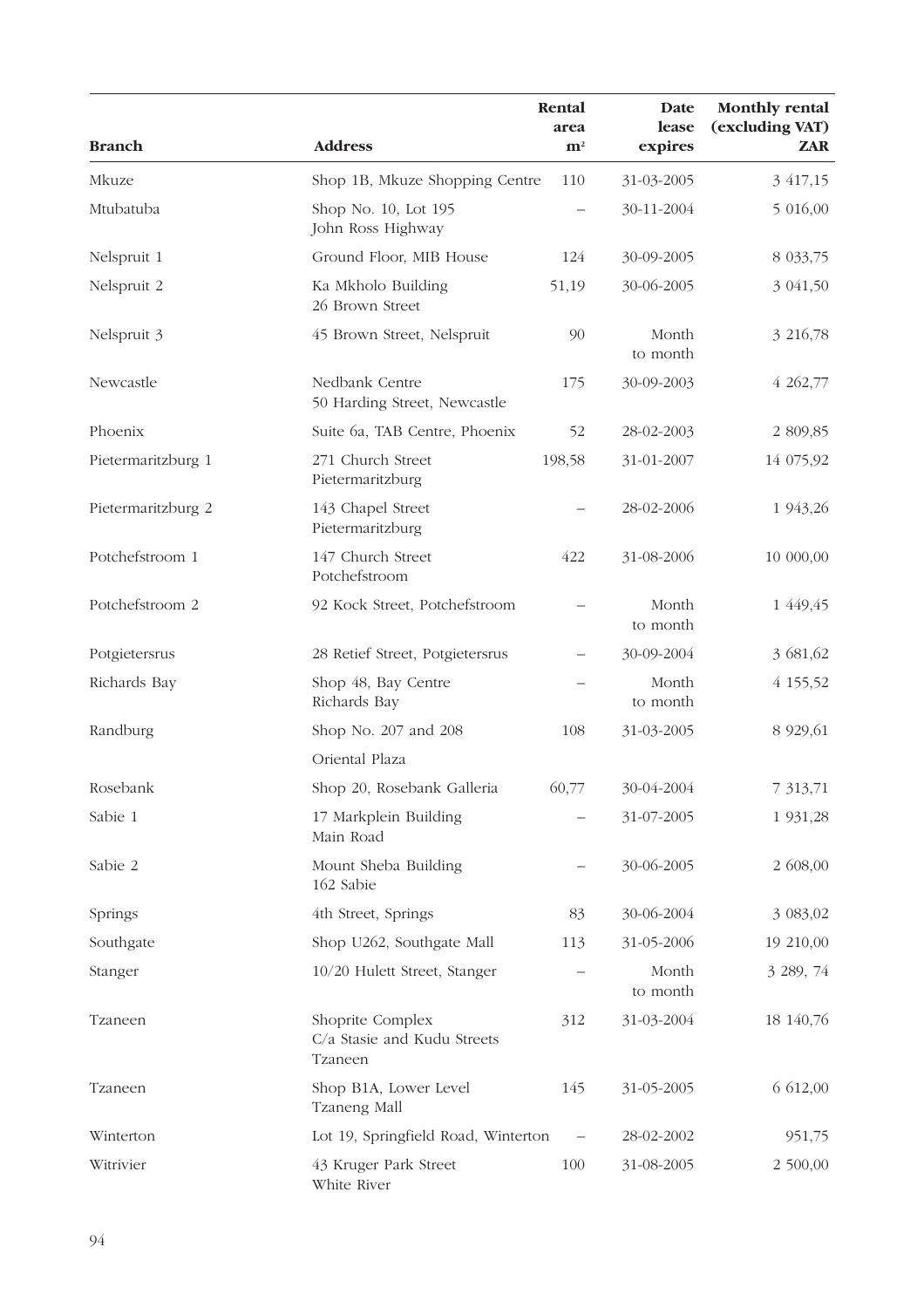|                                           |                                                                 | Rental<br>area           | Date<br>lease     | <b>Monthly rental</b><br>(excluding VAT) |
|-------------------------------------------|-----------------------------------------------------------------|--------------------------|-------------------|------------------------------------------|
| <b>Branch</b>                             | <b>Address</b>                                                  | ${\bf m}^2$              | expires           | <b>ZAR</b>                               |
| <b>NEW WORLD FINANCE</b><br>(PTY) LIMITED |                                                                 |                          |                   |                                          |
| Amanzimtoti                               | Shop No. 2<br>373A Kingsway, Amanzimtoti                        |                          | 30-04-2004        | 8 185,26                                 |
| Bizana                                    | Erf 13, Bizana                                                  | 125                      | 31-12-2003        | 9 834,00                                 |
| Clairwood                                 | Shop 6, Clairwood<br>Shopping Centre                            | 139                      | 30-09-2005        | 11 730,53                                |
| Durban 2                                  | Shop 20, Old Well Arcade<br>384 Smith Street                    | 84                       | 28-02-2004        | 10 229,29                                |
| Durban 3                                  | Shop 2-85 Field Street                                          | 140,2                    | 30-04-2005        | 14 329,90                                |
| Flagstaff                                 | 28 Main Street, Flagstaff                                       | 263,25                   | 31-07-2005        | 4 035,09                                 |
| Harding                                   | Shop No. 2, Southern Cross<br>Hotel, Murchison Street           |                          | 31-07-2005        | 3 508,00                                 |
| Hibberdene                                | Lot Sub-6 of 699 Hibberdene                                     |                          | 28-02-2005        | 6 904,00                                 |
| Hillcrest                                 | Shop No. 32 Richdens Shopping<br>Centre, 59/61 Old Main Road    |                          | 31-10-2006        | 11 116,23                                |
| Isithebe                                  | No. 1 White Street, Isithebe                                    |                          | 28-02-2005        |                                          |
| Ixopo                                     | Shop 4, Vatakans Properties<br>Margaret Street                  |                          | 28-02-2005        | 5 479,22                                 |
| Kokstad 1                                 | Shop 2, Kokstad Shopping Centre                                 | 120                      | 31-12-2003        | 11 329,34                                |
| Kokstad 2                                 | Erf 506, Main Street, Kockstad                                  | $\overline{\phantom{0}}$ | 31-05-2007        | 10 016,84                                |
| Lusikisiki                                | Erven 19, 20 and 21 Lusikisiki                                  | 232                      | 31-10-2005        | 12 587,90                                |
| Mandini                                   | 32A Sundumbili Plaza                                            | 220                      | 31-12-2004        | 7 986,00                                 |
| Margate 1                                 | Checkers Centre<br>92 Marine Drive, Margate                     | 163                      | 31-08-2004        | 14 143,74                                |
| Margate 2                                 | Regent Building, Margate                                        |                          | 30-04-2003        | 5 974,53                                 |
| Mataliele                                 | Erf 503, Matatiele                                              |                          | 30-11-2004        | 7 024,05                                 |
| Mount Frere                               | Shop No. 3, Mount Frere Shopping<br>Centre, Main Street         | —                        | 31-03-2003        | 7 429,82                                 |
| Pietermaritzburg                          | Suite 1, Old Mutual Building<br>Church Street, Pietermaritzburg | 110                      | 28-02-2005        | 6 270,00                                 |
| Portston Centre                           | $42 - 44$ Atken Street<br>Port Shepstone                        | 85                       | 31-05-2006        | 560,00                                   |
| Port Edward                               | Await new lease agreement                                       |                          | 01-12-2003        | 5 479,22                                 |
| Port Shepstone (Regional)                 | First Floor, NBS Building<br>Corner Aiken and Escombe Streets   | 340                      | 31-03-2004        | 11 595,22                                |
| Port Shepstone 1                          | Shop No. 6, Port Shepstone                                      |                          | 30-04-2005        | 8 179,00                                 |
| Port Shepstone 2                          | Shop No. 1, Moosa Bux Building                                  |                          | Month<br>to month | 7 190,00                                 |
| Port Shepstone 3                          | Buxon Factories, Marburg                                        |                          | 31-05-2005        | 1 650,00                                 |
| Port St Johns                             | 27 West Gate Street<br>Port St Johns                            |                          | 31-10-2004        | 1 926,14                                 |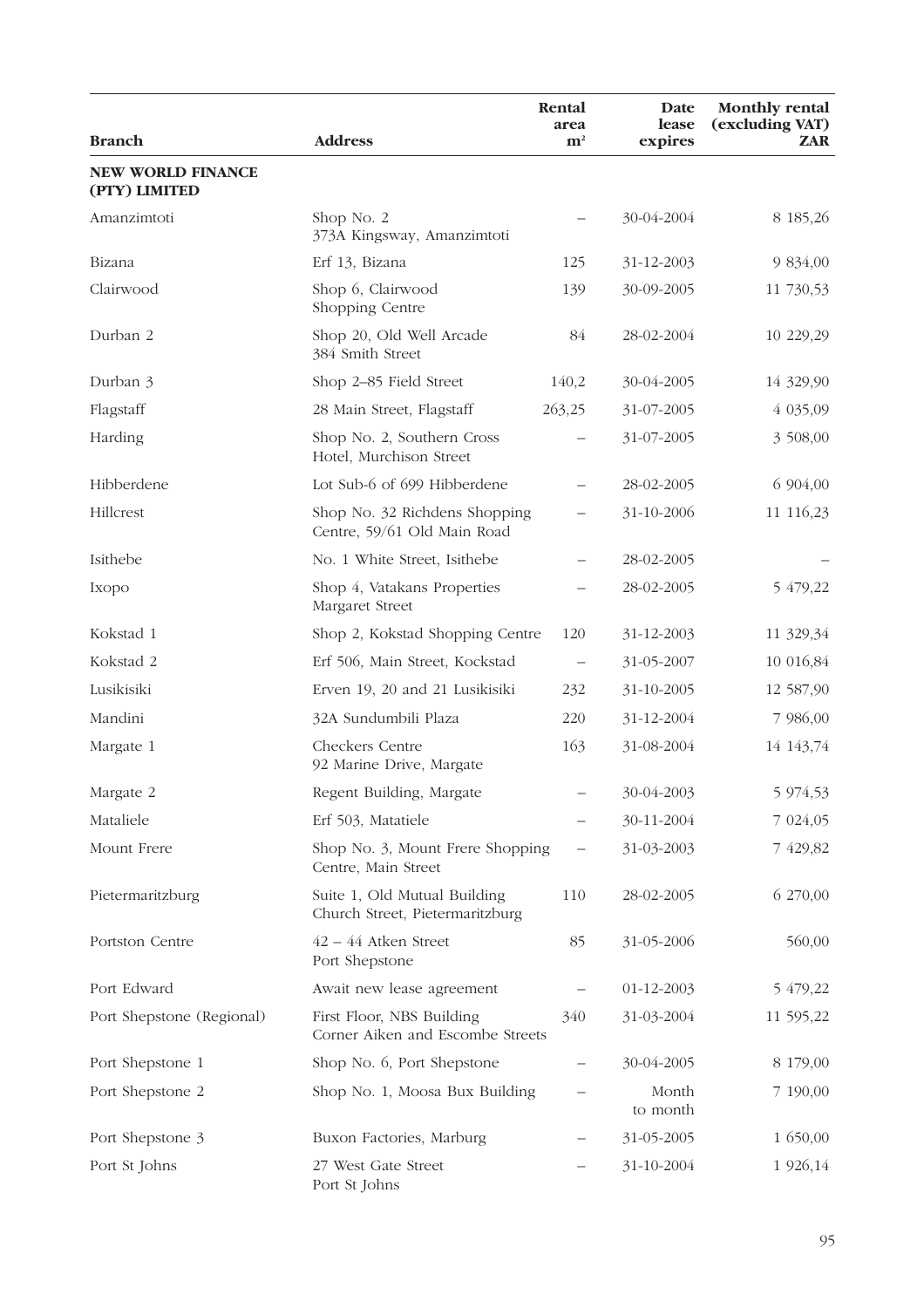| <b>Branch</b> | <b>Address</b>                                            | Rental<br>area<br>${\bf m}^2$ | Date<br>lease<br>expires | <b>Monthly rental</b><br>(excluding VAT)<br><b>ZAR</b> |
|---------------|-----------------------------------------------------------|-------------------------------|--------------------------|--------------------------------------------------------|
| Queensburgh   | Section 7, Nippers Building<br>131 Main Road, Malvern     |                               | 31-08-2005               | 7 571,05                                               |
| Scottburgh    | No. 2 Sanleen Court<br>Scott Street, Scottburgh           |                               | 30-09-2005               | 10 662,40                                              |
| Shelly Beach  | Shop No. U3 Lot 1239 Game<br>Centre, Shelly Beach         |                               | Month<br>to month        | 4 918,69                                               |
| Stanger       | 95 King Shaka Street, Stanger                             | 225                           | 31-01-2006               | 9 9 8 2,50                                             |
| Tongaat       | 340 Main Road, Tongaat                                    |                               | 31-12-2003               | 2 970,00                                               |
| Umtata 1      | Madeira Street, Umtata                                    | $\overline{\phantom{0}}$      | 30-09-2004               | 9 9 8 4, 3 2                                           |
| Umtata 2      | Shop 58, Umtata Circus Triangle<br>Port Street Johns Road |                               | 31-01-2005               | 4 307,68                                               |
| Umkomaas      | 24 Bisset Street, Umkomaas                                |                               | 01-02-2005               | 1 315,79                                               |
| Umzimkulu     | Disputed lease                                            |                               | Month<br>to month        | 4 589,20                                               |
| Umzinto       | Shop 5, Spic 'n Span Building                             |                               | 31-10-2003               | 1 220,61                                               |
| Underberg     | Shop 5, Sani Pass Centre<br>Underberg                     | 90,59                         | 30-04-2005               | 3 578,30                                               |
| Verulam       | Shop 6A, Hypermall<br>13 Wick Street, Verulam             |                               | 30-04-2003               | 4 607,68                                               |
| Vryheid       | Shop No. 3, Beron Building<br>Landdrost Street, Vryheid   | 160                           | 31-10-2005               | 2 842,11                                               |
| Richmond      | Shepstone Street, Richmond                                | 68,58                         | Indefinite               | 1 236,84                                               |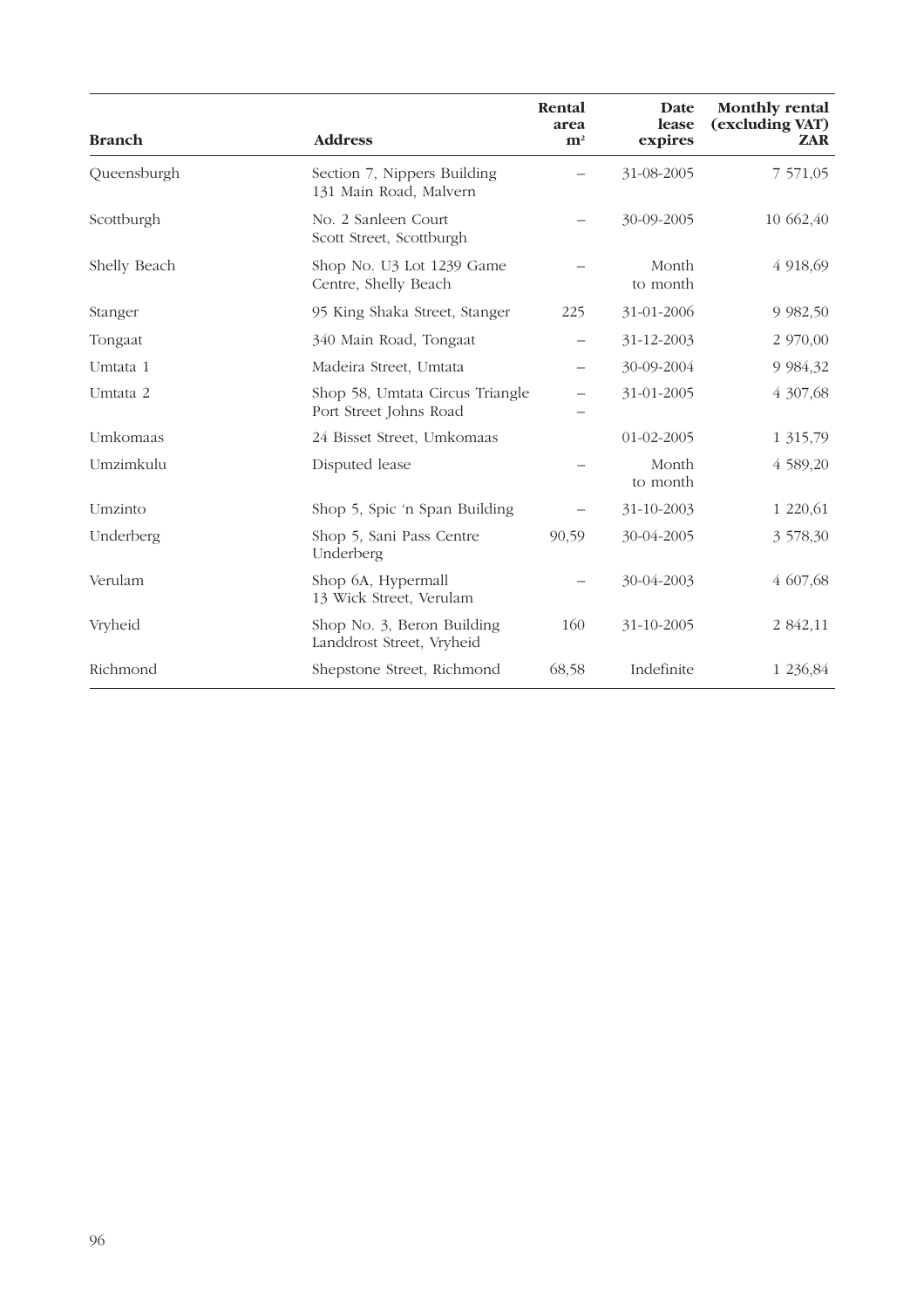## **THE REINVESTMENT OPTION**

- 1. The reinvestment option entitles reinvesting shareholders to receive 475 cents in anticipation of the voluntary winding-up and to reinvest 285 cents thereof in New Aplitec, through the New Aplitec Participation Trust. Effectively, reinvesting shareholders will receive part of the distribution in cash and part of the distribution by way of RLA's, in the ratio of one RLA for one Aplitec ordinary share, issued by New Aplitec to Aplitec and distributed *in specie* by Aplitec to reinvesting shareholders, which will be deemed to be renounced by the reinvesting shareholders in favour of the New Aplitec Participation Trust.
- 2. The 285 cents will be allocated to the reinvesting shareholders as follows: 183,996 cents per Aplitec ordinary share as a capital contribution to the New Aplitec Participation Trust and loans of 101,004 cents per Aplitec ordinary share to the New Aplitec Participation Trust.
- 3. The terms of the contribution of capital and loans to the New Aplitec Participation Trust are detailed in the New Aplitec Participation Trust deed, the salient features of which are outlined in Annexure 10 to this prospectus.
- 4. The New Aplitec Participation Trust, will, in turn, subscribe for New Aplitec B class preference shares and extend B class loans in the same proportion as set out in paragraph 2 above. As the reinvestment option is underwritten by the Brait Group, this will result in 236 977 187 New Aplitec B class preference shares being issued. The New Aplitec Participation Trust will hold 100% of these New Aplitec B class preference shares at the closing date.
- 5. The terms of the New Aplitec B class preference shares and the B class loans are set out in greater detail in paragraphs 5.4 and 9.4, respectively, of this prospectus.
- 6. 192 967 138 NUEP special convertible preference shares representing 100% of the issued NUEP special convertible preference shares, will be issued to the Aplitec Holdings Participation Trust at the closing date, credited as fully paid-up, for the benefit of reinvesting shareholders, through the New Aplitec Participation Trust on the occurrence of a trigger event as part of the reinvestment option. This will significantly dilute the voting power of the existing common shareholders of NUEP.
- 7. The number of 192 967 138 NUEP special convertible preference shares is calculated as follows:

#### **((a–b) x c)/d/e**

where:

- **a** = purchase price of 475 cents per Aplitec share (ZAR);
- $$
- **c** = 236 977 187, being the total number of Aplitec shares in issue;
- $d = 7$  (fixed ZAR : USD exchange rate for the reinvestment option); and
- **e** = 50 US cents (equivalent to the offer price of NUEP common stock to the Brait Consortium).
- 8. On the occurrence of any trigger event, the New Aplitec Participation Trust will issue a written notice to the Aplitec Holdings Participation Trust, notifying it of the intention of the relevant unit holder, through the New Aplitec Participation Trust, to take up their right to NUEP special convertible preference shares in the distribution ratio. The Aplitec Holdings Participation Trust will then distribute NUEP special convertible preference shares to the New Aplitec Participation Trust in the distribution ratio.
- 9 The distribution ratio is calculated as follows:

**a/b**

where:

- **a** = 192 967 138 NUEP special convertible preference shares as determined in paragraph 6 above; and
- **b** = 236 977 187 New Aplitec B class preference shares as determined in paragraph 4 above.
- 10. Simultaneously, the New Aplitec Participation Trust will, on behalf of the relevant unit holders, cede the relevant number of New Aplitec B class preference shares and B class loans, as well as the NUEP special convertible preference shares received from the Aplitec Holdings Participation Trust, to NUEP. Upon receipt of these interests, NUEP will convert the NUEP special convertible preference shares into NUEP common stock on a one-for-one basis.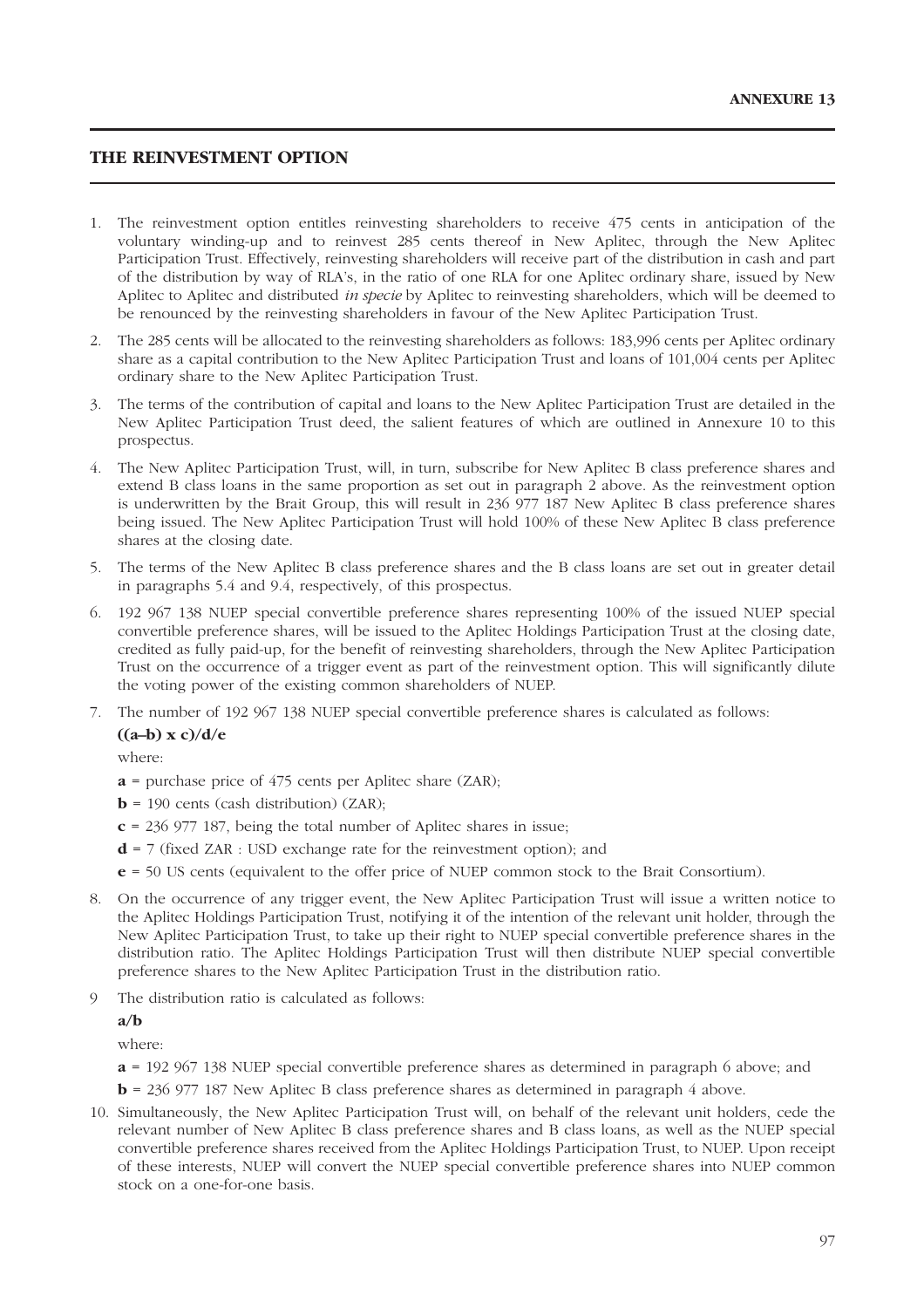- 11. The New Aplitec Participation Trust shall only be entitled to convert the NUEP special convertible preference shares in multiples of 100, unless there are unit holders holding odd-lots of NUEP special convertible preference shares in a lesser number, in which event they shall be entitled to convert such odd lots of NUEP special convertible preference shares but only, *en bloc*, not piecemeal. If any fractions of NUEP common stock arise as a result of conversion of NUEP special convertible preference shares, NUEP shall pay in cash the fair market value of such fractional NUEP common stock from the New Aplitec Participation Trust as determined in accordance with the proposed amendment to NUEP's articles of incorporation.
- 12. This NUEP common stock may be traded through market makers on the OTC Bulletin Board. The New Aplitec Participation Trust will thereafter sell the NUEP common stock as and when directed by the unit holders but in any event within 12 months after the conversion in terms of Exchange Control approval, and thereafter distribute the proceeds (net of all costs including applicable brokerage costs) to the reinvesting shareholders concerned. Non-resident beneficiaries of the New Aplitec Participation Trust shall not be obliged to sell their NUEP common stock within the 12-month period after conversion.
- 13. The number of NUEP special convertible preference shares to be issued at the outset is 192 967 138.
- 14. The Brait Group will underwrite the reinvestment option in full.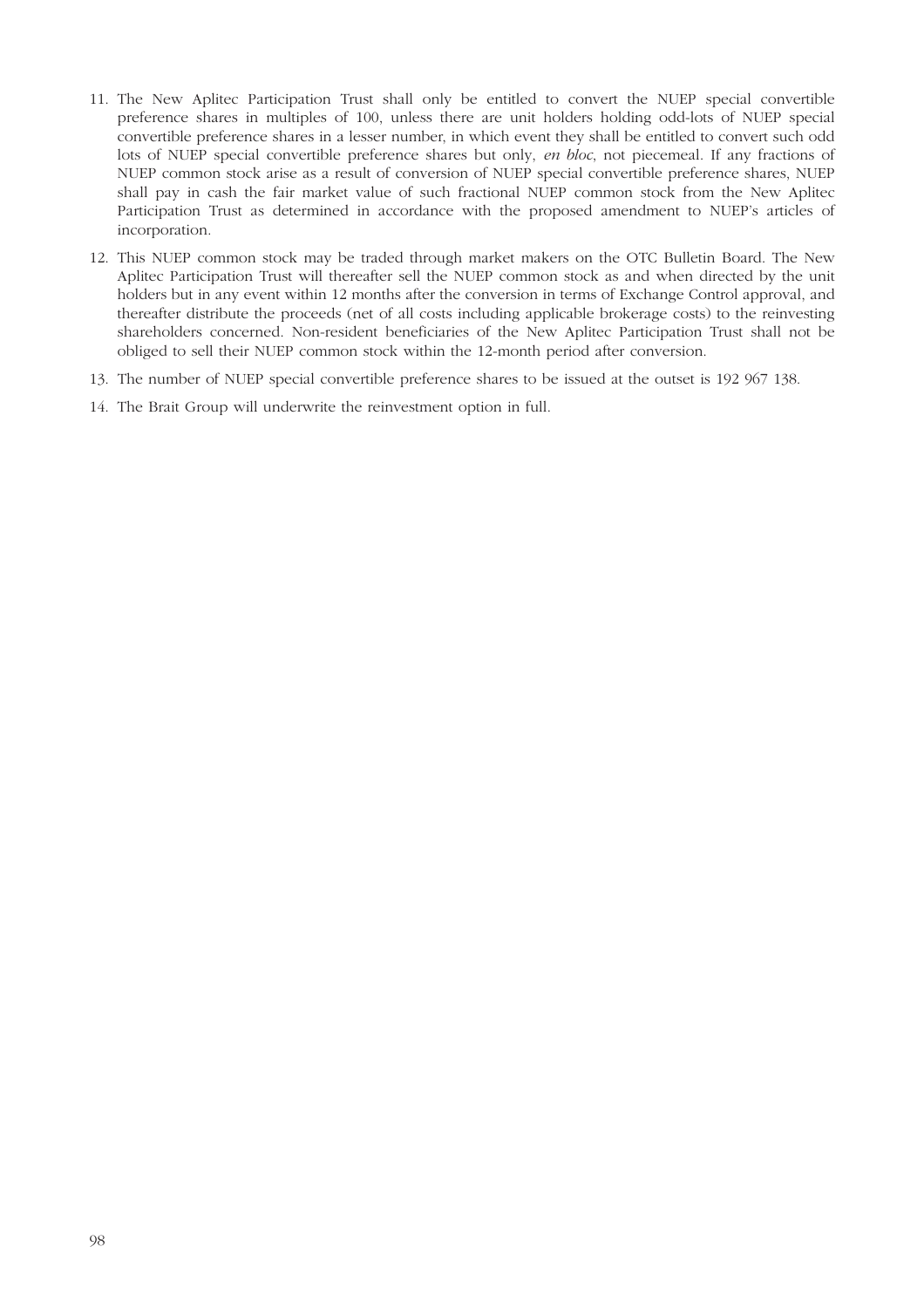# **DETAILS OF NEW APLITEC'S SUBSIDIARY COMPANIES** [6(e) and 6(f)]

Following the completion of the active transactions, New Aplitec will own the following subsidiary companies:

|                                                                 |                        |                          | Principal<br>business | Authorised<br>share | <b>Issued</b><br>share |
|-----------------------------------------------------------------|------------------------|--------------------------|-----------------------|---------------------|------------------------|
| Name                                                            | Registration<br>number | Date of<br>incorporation | (see<br>notes)        | capital<br>(ZAR)    | capital<br>(ZAR)       |
| Net1 Southern Africa (Pty) Limited *                            | 1989/006037/07         | 13 Oct 1989              | $\mathbf{1}$          | 1 000               | 100                    |
| Cash Paymaster Services (Pty) Limited *<br>which holds 100% of: | 1971/007195/07         | 28 June 1971             | 2                     | 4000                | 4 000                  |
| Cash Paymaster Services Namibia<br>(Pty) Limited                | No register            |                          | 3                     | 4 000               | 100                    |
| Cash Paymaster Services Gauteng<br>(Pty) Limited                | 1996/016435/07         | 21 Nov 1996              | 3                     | 4 000               | 100                    |
| Cash Paymaster Services Northern<br>(Pty) Limited               | 1996/017600/07         | 11 Dec 1996              | $\overline{2}$        | 4 000               | 100                    |
| Cash Paymaster Services Northwest<br>(Pty) Limited              | 1996/011197/07         | 22 Aug 1996              | 2                     | 4 000               | 100                    |
| Cash Paymaster Services Mpumalanga<br>(Pty) Limited             | 1996/011273/07         | 23 Aug 1996              | 3                     | 4000                | 100                    |
| Cash Paymaster Services Northern Cape<br>(Pty) Limited          | 1997/013358/07         | 13 Aug 1997              | $\overline{2}$        | 1 000               | 100                    |
| Cash Paymaster Services KwaZulu-Natal<br>(Pty) Limited          | 1997/013382/07         | 13 Aug 1997              | $\overline{2}$        | 1 000               | 100                    |
| Cash Paymaster Services Western Cape<br>(Pty) Limited           | 1994/001324/07         | 25 Feb 1994              | 3                     | 1 000               | 100                    |
| Cash Paymaster Services Eastern Cape<br>(Pty) Limited           | 1998/000033/07         | 5 Jan 1998               | 2                     | 4 000               | 1                      |
| Siyeza Security Services (Pty) Limited                          | 2000/003239/07         | 18 Feb 2000              | 3                     | 4 000               | 100                    |
| Siyeza Security Services Northern Cape<br>(Pty) Limited         | 2000/015842/07         | 14 Jul 2000              | 3                     | 4000                | 100                    |
| Singobile Security Services Northwest<br>(Pty) Limited          | 2000/003239/07         | 18 Feb 2000              | 3                     | 4 000               | 333                    |
| Net1 Finance Holdings (Pty) Limited*<br>which holds:            | 1998/020801/07         | 20 Oct 1998              | $\overline{4}$        | 1 000               | 100                    |
| Moneyline Financial Services<br>(Pty) Limited                   | 1998/000799/07         | 20 Oct 1998              | 5                     | 1 000               | 900                    |
| New World Finance (Pty) Limited                                 | 1999/017864/07         | 18 Aug 1999              | 5                     | 4 000               | 900                    |
| Milpay Pay System (Pty) Limited                                 | 1999/017931/07         | 18 Aug 1999              | 5                     | 4 000               | 300                    |
| Friedland 020 Investments (Pty) Limited                         | 1999/006823/07         | 31 Mar 1999              | 5                     | 1 000               | 100                    |
| Friedland 033 Investments (Pty) Limited                         | 2000/003238/07         | 18 Feb 2000              | 5                     | 4 000               | 100                    |
| Friedland 035 Investments (Pty) Limited                         | 2000/003245/07         | 18 Feb 2000              | 5                     | 4 000               | 100                    |

\* New Aplitec will hold 100% of the shares in these subsidiaries following the completion of the active transactions.

## **Notes to principal business:**

- 1. Supply of technology
- 2. Payment of social welfare grants
- 3. Dormant
- 4. Holding company
- 5. Provision of financial services

None of New Aplitec's subsidiaries have declared any dividends during the last five years.